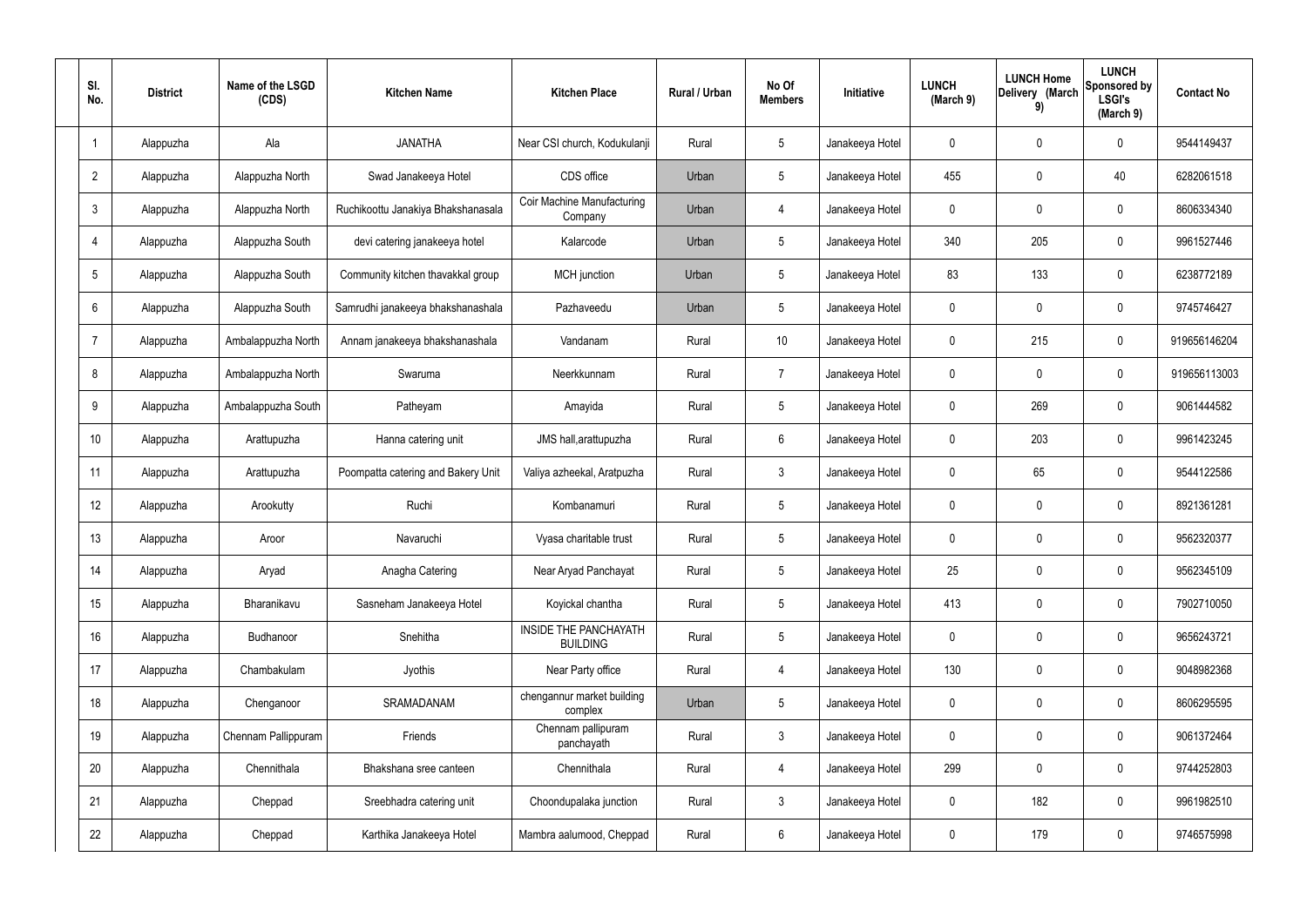|    | SI.<br>No. | <b>District</b> | Name of the LSGD<br>(CDS) | <b>Kitchen Name</b>           | <b>Kitchen Place</b>                    | <b>Rural / Urban</b> | No Of<br><b>Members</b> | Initiative      | <b>LUNCH</b><br>(March 9) | <b>LUNCH Home</b><br>Delivery (March<br>9) | <b>LUNCH</b><br>Sponsored by<br><b>LSGI's</b><br>(March 9) | <b>Contact No</b> |
|----|------------|-----------------|---------------------------|-------------------------------|-----------------------------------------|----------------------|-------------------------|-----------------|---------------------------|--------------------------------------------|------------------------------------------------------------|-------------------|
|    | 23         | Alappuzha       | Cheriyanad                | <b>DARSANA</b>                | Near GOLDEN PALACE<br><b>AUDITORIUM</b> | Rural                | 5                       | Janakeeya Hotel | 0                         | 90                                         | $\mathbf 0$                                                | 9747958424        |
|    | 24         | Alappuzha       | Cherthala Municipality    | Santwanam                     | Ward 10                                 | Urban                | 5                       | Janakeeya Hotel | $\mathbf 0$               | $\mathbf 0$                                | $\mathbf 0$                                                | 8848178001        |
|    | 25         | Alappuzha       | Cherthala Municipality    | NULM canteen                  | Cherthala Municipality                  | Urban                | 5                       | Janakeeya Hotel | 0                         | $\mathbf 0$                                | $\mathbf 0$                                                | 6282870356        |
|    | 26         | Alappuzha       | Cherthala South           | Kashinandana                  | Cherthala S                             | Rural                | 10                      | Janakeeya Hotel | 0                         | $\mathbf 0$                                | $\pmb{0}$                                                  | 9745940057        |
|    | 27         | Alappuzha       | Cheruthana                | Sreedurga janakeeya hotel     | Near govt HSS aayaparambu               | Rural                | $\overline{4}$          | Janakeeya Hotel | 193                       | $\mathbf 0$                                | $\mathbf 0$                                                | 9961178936        |
|    | 28         | Alappuzha       | Chettikulangara           | SREE VINAYAKA JANAKEEYA HOTEL | <b>KARIPUZHA</b>                        | Rural                | $\mathfrak{Z}$          | Janakeeya Hotel | 160                       | $\mathbf 0$                                | $\pmb{0}$                                                  | 9656810109        |
|    | 29         | Alappuzha       | Chingoli                  | souhridam unit                | karthikappally I p school               | Rural                | $\mathbf{3}$            | Janakeeya Hotel | 0                         | 184                                        | $\mathbf 0$                                                | 7559808470        |
|    | 30         | Alappuzha       | Chunakkara                | Vanitha Canteen               | Chunakkara                              | Rural                | $\mathfrak{Z}$          | Janakeeya Hotel | 185                       | $\mathbf 0$                                | $\mathbf 0$                                                | 9400509985        |
|    | 31         | Alappuzha       | Devikulangara             | Thripthi                      | Buds school, devikulangara              | Rural                | $\overline{4}$          | Janakeeya Hotel | 0                         | 126                                        | $\mathbf 0$                                                | 9746712528        |
|    | 32         | Alappuzha       | Edathua                   | Theertham                     | Edathua market                          | Rural                | 3                       | Janakeeya Hotel | 112                       | 0                                          | $\mathbf 0$                                                | 9544351169        |
|    | 33         | Alappuzha       | Ezhupunna                 | Neethipeedam                  | Eramalloor                              | Rural                | 8                       | Janakeeya Hotel | 0                         | $\mathbf 0$                                | $\mathbf 0$                                                | 9946790986        |
|    | 34         | Alappuzha       | Harippad                  | Swad                          | A private Hotel's Kitchen               | Urban                | $\overline{4}$          | Janakeeya Hotel | 0                         | 0                                          | $\mathbf 0$                                                | 9562373933        |
|    | 35         | Alappuzha       | Kadakkarappally           | Soorya                        | Kandamangalam temple<br>auditorium      | Rural                | 5                       | Janakeeya Hotel | 0                         | $\mathbf 0$                                | $\mathbf 0$                                                | 9895266763        |
|    | 36         | Alappuzha       | Kainakary                 | Sivakashi                     | Near Panchayath                         | Rural                | 5                       | Janakeeya Hotel | 99                        | $\mathbf 0$                                | $\mathbf 0$                                                | 8111821552        |
|    | 37         | Alappuzha       | Kandalloor                | Annapoorna Hotel              | Near Velanchira junction                | Rural                | $\overline{4}$          | Janakeeya Hotel | 0                         | $\mathbf 0$                                | $\pmb{0}$                                                  | -9747600181       |
|    | 38         | Alappuzha       | Kanjikuzhy                | Santhwanam                    | Opposite NSS college                    | Rural                | 5                       | Janakeeya Hotel | 0                         | $\mathbf 0$                                | $\pmb{0}$                                                  | 9605307328        |
|    | 39         | Alappuzha       | Karthikappally            | Ruchi                         | Community hall                          | Rural                | $6\phantom{.}$          | Janakeeya Hotel | 211                       | $\mathbf 0$                                | $\pmb{0}$                                                  | 9747607478        |
|    | 40         | Alappuzha       | Karuvatta                 | Karunya janakeeya hotel       | Near Aashramam junction                 | Rural                | 6                       | Janakeeya Hotel | 290                       | $\pmb{0}$                                  | $\pmb{0}$                                                  | 916282508791      |
|    | 41         | Alappuzha       | Kavalam                   | Koottukari Janakeeya Hotel    | <b>Near Permanent Outlet</b>            | Rural                | 5                       | Janakeeya Hotel | 0                         | $\mathbf 0$                                | $\pmb{0}$                                                  | 9744173219        |
|    | 42         | Alappuzha       | Kayamkulam West           | palazhy catering unit         | Kallummood junction                     | Urban                | 5                       | Janakeeya Hotel | $\mathbf 0$               | $\mathbf 0$                                | $\mathbf 0$                                                | 9388819110        |
| 89 | 43         | Alappuzha       | Kodamthurath              | <b>MATRUSAKTHI</b>            | <b>KUTHIYATHODE</b>                     | Rural                | 5                       | Janakeeya Hotel | $\mathbf 0$               | $\mathbf 0$                                | $\pmb{0}$                                                  | 8281687439        |
|    | 44         | Alappuzha       | Krishnapuram              | Kanivu catering unit          | Near SCB, kappil                        | Rural                | $\overline{4}$          | Janakeeya Hotel | 0                         | $\boldsymbol{0}$                           | $\pmb{0}$                                                  | 9544047480        |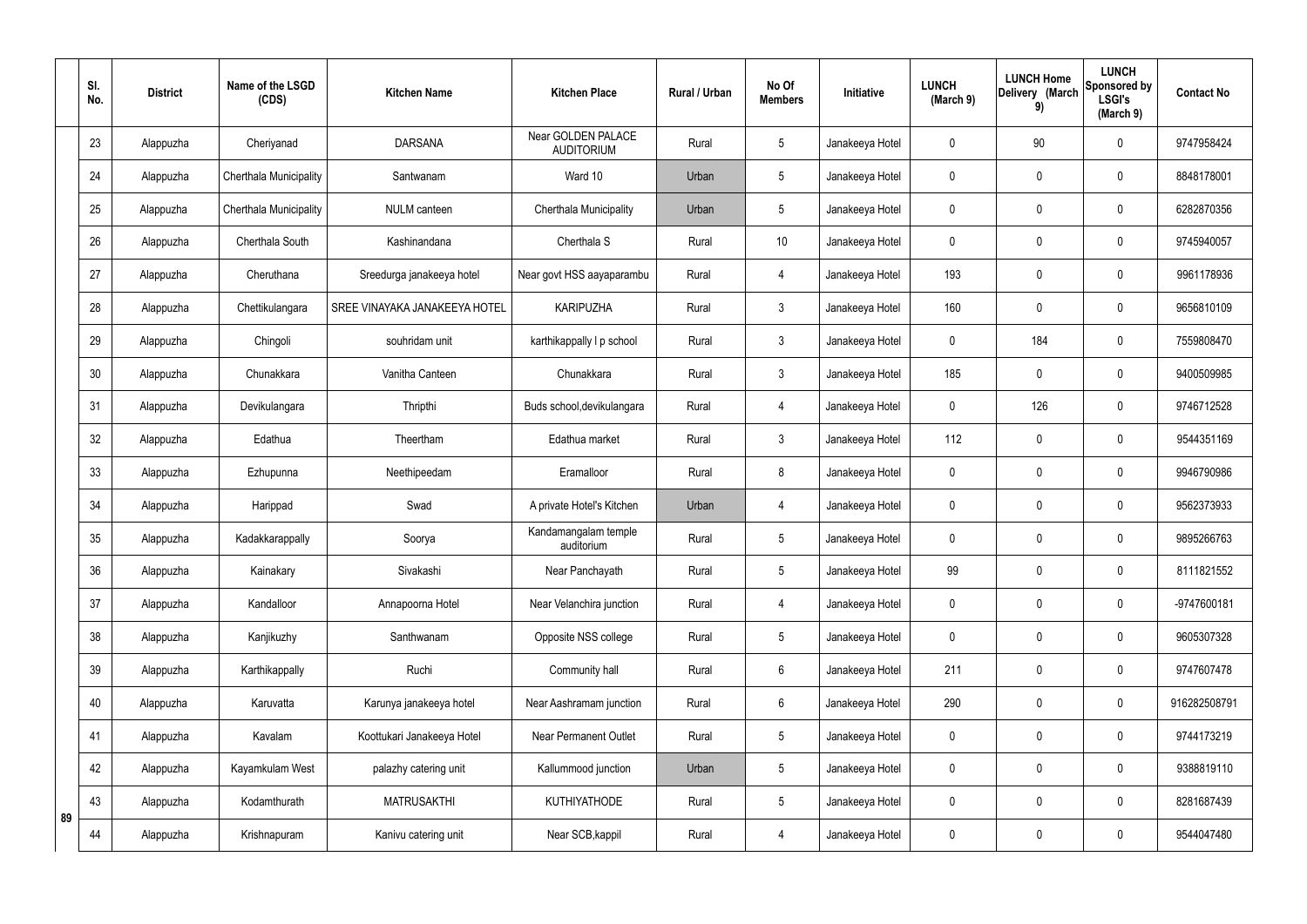| SI.<br>No. | <b>District</b> | Name of the LSGD<br>(CDS)   | <b>Kitchen Name</b>             | <b>Kitchen Place</b>                        | Rural / Urban | No Of<br><b>Members</b> | Initiative      | <b>LUNCH</b><br>(March 9) | <b>LUNCH Home</b><br>Delivery (March<br>9) | <b>LUNCH</b><br>Sponsored by<br><b>LSGI's</b><br>(March 9) | <b>Contact No</b> |
|------------|-----------------|-----------------------------|---------------------------------|---------------------------------------------|---------------|-------------------------|-----------------|---------------------------|--------------------------------------------|------------------------------------------------------------|-------------------|
| 45         | Alappuzha       | Kumarapuram                 | Mahadeva jankeeya hotel         | Near kavarattu temple                       | Rural         | $\mathbf{3}$            | Janakeeya Hotel | 334                       | 0                                          | $\mathbf 0$                                                | 918606736168      |
| 46         | Alappuzha       | Kumarapuram                 | Navodhaya janakeeya hotel       | Kumarapuram                                 | Rural         | $\mathbf{3}$            | Janakeeya Hotel | $\mathbf 0$               | 0                                          | $\pmb{0}$                                                  | 9037499871        |
| 47         | Alappuzha       | Kuthiyathode                | Ruchi Janakeeya Hotel           | Near kuthiyathode panchayath<br>office      | Rural         | $5\phantom{.0}$         | Janakeeya Hotel | 0                         | 0                                          | $\mathbf 0$                                                | 9249269374        |
| 48         | Alappuzha       | Mannanchery                 | Snehitha                        | Panchayat building                          | Rural         | 4                       | Janakeeya Hotel | 63                        | 39                                         | $\mathbf 0$                                                | 9544461740        |
| 49         | Alappuzha       | Mannar                      | Snehadhara                      | Kunnathur devasom                           | Rural         | $5\phantom{.0}$         | Janakeeya Hotel | 332                       | 0                                          | $\mathbf 0$                                                | 9567853570        |
| 50         | Alappuzha       | Mararikulam South           | Snehasparsham                   | Kattoor                                     | Rural         | 4                       | Janakeeya Hotel | $\mathbf 0$               | 150                                        | $\mathbf 0$                                                | 9747881642        |
| 51         | Alappuzha       | Mavelikkara<br>Thamarakulam | <b>Thripthi Catering</b>        | Thamarakulam                                | Rural         | $5\phantom{.0}$         | Janakeeya Hotel | 153                       | $\boldsymbol{0}$                           | $\mathbf 0$                                                | 8281558036        |
| 52         | Alappuzha       | Mavelikkara<br>Thekkekara   | Bhai catering                   | Pallarimangalam                             | Rural         | $\sqrt{5}$              | Janakeeya Hotel | 291                       | 0                                          | $\mathbf 0$                                                | 9539851155        |
| 53         | Alappuzha       | Mavelikkara<br>Thekkekara   | Snehatheeram                    | Kurathikkadu                                | Rural         | $5\phantom{.0}$         | Janakeeya Hotel | 136                       | $\boldsymbol{0}$                           | $\mathbf 0$                                                | 9656960190        |
| 54         | Alappuzha       | Muhamma                     | <b>SNV Catering</b>             | <b>Near Community Health</b><br>Centre      | Rural         | $5\phantom{.0}$         | Janakeeya Hotel | 180                       | 0                                          | $\boldsymbol{0}$                                           | 9605388763        |
| 55         | Alappuzha       | Mulakkuzha                  | Snehathanal                     | Mulakkuzha                                  | Rural         | $5\phantom{.0}$         | Janakeeya Hotel | $\mathbf 0$               | 55                                         | $\boldsymbol{0}$                                           | 9037085079        |
| 56         | Alappuzha       | Muttar                      | Ruchi Catering Unit             | Panchayat Building                          | Rural         |                         | Janakeeya Hotel | $\mathbf 0$               | 0                                          | $\boldsymbol{0}$                                           | 9072276826        |
| 57         | Alappuzha       | Nedumudy                    | Oruma                           | Champakulam                                 | Rural         | $5\phantom{.0}$         | Janakeeya Hotel | 150                       | 0                                          | 0                                                          | 9188536147        |
| 58         | Alappuzha       | Neelamperoor                | Amrutha Janakeeya Bhakshanasala | Panchayat Building                          | Rural         | $\mathbf{3}$            | Janakeeya Hotel | $\mathbf 0$               | $\mathbf 0$                                | $\mathbf 0$                                                | 9656167060        |
| 59         | Alappuzha       | Nooranad                    | Amma Canteen                    | Inside market place, Noornad                | Rural         | $5\phantom{.0}$         | Janakeeya Hotel | 218                       | $\mathbf 0$                                | $\mathbf 0$                                                | 7034377340        |
| 60         | Alappuzha       | Palamel                     | Arogya Canteen                  | Panchayat office compound                   | Rural         | $\overline{4}$          | Janakeeya Hotel | 510                       | $\mathbf 0$                                | $\mathbf 0$                                                | 9497107651        |
| 61         | Alappuzha       | Pallippad                   | Annapoorneswari catering unit   | Irattakulangara junction                    | Rural         | $5\phantom{.0}$         | Janakeeya Hotel | 263                       | $\mathbf 0$                                | $\mathbf 0$                                                | 9562318624        |
| 62         | Alappuzha       | Panavally                   | Harikrishnan                    | near nalpatheneswaram<br>temple             | Rural         | $\overline{1}$          | Janakeeya Hotel | $\mathbf 0$               | $\mathbf 0$                                | $\mathbf 0$                                                | 9961774363        |
| 63         | Alappuzha       | Pandanad                    | Sreebhadra                      | Muthavazhi                                  | Rural         | $5\phantom{.0}$         | Janakeeya Hotel | $\mathbf 0$               | 52                                         | $\mathbf 0$                                                | 9947120239        |
| 64         | Alappuzha       | Pathiyoor                   | Dakshina catering unit          | Mahalekshmi auditorium,<br>kareelakulangara | Rural         | $5\phantom{.0}$         | Janakeeya Hotel | $\mathbf 0$               | 164                                        | $\mathbf 0$                                                | 9048200655        |
| 65         | Alappuzha       | Pattanakkad                 | Aparna                          | Opposite of pattanakkad<br>gramapanchayath  | Rural         | $5\phantom{.0}$         | Janakeeya Hotel | $\mathbf 0$               | 0                                          | $\mathbf 0$                                                | 9037450634        |
| 66         | Alappuzha       | Perumbalam                  | Amritham                        | Near by govt hospital                       | Rural         | 4                       | Janakeeya Hotel | 0                         | $\pmb{0}$                                  | $\bf{0}$                                                   | 8592809257        |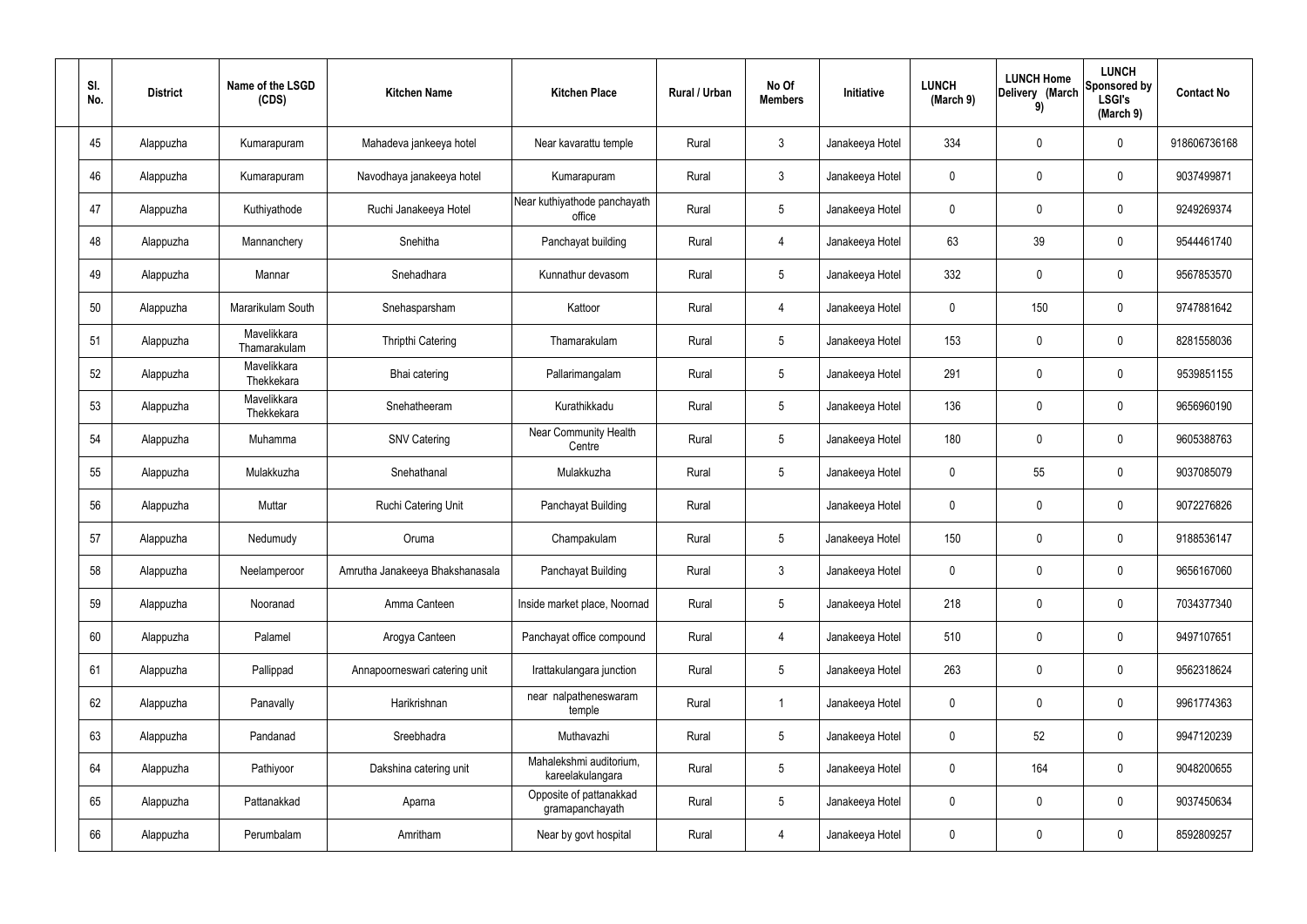|    | SI.<br>No. | <b>District</b> | Name of the LSGD<br>(CDS) | <b>Kitchen Name</b>         | <b>Kitchen Place</b>                                        | Rural / Urban | No Of<br><b>Members</b> | <b>Initiative</b> | <b>LUNCH</b><br>(March 9) | <b>LUNCH Home</b><br>Delivery (March<br>9) | <b>LUNCH</b><br>Sponsored by<br><b>LSGI's</b><br>(March 9) | <b>Contact No</b> |
|----|------------|-----------------|---------------------------|-----------------------------|-------------------------------------------------------------|---------------|-------------------------|-------------------|---------------------------|--------------------------------------------|------------------------------------------------------------|-------------------|
|    | 67         | Alappuzha       | Pulincunnu                | Nanma Janakeeya Hotel       | Near Krishi Bhavan                                          | Rural         | $5\phantom{.0}$         | Janakeeya Hotel   | $\mathbf 0$               | $\mathbf 0$                                | $\mathbf 0$                                                | 9544752465        |
|    | 68         | Alappuzha       | Puliyoor                  | <b>UPPUM MULAKUM</b>        | <b>INSIDE PANCHAYATH</b><br><b>COMPOUND</b>                 | Rural         | $5\phantom{.0}$         | Janakeeya Hotel   | $\mathbf 0$               | 119                                        | $\mathbf 0$                                                | 6238836314        |
|    | 69         | Alappuzha       | Punnapra North            | Annapoorneshwary            | Janajagrithi                                                | Rural         | $\overline{4}$          | Janakeeya Hotel   | 51                        | 69                                         | $\mathbf 0$                                                | 8129450136        |
|    | 70         | Alappuzha       | Punnapra South            | Thripthy janakeeya hotel    | Punnapra south                                              | Rural         | 9                       | Janakeeya Hotel   | $\mathbf 0$               | 130                                        | $\mathbf 0$                                                | 9846179646        |
|    | 71         | Alappuzha       | Purakad                   | Pulari                      | Purakkad gp                                                 | Rural         | $5\phantom{.0}$         | Janakeeya Hotel   | 60                        | 118                                        | $\mathbf 0$                                                | 7034494313        |
|    | 72         | Alappuzha       | Purakad                   | Thiruvonam catering service | Thottappally                                                | Rural         | $\overline{4}$          | Janakeeya Hotel   | $\mathbf 0$               | $\mathbf 0$                                | $\mathbf 0$                                                |                   |
|    | 73         | Alappuzha       | Ramankary                 | Kudumbashree Vanitha Hotel  | Ramankary Town, Opposite<br>Judicial First Class Magistrate | Rural         | $\overline{4}$          | Janakeeya Hotel   | $\mathbf 0$               | $\mathbf 0$                                | $\mathbf 0$                                                | 8281314746        |
|    | 74         | Alappuzha       | Thaicattussery            | Unarv                       | Thyakattusheri junction                                     | Rural         | $\overline{4}$          | Janakeeya Hotel   | $\mathbf 0$               | $\mathbf 0$                                | $\mathbf 0$                                                | 9605897567        |
|    | 75         | Alappuzha       | Thakazhy                  | Thripthi Thakazhy           | <b>GBHSS Thakazhy</b>                                       | Rural         | $6\overline{6}$         | Janakeeya Hotel   | 116                       | $\mathbf 0$                                | $\mathbf 0$                                                | 9747405368        |
|    | 76         | Alappuzha       | Thannermukkom             | Patheyam                    | Panchayath office                                           | Rural         | $\overline{4}$          | Janakeeya Hotel   | $\mathbf 0$               | $\mathbf 0$                                | $\mathbf 0$                                                | 9633933288        |
|    | 77         | Alappuzha       | Thazhakkara               | Akshaya catering            | Building at glassfactory<br>junction                        | Rural         | $5\phantom{.0}$         | Janakeeya Hotel   | 243                       | $\mathbf 0$                                | $\mathbf 0$                                                | 9847177930        |
|    | 78         | Alappuzha       | Thiruvanvandoor           | <b>SREE KRISHNA</b>         | Near pravinkoodu junction,                                  | Rural         | $5\phantom{.0}$         | Janakeeya Hotel   | $\mathbf 0$               | 121                                        | $\mathbf 0$                                                | 9446627175        |
|    | 79         | Alappuzha       | Thrikkunnappuzha          | Akshara janakeeya hotel     | KV jetty road                                               | Rural         | $5\phantom{.0}$         | Janakeeya Hotel   | 148                       | $\mathbf 0$                                | $\mathbf 0$                                                | 918891921223      |
|    | 80         | Alappuzha       | Thuravoor                 | RUCHI JANAKEEYA HOTEL       | Near alakkaparambu                                          | Rural         | $5\phantom{.0}$         | Janakeeya Hotel   | $\mathbf 0$               | $\pmb{0}$                                  | $\mathbf 0$                                                | 8157934346        |
|    | 81         | Alappuzha       | Vallikunnam               | Samthripthi                 | Padayanivattom temple<br>Auditorium                         | Rural         | $\overline{4}$          | Janakeeya Hotel   | 88                        | $\mathbf 0$                                | $\mathbf 0$                                                | 8078962129        |
|    | 82         | Alappuzha       | Vayalar                   | Five star                   | Near Nagamkulangara Market                                  | Rural         | $5\overline{)}$         | Janakeeya Hotel   | $\mathbf 0$               | $\mathbf 0$                                | $\mathbf 0$                                                | 8606081847        |
|    | 83         | Alappuzha       | Veeyapuram                | Swad 2                      | Veeyapuram in                                               | Rural         | $5\phantom{.0}$         | Janakeeya Hotel   | 308                       | $\pmb{0}$                                  | $\mathbf 0$                                                |                   |
|    | 84         | Alappuzha       | Veeyapuram                | Karuthal                    | Payippad LPS                                                | Rural         | $5\phantom{.0}$         | Janakeeya Hotel   | 190                       | $\pmb{0}$                                  | $\mathbf 0$                                                | 8606846513        |
|    | 85         | Alappuzha       | Veliyanad                 | Manus Janakeeya Hotel       | Kurishmoodu, Near Veliyanadu<br>Grama Panchayat             | Rural         | $\mathbf{3}$            | Janakeeya Hotel   | $\pmb{0}$                 | $\mathbf 0$                                | $\mathbf 0$                                                | 8086782924        |
|    | 86         | Alappuzha       | Venmoney                  | Annapoorna                  | Poyka                                                       | Rural         | $5\overline{)}$         | Janakeeya Hotel   | $\mathbf 0$               | 165                                        | $\mathbf 0$                                                |                   |
| 89 |            |                 |                           |                             |                                                             |               | 405                     |                   | 6829                      | 3033                                       | 40                                                         |                   |
|    |            | Ernakulam       | Aikkaranad                | Subiksha Janakeeya Hotel    | Kolancherry                                                 | Rural         | $\overline{4}$          | Janakeeya Hotel   | 523                       | $\pmb{0}$                                  | $\mathbf 0$                                                | 9074033529        |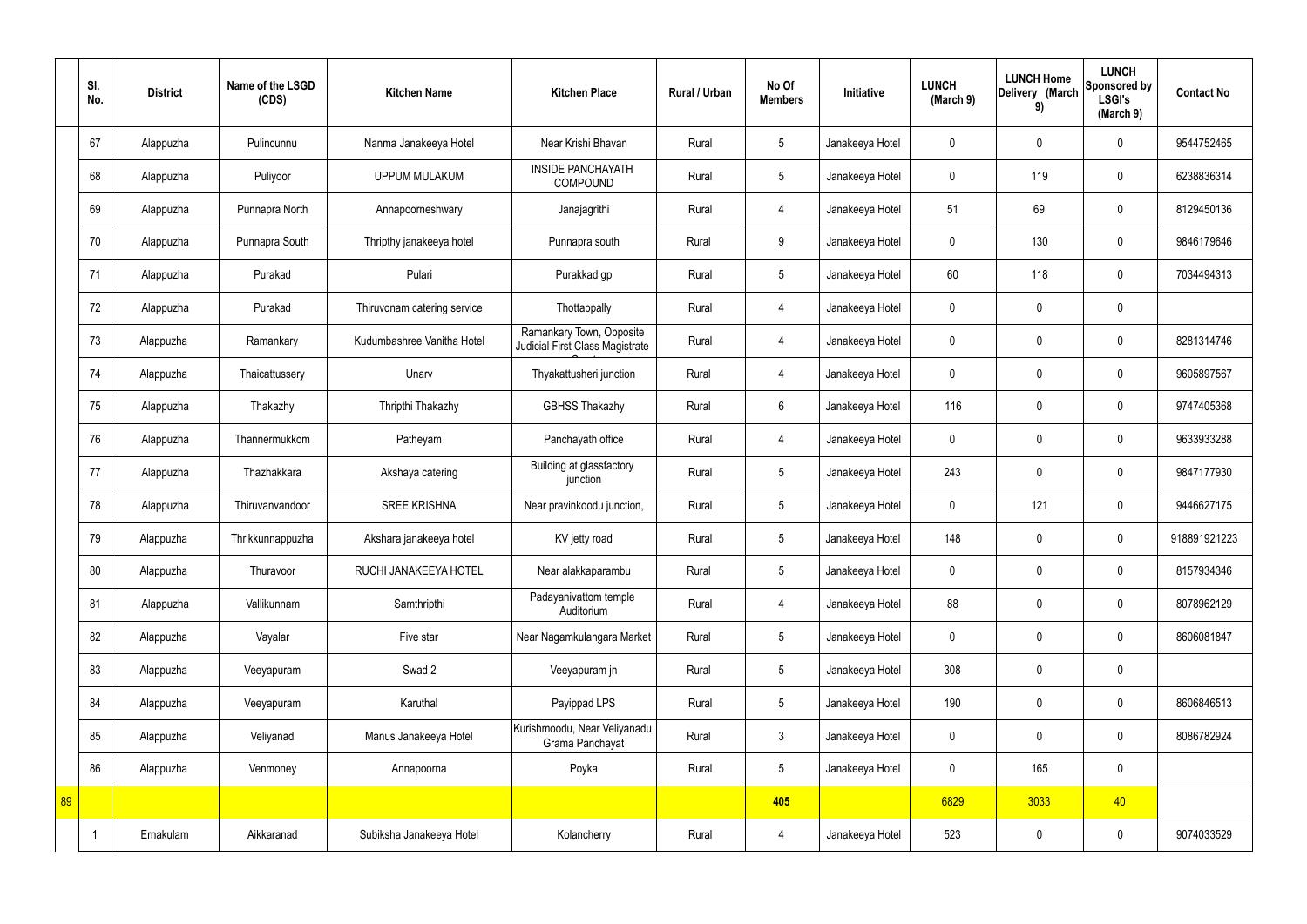| SI.<br>No.      | <b>District</b> | Name of the LSGD<br>(CDS) | <b>Kitchen Name</b>              | <b>Kitchen Place</b>         | Rural / Urban | No Of<br><b>Members</b> | Initiative      | <b>LUNCH</b><br>(March 9) | <b>LUNCH Home</b><br>Delivery (March<br>9) | <b>LUNCH</b><br>Sponsored by<br><b>LSGI's</b><br>(March 9) | <b>Contact No</b> |
|-----------------|-----------------|---------------------------|----------------------------------|------------------------------|---------------|-------------------------|-----------------|---------------------------|--------------------------------------------|------------------------------------------------------------|-------------------|
| $\overline{2}$  | Ernakulam       | Alengade                  | Kasthurba kitchen                | Neerikkode                   | Rural         | $\mathbf{3}$            | Janakeeya Hotel | 100                       | $\mathbf 0$                                | 0                                                          | 9388462558        |
| $\mathbf{3}$    | Ernakulam       | Alengade                  | Thanima foods                    | Koduvazhanga                 | Rural         | $\mathbf{3}$            | Janakeeya Hotel | 59                        | $\mathbf 0$                                | 0                                                          | 9349013322        |
| 4               | Ernakulam       | Alengade                  | Mr.Bakers                        | Malikam peedika              | Rural         | $\mathbf{3}$            | Janakeeya Hotel | 22                        | $\mathbf 0$                                | 0                                                          | 9633887779        |
| $5\overline{)}$ | Ernakulam       | Aluva                     | Ruchi janakeeya hotel            | Aluva                        | Urban         | 4                       | Janakeeya Hotel | 92                        | $\mathbf 0$                                | 0                                                          | 9947236080        |
| 6               | Ernakulam       | Amballoor                 | Dhanshree catering               | St.ignatius schools Amballur | Rural         | $5\phantom{.0}$         | Janakeeya Hotel | 139                       | $\boldsymbol{0}$                           | 0                                                          | 8330081552        |
| 7               | Ernakulam       | Angamaly                  | Cafe Shree Canteen               | <b>Municipality Canteen</b>  | Urban         | $5\phantom{.0}$         | Janakeeya Hotel | 378                       | $\mathbf 0$                                | 0                                                          | 9656619614        |
| 8               | Ernakulam       | Angamaly                  | Cafe Kudumbashree                | T B Junction                 | Urban         | $\mathbf{3}$            | Janakeeya Hotel | 193                       | $\mathbf 0$                                | 0                                                          | 9447924974        |
| 9               | Ernakulam       | Arakuzha                  | Ruchi Janakeeya hotel, Arakkuzha | Pandappilly                  | Rural         | $5\phantom{.0}$         | Janakeeya Hotel | 142                       | $\mathbf 0$                                | 0                                                          | 9744864225        |
| 10 <sup>°</sup> | Ernakulam       | Assamannoor               | New Life kudumbasree Hotel       | Cherukunnam                  | Rural         | $\mathbf{3}$            | Janakeeya Hotel | $\mathbf 0$               | 0                                          | 0                                                          | 9656729450        |
| 11              | Ernakulam       | Avoly                     | Janakeeya Hotel, Avoli           | Hostel Junction, Avoli       | Rural         | $\mathbf{3}$            | Janakeeya Hotel | 192                       | $\mathbf 0$                                | 0                                                          | 9847983621        |
| 12              | Ernakulam       | Ayavana                   | Keralashree Janakeeya hotel      | Ayavana                      | Rural         | $5\phantom{.0}$         | Janakeeya Hotel | 27                        | $\mathbf 0$                                | 0                                                          | 9744864210        |
| 13              | Ernakulam       | Ayyampuzha                | Sneha Janakeeya Hotel            | Ayyamppuzha                  | Rural         | $\overline{4}$          | Janakeeya Hotel | 213                       | $\mathbf 0$                                | 0                                                          | 8590753551        |
| 14              | Ernakulam       | Ayyampuzha                | Five Star Hotel and Catering     | Panchayat Junction           | Rural         | 4                       | Janakeeya Hotel | 97                        | $\mathbf 0$                                | 0                                                          | 9744836324        |
| 15              | Ernakulam       | Chendamangalam            | Anugraha Kudumbashree hotel      | Vadakkumpuram                | Rural         | $5\phantom{.0}$         | Janakeeya Hotel | 108                       | $\pmb{0}$                                  | 0                                                          | 9061419729        |
| 16              | Ernakulam       | Chengamanade              | Mythri janakeeya hotel           | Purayar                      | Rural         | $5\phantom{.0}$         | Janakeeya Hotel | 98                        | $\pmb{0}$                                  | $\mathbf 0$                                                | 9496818865        |
| 17              | Ernakulam       | Cheranalloor              | Chaithanya Janakeeya hotel       | Vishnupuram                  | Rural         | $5\phantom{.0}$         | Janakeeya Hotel | $\mathbf 0$               | $\mathbf 0$                                | 0                                                          | 9747411465        |
| 18              | Ernakulam       | Cheranalloor              | Adukkala                         | Chittoor                     | Rural         | $5\phantom{.0}$         | Janakeeya Hotel | $\mathbf 0$               | $\pmb{0}$                                  | 0                                                          | 9846423001        |
| 19              | Ernakulam       | Chittattukara             | Swadh Janakeeya Hotel            | Neendoor                     | Rural         | $5\phantom{.0}$         | Janakeeya Hotel | 159                       | $\mathbf 0$                                | 0                                                          | 9447812788        |
| 20              | Ernakulam       | Choornikkara              | Metro hotel                      | Ambattukavu                  | Rural         | $\mathbf{3}$            | Janakeeya Hotel | 300                       | $\pmb{0}$                                  | $\mathbf 0$                                                | 9605319455        |
| 21              | Ernakulam       | Chottanikkara             | Ahalya Cafe                      | Kottayatthupara              | Rural         | $6\overline{6}$         | Janakeeya Hotel | 77                        | $\pmb{0}$                                  | 0                                                          | 9567512337        |
| 22              | Ernakulam       | Edakkattuvayal            | SANDHVANAM JANAKEEYA HOTEL       | <b>PEPPATHI</b>              | Rural         | $\mathbf{3}$            | Janakeeya Hotel | $\mathbf 0$               | $\mathbf 0$                                | $\mathbf 0$                                                | 9447047980        |
| 23              | Ernakulam       | Edathala                  | Veetiloru oonne                  | Manalimukke                  | Rural         | $\mathbf{3}$            | Janakeeya Hotel | 276                       | $\pmb{0}$                                  | 0                                                          |                   |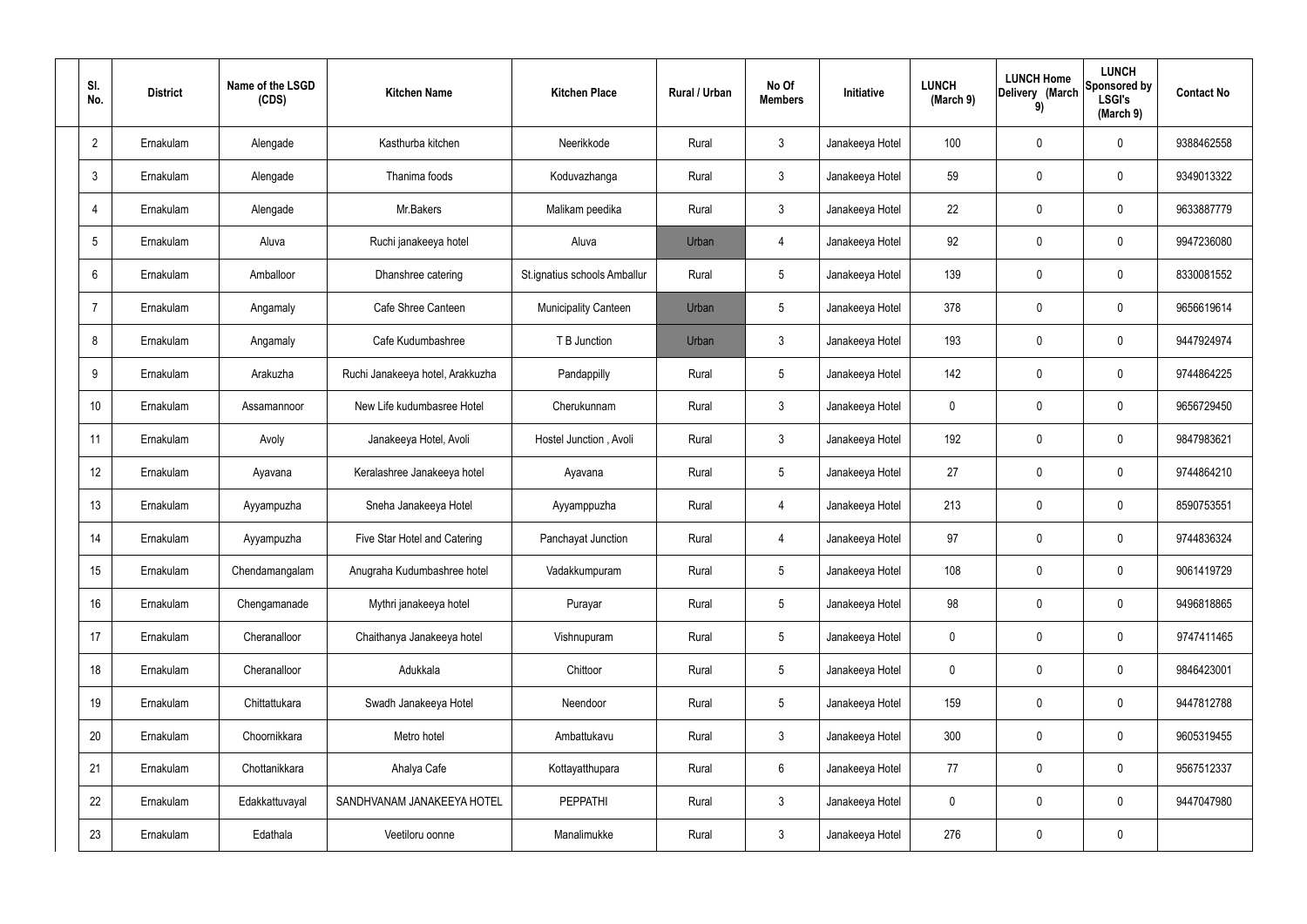| SI.<br>No. | <b>District</b> | Name of the LSGD<br>(CDS) | <b>Kitchen Name</b>                | <b>Kitchen Place</b>                      | Rural / Urban | No Of<br><b>Members</b> | <b>Initiative</b> | <b>LUNCH</b><br>(March 9) | <b>LUNCH Home</b><br>Delivery (March<br>9) | <b>LUNCH</b><br>Sponsored by<br><b>LSGI's</b><br>(March 9) | <b>Contact No</b> |
|------------|-----------------|---------------------------|------------------------------------|-------------------------------------------|---------------|-------------------------|-------------------|---------------------------|--------------------------------------------|------------------------------------------------------------|-------------------|
| 24         | Ernakulam       | Edathala                  | Souhridam Kudumbashree canteen     | Edathala                                  | Rural         | $\mathbf{3}$            | Janakeeya Hotel   | 292                       | $\mathbf 0$                                | $\mathbf 0$                                                | 7593057378        |
| 25         | Ernakulam       | Edavanakkad               | Royal Hotel                        | Edavanakad                                | Rural         | $\mathbf{3}$            | Janakeeya Hotel   | 26                        | 0                                          | $\mathbf 0$                                                | 9446742863        |
| 26         | Ernakulam       | Elanji                    | janakiya hotel elanji              | elanji punjayathu junction                | Rural         | $5\phantom{.0}$         | Janakeeya Hotel   | 25                        | 0                                          | $\mathbf 0$                                                | 8921266850        |
| 27         | Ernakulam       | Eloor                     | Nalanandhana janakeeya hotel       | Eloor                                     | Urban         | $\mathbf{3}$            | Janakeeya Hotel   | 126                       | 0                                          | $\mathbf 0$                                                | 8848524108        |
| 28         | Ernakulam       | Ezhikkara                 | Sree Rajarajeswari Janakeeya Hotel | Ezhikkara                                 | Rural         | $5\phantom{.0}$         | Janakeeya Hotel   | 142                       | $\mathbf 0$                                | $\mathbf 0$                                                | 7558020438        |
| 29         | Ernakulam       | Kadungalloor              | Snehitha janakeeya hotel           | Kadungalloor                              | Rural         | $\mathbf{3}$            | Janakeeya Hotel   | 225                       | 0                                          | $\mathbf 0$                                                | $9.20E+11$        |
| 30         | Ernakulam       | Kalady                    | Jyothi Vanitha Canteen             | Kalady                                    | Rural         | $5\phantom{.0}$         | Janakeeya Hotel   | 310                       | $\mathbf 0$                                | $\mathbf 0$                                                | 9544624439        |
| 31         | Ernakulam       | <b>Kalamassery East</b>   | Thanima Janakeeya Hotel            | Kangarappady Medical college<br>Road      | Urban         | $\mathbf{3}$            | Janakeeya Hotel   | 320                       | 0                                          | $\mathbf 0$                                                | 9745481742        |
| 32         | Ernakulam       | Kalamassery East          | Nanma janakeeya hotel              | HMT, kalammassery                         | Urban         | $\mathbf{3}$            | Janakeeya Hotel   | 336                       | $\mathbf 0$                                | $\mathbf 0$                                                | 9061986861        |
| 33         | Ernakulam       | <b>Kalamassery West</b>   | Pulari janakeeya hotel             | Kunamthai                                 | Urban         | $\mathbf{3}$            | Janakeeya Hotel   | 436                       | 0                                          | $\mathbf 0$                                                | 7736594305        |
| 34         | Ernakulam       | Kalamassery West          | Kismath janakeeya hotel            | Vattekkunnam                              | Urban         | $\mathbf{3}$            | Janakeeya Hotel   | 168                       | 0                                          | $\mathbf 0$                                                | 9895049873        |
| 35         | Ernakulam       | Kalloorkkad               | Puthuma Janakeeya Hotel            | Kallorkkad                                | Rural         | $\mathbf{3}$            | Janakeeya Hotel   | 197                       | 0                                          | $\mathbf 0$                                                | 7558091353        |
| 36         | Ernakulam       | Kanjoor                   | Ammachiyude Adukkala               | Parappuram                                | Rural         | $\mathbf{3}$            | Janakeeya Hotel   | 223                       | 0                                          | 0                                                          | 8547064578        |
| 37         | Ernakulam       | Karukutty                 | Anugraha Janakeeya Hotel           | Pallissery                                | Rural         | $5\phantom{.0}$         | Janakeeya Hotel   | 90                        | $\mathbf 0$                                | $\mathbf 0$                                                | 8943838295        |
| 38         | Ernakulam       | Karumalloor               | Koottayma janakeeya hotel          | Kariyachira                               | Rural         | $\overline{4}$          | Janakeeya Hotel   | 102                       | $\mathbf 0$                                | $\mathbf 0$                                                | 8281548828        |
| 39         | Ernakulam       | Kavalangad                | Five star Janakeeya Hotel          | Nellimattom                               | Rural         | $5\overline{)}$         | Janakeeya Hotel   | 285                       | $\mathbf 0$                                | $\mathbf 0$                                                | 9744705648        |
| 40         | Ernakulam       | Keerampara                | Abhaya Janakeeya Hotel             | Punnekkad                                 | Rural         | $\overline{4}$          | Janakeeya Hotel   | 90                        | $\mathbf 0$                                | $\mathbf 0$                                                | 9074528135        |
| 41         | Ernakulam       | Keezhmad                  | Sadyalayam janakeeya hotel         | Keezhmad                                  | Rural         | $5\phantom{.0}$         | Janakeeya Hotel   | $\mathbf 0$               | 0                                          | $\mathbf 0$                                                | 7012778281        |
| 42         | Ernakulam       | Kochi East                | ANNAPOORNA JANAKEEYA HOTEL         | ALINCHUVADU                               | Urban         | $5\phantom{.0}$         | Janakeeya Hotel   | $\mathbf 0$               | 0                                          | $\mathbf 0$                                                | 9567529849        |
| 43         | Ernakulam       | Kochi East                | YUMMEES KITCHEN                    | VADUTHALA                                 | Urban         | $5\phantom{.0}$         | Janakeeya Hotel   | 158                       | 0                                          | $\mathbf 0$                                                | 9497680558        |
| 44         | Ernakulam       | Kochi East                | ORUMA KITCHEN                      | <b>PACHALAM</b>                           | Urban         | $\mathbf{3}$            | Janakeeya Hotel   | 215                       | 0                                          | $\mathbf 0$                                                | 9497680558        |
| 45         | Ernakulam       | Kochi East                | <b>PONPULARI</b>                   | <b>KEERHI NAGAR,</b><br><b>ELAMAKKARA</b> | Urban         | $\mathfrak{Z}$          | Janakeeya Hotel   | 318                       | 0                                          | $\mathbf 0$                                                | 9446607548        |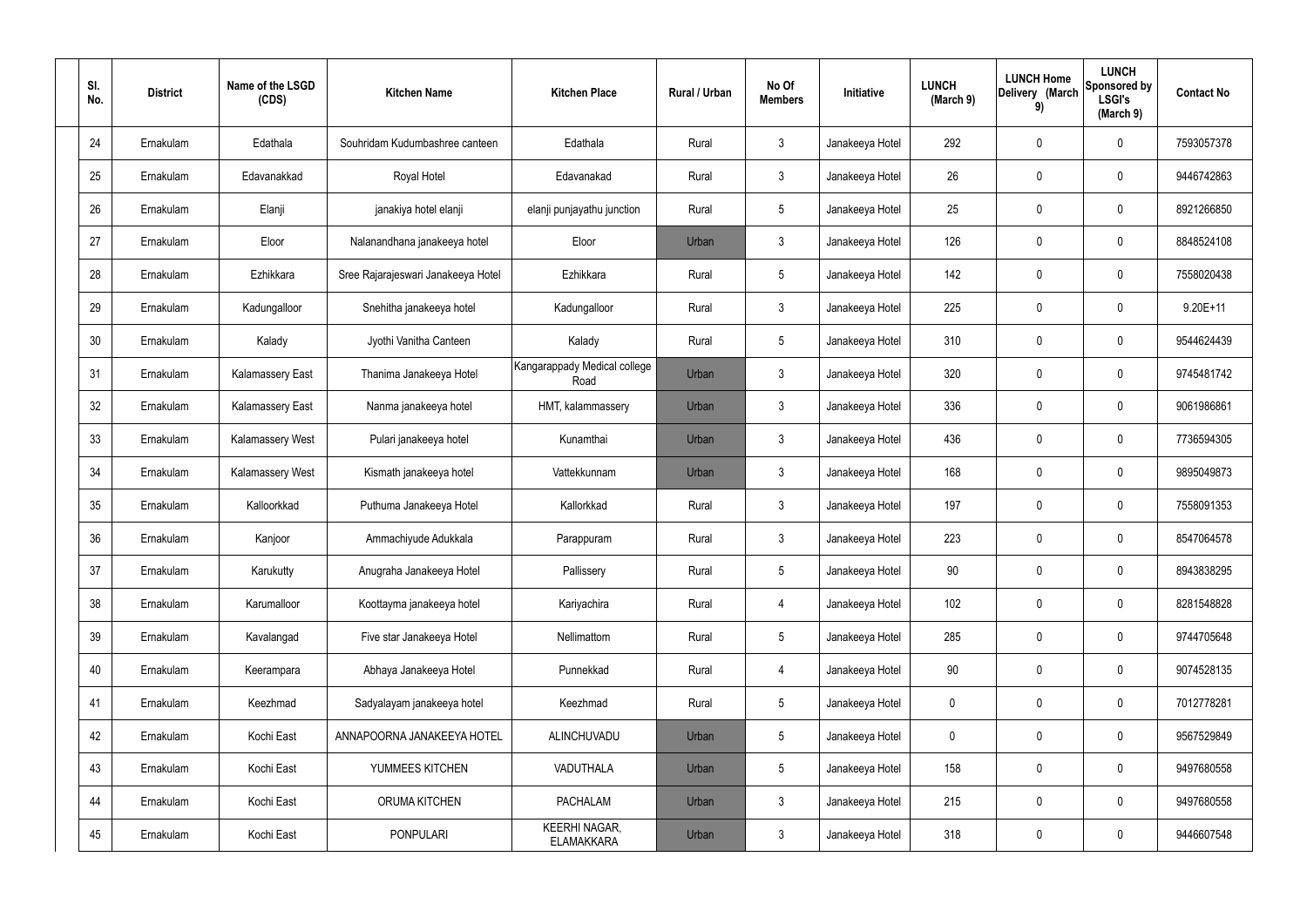|     | SI.<br>No. | <b>District</b> | Name of the LSGD<br>(CDS) | <b>Kitchen Name</b>              | <b>Kitchen Place</b>                   | <b>Rural / Urban</b> | No Of<br><b>Members</b> | Initiative      | <b>LUNCH</b><br>(March 9) | <b>LUNCH Home</b><br>Delivery (March<br>9) | <b>LUNCH</b><br>Sponsored by<br><b>LSGI's</b><br>(March 9) | <b>Contact No</b> |
|-----|------------|-----------------|---------------------------|----------------------------------|----------------------------------------|----------------------|-------------------------|-----------------|---------------------------|--------------------------------------------|------------------------------------------------------------|-------------------|
|     | 46         | Ernakulam       | Kochi East                | <b>RUCHI CATERING</b>            | PUNNACKAL                              | Urban                | 5                       | Janakeeya Hotel | 324                       | 0                                          | $\mathbf 0$                                                | 9947080022        |
|     | 47         | Ernakulam       | Kochi East                | Samrudhi @ Kochi                 | Ernakulam North                        | Urban                | 14                      | Janakeeya Hotel | 2008                      | 1020                                       | $\boldsymbol{0}$                                           | 9048609615        |
|     | 48         | Ernakulam       | Kochi South               | NEW AKSHAYA HOTEL                | <b>PONNURUNNI</b>                      | Urban                | 5                       | Janakeeya Hotel | 448                       | 0                                          | $\mathbf 0$                                                | 8547855284        |
|     | 49         | Ernakulam       | Kochi South               | <b>AMMAS KITCHEN</b>             | <b>THEVARA</b>                         | Urban                | 4                       | Janakeeya Hotel | 0                         | 0                                          | $\boldsymbol{0}$                                           | 8547855284        |
|     | 50         | Ernakulam       | Kochi South               | <b>FRIENDS</b>                   | <b>MINI PARK</b>                       | Urban                | 5                       | Janakeeya Hotel | 223                       | 0                                          | $\mathbf 0$                                                | 9567127064        |
|     | 51         | Ernakulam       | Kochi West                | NAMMUDE ADUKKALA                 | <b>ERAVELI COLONY</b>                  | Urban                | 5                       | Janakeeya Hotel | 535                       | 0                                          | $\mathbf 0$                                                | 9496025576        |
|     | 52         | Ernakulam       | Kochi West                | PUTHUMA KUDUMBASHREE HOTEL       | PALLURUTHY NADA                        | Urban                | 5                       | Janakeeya Hotel | 162                       | 0                                          | $\mathbf 0$                                                | 9496025576        |
|     | 53         | Ernakulam       | Kochi West                | USHUS KUDUMBASHREE HOTEL         | <b>FORT KOCHI</b>                      | Urban                | $\overline{4}$          | Janakeeya Hotel | 322                       | 0                                          | $\mathbf 0$                                                | 9847866090        |
|     | 54         | Ernakulam       | Koothattukulam            | Niravu janakeeya hotel           | Near ksrtc bus stand<br>koothattukulam | Urban                | $\mathbf{3}$            | Janakeeya Hotel | 180                       | 0                                          | $\mathbf 0$                                                | 9656619614        |
|     | 55         | Ernakulam       | Koovappady                | Kaipunyam Janakeeya hotel        | Koovappady                             | Rural                | 5                       | Janakeeya Hotel | 95                        | 0                                          | $\pmb{0}$                                                  | 9526628158        |
|     | 56         | Ernakulam       | Kothamangalam             | P.K Janakeeya hotel              | Kothamangalam                          | Urban                | $\mathbf{3}$            | Janakeeya Hotel | 322                       | 0                                          | $\boldsymbol{0}$                                           | 8156869114        |
|     | 57         | Ernakulam       | Kothamangalam             | Thanima catering unit            | Kothamangalam                          | Urban                | $\mathbf{3}$            | Janakeeya Hotel | 98                        | 0                                          | $\boldsymbol{0}$                                           | 9846664377        |
| 114 | 58         | Ernakulam       | Kottapady                 | Janakeeya Hotel                  | Kottappady junction                    | Rural                | $\mathbf{3}$            | Janakeeya Hotel | 165                       | 0                                          | $\mathbf 0$                                                | 9497406993        |
|     | 59         | Ernakulam       | Kottuvally                | Amritha Janakeeya Hotel          | kottuvally                             | Rural                | 5                       | Janakeeya Hotel | 150                       | 0                                          | $\mathbf 0$                                                | 8590034196        |
|     | 60         | Ernakulam       | Kumbalam                  | JANAKEEYA HOTEL KUMBALAM         | <b>MADAVANA</b>                        | Rural                | 5                       | Janakeeya Hotel | 373                       | 0                                          | $\mathbf 0$                                                | 9746652717        |
|     | 61         | Ernakulam       | Kumbalangy                | St Antoneys kudumbashree         | OLD POST OFFICE                        | Rural                | $\mathbf{3}$            | Janakeeya Hotel | 134                       | 0                                          | $\mathbf 0$                                                | 8138860764        |
|     | 62         | Ernakulam       | Kunnathunad               | Thripthi Janakeeya Hotel         | Pallikkara                             | Rural                | 6                       | Janakeeya Hotel | 110                       | 0                                          | $\pmb{0}$                                                  | 9744561425        |
|     | 63         | Ernakulam       | Kunnukara                 | Greenchilly cafe                 | Kunnukara                              | Rural                | $\mathbf{3}$            | Janakeeya Hotel | 68                        | 0                                          | $\mathbf 0$                                                | 9496852989        |
|     | 64         | Ernakulam       | Kunnukara                 | Thanima canteen                  | North aduvassery                       | Rural                | 5                       | Janakeeya Hotel | 140                       | 0                                          | $\pmb{0}$                                                  | 9744200583        |
|     | 65         | Ernakulam       | Kuttampuzha               | Nila kudumbashree janakiya hotel | Mini stadium, vadattupara              | Rural                | $6\phantom{.}6$         | Janakeeya Hotel | 0                         | 0                                          | $\pmb{0}$                                                  | 9496754018        |
|     | 66         | Ernakulam       | Kuzhippilly               | Janakeeya hotel                  | Kuzhupilli                             | Rural                | $\mathbf 0$             | Janakeeya Hotel | 0                         | 0                                          | $\pmb{0}$                                                  | 9744631998        |
|     | 67         | Ernakulam       | Malayattoor               | Whats app Janakeeya Hotel        | Thottuva                               | Rural                | $\mathfrak{Z}$          | Janakeeya Hotel | 367                       | 0                                          | $\pmb{0}$                                                  | $9.19E + 11$      |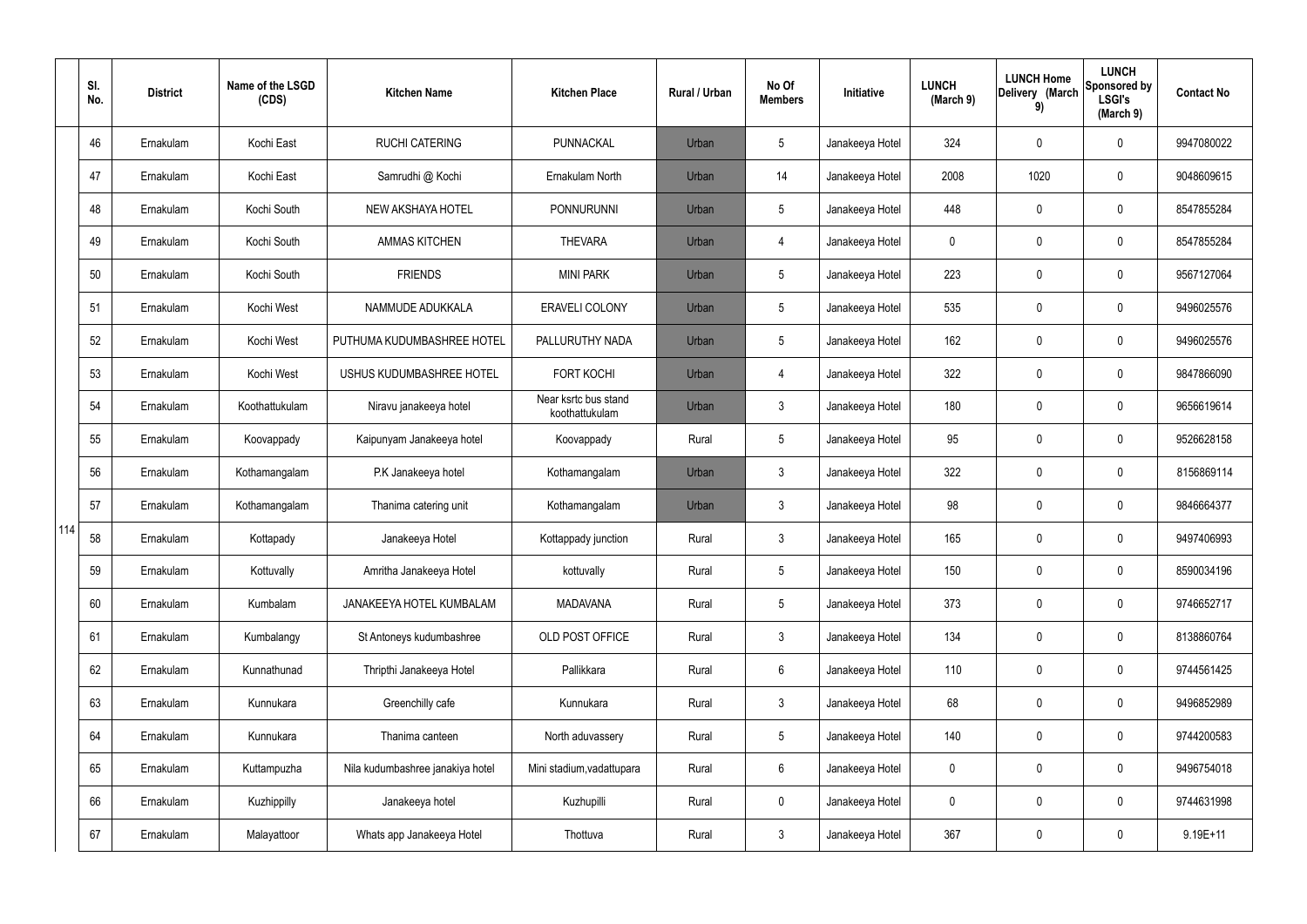| SI.<br>No. | <b>District</b> | Name of the LSGD<br>(CDS) | <b>Kitchen Name</b>            | <b>Kitchen Place</b>                    | Rural / Urban | No Of<br><b>Members</b> | Initiative      | <b>LUNCH</b><br>(March 9) | <b>LUNCH Home</b><br>Delivery (March<br>9) | <b>LUNCH</b><br>Sponsored by<br><b>LSGI's</b><br>(March 9) | <b>Contact No</b> |
|------------|-----------------|---------------------------|--------------------------------|-----------------------------------------|---------------|-------------------------|-----------------|---------------------------|--------------------------------------------|------------------------------------------------------------|-------------------|
| 68         | Ernakulam       | Malayattoor               | Natturuchi Janakeeya Hotel     | Ettakkadavu                             | Rural         | $\mathbf{3}$            | Janakeeya Hotel | 297                       | 0                                          | $\mathbf 0$                                                | 9745470234        |
| 69         | Ernakulam       | Maneed                    | Coral Island                   | Maneed                                  | Rural         | $\overline{4}$          | Janakeeya Hotel | 118                       | 0                                          | $\mathbf 0$                                                | 7012652495        |
| 70         | Ernakulam       | Manjalloor                | Thanima Kudumbashree hotel     | Vazhakkulam                             | Rural         | $5\phantom{.0}$         | Janakeeya Hotel | 315                       | 0                                          | $\mathbf 0$                                                | 7306907918        |
| 71         | Ernakulam       | Manjapra                  | Sara's Kitchen                 | Puthenpalli                             | Rural         | $\mathbf{3}$            | Janakeeya Hotel | 233                       | 0                                          | $\boldsymbol{0}$                                           | 8547392730        |
| 72         | Ernakulam       | Maradu                    | <b>VANITHA HOTEL</b>           | <b>KUNDANNOR JN</b>                     | Urban         | $\overline{4}$          | Janakeeya Hotel | 0                         | 0                                          | $\mathbf 0$                                                | 9349505008        |
| 73         | Ernakulam       | Marady                    | Janakeeya hotel, Marady        | Unnakkuppa                              | Rural         | $\overline{4}$          | Janakeeya Hotel | 44                        | 0                                          | $\boldsymbol{0}$                                           | 9947943177        |
| 74         | Ernakulam       | Mazhuvannoor              | Sruthi Janakeeya Hotel         | Valayanchirangara                       | Rural         | $\mathbf{3}$            | Janakeeya Hotel | 217                       | 0                                          | $\mathbf 0$                                                | 9747924485        |
| 75         | Ernakulam       | Mookkannoor               | Mammaks Kitchen                | Mookkannoor                             | Rural         | $\mathbf{3}$            | Janakeeya Hotel | 191                       | 0                                          | $\boldsymbol{0}$                                           | 9.19E+11          |
| 76         | Ernakulam       | Mudakkuzha                | Janakeeya Hotel                | Mudakkuzha                              | Rural         | $\mathbf{3}$            | Janakeeya Hotel | 154                       | 0                                          | $\boldsymbol{0}$                                           | $9.19E + 11$      |
| 77         | Ernakulam       | Mulanthuruthy             | Sulabha                        | karikode, mulanthuruthy                 | Rural         | $\mathbf 0$             | Janakeeya Hotel | 187                       | 0                                          | $\mathbf 0$                                                | 9633427553        |
| 78         | Ernakulam       | Mulavukad                 | Kudumbashree Veetile bakshanam | Mulavukad                               | Rural         | $5\phantom{.0}$         | Janakeeya Hotel | 123                       | 69                                         | $\mathbf 0$                                                | 9061339557        |
| 79         | Ernakulam       | Muvattupuzha              | Oottupura                      | Muvattupuzha                            | Urban         | $\mathbf{3}$            | Janakeeya Hotel | 290                       | 0                                          | $\pmb{0}$                                                  |                   |
| 80         | Ernakulam       | Nayarambalam              | Four star cafe                 | Nayarambalam                            | Rural         | $\mathbf{3}$            | Janakeeya Hotel | 70                        | $\boldsymbol{0}$                           | 0                                                          | 8891755948        |
| 81         | Ernakulam       | Nedumbassery              | Thani Nadan                    | Athani                                  | Rural         | $\sqrt{5}$              | Janakeeya Hotel | 242                       | 0                                          | $\mathbf 0$                                                | 8138917514        |
| 82         | Ernakulam       | Nellikuzhy                | Janakeeya Hotel                | Nellikkuzhi                             | Rural         | 3 <sup>1</sup>          | Janakeeya Hotel | 327                       | 0                                          | $\mathbf 0$                                                | 9562713076        |
| 83         | Ernakulam       | Njarakkal                 | Kripa Catering Unit            | Njarakkal                               | Rural         | $\mathbf{3}$            | Janakeeya Hotel | $\pmb{0}$                 | 0                                          | $\mathbf 0$                                                | 9567534006        |
| 84         | Ernakulam       | Okkal                     | Manna Janakeeya Hotel          | Edavoor                                 | Rural         | $\overline{4}$          | Janakeeya Hotel | 88                        | 0                                          | $\mathbf 0$                                                | 9539507674        |
| 85         | Ernakulam       | Paingottoor               | Janakeeya hotel                | Paingottoor                             | Rural         | $\overline{7}$          | Janakeeya Hotel | 78                        | 0                                          | $\mathbf 0$                                                | 9656855730        |
| 86         | Ernakulam       | Paipra                    | Nanma Janakeeya Hotel          | Pezhakkappilly                          | Rural         | $\mathfrak{Z}$          | Janakeeya Hotel | 173                       | 0                                          | $\mathbf 0$                                                | 9567747725        |
| 87         | Ernakulam       | Pallarimangalam           | Janakeeya Hotel                | Janakeeya Hotel, Koovalloor             | Rural         | $\overline{4}$          | Janakeeya Hotel | 128                       | 0                                          | $\mathbf 0$                                                | 7025992310        |
| 88         | Ernakulam       | Pallipuram                | SANTHWANAM Janakeeyahotel      | Pothen valav                            | Rural         | $5\,$                   | Janakeeya Hotel | 233                       | 0                                          | $\mathbf 0$                                                | 9747525176        |
| 89         | Ernakulam       | Pambakkuda                | viswastha catering unit        | pambakkuda block punjayathu<br>building | Rural         | 4                       | Janakeeya Hotel | 42                        | 0                                          | $\mathbf 0$                                                | 9946404045        |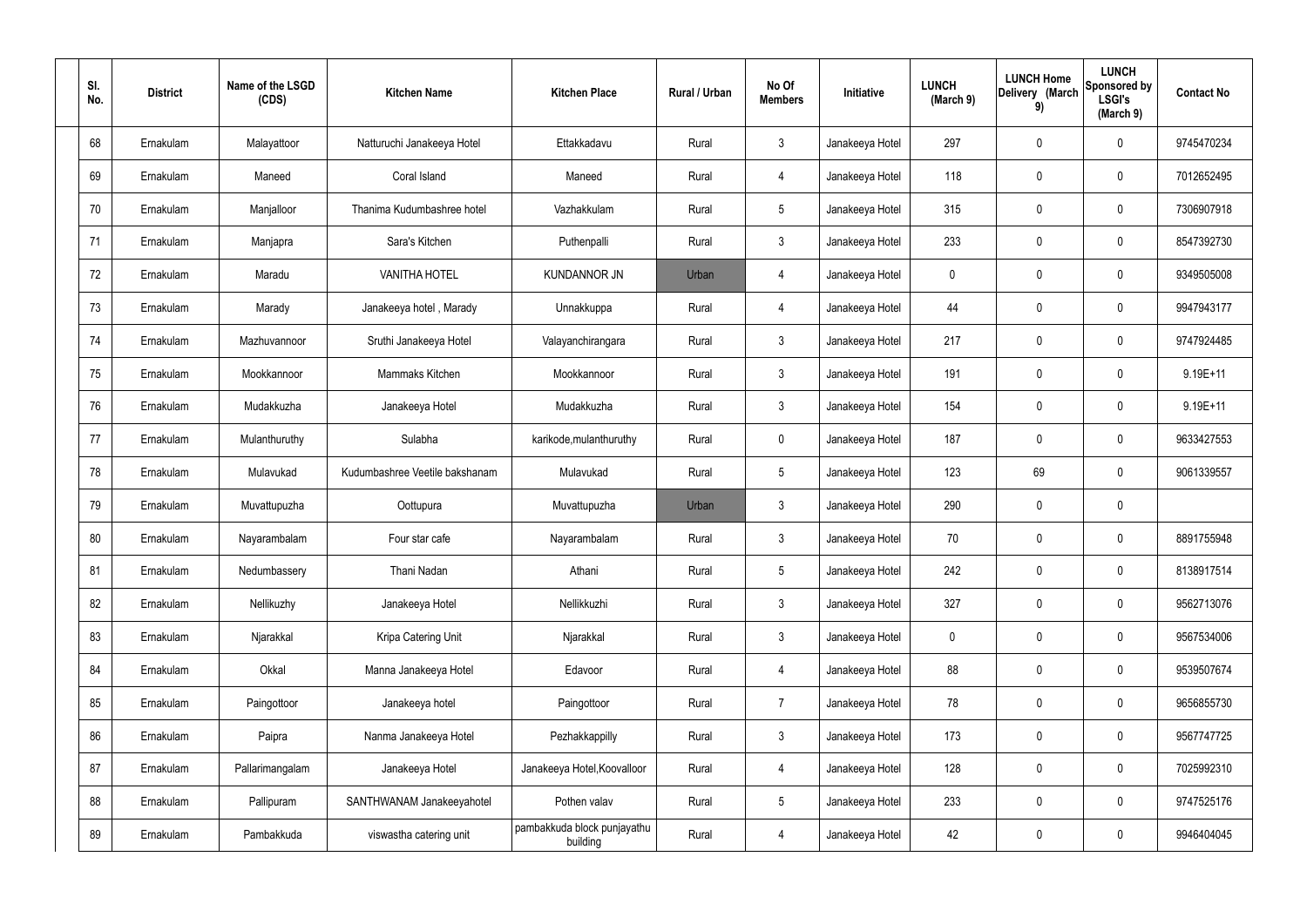| SI.<br>No. | <b>District</b> | Name of the LSGD<br>(CDS) | <b>Kitchen Name</b>                                             | <b>Kitchen Place</b>                        | Rural / Urban | No Of<br><b>Members</b> | Initiative      | <b>LUNCH</b><br>(March 9) | <b>LUNCH Home</b><br>Delivery (March<br>9) | <b>LUNCH</b><br>Sponsored by<br><b>LSGI's</b><br>(March 9) | <b>Contact No</b> |
|------------|-----------------|---------------------------|-----------------------------------------------------------------|---------------------------------------------|---------------|-------------------------|-----------------|---------------------------|--------------------------------------------|------------------------------------------------------------|-------------------|
| 90         | Ernakulam       | Parakkadave               | Thejus catering unit                                            | Moozhikkulam                                | Rural         | 10                      | Janakeeya Hotel | 111                       | 0                                          | 0                                                          | 9847936303        |
| 91         | Ernakulam       | Paravoor                  | sree vigneswara sc cafe                                         | Govt.boys' HSS, N.Paravur                   | Urban         | 4                       | Janakeeya Hotel | 70                        | $\mathbf 0$                                | 0                                                          |                   |
| 92         | Ernakulam       | Perumbavoor               | <b>JANAKEEYA HOTEL MINI CIVIL</b><br><b>STATION PERUMBAVOOR</b> | <b>CIVIL STATION</b>                        | Urban         | $\mathbf{3}$            | Janakeeya Hotel | 463                       | $\mathbf 0$                                | 0                                                          | 9847008734        |
| 93         | Ernakulam       | Perumbavoor               | Swath kudumbashree canteen                                      | Perumbavoor                                 | Urban         | $\mathbf{3}$            | Janakeeya Hotel | 307                       | $\mathbf 0$                                | 0                                                          | 9847015470        |
| 94         | Ernakulam       | Perumbavoor               | Janakeeya Hotel                                                 | Kanjirakkad pallippady                      | Urban         | $\mathbf{3}$            | Janakeeya Hotel | 275                       | 0                                          | 0                                                          | 9847015470        |
| 95         | Ernakulam       | Pindimana                 | Janakeeya hotel                                                 | Muthamkuzhi                                 | Rural         | $\overline{4}$          | Janakeeya Hotel | 95                        | $\mathbf 0$                                | 0                                                          | 9656297799        |
| 96         | Ernakulam       | Piravam                   | sneha canteen                                                   | municipality building base floor<br>piravom | Urban         | $\overline{4}$          | Janakeeya Hotel | 220                       | 0                                          | 0                                                          | 8075376906        |
| 97         | Ernakulam       | Pootrikka                 | <b>GRANDMA JANAKEEYA HOTEL</b>                                  | <b>CHOONDI</b>                              | Rural         | $\mathbf{3}$            | Janakeeya Hotel | $\mathbf 0$               | $\mathbf 0$                                | 0                                                          | 9400550287        |
| 98         | Ernakulam       | Pothanikkad               | Taj hotel                                                       | Pothanikkad                                 | Rural         | $\mathbf{3}$            | Janakeeya Hotel | 100                       | 0                                          | 0                                                          | 9645079573        |
| 99         | Ernakulam       | Puthanvelikkara           | Panjami cafe kudumbashree                                       | Near panjayath office                       | Rural         | $5\phantom{.0}$         | Janakeeya Hotel | 135                       | $\mathbf 0$                                | 0                                                          | 9645530669        |
| 100        | Ernakulam       | Ramamangalam              | Kalavara janakeeya hotel                                        | ramamngalam                                 | Rural         | $\overline{4}$          | Janakeeya Hotel | 210                       | $\boldsymbol{0}$                           | 0                                                          | 9961344346        |
| 101        | Ernakulam       | Rayamangalam              | Arya canteen                                                    | Kuruppampady                                | Rural         | $\mathbf{3}$            | Janakeeya Hotel | 172                       | $\mathbf 0$                                | 0                                                          | 8281825730        |
| 102        | Ernakulam       | Thirumarady               | janakiya hotel thirumarady                                      | edappara jn.                                | Rural         | $\mathbf{3}$            | Janakeeya Hotel | 40                        | $\mathbf 0$                                | 0                                                          | 7594811868        |
| 103        | Ernakulam       | Thiruvaniyoor             | Thanima                                                         | Thiruvaniyoor                               | Rural         | $\pmb{0}$               | Janakeeya Hotel | 120                       | $\pmb{0}$                                  | 0                                                          | 9061239698        |
| 104        | Ernakulam       | Thrikkakkara East         | Thanima Janakeeya Hotel                                         | Kakkanad                                    | Urban         | 8                       | Janakeeya Hotel | $\mathbf 0$               | $\boldsymbol{0}$                           | 0                                                          | 9207134763        |
| 105        | Ernakulam       | Thrikkakkara west         | Janakeeya hotel                                                 | Chembumukku                                 | Urban         | $5\phantom{.0}$         | Janakeeya Hotel | 59                        | $\pmb{0}$                                  | 0                                                          | 9496530576        |
| 106        | Ernakulam       | Thuravoor                 | e-grill Janakeeya Hotel                                         | Yudapuram                                   | Rural         | $\overline{4}$          | Janakeeya Hotel | 511                       | $\pmb{0}$                                  | 0                                                          | 9526845935        |
| 107        | Ernakulam       | Tripunithura              | Janakeeya Hotel Tripunithura                                    | Eroor                                       | Urban         | $\mathbf{3}$            | Janakeeya Hotel | 122                       | $\mathbf 0$                                | 0                                                          | 8137977644        |
| 108        | Ernakulam       | Vadakkekkara              | vadakkekkara kudumbasree janakeeya<br>hotel                     | Madaplathuruth                              | Rural         | $\overline{4}$          | Janakeeya Hotel | 150                       | $\mathbf 0$                                | 0                                                          | 8301806778        |
| 109        | Ernakulam       | Vadavukode<br>Puthancruz  | JANAKEEYA HOTEL                                                 | Puthencruz                                  | Rural         | $\mathbf{3}$            | Janakeeya Hotel | 145                       | $\boldsymbol{0}$                           | 0                                                          | $9.19E + 11$      |
| 110        | Ernakulam       | Valakom                   | Ruchi                                                           | Valakom                                     | Rural         | $5\phantom{.0}$         | Janakeeya Hotel | 73                        | $\boldsymbol{0}$                           | 0                                                          | 9074232700        |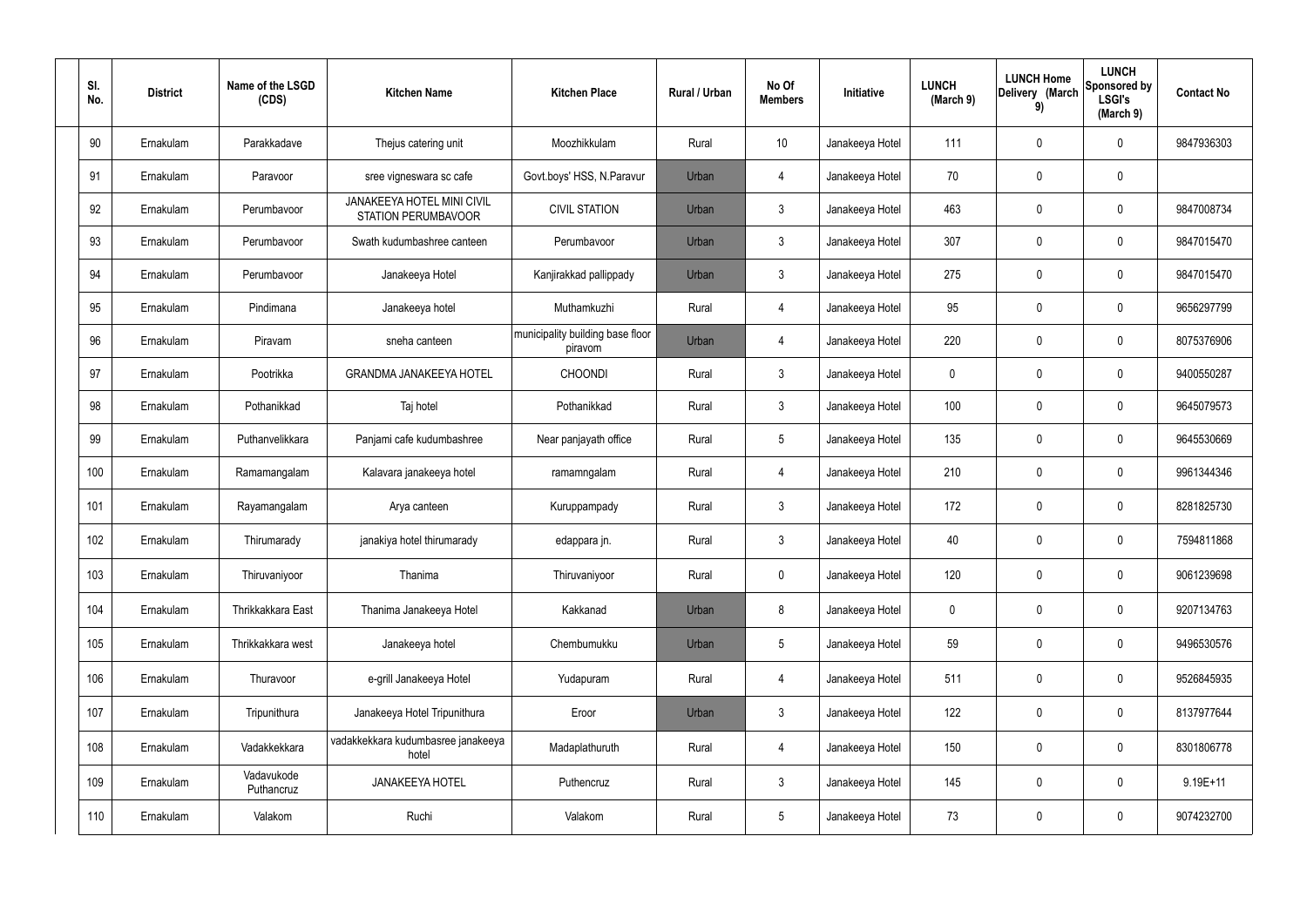|     | SI.<br>No.     | <b>District</b> | Name of the LSGD<br>(CDS) | <b>Kitchen Name</b>          | <b>Kitchen Place</b>                              | Rural / Urban | No Of<br><b>Members</b> | Initiative      | <b>LUNCH</b><br>(March 9) | <b>LUNCH Home</b><br>Delivery (March<br>9) | <b>LUNCH</b><br>Sponsored by<br><b>LSGI's</b><br>(March 9) | <b>Contact No</b> |
|-----|----------------|-----------------|---------------------------|------------------------------|---------------------------------------------------|---------------|-------------------------|-----------------|---------------------------|--------------------------------------------|------------------------------------------------------------|-------------------|
|     | 111            | Ernakulam       | Varapuzha                 | DURGA ACTIVITY               | CHETTIBHAGAM                                      | Rural         | 8                       | Janakeeya Hotel | 126                       | $\mathbf 0$                                | 4                                                          | 9496160074        |
|     | 112            | Ernakulam       | Vazhakulam                | Three Star Hotel             | Marampally                                        | Rural         | $\mathbf{3}$            | Janakeeya Hotel | 308                       | $\mathbf 0$                                | $\mathbf 0$                                                | 6282644893        |
|     | 113            | Ernakulam       | Vengola                   | Janakeeya Hotel              | Pathipalam                                        | Rural         | $5\overline{)}$         | Janakeeya Hotel | 93                        | $\mathbf 0$                                | $\mathbf 0$                                                | 8137887455        |
|     | 114            | Ernakulam       | Vengoor                   | <b>JANAKEEYA HOTEL</b>       | Choorathod                                        | Rural         | $\overline{4}$          | Janakeeya Hotel | 132                       | $\mathbf 0$                                | $\mathbf 0$                                                | 9656904682        |
| 114 |                |                 |                           |                              |                                                   |               | 449                     |                 | 21090                     | 1089                                       | $\overline{4}$                                             |                   |
|     |                | Idukki          | Adimaly                   | Friends Janakeeya Hotel      | Adimaly                                           | Rural         | $\overline{4}$          | Janakeeya Hotel | 156                       | $\mathbf 0$                                | $\mathbf 0$                                                | 9961635779        |
|     | $\overline{2}$ | Idukki          | Alackode                  | Five Star Canteen            | Elamdesham Block<br>Panchayath Building, Alakode  | Rural         | $5\overline{)}$         | Janakeeya Hotel | 25                        | $\mathbf 0$                                | $\mathbf 0$                                                | 9961482164        |
|     | 3              | Idukki          | Arakkulam                 | Sabhalyam                    | Moolamattom                                       | Rural         | $\overline{4}$          | Janakeeya Hotel | 276                       | $\mathbf 0$                                | $\mathbf 0$                                                | 8848124921        |
|     | $\overline{4}$ | Idukki          | Ayyappancovil             | Maria Janakeeya Hotel        | Parappu                                           | Rural         | $\mathbf{3}$            | Janakeeya Hotel | 127                       | $\mathbf 0$                                | $\mathbf 0$                                                | 9544622096        |
|     | 5              | Idukki          | Bysonvalley               | Famous Janakiya Hotel        | Pottankad                                         | Rural         | 4                       | Janakeeya Hotel | 70                        | $\mathbf 0$                                | $\mathbf 0$                                                | 9744566398        |
|     | 6              | Idukki          | Chakkupallam              | Vanithasree Janakeeya Hotel  | Anakkara                                          | Rural         | $\mathbf{3}$            | Janakeeya Hotel | 245                       | 0                                          | $\mathbf 0$                                                | 8075143547        |
|     |                | Idukki          | Devikulam                 | Kudumbashree Janakeeya Hotel | Echo point                                        | Rural         | $\mathbf{3}$            | Janakeeya Hotel | 105                       | $\mathbf 0$                                | $\mathbf 0$                                                | 8281640208        |
|     | 8              | Idukki          | Edavetty                  | Kudumbashree Janakeeya Hotel | Edavetty                                          | Rural         | $\mathbf{3}$            | Janakeeya Hotel | 0                         | 0                                          | $\mathbf 0$                                                | 6238694173        |
|     | 9              | Idukki          | Erattayar                 | Vanitha Janakeeya Hotel      | Erattayar                                         | Rural         | $\overline{4}$          | Janakeeya Hotel | 116                       | $\mathbf 0$                                |                                                            | 9188166929        |
|     | 10             | Idukki          | Kamakshi                  | Kripa Catering               | Thankamani                                        | Rural         | $5\phantom{.0}$         | Janakeeya Hotel | 287                       |                                            | $\mathbf 0$                                                | 9544021398        |
|     | 11             | Idukki          | Kanchiyar                 | Swadh Janakeeya Hotel        | Kanchiyar                                         | Rural         | $5\phantom{.0}$         | Janakeeya Hotel | 142                       | $\mathbf 0$                                | $\mathbf 0$                                                | 8606856496        |
|     | 12             | Idukki          | Kanjikkuzhi               | Samarppanam                  | Kanjikkuzhi                                       | Rural         | $\overline{4}$          | Janakeeya Hotel | 148                       | 0                                          | $\mathbf{1}$                                               | 9447169262        |
|     | 13             | Idukki          | Kanthaloor                | Morningstar Janakeeya Hotel  | Sahayagiri complex, near<br>Kanthalloor Bus stand | Rural         | $\overline{4}$          | Janakeeya Hotel | 88                        | 0                                          | $\mathbf 0$                                                | 9447941632        |
|     | 14             | Idukki          | Karimannoor               | Rujiya Catering Unit         | Karimannoor                                       | Rural         | $5\overline{)}$         | Janakeeya Hotel | 62                        | 0                                          | $\mathbf 0$                                                | 9497454952        |
|     | 15             | Idukki          | Karunapuram               | Karuna Hotel                 | Panchayathu complex                               | Rural         | $\overline{4}$          | Janakeeya Hotel | 232                       | 0                                          | $\mathbf 0$                                                | 9961152820        |
|     | 16             | Idukki          | Kattappana                | Karunya Janakeeya Hotel      | Kattappana                                        | Urban         | $5\phantom{.0}$         | Janakeeya Hotel | 245                       | 0                                          | $\mathbf 0$                                                | 9497684477        |
|     | 17             | Idukki          | Kodikkulam                | Kulirma Janakiya Hotel       | Kodikkulam                                        | Rural         | $6\phantom{.}6$         | Janakeeya Hotel | 49                        | 0                                          | $\overline{0}$                                             | 9605111852        |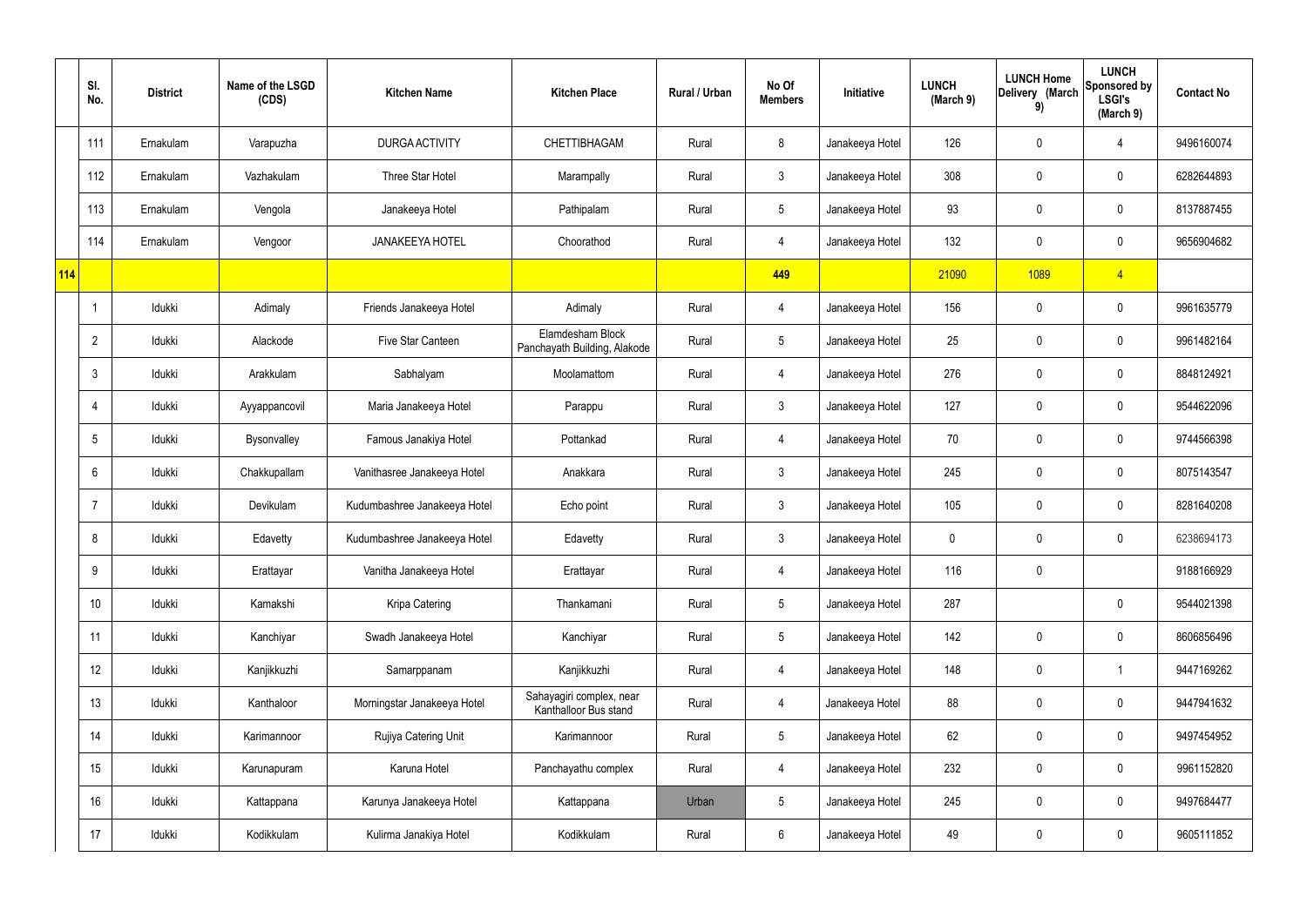|    | SI.<br>No. | <b>District</b> | Name of the LSGD<br>(CDS) | <b>Kitchen Name</b>                | <b>Kitchen Place</b>          | Rural / Urban | No Of<br><b>Members</b> | Initiative      | <b>LUNCH</b><br>(March 9) | <b>LUNCH Home</b><br>Delivery (March<br>9) | <b>LUNCH</b><br>Sponsored by<br><b>LSGI's</b><br>(March 9) | <b>Contact No</b> |
|----|------------|-----------------|---------------------------|------------------------------------|-------------------------------|---------------|-------------------------|-----------------|---------------------------|--------------------------------------------|------------------------------------------------------------|-------------------|
|    | 18         | Idukki          | Kokkayar                  | Sevana Janakeeya hotel             | 35th Mile                     | Rural         | $\mathbf{3}$            | Janakeeya Hotel | 21                        | $\mathbf 0$                                | $\mathbf 0$                                                | 9562067674        |
|    | 19         | Idukki          | Konnathadi                | Friends Janakeeya Hotel            | Panickankudi                  | Rural         | $6\overline{6}$         | Janakeeya Hotel | 54                        | $\mathbf 0$                                | $\mathbf 0$                                                | 9544048878        |
|    | 20         | Idukki          | Konnathadi                | Janapriya Janakeeya Hotel          | Konnathadi                    | Rural         | $\mathbf{3}$            | Janakeeya Hotel | 155                       | $\mathbf 0$                                | $\mathbf 0$                                                | 9895147074        |
|    | 21         | Idukki          | Kudayathoor               | Kudumbashree Janakeeya Hotel       | Kanjar                        | Rural         | $\mathbf{3}$            | Janakeeya Hotel | 84                        | $\mathbf 0$                                | $\mathbf 0$                                                | 9526762560        |
|    | 22         | Idukki          | Kumaramangalam            | Kumaramangalam Janakeeya Hotel     | Kumaramangalam                | Rural         | 4                       | Janakeeya Hotel | 150                       | $\mathbf 0$                                | $\mathbf 0$                                                | 9745633509        |
|    | 23         | Idukki          | Kumili                    | Ruchi Hotel                        | Kumili                        | Rural         | 4                       | Janakeeya Hotel | 143                       | $\mathbf 0$                                | $\mathbf 0$                                                | 9447980637        |
|    | 24         | Idukki          | Manakkadu                 | Vanitha Hotel                      | Chittoor                      | Rural         | $\mathbf{3}$            | Janakeeya Hotel | 0                         | $\mathbf 0$                                | $\mathbf 0$                                                | 8330097933        |
| 50 | 25         | Idukki          | Mankulam                  | Jeevanam Catering Janakeeya Hotel  | Panchayathu Building          | Rural         | 4                       | Janakeeya Hotel | 79                        | $\mathbf 0$                                | $\mathbf 0$                                                | 9495060505        |
|    | 26         | Idukki          | Mankulam                  | Happy Janakéeya Hotel              | Aanakkulam                    | Rural         | $\mathbf{3}$            | Janakeeya Hotel | 0                         | 0                                          | $\mathbf 0$                                                | 9496251027        |
|    | 27         | Idukki          | Marayoor                  | Malabar food court Janakeeya Hotel | Marayoor Near IDCB bank       | Rural         | 4                       | Janakeeya Hotel | 121                       | $\mathbf 0$                                | $\mathbf 0$                                                | 9446925610        |
|    | 28         | Idukki          | Mariyapuram               | Anaswara Hotel & Catering          | Idukki                        | Rural         | 4                       | Janakeeya Hotel | 187                       | $\mathbf 0$                                | $\mathbf 0$                                                | 9526329438        |
|    | 29         | Idukki          | Munnar                    | Annapoorna catering                | Lorry stand, old munnar       | Rural         | $5\overline{)}$         | Janakeeya Hotel | 0                         | $\mathbf 0$                                | $\mathbf 0$                                                | 8281009478        |
|    | 30         | Idukki          | Muttom                    | Nila Janakeeya Hotel               | Muttom                        | Rural         | $\mathbf{3}$            | Janakeeya hotel | 274                       | $\mathbf 0$                                | $\mathbf 0$                                                | 9961104818        |
|    | 31         | Idukki          | Nedumkandam               | Annus catering                     | Nedumkandam<br>Kizhakkekavala | Rural         | $\overline{4}$          | Janakeeya Hotel | 204                       | 0                                          | $\mathbf 0$                                                | 9747458576        |
|    | 32         | Idukki          | Pallivasal                | <b>Blessing Janakeeya Hotel</b>    | Pallivasal                    | Rural         | $\overline{4}$          | Janakeeya Hotel | 72                        | 0                                          | $\mathbf 0$                                                | 9947981574        |
|    | 33         | Idukki          | Pampadumpara              | Thripthy Janakeeya Hotel           | Pampadumpara                  | Rural         | $\mathbf{3}$            | Janakeeya Hotel | 209                       | 0                                          | $\mathbf 0$                                                | 9207150558        |
|    | 34         | Idukki          | Peermedu                  | Thripthy Janakeeya Hotel           | Peermedu                      | Rural         | $\mathbf{3}$            | Janakeeya Hotel | 120                       | 0                                          | $\mathbf 0$                                                | 9633311267        |
|    | 35         | Idukki          | Peruvanthanam             | Janakeeya Hotel                    | Peruvanthanam                 | Rural         | $5\phantom{.0}$         | Janakeeya Hotel | 75                        | 0                                          | $\mathbf 0$                                                | 9562274720        |
|    | 36         | Idukki          | Purappuzha                | Ammas Janakeeya Hotel              | Purappuzha                    | Rural         | $\mathbf{3}$            | Janakeeya Hotel | 55                        | 0                                          | $\mathbf 0$                                                | 9744954032        |
|    | 37         | Idukki          | Rajakkadu                 | Janakeeya Hotel                    | Rajakkadu Town                | Rural         | $\mathbf{3}$            | Janakeeya Hotel | 449                       | 0                                          | $\mathbf 0$                                                | 9446766999        |
|    | 38         | Idukki          | Rajakumari                | Aiswarya Vanitha Restaurent        | Rajakumari South              | Rural         | $\overline{4}$          | Janakeeya Hotel | 450                       | 0                                          | $\mathbf 0$                                                | 9526570410        |
|    | 39         | Idukki          | Santhanpara               | Janakeeya Hotel                    | Santhanpara                   | Rural         | $\overline{4}$          | Janakeeya Hotel | 200                       | 0                                          | $\pmb{0}$                                                  | 9526174553        |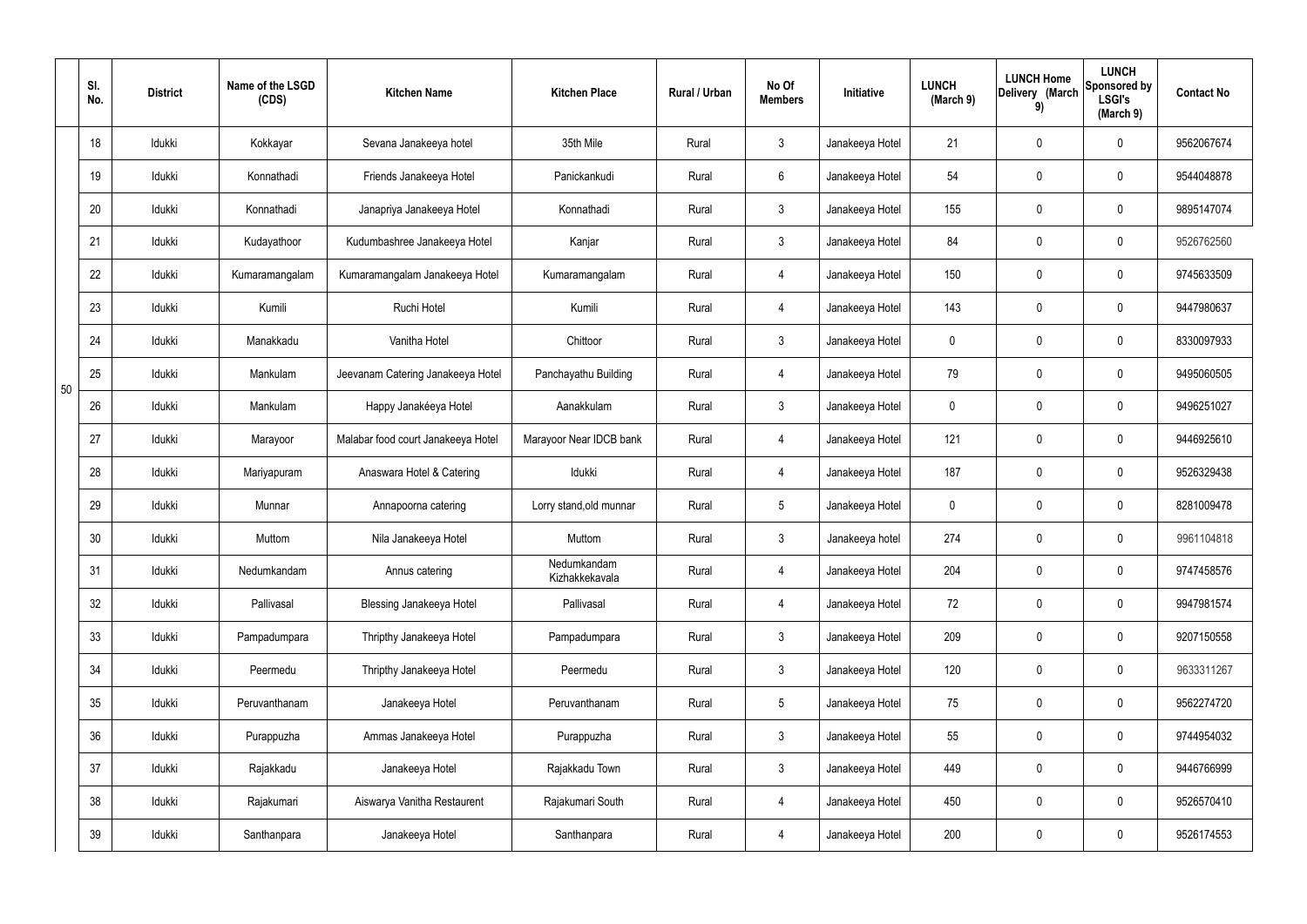|    | SI.<br>No.      | <b>District</b> | Name of the LSGD<br>(CDS)   | <b>Kitchen Name</b>                       | <b>Kitchen Place</b>                      | Rural / Urban | No Of<br><b>Members</b> | Initiative      | <b>LUNCH</b><br>(March 9) | <b>LUNCH Home</b><br>Delivery (March<br>9) | <b>LUNCH</b><br>Sponsored by<br><b>LSGI's</b><br>(March 9) | <b>Contact No</b> |
|----|-----------------|-----------------|-----------------------------|-------------------------------------------|-------------------------------------------|---------------|-------------------------|-----------------|---------------------------|--------------------------------------------|------------------------------------------------------------|-------------------|
|    | 40              | Idukki          | Senapathy                   | Ammoose Hotel                             | Mangathotty                               | Rural         | $\mathbf{3}$            | Janakeeya Hotel | $\mathbf 0$               | 0                                          | $\mathbf 0$                                                | 9539396626        |
|    | 41              | Idukki          | Udumbannoor                 | Kudumbashree Janakeeya Hotel              | Udumbannor                                | Rural         | $\mathbf{3}$            | Janakeeya Hotel | 281                       | $\mathbf 0$                                | $\mathbf 0$                                                | 9633678438        |
|    | 42              | Idukki          | Upputhara                   | Samarppitha Janakeeya hotel               | Upputhara                                 | Rural         | $5\overline{)}$         | Janakeeya Hotel | 120                       | 0\$                                        | $\mathbf 0$                                                | 9526590710        |
|    | 43              | Idukki          | Vandanmedu                  | Dharshana Janakeeya Hotel                 | Vandanmedu                                | Rural         | 4                       | Janakeeya Hotel | 166                       | $\mathbf 0$                                | $\mathbf 0$                                                | 9744038737        |
|    | 44              | Idukki          | Vandiperiyar                | Vandiperiyar Janakeeya Hotel              | Vandiperiyar                              | Rural         | $5\phantom{.0}$         | Janakeeya Hotel | 251                       | $\mathbf 0$                                | $\mathbf 0$                                                | 8086863254        |
|    | 45              | Idukki          | Vannappuram                 | Souhrudham Janakeeya Hotel                | Vannappuram                               | Rural         | $5\phantom{.0}$         | Janakeeya Hotel | 34                        | $\mathbf 0$                                | $\mathbf 0$                                                | 8113054492        |
|    | 46              | Idukki          | Vathikudy                   | Mahima                                    | Murickassery                              | Rural         | $\mathbf{3}$            | Janakeeya Hotel | 180                       | $\mathbf 0$                                | $\mathbf 0$                                                | 8289945652        |
|    | 47              | Idukki          | Vattavada                   | Vattavada Kudumbashree Janakeeya<br>Hotel | Keekkara, Kovilur                         | Rural         | $\overline{4}$          | Janakeeya Hotel | 150                       | $\mathbf 0$                                | $\mathbf 0$                                                | 9497790469        |
|    | 48              | Idukki          | Vazhathoppu                 | Grahalakshmi Hotel & Catering             | Cheruthoni                                | Rural         | $\overline{4}$          | Janakeeya Hotel | 168                       | $\mathbf 0$                                | 4                                                          | 9496178884        |
|    | 49              | Idukki          | Vellathooval                | Flowers Janakeeya Hotel                   | Vellathooval                              | Rural         | $\overline{4}$          | Janakeeya Hotel | 52                        | $\mathbf 0$                                | $\mathbf 0$                                                | 9961419892        |
|    | 50              | Idukki          | Velliyamattam               | Padhayam Kudumbashree Janakeeya<br>Hotel  | Velliyamattam                             | Rural         | $\overline{4}$          | Janakeeya Hotel | $\mathbf 0$               | $\mathbf 0$                                | $\mathbf 0$                                                | 7902854627        |
| 50 |                 |                 |                             |                                           |                                           |               | 197                     |                 | 6877                      | $\overline{\mathbf{0}}$                    | $5\overline{)}$                                            |                   |
|    |                 | Kannur          | Maloor                      | Maloor Janakeeya Hotel                    | Thrikandaripoyil, PO-<br>Thrikandaripoyil | Rural         | $\mathbf{3}$            | Janakeeya Hotel | 138                       | $\mathbf 0$                                | $\mathbf 0$                                                | 9656132294        |
|    | $\overline{2}$  | Kannur          | Kolachery                   | Janakeeya Hotel                           | Kolachery Paramba, PO-<br>Kolacheri       | Rural         | $5\phantom{.0}$         | Janakeeya Hotel | 215                       | $\mathbf 0$                                | $\mathbf{3}$                                               | 9895324699        |
|    | $\mathbf{3}$    | Kannur          | Pinarayi                    | Janakeeya hotel, Pinarayi                 | Pinarayi                                  | Rural         | $6\overline{6}$         | Janakeeya Hotel | 261                       | $\pmb{0}$                                  | $\mathbf 0$                                                | 9447215211        |
|    | 4               | Kannur          | Muzhakunnu                  | Thripthy Janakeeya Hotel                  | Kakkayangad, Muzhakkunnu                  | Rural         | $5\overline{)}$         | Janakeeya Hotel | 433                       | $\pmb{0}$                                  | $\overline{2}$                                             | 9526047538        |
|    | $5\phantom{.0}$ | Kannur          | Chapparappadavu             | Kudumbasree janakeeya hotel               | Near village office,<br>Chapparappadav    | Rural         | $\mathbf{3}$            | Janakeeya Hotel | 180                       | $\pmb{0}$                                  | $\mathbf 0$                                                | 9605413324        |
|    | $6\overline{6}$ | Kannur          | Iritty                      | Roopasree Kudumbashree hotel              | Koolichembra                              | Urban         | 8                       | Janakeeya Hotel | 372                       | $\pmb{0}$                                  | $\mathbf 0$                                                | 8589921533        |
|    | $\overline{7}$  | Kannur          | Dharmadam                   | Dharmadam Janakeeya hotel                 | Near Andalloor kav,<br>Dharmadam          | Rural         | $\mathbf{3}$            | Janakeeya Hotel | 66                        | $\pmb{0}$                                  | $\mathbf 0$                                                | 9526975778        |
|    | 8               | Kannur          | Peralassery                 | Janakeeya Hotel                           | Peralassery Town, PO -<br>Mundallur       | Rural         | 9                       | Janakeeya Hotel | 382                       | $\pmb{0}$                                  | $\mathbf 0$                                                | 70256213909       |
|    | 9               | Kannur          | Kadannappalli<br>Panappuzha | Kudumbasree janakeeya hotel               | Chanthappura                              | Rural         | $\overline{4}$          | Janakeeya Hotel | 118                       | $\pmb{0}$                                  | $\mathbf 0$                                                | 9961089935        |
|    | 10              | Kannur          | Anthur                      | Janakeeya hotel                           | Dharmasala                                | Urban         | $5\phantom{.0}$         | Janakeeya Hotel | 254                       | $\pmb{0}$                                  | $\boldsymbol{0}$                                           | 9544138650        |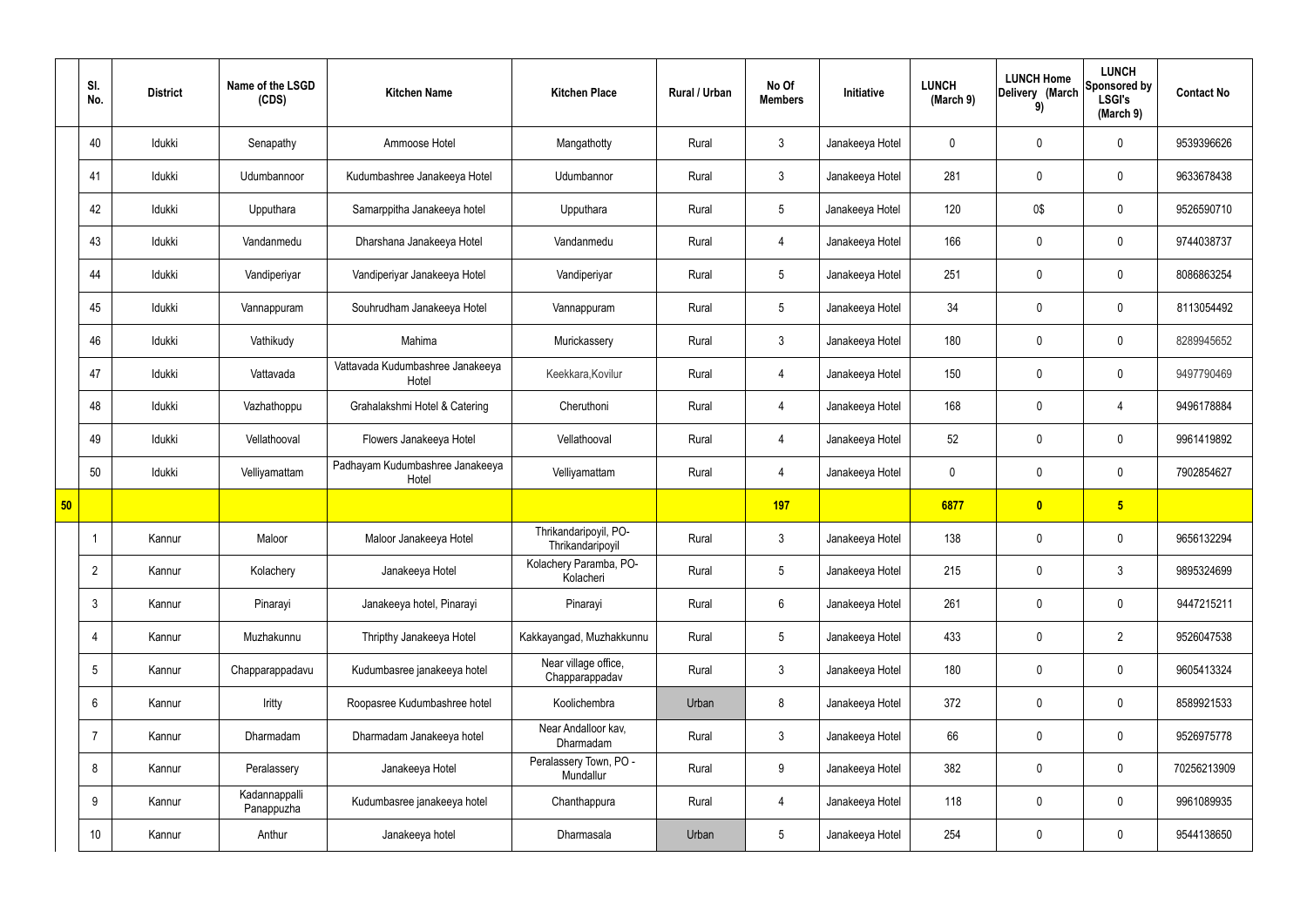| SI.<br>No. | <b>District</b> | Name of the LSGD<br>(CDS) | <b>Kitchen Name</b>                                | <b>Kitchen Place</b>                           | Rural / Urban | No Of<br><b>Members</b> | Initiative      | <b>LUNCH</b><br>(March 9) | <b>LUNCH Home</b><br>Delivery (March<br>9) | <b>LUNCH</b><br>Sponsored by<br><b>LSGI's</b><br>(March 9) | <b>Contact No</b> |
|------------|-----------------|---------------------------|----------------------------------------------------|------------------------------------------------|---------------|-------------------------|-----------------|---------------------------|--------------------------------------------|------------------------------------------------------------|-------------------|
| 11         | Kannur          | Cheruthazham              | Janakeeya Hotel (Thripthi<br>Kudumbashree Canteen) | Pilathara                                      | Rural         | $\mathbf{3}$            | Janakeeya Hotel | 251                       | $\mathbf 0$                                | $\mathbf 0$                                                | 9947540361        |
| 12         | Kannur          | Peravoor                  | Kudumbashree Janakeeya Hotel                       | Peravoor Bus stand, Peravoor<br>P <sub>O</sub> | Rural         | $\mathbf{3}$            | Janakeeya Hotel | 252                       | $\mathbf 0$                                | $\mathbf 0$                                                | 9947567857        |
| 13         | Kannur          | Kalliassery               | Janakeeya Hotel                                    | Irinav Road, Payyattam, PO-<br>Irinav          | Rural         | $\overline{4}$          | Janakeeya Hotel | 276                       | $\mathbf 0$                                | $\mathbf 0$                                                | 8848330570        |
| 14         | Kannur          | Panniyannur               | Janakeeya Hotel                                    | Panoor Block office compound                   | Rural         | $6\phantom{.}6$         | Janakeeya Hotel | 341                       | $\mathbf 0$                                | $\mathbf 0$                                                | 9447449875        |
| 15         | Kannur          | Kannapuram                | Janakeeya Hotel                                    | Chynaclay road, Kannapuram                     | Rural         | $5\overline{)}$         | Janakeeya Hotel | 181                       | $\mathbf 0$                                | 4                                                          | 8089127045        |
| 16         | Kannur          | Sreekandapuram            | Janakeeya Hotel                                    | Sreekandapuram, near bus<br>stand              | Urban         | $5\phantom{.0}$         | Janakeeya Hotel | 362                       | $\mathbf 0$                                | $\mathbf 0$                                                | 7591948757        |
| 17         | Kannur          | Thalasseri                | Janakeeya Hotel                                    | New bus stand, Thalasseri                      | Urban         | $6\phantom{.}6$         | Janakeeya Hotel | 784                       | $\mathbf 0$                                | $\mathbf 0$                                                | 9446263864        |
| 18         | Kannur          | Chokli                    | Janakeeya Hotel                                    | Olavilam, Chokli                               | Rural         | $5\phantom{.0}$         | Janakeeya Hotel | 202                       | $\mathbf 0$                                | $\mathbf 0$                                                | 9846892821        |
| 19         | Kannur          | Udayagiri                 | Janakeeya Hotel                                    | Karthikapuram                                  | Rural         | $\overline{4}$          | Janakeeya Hotel | 257                       | $\mathbf 0$                                | $\mathbf 0$                                                | 9562375342        |
| 20         | Kannur          | Karivellur Peralam        | Janakeeya Hotel                                    | Panchayah building,<br>Onakkunnu               | Rural         | $\overline{4}$          | Janakeeya Hotel | 289                       | 0                                          | $\mathbf 0$                                                | 7025519714        |
| 21         | Kannur          | Muzhappilangad            | Janakeeya Hotel                                    | Near FCI godown,<br>Muzhappilangad             | Rural         | $5\phantom{.0}$         | Janakeeya Hotel | 0                         | 0                                          | $\mathbf 0$                                                | 7306005267        |
| 22         | Kannur          | Narath                    | Janakeeya Hotel                                    | Janakeeya Hotel, Kambil,<br>Narath             | Rural         | $\overline{7}$          | Janakeeya Hotel | 201                       | $\mathbf 0$                                | $\mathfrak{Z}$                                             | 9747441162        |
| 23         | Kannur          | Payyannur                 | Janakeeya Hotel                                    | Municipality compoud,<br>Payyannur             | Urban         | $\mathbf{3}$            | Janakeeya Hotel | 402                       | $\mathbf 0$                                | $\mathbf 0$                                                | 9526620805        |
| 24         | Kannur          | Kangol Alappadamba        | Janakeeya Hotel                                    | Mathil, Near Kangol<br>Alappadamba Panchayath  | Rural         | $\overline{4}$          | Janakeeya Hotel | 150                       | $\mathsf{0}$                               | $\mathbf 0$                                                | 9495296142        |
| 25         | Kannur          | Naduvil                   | Janakeeya Hotel                                    | Panchayath compound,<br>Naduvil town           | Rural         | $\overline{4}$          | Janakeeya Hotel | 0                         | $\mathsf{0}$                               | $\mathbf 0$                                                | 7902902490        |
| 26         | Kannur          | Koothuparamba             | Janakeeya Hotel                                    | Manghad Vayal, Near HSS<br>Koothuparamba, PO-  | Urban         | 8                       | Janakeeya Hotel | 465                       | $\mathbf 0$                                | $\mathbf 0$                                                | 9645608253        |
| 27         | Kannur          | Kuttiatoor                | Janakeeya Hotel                                    | Near Panchayath office,<br>Chattukappara       | Rural         | $5\phantom{.0}$         | Janakeeya Hotel | 91                        | $\mathsf{0}$                               | $\mathbf 0$                                                | 9544644195        |
| 28         | Kannur          | Kathirur                  | Janakeeya Hotel                                    | Panchayath office building,<br>Kathirur        | Rural         | $5\phantom{.0}$         | Janakeeya Hotel | 250                       | $\mathsf{0}$                               | $\mathbf 1$                                                | 8129404833        |
| 29         | Kannur          | Panoor                    | Janakeeya Hotel                                    | Elangode, Panoor                               | Urban         | $5\phantom{.0}$         | Janakeeya Hotel | 217                       | 0                                          | $\mathbf 0$                                                | 9605852157        |
| 30         | Kannur          | Chirakkal                 | Janakeeya Hotel                                    | Chirakkal weavers,<br>Puthiyatheru             | Rural         | $5\phantom{.0}$         | Janakeeya Hotel | 315                       | 0                                          | $\mathbf 0$                                                | 9895854873        |
| 31         | Kannur          | Eranjoli                  | Janakeeya Hotel                                    | Near Thalassery RTO office,<br>Chungam         | Rural         | $5\phantom{.0}$         | Janakeeya Hotel | 225                       | $\mathsf{0}$                               | $\mathbf 0$                                                | 9656368808        |
| 32         | Kannur          | Payam                     | Janakeeya Hotel                                    | Near Panchayath office,<br>Madathil            | Rural         | $\overline{4}$          | Janakeeya Hotel | 187                       | 0                                          | $\mathbf 0$                                                | 9496554678        |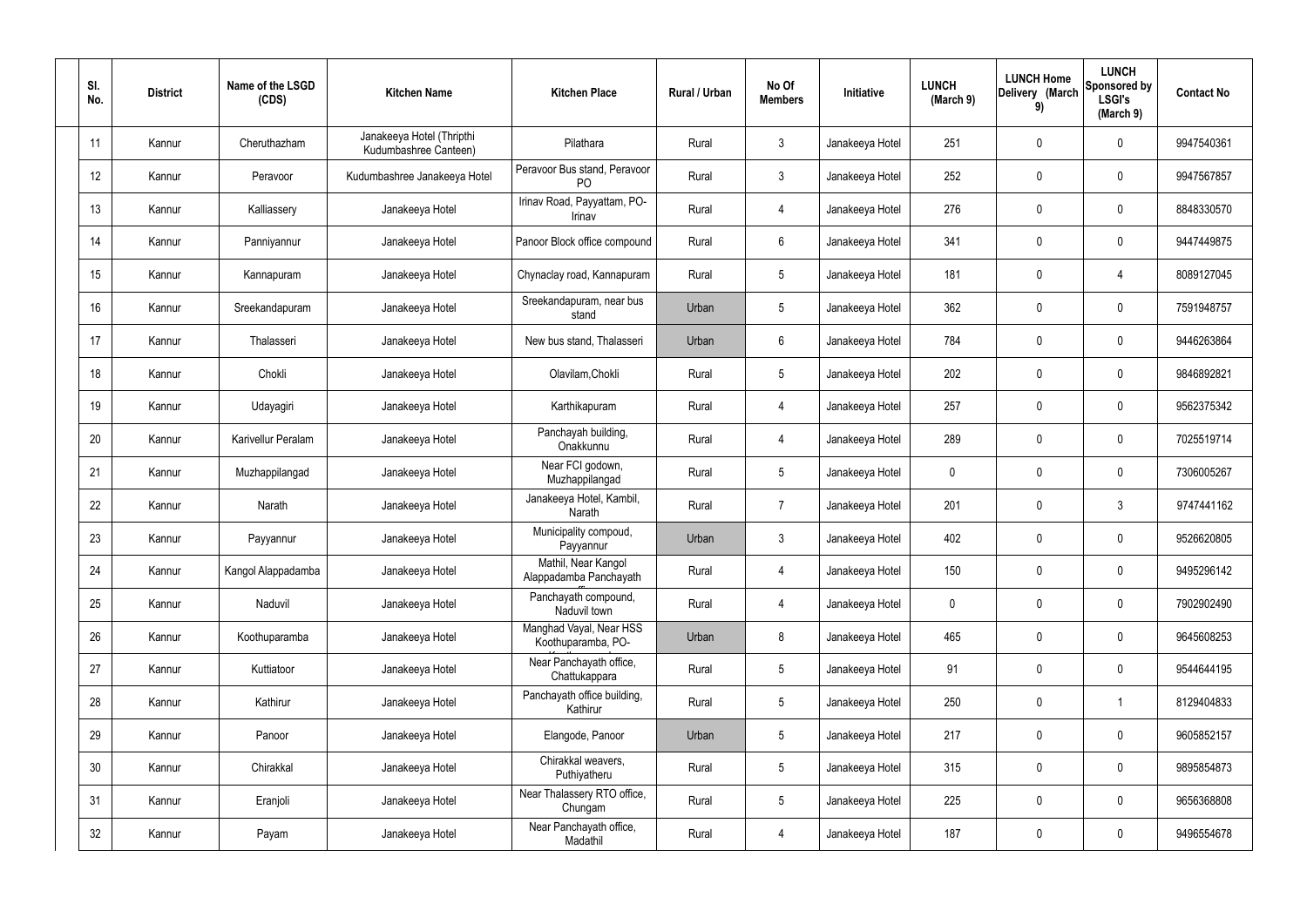|    | SI.<br>No. | <b>District</b> | Name of the LSGD<br>(CDS) | <b>Kitchen Name</b> | <b>Kitchen Place</b>                                           | Rural / Urban | No Of<br><b>Members</b> | Initiative      | <b>LUNCH</b><br>(March 9) | <b>LUNCH Home</b><br>Delivery (March<br>9) | <b>LUNCH</b><br>Sponsored by<br><b>LSGI's</b><br>(March 9) | <b>Contact No</b> |
|----|------------|-----------------|---------------------------|---------------------|----------------------------------------------------------------|---------------|-------------------------|-----------------|---------------------------|--------------------------------------------|------------------------------------------------------------|-------------------|
|    | 33         | Kannur          | Eramam Kuttoor            | Janakeeya Hotel     | Mathamangalam, Near CDS<br>office                              | Rural         | 4                       | Janakeeya Hotel | 189                       | 0                                          | $\mathbf 0$                                                | 9562473576        |
|    | 34         | Kannur          | Ramanthally               | Janakeeya hotel     | Ramanthally                                                    | Rural         | 4                       | Janakeeya Hotel | 200                       | $\mathbf 0$                                | $\mathbf 0$                                                | 9496705429        |
|    | 35         | Kannur          | Thripangottur             | Janakeeya Hotel     | Kallikkandy, Thripangottur                                     | Rural         | $\mathbf{3}$            | Janakeeya Hotel | $\mathbf 0$               | $\mathbf 0$                                | $\mathbf 0$                                                | 9495191659        |
|    | 36         | Kannur          | Madayi                    | Janakeeya Hotel     | Eripuram, Near Vrindhavan<br>Residency, PO Pazhayangadi        | Rural         | $\mathbf{3}$            | Janakeeya Hotel | 115                       | 0                                          | $\mathbf 0$                                                | 7561006271        |
|    | 37         | Kannur          | Kelakam                   | Janakeeya Hotel     | Kelakam PO                                                     | Rural         | $\mathbf{3}$            | Janakeeya Hotel | 189                       | $\mathbf 0$                                | $\mathbf 0$                                                | 8113866296        |
|    | 38         | Kannur          | Kurumathoor               | Janakeeya Hotel     | Near GVHSS, Kurumathoor                                        | Rural         | $\mathbf{3}$            | Janakeeya Hotel | 107                       | 0                                          | $\mathbf 0$                                                | 9633816470        |
|    | 39         | Kannur          | Peringome Vayakkara       | Janakeeya Hotel     | Peringome, Near Police station                                 | Rural         | $5\overline{)}$         | Janakeeya Hotel | 130                       | $\mathbf 0$                                | $\overline{0}$                                             | 9961413726        |
|    | 40         | Kannur          | Munderi                   | Janakeeya Hotel     | Kanjirode Karakkadu, Munderi                                   | Rural         | 4                       | Janakeeya Hotel | 333                       | 0                                          | $\mathbf 0$                                                | 8547609196        |
|    | 41         | Kannur          | Anjarakandy               | Janakeeya Hotel     | Panayatham Paramba,<br>Anjarankandy                            | Rural         | 4                       | Janakeeya Hotel | 185                       | 0                                          | $\mathbf 0$                                                | 9496900755        |
| 90 | 42         | Kannur          | Ayyankkunnu               | Janakeeya Hotel     | Ayyankunnu Panchayth<br>Anghadikkadavu                         | Rural         | $\overline{4}$          | Janakeeya Hotel | 280                       | 0                                          | $\mathbf 0$                                                | 9946734976        |
|    | 43         | Kannur          | Padiyoor                  | Janakeeya Hotel     | Padiyoor PO                                                    | Rural         | 4                       | Janakeeya Hotel | 55                        | 0                                          | $\mathbf 0$                                                | 9539028498        |
|    | 44         | Kannur          | Ezhome                    | Janakeeya Hotel     | Pazhayangadi bus stand,<br>Ezhom                               | Rural         | $5\overline{)}$         | Janakeeya Hotel | 247                       | 0                                          | $\mathbf 0$                                                | 8086910862        |
|    | 45         | Kannur          | Koodali                   | Janakeeya Hotel     | Near Koodali Panchayath<br>Office, Kololam, PO -<br>Edavannoor | Rural         | 4                       | Janakeeya Hotel | 132                       | 0                                          | 0                                                          | 9526524230        |
|    | 46         | Kannur          | Pappinisseri              | Janakeeya Hotel     | Near EMS Smaraka Govt.<br>Higher secondary school,             | Rural         | 4                       | Janakeeya Hotel | 355                       | $\pmb{0}$                                  | $\mathbf 0$                                                | 9605727307        |
|    | 47         | Kannur          | Mattannur                 | Janakeeya Hotel     | Near Municipality office,<br>Mattannur                         | Urban         | $5\phantom{.0}$         | Janakeeya Hotel | 214                       | $\pmb{0}$                                  | $\mathbf 0$                                                | 7510706897        |
|    | 48         | Kannur          | Chenghalayi               | Janakeeya Hotel     | Valakai, Chenghalayi                                           | Rural         | $\mathbf{3}$            | Janakeeya Hotel | 121                       | $\pmb{0}$                                  | $\mathbf 0$                                                | 8547696233        |
|    | 49         | Kannur          | Pattiam                   | Janakeeya Hotel     | Cheruvancheri PO,<br>Cheruvancheri                             | Rural         | 4                       | Janakeeya Hotel | 259                       | $\pmb{0}$                                  | $\mathbf 0$                                                | 7025025275        |
|    | 50         | Kannur          | Thaliparamba              | Janakeeya Hotel     | Municipality compoud,<br>Thaliparamba                          | Urban         | 4                       | Janakeeya Hotel | 166                       | $\pmb{0}$                                  | $\mathbf 0$                                                | 8547849019        |
|    | 51         | Kannur          | Payyavoor                 | Janakeeya Hotel     | Payyavoor - PO, Payyavoor                                      | Rural         | $5\phantom{.0}$         | Janakeeya Hotel | 279                       | $\pmb{0}$                                  | $\mathbf 0$                                                | 9495311608        |
|    | 52         | Kannur          | Kottiyoor                 | Janakeeya Hotel     | Neendunokki, Kottiyoor - PO                                    | Rural         | $5\phantom{.0}$         | Janakeeya Hotel | 96                        | $\pmb{0}$                                  | $\mathbf 0$                                                | 6282565854        |
|    | 53         | Kannur          | Kunnothparamba            | Janakeeya Hotel     | Kunnothparamba PO,<br>Kunnothparamba                           | Rural         | $3\phantom{.0}$         | Janakeeya Hotel | 287                       | 0                                          | $\pmb{0}$                                                  | 8156840487        |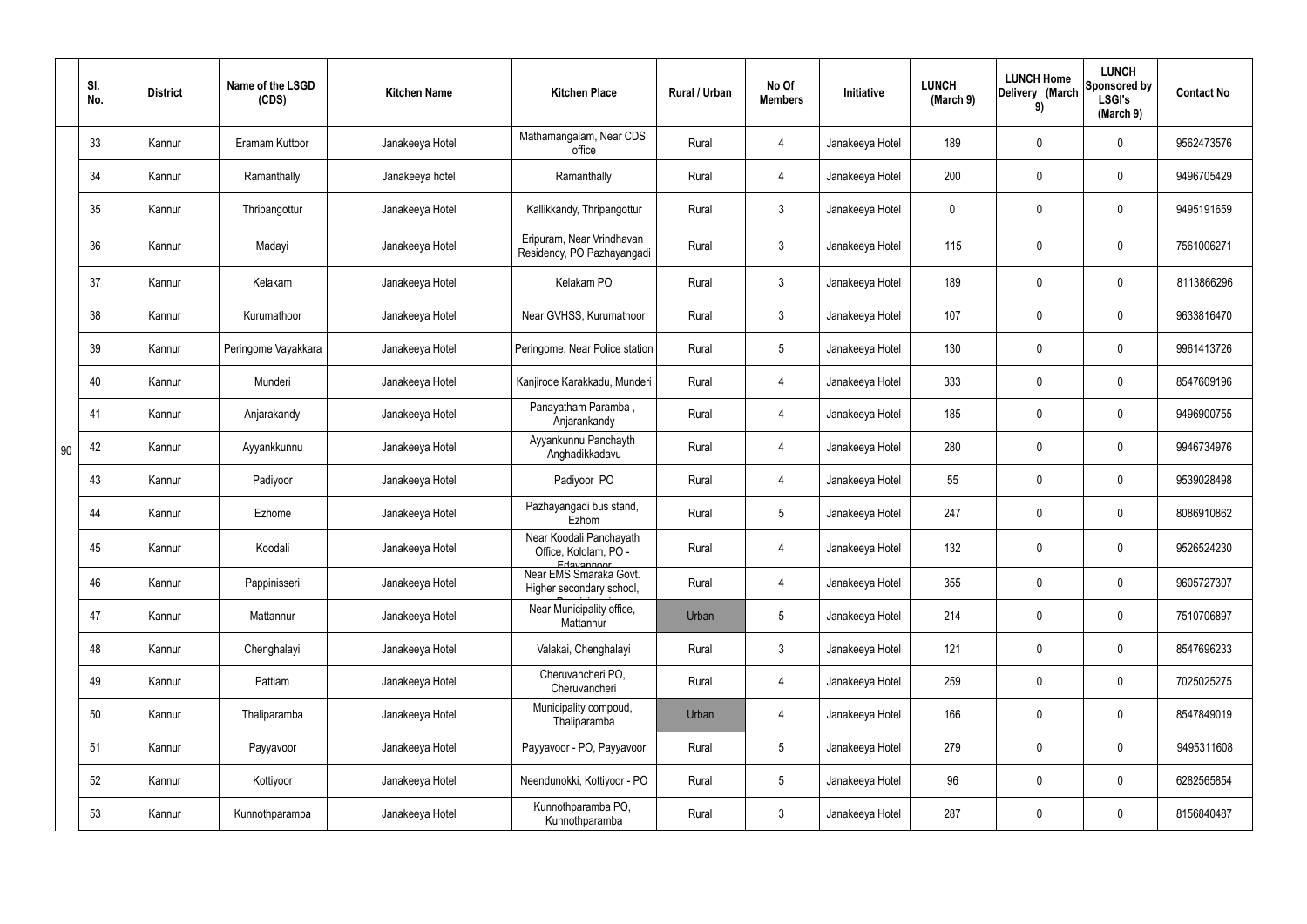| SI.<br>No. | <b>District</b> | Name of the LSGD<br>(CDS) | <b>Kitchen Name</b>                          | <b>Kitchen Place</b>                                    | Rural / Urban | No Of<br><b>Members</b> | Initiative      | <b>LUNCH</b><br>(March 9) | <b>LUNCH Home</b><br>Delivery (March<br>9) | <b>LUNCH</b><br>Sponsored by<br><b>LSGI's</b><br>(March 9) | <b>Contact No</b> |
|------------|-----------------|---------------------------|----------------------------------------------|---------------------------------------------------------|---------------|-------------------------|-----------------|---------------------------|--------------------------------------------|------------------------------------------------------------|-------------------|
| 54         | Kannur          | Pariyaram                 | Janakeeya Hotel                              | Near Panchayath Office,<br>Chithappile poyil, Pariyaram | Rural         | 4                       | Janakeeya Hotel | 129                       | 0                                          | $\mathbf 0$                                                | 9744385083        |
| 55         | Kannur          | Kunjimangalam             | Janakeeya Hotel                              | Old Post office building,<br>Andamkovil, Kunjimangalam  | Rural         | $\overline{4}$          | Janakeeya Hotel | 162                       | 0                                          | $\mathbf 0$                                                | 9526981326        |
| 56         | Kannur          | Thillenkeri               | Janakeeya Hotel                              | Thekkam poyil, Near Uliyil<br>Town                      | Rural         | $\mathbf{3}$            | Janakeeya Hotel | 297                       | $\boldsymbol{0}$                           | $\overline{0}$                                             | 9745059451        |
| 57         | Kannur          | Chittariparamba           | Janakeeya Hotel                              | Poovathinkeezhil, PO-<br>Chittariparamba                | Rural         | $6\phantom{.}6$         | Janakeeya Hotel | $\mathbf 0$               | 0                                          | $\mathbf 0$                                                | 8943506825        |
| 58         | Kannur          | Mayyil                    | Janakeeya Hotel                              | Near Mayyil Panchayath office,<br>Mayyil                | Rural         | 4                       | Janakeeya Hotel | 172                       | 0                                          | $\mathbf 0$                                                | 9526072638        |
| 59         | Kannur          | Cherukunnu                | Janakeeya Hotel                              | Pallichal, PO - Cherukunnu,<br>Pin -670301              | Rural         | $\overline{4}$          | Janakeeya Hotel | 207                       | 0                                          | $\mathbf 0$                                                | 8547361298        |
| 60         | Kannur          | Aaralam                   | Janakeeya Hotel                              | Athikkal, PO - Keezhpally                               | Rural         | $5\phantom{.0}$         | Janakeeya Hotel | 300                       | $\mathbf 0$                                | $\mathbf 0$                                                | 9961285762        |
| 61         | Kannur          | Alakkode                  | Janakeeya Hotel                              | Therthally, Therthally PO,<br>Alakkode                  | Rural         | $5\overline{)}$         | Janakeeya Hotel | 220                       | $\mathbf 0$                                | $\mathbf 0$                                                | 8547045070        |
| 62         | Kannur          | Malappattam               | Janakeeya Hotel                              | Near Malappattam<br>panchayath, Malappattam             | Rural         | $\mathbf{3}$            | Janakeeya Hotel | 168                       | $\mathbf 0$                                | $\mathbf 0$                                                | 9400571842        |
| 63         | Kannur          | Kanichar                  | Janakeeya Hotel                              | Kanichar PO, Kanichar                                   | Rural         | $\mathbf{3}$            | Janakeeya Hotel | 250                       | 0                                          | $\pmb{0}$                                                  | 9526167667        |
| 64         | Kannur          | Mokeri                    | Kudumbashree Janakeeya Hotel,<br>Mokeri      | Vallangad, Mokeri                                       | Rural         | $5\overline{)}$         | Janakeeya Hotel | $\mathbf 0$               | 0                                          | $\mathbf 0$                                                | 9947037223        |
| 65         | Kannur          | Anjarakandy 2             | Kudumbashree Janakeeya Hotel,<br>Anjarakandy | Kavinmoola, Anjarakandy                                 | Rural         | $5\phantom{.0}$         | Janakeeya Hotel | 240                       | 0                                          | $\mathbf 0$                                                | 9446657510        |
| 66         | Kannur          | Newmahi                   | Kudumbashree Janakeeya Hotel                 | Newmahi bridge, Newmahi                                 | Rural         | 3                       | Janakeeya Hotel | 218\$                     | 0\$                                        | 0\$                                                        | 9946056862        |
| 67         | Kannur          | Keezhallur                | Janakeeya Hotel                              | Kummanam, Elambara                                      | Rural         | $\mathbf{3}$            | Janakeeya Hotel | 249                       | 0                                          | $\mathbf 0$                                                | 9947648580        |
| 68         | Kannur          | Chembilode                | Janakeeya hotel                              | Chakkarakal bus stand,<br>mowanchery                    | Rural         | 5 <sub>5</sub>          | Janakeeya Hotel | 663                       | 0                                          | $\overline{0}$                                             | 9847951631        |
| 69         | Kannur          | vengad                    | Janakeeya hotel                              | mambaram                                                | Rural         | 6                       | Janakeeya Hotel | 247                       | 0                                          | $\overline{0}$                                             | 7902970902        |
| 70         | Kannur          | Azhikode                  | Janakeeya hotel                              | vankulathvayayal                                        | Rural         | 4                       | Janakeeya Hotel | 130                       | 0                                          | $\overline{0}$                                             | 9895910633        |
| 71         | Kannur          | Kolayad                   | Janakeeya hotel                              | kolayad                                                 | rural         | $\mathbf{3}$            | janakeeya hotel | 150                       | 0                                          | $\mathbf 0$                                                | 8592065431        |
| 72         | Kannur          | valapattanam              | janakeeya hotel                              | mill road, valapattanam                                 | rural         | $\mathbf{3}$            | janakeeya hotel | $\boldsymbol{0}$          | 0                                          | $\mathbf 0$                                                | 9061345312        |
| 73         | Kannur          | Anthur 2                  | annapoorna janakeeya hotel                   | paliyath valapp, po morazha                             | urban         | $\mathbf{3}$            | janakeeya hotel | 191                       | 0                                          | $\mathbf 0$                                                | 9526183004        |
| 74         | Kannur          | payyannur 2               | janakeeya hotel                              | kaniyeri, po vellur                                     | urban         | $\mathbf{3}$            | janakeeya hotel | 45                        | 0                                          | $\overline{0}$                                             | 8301817232        |
| 75         | Kannur          | cherupuzha                | janakeeya hotel                              | near panjayath office,<br>cherupuzha, 670511            | rural         | $\overline{4}$          | janakeeya hotel | 308                       | 0                                          | $\overline{0}$                                             | 8547114024        |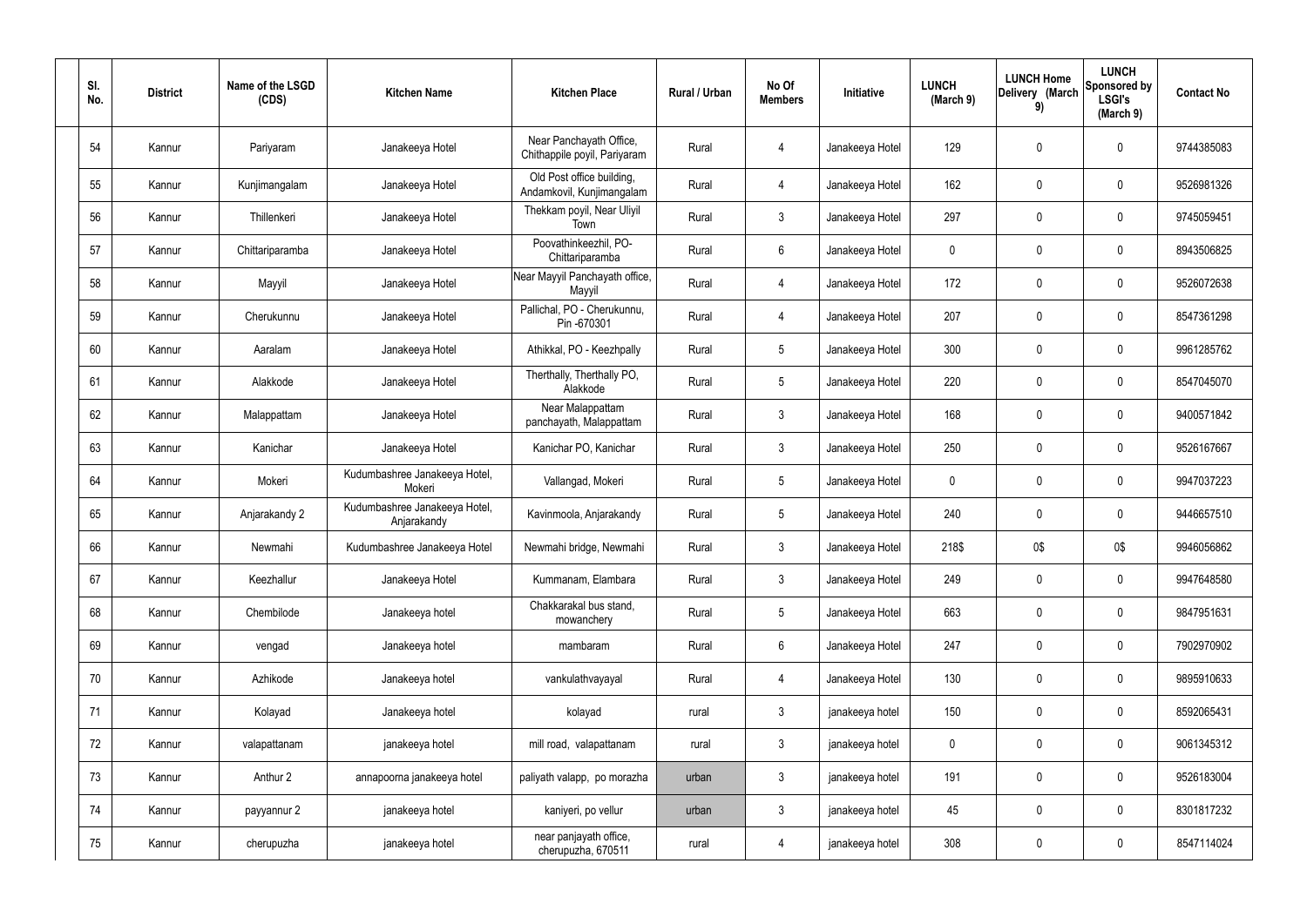|    | SI.<br>No.      | <b>District</b> | Name of the LSGD<br>(CDS) | <b>Kitchen Name</b>             | <b>Kitchen Place</b>                                        | <b>Rural / Urban</b> | No Of<br><b>Members</b> | Initiative      | <b>LUNCH</b><br>(March 9) | <b>LUNCH Home</b><br>Delivery (March<br>9) | <b>LUNCH</b><br>Sponsored by<br><b>LSGI's</b><br>(March 9) | <b>Contact No</b> |
|----|-----------------|-----------------|---------------------------|---------------------------------|-------------------------------------------------------------|----------------------|-------------------------|-----------------|---------------------------|--------------------------------------------|------------------------------------------------------------|-------------------|
|    | 76              | Kannur          | Eruvessy                  | Janakeeya hotel                 | Panchayath office road,<br>Chemberi                         | Rural                | 4                       | Janakeeya hotel | 237                       | $\mathbf 0$                                | $\mathbf 0$                                                | 9544893463        |
|    | 77              | Kannur          | Pattuvam                  | Janakeeya Hotel                 | Near Pattuvam panchayath<br>office, Pattuvam                | Rural                | 5                       | Janakeeya hotel | 154                       | $\mathbf 0$                                | $\mathbf 0$                                                | 9539731430        |
|    | 78              | Kannur          | Mangattidom               | Janakeeya Hotel                 | Kaitheri idam, Nirmalagiri PO,<br>Mangattidom               | Rural                | $\overline{7}$          | Janakeeya hotel | 151                       | $\boldsymbol{0}$                           | $\overline{2}$                                             | 9207253934        |
|    | 79              | Kannur          | Panoor                    | Janakeeya Hotel                 | Thundayi peedika, Pukkom,<br>Panoor PO                      | Urban                | 5                       | Janakeeya hotel | 219                       | $\mathbf 0$                                | $\mathbf 0$                                                | 9605852157        |
|    | 80              | Kannur          | Kottayam                  | Janakeeya hotel                 | Kottayam malabar, Kottayam<br>panchayath building, Kottayam | Rural                | 5                       | Janakeeya hotel | 154                       | $\mathbf 0$                                | $\mathbf 0$                                                | 9656672187        |
|    | 81              | Kannur          | Ulikkal                   | Janakeeya hotel                 | Vattiyam thodu (po) Mattara,<br><b>Ulikkal, 670705</b>      | Rural                | 5                       | Janakeeya hotel | 98                        | $\mathbf 0$                                | $\mathbf 0$                                                | 8086777517        |
|    | 82              | Kannur          | Kadambur                  | Janakeeya hotel                 | Kadachira, Kadambur                                         | Rural                | 5                       | Janakeeya hotel | 155                       | $\mathbf 0$                                | $\mathbf 0$                                                | 9847178332        |
|    | 83              | Kannur          | Irikkoor                  | Janakeeya hotel                 | Peruvalathuparambu, PO -<br>Irikkoor                        | Rural                | 4                       | Janakeeya hotel | 188                       | $\mathbf 0$                                | $\mathbf 0$                                                | 9746864255        |
|    | 84              | Kannur          | Mattool                   | Janakeeya hotel                 | Mattool central, Mattool                                    | Rural                | 5                       | Janakeeya hotel | $\mathbf 0$               | $\mathbf 0$                                | $\mathbf 0$                                                | 9895321842        |
|    | 85              | Kannur          | Thalasseri -2             | Janakeeya hotel                 | Thalayi harbour, Thalasseri                                 | Urban                | 5                       | Janakeeya hotel | 190                       | $\mathbf 0$                                | $\mathbf 0$                                                | 9605745402        |
|    | 86              | Kannur          | Kannur                    | Janakeeya hotel                 | Pallipoyil division, Kannur<br>corporation                  | Urban                | $\mathbf{3}$            | Janakeeya hotel | 189                       | $\pmb{0}$                                  | $\mathbf 0$                                                | 9745243643        |
|    | 87              | Kannur          | Ulikkal                   | Janakeeya hotel                 | Manikkadavu PO,<br>Manikkadadavu - 670705                   | Rural                | 5                       | Janakeeya hotel | 145                       | $\boldsymbol{0}$                           | $\mathbf 0$                                                | 8547972988        |
|    | 88              | Kannur          | payam                     | Janakeeya hotel                 | vallithod, Kiliyanthara po<br>670706                        | Rural                | 5                       | Janakeeya Hotel | 260                       | $\mathbf 0$                                | $\mathbf 0$                                                | 8848760234        |
|    | 89              | Kannur          | Naduvil                   | Janakeeya Hotel                 | karuvanchal                                                 | Rural                | $6\overline{6}$         | janakeeya hotel | 181                       | $\pmb{0}$                                  | $\mathbf 0$                                                | 9495191934        |
|    | 90              | Kannur          | Mattanur-2                | Janakeeya Hotel                 | Uruvachal                                                   | Urban                |                         | Janakeeya Hotel | 221                       | $\pmb{0}$                                  | $\mathbf 0$                                                | 9400477400        |
| 90 |                 |                 |                           |                                 |                                                             |                      | 396                     |                 | 18723                     | $\pmb{0}$                                  | 15                                                         |                   |
|    |                 | kasaragod       | kayyur cheemeni           | janakeeya hotel cheemeni        | cheemeni                                                    | Rural                | $\overline{4}$          | janakeeya hotel | 180                       |                                            |                                                            |                   |
|    | $\overline{2}$  | Kasaragod       | Pilicode                  | Janakeeya Hotel, Pilicode       | Kalikkadavu                                                 | Rural                | $\overline{4}$          | Janakeeya Hotel | 245                       | $\pmb{0}$                                  | $\mathbf 0$                                                | 9944087661        |
|    | $\mathbf{3}$    | Kasaragod       | Kodom belur               | janakeeya hotel kalichanadukkam | Kalichanadukkam                                             | Rural                | $\overline{4}$          | Janakeeya Hotel | 116                       | $\pmb{0}$                                  | $\mathbf 0$                                                | 9562820280        |
|    | 4               | Kasaragod       | Chemnad                   | Oruma janakeeya hotel           | Koliyadkam                                                  | Rural                | 5                       | Janakeeya Hotel | 285                       | $\pmb{0}$                                  | $\mathbf 0$                                                | 9567660603        |
|    | $5\phantom{.0}$ | Kasaragod       | Trikarpur                 | Janakeeya Hotel                 | Trikaripur                                                  | Rural                | 5                       | Janakeeya Hotel | 240                       | $\mathbf 0$                                | $\mathbf 0$                                                | 8086392698        |
|    | $6\phantom{.}6$ | Kasaragod       | Panathady                 | janakeeya hotel panthoor        | Panathoor                                                   | Rural                | 4                       | Janakeeya Hotel | 78                        | $\pmb{0}$                                  | $\mathbf 0$                                                | 8943109804        |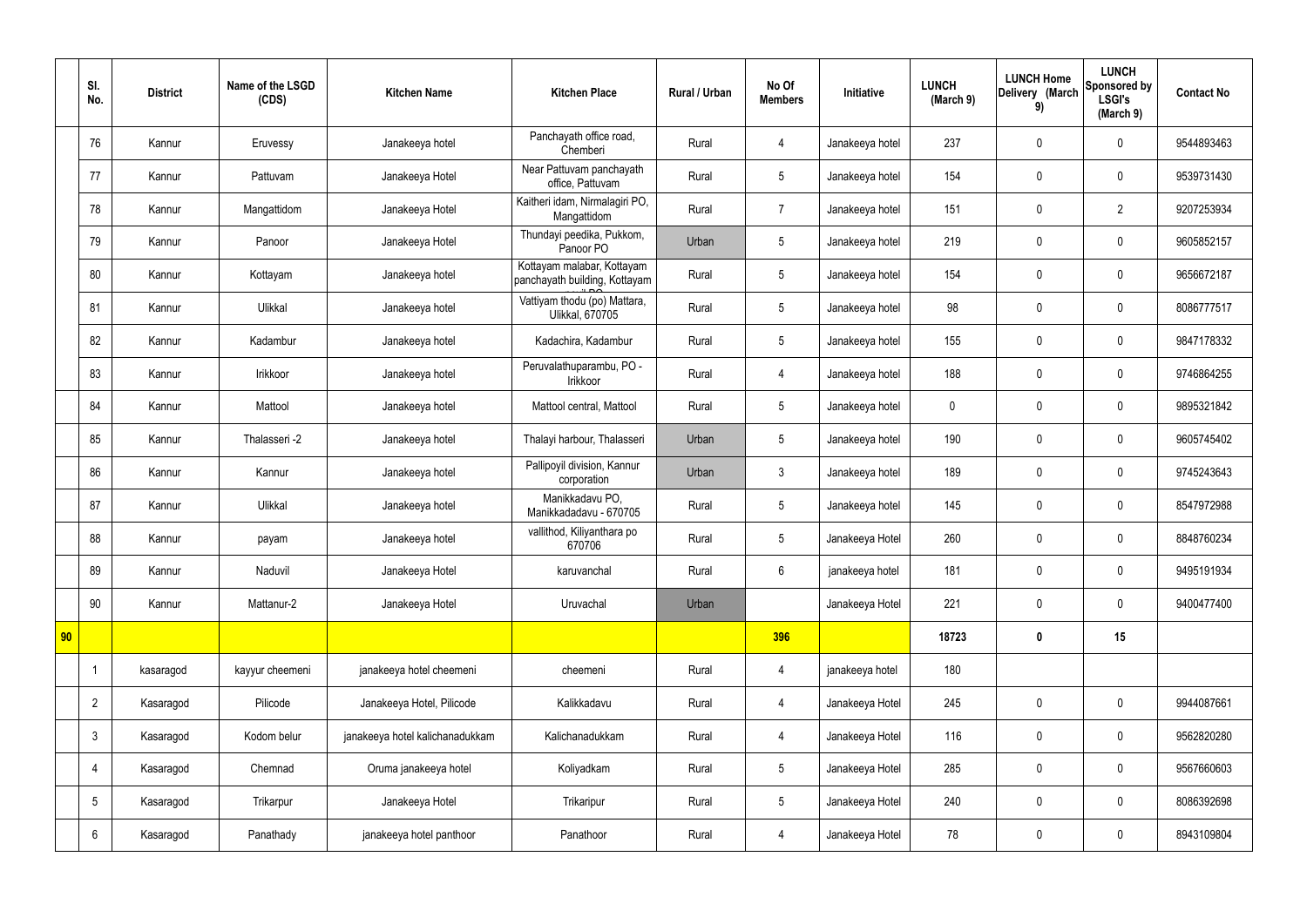| SI.<br>No.      | <b>District</b> | Name of the LSGD<br>(CDS) | <b>Kitchen Name</b>      | <b>Kitchen Place</b>  | <b>Rural / Urban</b> | No Of<br><b>Members</b> | Initiative      | <b>LUNCH</b><br>(March 9) | <b>LUNCH Home</b><br>Delivery (March<br>9) | <b>LUNCH</b><br>Sponsored by<br><b>LSGI's</b><br>(March 9) | <b>Contact No</b> |
|-----------------|-----------------|---------------------------|--------------------------|-----------------------|----------------------|-------------------------|-----------------|---------------------------|--------------------------------------------|------------------------------------------------------------|-------------------|
| $\overline{7}$  | Kasaragod       | West eleri                | Thripthi Janakeeya hotel | Bheemanadi            | Rural                | 4                       | Janakeeya Hotel | 276                       | $\mathbf 0$                                | $\mathbf 0$                                                | 9497847040        |
| 8               | Kasaragod       | Madikai                   | Salkara Janakeeya hotel  | Madikai               | Rural                | $\mathbf{3}$            | Janakeeya Hotel | 105                       | $\mathbf 0$                                | $\mathbf 0$                                                | 8281850733        |
| 9               | Kasaragod       | Valiyaparamba             | Janakeeya hotel          | Valiyaparamba         | Rural                | $\mathbf{3}$            | Janakeeya Hotel | 130                       | $\mathbf 0$                                | $\mathbf 0$                                                | 9745962447        |
| 10 <sup>°</sup> | Kasaragod       | Ajanur                    | Janakeeya hotel          | Vellikkoth            | Rural                | $\mathbf{3}$            | Janakeeya Hotel | $\mathbf 0$               | $\mathbf 0$                                | $\mathbf 0$                                                | 7558068272        |
| 11              | Kasaragod       | Badiadka                  | Janakeeya hotel          | Badiadka              | Rural                | $\overline{4}$          | Janakeeya Hotel | 115                       | $\mathbf 0$                                | $\mathbf 0$                                                | 9539359291        |
| 12              | Kasaragod       | Kuttikkol                 | Janakeeya hotel          | Kuttikkol             | Rural                | $\overline{4}$          | Janakeeya Hotel | 112                       | $\pmb{0}$                                  | $\mathbf 0$                                                | 8547062480        |
| 13              | Kasaragod       | Delampadi                 | Janakeeya hotel          | Delampadi             | Rural                | $\overline{4}$          | Janakeeya hotel | 129                       | $\mathbf 0$                                | $\mathbf 0$                                                | 9496702505        |
| 14              | Kasaragod       | Meenja                    | Janakeeya hotel          | Miyapadav             | Rural                | $\overline{4}$          | Janakeeya Hotel | 138                       | $\mathbf 0$                                | $\mathbf 0$                                                | 9497161960        |
| 15              | Kasaragod       | Puthige                   | Janakeeya hotel          | Puthige               | Rural                | $\mathbf{3}$            | Janakeeya hotel | 61                        | $\pmb{0}$                                  | $\mathbf 0$                                                | 8592071686        |
| 16              | Kasaragod       | Bedaduka                  | Janakeeya hotel          | Kundamkuzhi           | Rural                | $\mathbf{3}$            | Janakeeya hotel | 165                       | $\mathbf 0$                                | $\mathbf 0$                                                | 8281092860        |
| 17              | Kasaragod       | muliyar                   | Janakeeya Hotel          | Bovikanam             | Rural                | 9                       | Janakeeya Hotel | 286                       | $\pmb{0}$                                  | $\mathbf 0$                                                | 7034632654        |
| 18              | Kasaragod       | Pallikara                 | Janakeeya Hotel          | Pallikara             | Rural                | 4                       | Janakeeya Hotel | 205                       | $\pmb{0}$                                  | $\mathbf 0$                                                | 7034016505        |
| 19              | Kasaragod       | Kinanoor karinthalam      | Janakeeya Hotel          | Parappa               | Rural                | 5                       | Janakeeya hotel | 238                       | 0                                          | $\mathbf 0$                                                | 9526063885        |
| 20              | Kasaragod       | Nileswaram                | Janakeeya Hotel          | Nileswaram market     | Urban                | 5                       | Janakeeya hotel | 295                       | $\pmb{0}$                                  | $\mathbf 0$                                                | 6235177323        |
| 21              | Kasaragod       | Kanhangad 1               | Janakeeya hotel          | Kanhangad town        | Urban                | 5                       | Janakeeya hotel | \$437                     | $\pmb{0}$                                  | $\mathbf 0$                                                | 8111858204        |
| 22              | Kasaragod       | Kanhangad 1               | Janakeeya hotel          | Nr.Mini civil station | Urban                | $\mathfrak{Z}$          | Janakeeya hotel | 195                       | 125                                        | $\mathbf 0$                                                | 9495561250        |
| 23              | Kasaragod       | Paivalige                 | Janakeeya hotel          | Paivalige             | Rural                | $\overline{4}$          | Janakeeya hotel | 100                       | $\pmb{0}$                                  | $\mathbf 0$                                                | 7356491447        |
| 24              | Kasaragod       | Manjeswaram               | Janakeeya Hotel          | Manjeswaram           | Rural                | $\overline{4}$          | Janakeeya Hotel | 118                       | $\pmb{0}$                                  | $\mathbf 0$                                                | 9562867549        |
| 25              | Kasaragod       | Kanhangad 2               | Janakeeya Hotel          | Kottrachal            | Urban                | $\mathbf{3}$            | Janakeeya Hotel | $\mathbf 0$               | $\pmb{0}$                                  | $\mathbf 0$                                                | 7025961094        |
| 26              | Kasaragod       | Cheruvathur               | Janakeeya hotel          | Kavumchira            | Rural                | $5\phantom{.0}$         | Janakeeya Hotel | 215                       | $\pmb{0}$                                  | $\mathbf 0$                                                | 9562358039        |
| 27              | Kasaragod       | Padne                     | Janakeeya Hotel          | Nadakkavu             | Rural                | $\mathfrak{Z}$          | Janakeeya Hotel | 238                       | $\pmb{0}$                                  | $\mathbf 0$                                                | 9744087661        |
| 28              | Kasaragod       | Kasaragod                 | Janakeeya Hotel          | Kasaragod             | Urban                | 4                       | Janakeeya Hotel | 250                       | $\pmb{0}$                                  | $\mathbf 0$                                                | 9633400269        |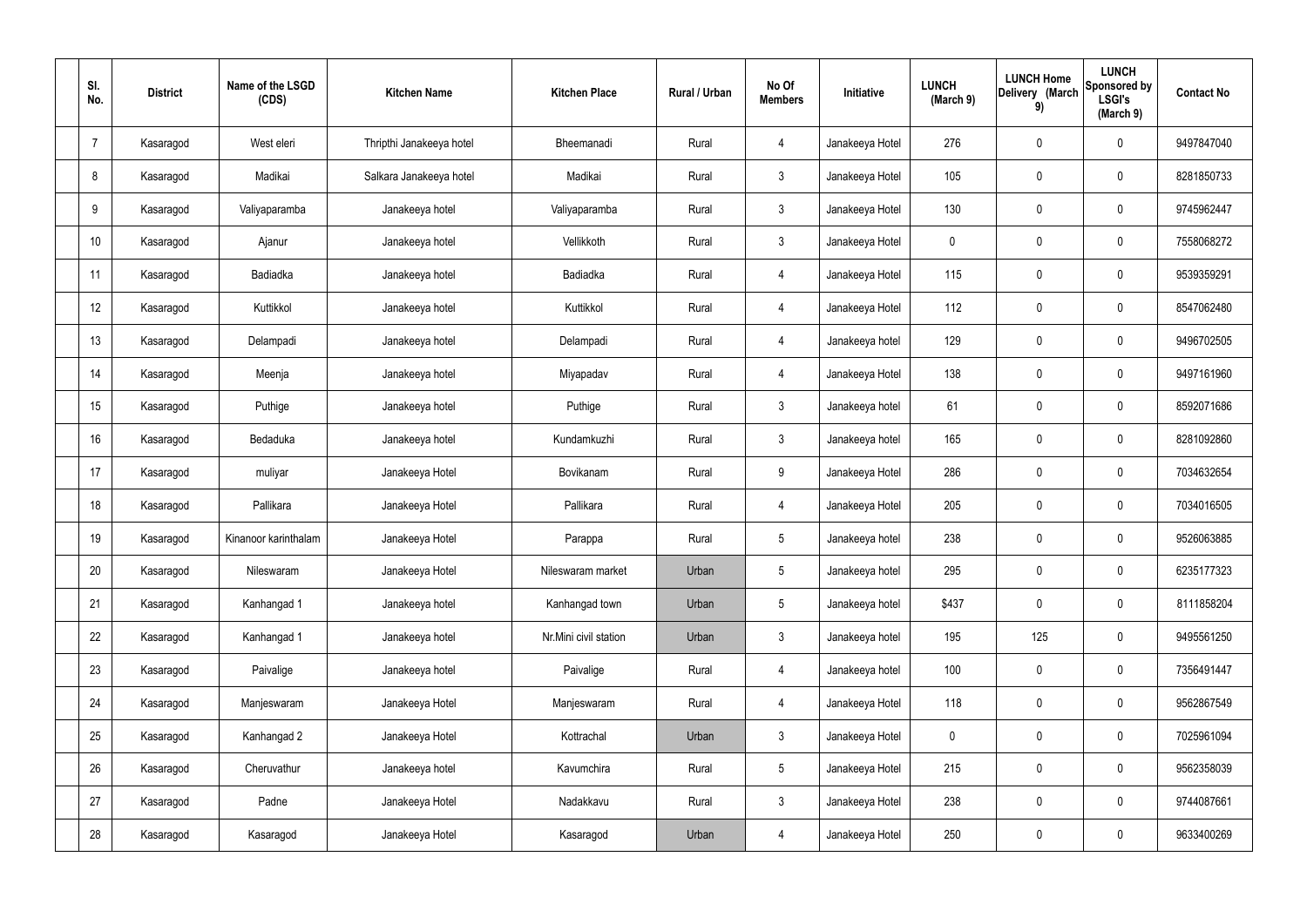|    | SI.<br>No.      | <b>District</b> | Name of the LSGD<br>(CDS) | <b>Kitchen Name</b>          | <b>Kitchen Place</b>                 | Rural / Urban | No Of<br><b>Members</b> | Initiative      | <b>LUNCH</b><br>(March 9) | <b>LUNCH Home</b><br>Delivery (March<br>9) | <b>LUNCH</b><br>Sponsored by<br><b>LSGI's</b><br>(March 9) | <b>Contact No</b> |
|----|-----------------|-----------------|---------------------------|------------------------------|--------------------------------------|---------------|-------------------------|-----------------|---------------------------|--------------------------------------------|------------------------------------------------------------|-------------------|
|    | 29              | Kasarkode       | Pallikkara                | Janakeeya Hotel              | Perladukkam                          | Rural         | $\overline{4}$          | Janakeeya Hotel | 227                       | $\pmb{0}$                                  | $\mathbf 0$                                                | 9544582935        |
|    | 30              | Kasargode       | Kumbala                   | Janakeeya Hotel              | Kumbala                              | Rural         | $\mathbf{3}$            | Janakeeya Hotel | $\mathbf 0$               | $\pmb{0}$                                  | $\mathbf 0$                                                | 7012142329        |
|    | 31              | Kasargode       | Karadka                   | Janakeeya Hotel              | Mulleria                             | Rural         | $\overline{7}$          | Janakeeya Hotel | 85                        | $\pmb{0}$                                  | $\mathbf 0$                                                | 8281395910        |
|    | 32              | Kasaragode      | Vorkady                   | Janakeeya Hotel              | Vorkady                              | Rural         | $\mathbf{3}$            | Janakeeya Hotel | $\mathbf 0$               | $\pmb{0}$                                  | $\mathbf 0$                                                | 8547223339        |
|    | 33              | Kasaragode      | Balal                     | Janakeeya hotel              | Balal                                | Rural         | $\mathbf{3}$            | Janakeeya hotel | 98                        | $\pmb{0}$                                  | $\mathbf 0$                                                | 7510839676        |
|    | 34              | Kasaragod       | Nileswaram                | mahima janakeeya hotel       | kanichira                            | urban         | $\overline{4}$          | janakeeya hotel | 180                       | $\mathbf 0$                                | $\mathbf 0$                                                | 8590121681        |
|    | 35              | Kasaragode      | Kallar                    | janakeeya hotel              | kallar                               | rural         | $\overline{4}$          | janakeeya hotel | 152                       | $\pmb{0}$                                  | $\mathbf 0$                                                | 9562820280        |
|    | 36              | Kasaragode      | Mangalpady                | janakeeya hotel              | mangalpady                           | rural         | $\overline{4}$          | janakeeya hotel | $\mathbf 0$               | $\pmb{0}$                                  | $\mathbf 0$                                                | 9633488309        |
|    | 37              | kasaragod       | Uduma                     | granma janakeeya hotel       | palakkunnu                           | Rural         | $\overline{4}$          | janakeeya hotel | 523                       | $\pmb{0}$                                  | $\mathbf 0$                                                | 8129957159        |
|    | 38              | Kasaragod       | pullur periya             | Salkara Janakeeya hotel      | periya                               | Rural         | $5\overline{)}$         | janakeeya hotel | 424                       | $\mathbf 0$                                | $\mathbf 0$                                                | 8547309266        |
|    | 39              | kasaragod       | kumbadaje                 | janakeeya hotel              | kumbadaje                            | Rural         | $\mathfrak{Z}$          | janakeeya hotel | 62                        | $\mathbf 0$                                | $\mathbf 0$                                                | 8593848698        |
|    | 40              | Kasaragod       | Chengala                  | Janakeeya Hotel              | Cherkkala                            | Rural         | $\mathbf{3}$            | Janakeeya Hotel | $\mathbf 0$               | $\pmb{0}$                                  | $\mathbf 0$                                                |                   |
|    | 41              | kasaragod       | East eleri                | janakeeya hotel              | east eleri                           | Rural         | $\mathfrak{Z}$          | janakeeya hotel | 185                       | $\mathbf 0$                                | $\mathbf 0$                                                |                   |
|    | 42              | kasaragod       | karadka                   | janakeeya hotel              | karmam thody                         | Rural         | $10$                    | janakeeya hotel | 80                        | $\pmb{0}$                                  | $\mathbf 0$                                                |                   |
|    | 43              | kasargod        | madhur                    | janakeeya hotel              | madhur                               | Rural         |                         | janakeeya hotel | 245                       |                                            |                                                            |                   |
| 43 |                 |                 |                           |                              |                                      |               | 175                     |                 | 7213                      | $\pmb{0}$                                  | $\mathbf 0$                                                |                   |
|    | -1              | Kollam          | Chathannur                | Memsahib                     | Sheemaaty junction                   | Rural         | $5\phantom{.0}$         | Janakeeya Hotel | 327                       | $\mathbf 0$                                | $\mathbf 0$                                                | 9446246685        |
|    | $\overline{2}$  | Kollam          | Melila                    | <b>Atham Unit</b>            | Melila                               | Rural         | $\overline{7}$          | Janakeeya Hotel | 226                       | $\pmb{0}$                                  | $\mathbf 0$                                                | 9961178040        |
|    | $\mathbf{3}$    | Kollam          | Kulakkada                 | Ruchi Snacks & Catering Unit | Poovattoor                           | Rural         | $\overline{4}$          | Janakeeya Hotel | 192                       | $\pmb{0}$                                  | $\mathbf 0$                                                | 7907941183        |
|    | 4               | Kollam          | Ittiva                    | Nanma Janakeeya hotel        | Kattampally                          | Rural         | $5\phantom{.0}$         | Janakeeya Hotel | $\pmb{0}$                 | $\pmb{0}$                                  | $\mathbf 0$                                                | 9809171887        |
|    | $5\phantom{.0}$ | Kollam          | Sooranad North            | Nanma catering unit          | Sooranadu higher secondary<br>school | Rural         | $5\phantom{.0}$         | Janakeeya Hotel | 197                       | $\pmb{0}$                                  | $\mathbf 0$                                                | 9846082469        |
|    | 6               | Kollam          | Clappana                  | Bismi catering               | Palakulangara                        | Rural         | $5\phantom{.0}$         | Janakeeya Hotel | 92                        | $\pmb{0}$                                  | $\boldsymbol{0}$                                           | 9847901413        |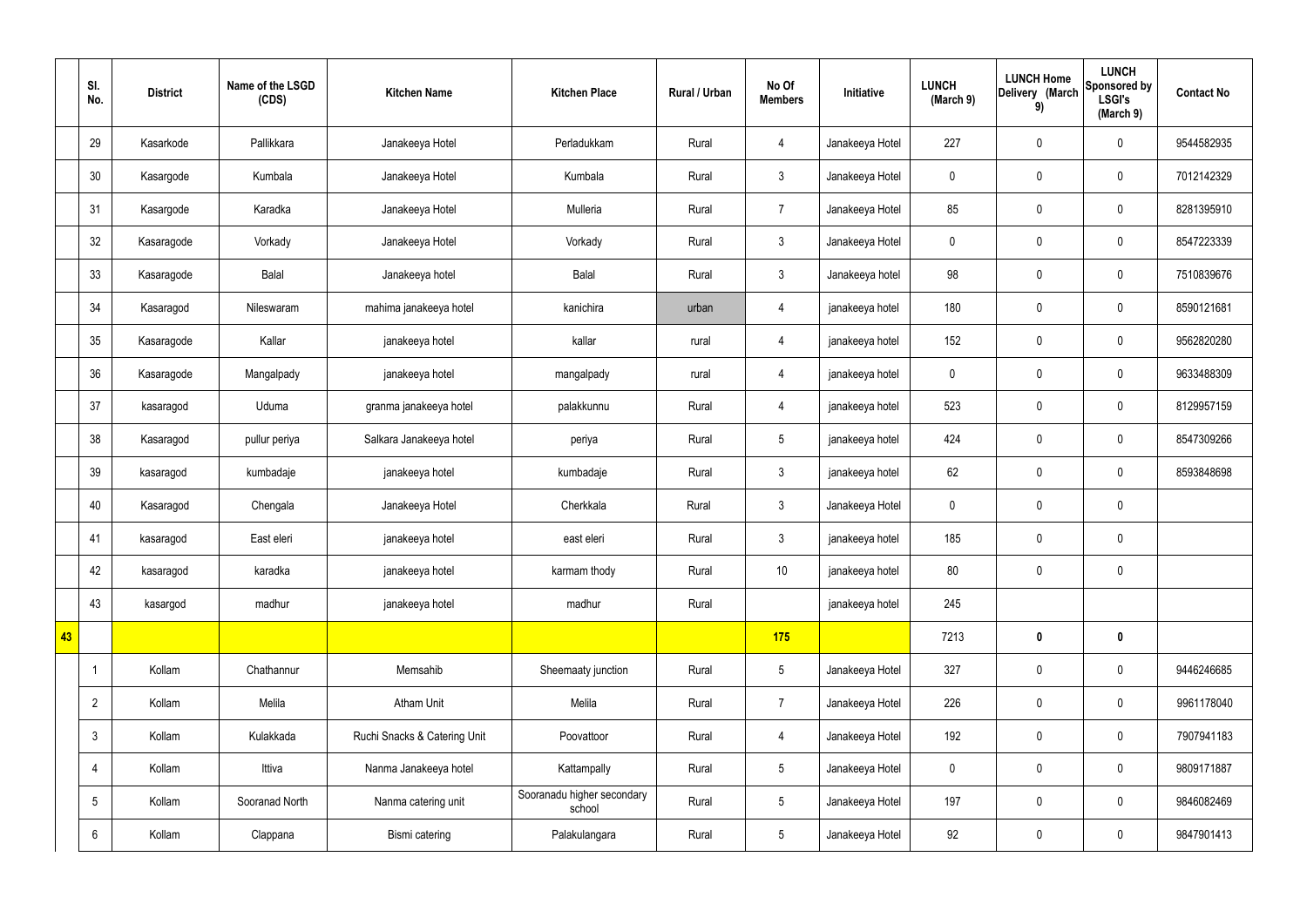| SI.<br>No.     | <b>District</b> | Name of the LSGD<br>(CDS) | <b>Kitchen Name</b>              | <b>Kitchen Place</b>         | Rural / Urban | No Of<br><b>Members</b> | Initiative      | <b>LUNCH</b><br>(March 9) | <b>LUNCH Home</b><br>Delivery (March<br>9) | <b>LUNCH</b><br>Sponsored by<br><b>LSGI's</b><br>(March 9) | <b>Contact No</b> |
|----------------|-----------------|---------------------------|----------------------------------|------------------------------|---------------|-------------------------|-----------------|---------------------------|--------------------------------------------|------------------------------------------------------------|-------------------|
| $\overline{7}$ | Kollam          | Mayyanad                  | Krishnas Janakeeya hotel         | Eravipuram                   | Rural         | $\mathbf{3}$            | Janakeeya Hotel | 123                       | $\mathbf 0$                                | $\mathbf 0$                                                | 9656477455        |
| 8              | Kollam          | Mayyanad                  | Souhridha Janakeeya hotel        | Pattarumukku,                | Rural         | 9                       | Janakeeya Hotel | 420                       | 0                                          | $\mathbf 0$                                                | 7902645448        |
| 9              | Kollam          | Kulasekharapuram          | adi sakthi                       | Puthentheruvu.               | Rural         | $5\overline{)}$         | Janakeeya Hotel | $\mathbf 0$               | 0                                          | $\mathbf 0$                                                | 9656890790        |
| 10             | Kollam          | Thekkumbhagam             | Krishna hotel                    | Nadakavu junction            | Rural         | $\overline{4}$          | Janakeeya Hotel | 48                        | 0                                          | $\mathbf 0$                                                | 9961070031        |
| 11             | Kollam          | Oachira                   | Parabhramam catering             | near oachira , ITI canteen,  | Rural         | 4                       | Janakeeya Hotel | $\mathbf 0$               | 0                                          | $\mathbf 0$                                                | 9562283927        |
| 12             | Kollam          | Thodiyoor                 | Samridhi activity group          | Lpschool thodiyoor           | Rural         | $5\phantom{.0}$         | Janakeeya Hotel | 201                       | 0                                          | $\mathbf 0$                                                | 9895703572        |
| 13             | Kollam          | Thrikkovilvattom          | Murari catering, janakeeya hotel | Mukhathala                   | Rural         | $\overline{4}$          | Janakeeya Hotel | 186                       | 0                                          | $\mathbf 0$                                                | 9847072544        |
| 14             | Kollam          | Sasthamcotta              | Sreedurgha catering              | Jemini hotel sasthamcotta    | Rural         | $\overline{7}$          | Janakeeya Hotel | 280                       | 0                                          | $\mathbf 0$                                                | 9744368496        |
| 15             | Kollam          | Kollam                    | Athulya catering                 | Thirumullavaram              | Urban         | 4                       | Janakeeya Hotel | $\mathbf 0$               | $\boldsymbol{0}$                           | $\mathbf 0$                                                | 9048646080        |
| 16             | Kollam          | West Kallada              | Keerthi catering                 | Karalimukku                  | Rural         | $5\phantom{.0}$         | Janakeeya Hotel | 188                       | 0                                          | $\mathbf 0$                                                | 9605206907        |
| 17             | Kollam          | Thazhava                  | Pavizham                         | Karutheri junction           | Rural         | $5\phantom{.0}$         | Janakeeya Hotel | 215                       | 0                                          | $\mathbf 0$                                                | 8086704216        |
| 18             | Kollam          | Kollam                    | Niravu catering                  | Chinnakkada                  | Urban         | $5\phantom{.0}$         | Janakeeya Hotel | 236                       | $\mathbf 0$                                | $\mathbf 0$                                                | 9633073613        |
| 19             | Kollam          | Kundara                   | Ammu Catering unit               | Mulavana LP school           | Rural         | $\overline{4}$          | Janakeeya Hotel | 154                       | 0                                          | $\mathbf 0$                                                | 9633518572        |
| 20             | Kollam          | Neduvathur                | Pooja hotel                      | Thevalappuram                | Rural         | $\mathfrak{Z}$          | Janakeeya Hotel | 37                        | 0                                          | $\mathbf 0$                                                | 9745376675        |
| 21             | Kollam          | Punalur                   | Jyothi Catering                  | Punalur                      | Urban         | $\overline{4}$          | Janakeeya Hotel | 230                       | 0                                          | $\mathbf 0$                                                | 9961249345        |
| 22             | Kollam          | Punalur                   | Mahima Catering                  | Punalur                      | Urban         | $5\phantom{.0}$         | Janakeeya Hotel | 283                       | 0                                          | $\mathbf 0$                                                | 9496112957        |
| 23             | Kollam          | Punalur                   | Safalyam Catering                | Punalur                      | Urban         | $5\phantom{.0}$         | Janakeeya Hotel | 336                       | 0                                          | $\mathbf 0$                                                | 9495476197        |
| 24             | Kollam          | Thrikkaruva               | Janakeeya Bhakshanashala         | Thinavila Junction Kanjaveli | Rural         | $\overline{4}$          | Janakeeya Hotel | 92                        | 0                                          | $\mathbf 0$                                                | 9645069880        |
| 25             | Kollam          | Chithara                  | AKG Janakeeya Hotel              | Kizhakkumbagom               | Rural         | $5\phantom{.0}$         | Janakeeya Hotel | 120                       | 0                                          | $\mathbf 0$                                                | 9495701987        |
| 26             | Kollam          | South Paravur             | Kshree janakeeya hotel           | Busstand , paravur           | Urban         | $5\phantom{.0}$         | Janakeeya Hotel | 152                       | 0                                          | $5\phantom{.0}$                                            | 8606179380        |
| 27             | Kollam          | Mynagappally              | Anugraha hotel                   | Kadappa                      | Rural         | $5\phantom{.0}$         | Janakeeya Hotel | 374                       | 0                                          | $\mathbf 0$                                                | 9995085705        |
| 28             | Kollam          | Mandrothuruthu            | Janakeeya Bhakshanashala         | Thoombummukham               | 121           | 4                       | Janakeeya Hotel | 0                         | 0                                          | $\mathbf 0$                                                | 9526648057        |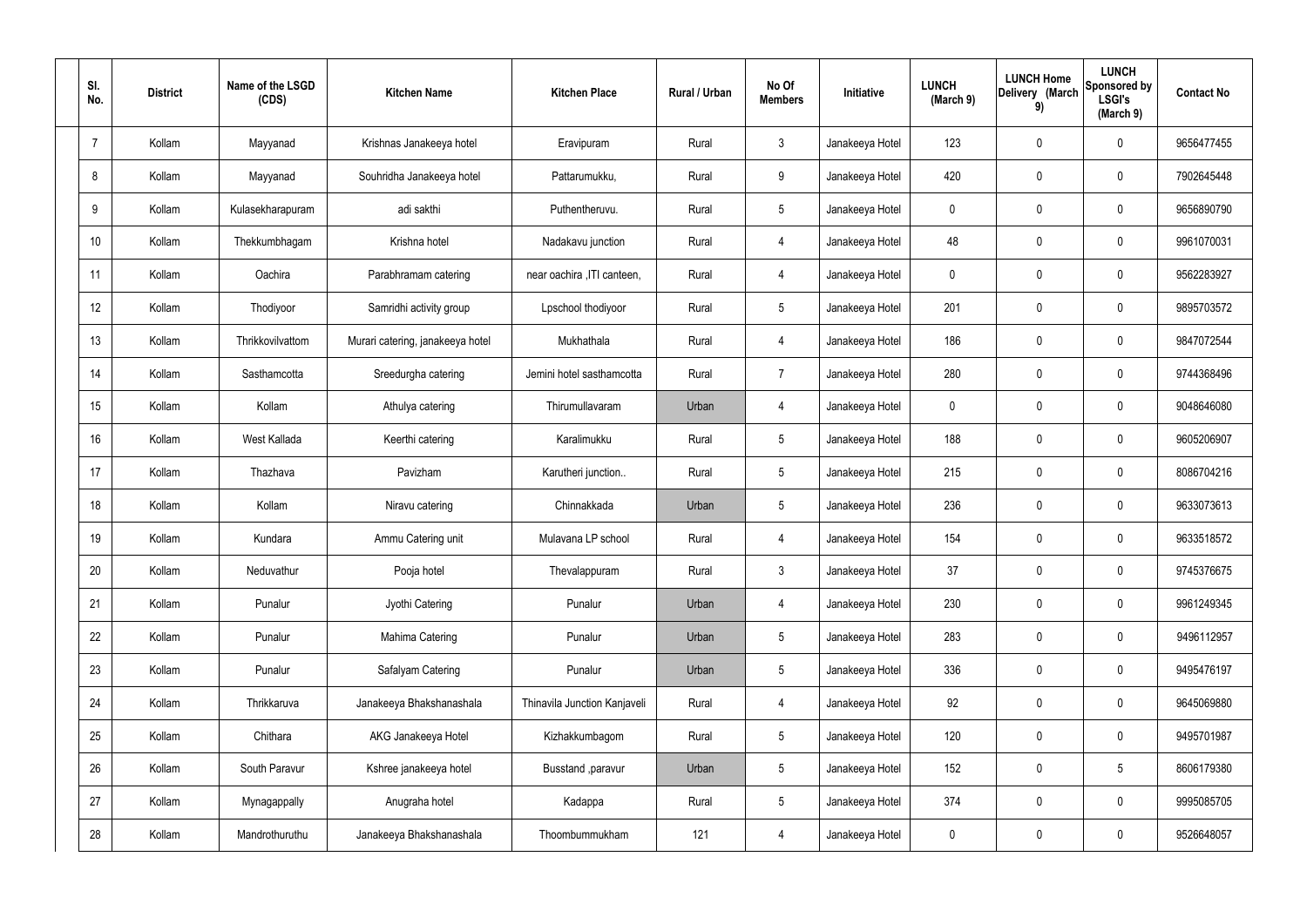|    | SI.<br>No. | <b>District</b> | Name of the LSGD<br>(CDS) | <b>Kitchen Name</b>         | <b>Kitchen Place</b>                                 | Rural / Urban | No Of<br><b>Members</b> | Initiative      | <b>LUNCH</b><br>(March 9) | <b>LUNCH Home</b><br>Delivery (March<br>9) | <b>LUNCH</b><br>Sponsored by<br><b>LSGI's</b><br>(March 9) | <b>Contact No</b> |
|----|------------|-----------------|---------------------------|-----------------------------|------------------------------------------------------|---------------|-------------------------|-----------------|---------------------------|--------------------------------------------|------------------------------------------------------------|-------------------|
|    | 29         | Kollam          | Karungappally             | Bagya catering              | Muncipality                                          | Urban         | $\overline{4}$          | Janakeeya Hotel | $\mathbf 0$               | 0                                          | $\mathbf 0$                                                | 9947702130        |
|    | 30         | Kollam          | Kollam East               | Bharathlekshmi              | Vadakkevila                                          | Urban         | $\mathbf{3}$            | Janakeeya Hotel | 323                       | 0                                          | $\mathbf 0$                                                | 9744300901        |
|    | 31         | Kollam          | Chavara                   | Harisree janakeya hotel     | Panchayath                                           | Rural         | $\mathbf{3}$            | Janakeeya Hotel | 67                        | $\mathbf 0$                                | $\mathbf 0$                                                | 9995166343        |
|    | 32         | Kollam          | Pavithreswaram            | Kairali                     | Pavithreswaram                                       | Rural         | $\overline{4}$          | Janakeeya Hotel | 187                       | 0                                          | $\mathbf 0$                                                | 9605836414        |
|    | 33         | Kollam          | Veliyam                   | Kantharees                  | Panchayathu building                                 | Rural         | $5\phantom{.0}$         | Janakeeya Hotel | 126                       | $\mathbf 0$                                | $\mathbf 0$                                                | 9562111715        |
|    | 34         | Kollam          | Velinalloor               | Quality Janakeeya hotel     | Alummod, Velinalloor                                 | Rural         | $\overline{4}$          | Janakeeya Hotel | 121                       | 0                                          | $\mathbf 0$                                                | 9605896303        |
|    | 35         | Kollam          | Elamadu                   | Swaruma janakeeya hotel     | Near cooperative bank,<br>Elamadu                    | Rural         | $\mathbf{3}$            | Janakeeya Hotel | 158                       | $\mathbf 0$                                | $\mathbf 0$                                                | 8129611321        |
|    | 36         | Kollam          | Kadakkal                  | Nanma janakeeya hotel       | Kadakkal                                             | Rural         | $\overline{4}$          | Janakeeya Hotel | 290                       | 0                                          | $\mathbf 0$                                                | 9847936390        |
|    | 37         | Kollam          | Perayam                   | Janakeeya hotel             | Onambalam                                            | Rural         | $\overline{4}$          | Janakeeya Hotel | $\mathbf 0$               | 0                                          | $\mathbf 0$                                                | 9446855866        |
|    | 38         | Kollam          | Ezhukone                  | Ezhukone janakeeya hotel    | Near panchayathu office                              | Rural         | $5\phantom{.0}$         | Janakeeya Hotel | 250                       | $\boldsymbol{0}$                           | $\mathbf 0$                                                | 8086757275        |
| 80 | 39         | Kollam          | Adichanalloor             | Ruchikkoottu                | Mylakkaadu                                           | Rural         | 4                       | Janakeeya Hotel | 73                        | 0                                          | $\mathbf 0$                                                | 8136954461        |
|    | 40         | Kollam          | Poruvazhi                 | Amma janakeeya hotel        | Poruvaxhy                                            | Rural         | $5\phantom{.0}$         | Janakeeya Hotel | 189                       | 0                                          | $\mathbf 0$                                                | 9656421272        |
|    | 41         | Kollam          | Nilamel                   | Vanitha Janakeeya Hotel     | Nilamel                                              | Rural         | 4                       | Janakeeya Hotel | 102                       | 0                                          | $\mathbf 0$                                                | 9447407264        |
|    | 42         | Kollam          | Panmana                   | SV janakeeya hotel          | Kollaka CN junction                                  | Rural         | $\mathbf{3}$            | Janakeeya Hotel | 200                       | $\mathbf 0$                                | $\mathbf 0$                                                | 8113020216        |
|    | 43         | Kollam          | Ummannoor                 | Thanal                      | Nellikunnam                                          | Rural         | $\overline{4}$          | Janakeeya Hotel | 214                       | $\mathbf 0$                                | $\mathbf 0$                                                | 9656194614        |
|    | 44         | Kollam          | Kulathupuzha              | Karunya Janakeeya Hotel     | Thinkal karikkam                                     | Rural         | $\overline{4}$          | Janakeeya Hotel | 192                       | 0                                          | $\mathbf 0$                                                | 9048034267        |
|    | 45         | Kollam          | Kareepra                  | Kareepra janakeeya hotel    | Panchayathu office junction                          | Rural         | $5\phantom{.0}$         | Janakeeya Hotel | $\mathbf 0$               | 0                                          | $\mathbf 0$                                                | 9656783244        |
|    | 46         | Kollam          | Piravanthur               | Thanima catering unit       | Piravanthoor                                         | Rural         | $5\phantom{.0}$         | Janakeeya Hotel | 155                       | 0                                          | $\mathbf 0$                                                | 9207907284        |
|    | 47         | Kollam          | Karavaloor                | Sreelekshmi Janakeeya Hotel | Karavalur                                            | Rural         | $5\phantom{.0}$         | Janakeeya Hotel | 177                       | 0                                          | $\mathbf 0$                                                | 9745719860        |
|    | 48         | Kollam          | Kunnathur                 | Sneha janakeeya hotel       | Bhoothakuzhi                                         | Rural         | $\mathfrak{Z}$          | Janakeeya Hotel | 272                       | 0                                          | $\mathbf 0$                                                | 9061504141        |
|    | 49         | Kollam          | Alayaman                  | Sreelakam Janakeeya Hotel   | Karukone                                             | Rural         | $\overline{4}$          | Janakeeya Hotel | 227                       | 0                                          | $\mathbf 0$                                                | 8592858448        |
|    | 50         | Kollam          | Kottarakkara              | Ruchi                       | Kottarakkara christuraj hospital<br>hospital canteen | Urban         | $5\phantom{.0}$         | Janakeeya Hotel | 179                       | 0                                          | $\mathbf 0$                                                | 9447997809        |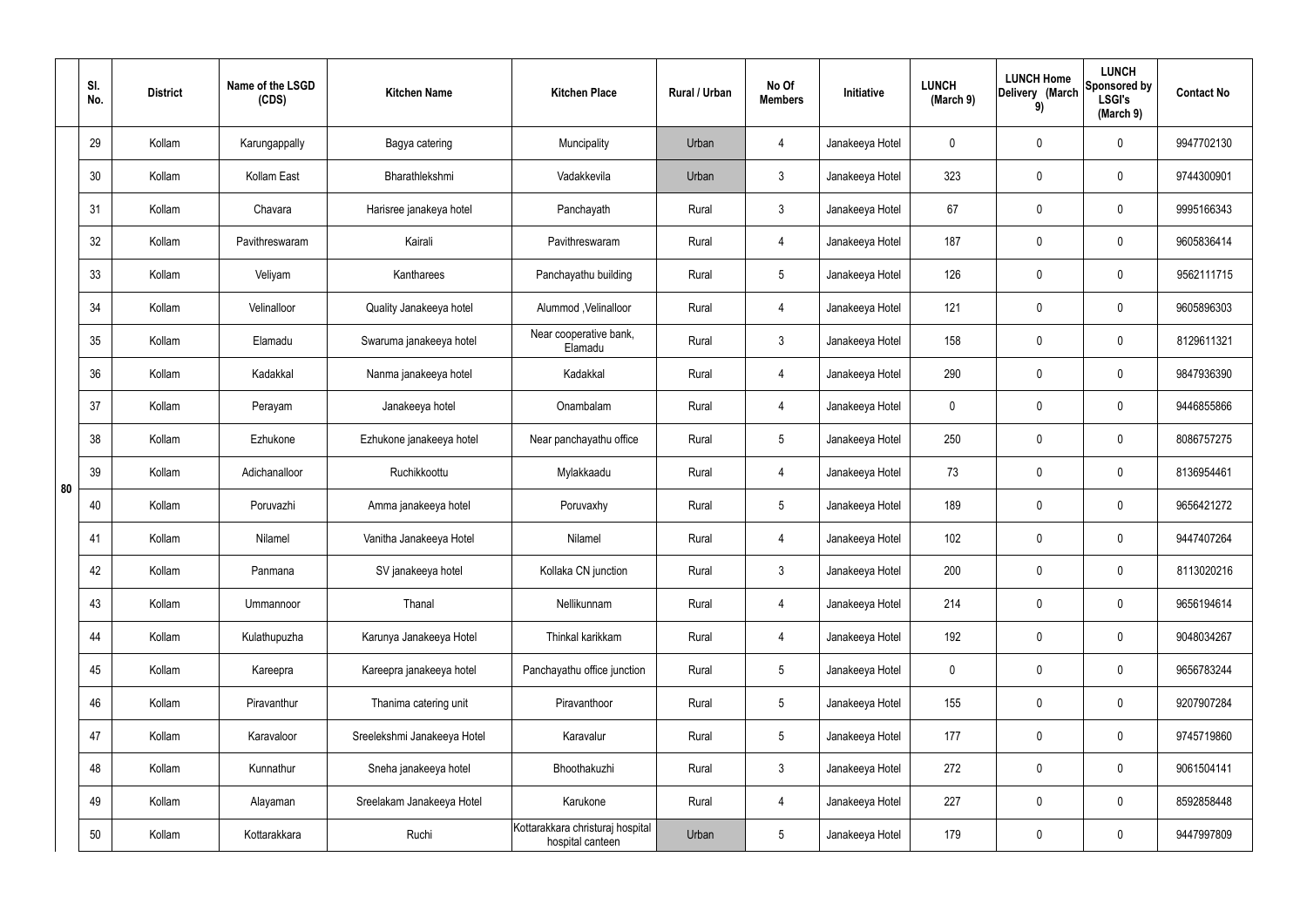| SI.<br>No. | <b>District</b> | Name of the LSGD<br>(CDS) | <b>Kitchen Name</b>                              | <b>Kitchen Place</b>                    | Rural / Urban | No Of<br><b>Members</b> | Initiative      | <b>LUNCH</b><br>(March 9) | <b>LUNCH Home</b><br>Delivery (March<br>9) | <b>LUNCH</b><br>Sponsored by<br><b>LSGI's</b><br>(March 9) | <b>Contact No</b> |
|------------|-----------------|---------------------------|--------------------------------------------------|-----------------------------------------|---------------|-------------------------|-----------------|---------------------------|--------------------------------------------|------------------------------------------------------------|-------------------|
| 51         | Kollam          | Chirakkara                | Bhoomika Jh                                      | Bhajanamadam mukku                      | Rural         | $5\phantom{.0}$         | Janakeeya Hotel | 0                         | $\mathbf 0$                                | $\mathbf 0$                                                | 9567024263        |
| 52         | Kollam          | Kalluvathukkal            | Deepam Jh                                        | Parippally                              | Rural         | 4                       | Janakeeya Hotel | 0                         | $\mathbf 0$                                | $\mathbf 0$                                                | 8593984144        |
| 53         | Kollam          | Chirakkara                | Niram Jh                                         | Vadakkemukku ,chirakkara                | Rural         | 4                       | Janakeeya Hotel | 182                       | $\mathbf 0$                                | $\mathbf 0$                                                | 9847286593        |
| 54         | Kollam          | Velinalloor               | Mathrika janakeeya hotel                         | Govt PHC canteen                        | Rural         | 4                       | Janakeeya Hotel | 145                       | $\mathbf 0$                                | $\mathbf 0$                                                | 7592859804        |
| 55         | Kollam          | East Kallada              | kudumbashree janakeeya hotel                     | marthandapuram                          | Rural         | $5\overline{)}$         | Janakeeya Hotel | 224                       | $\mathbf 0$                                | $\mathbf 0$                                                | 9746964557        |
| 56         | Kollam          | Anchal                    | Malu janakeeya hotel                             | Anchal, Town ward                       | Rural         | $\mathbf{3}$            | Janakeeya Hotel | 261                       | $\mathbf 0$                                | $\mathbf 0$                                                | 9656920091        |
| 57         | Kollam          | Kummil                    | Sreebhadra janakeeya hotel                       | Thachonam                               | Rural         | $\mathbf{3}$            | Janakeeya Hotel | 54                        | $\mathbf 0$                                | $\mathbf 0$                                                | 9846327312        |
| 58         | Kollam          | Yeroor                    | Oottupura janakeeya hotel                        | yeroor                                  | Rural         | $6\overline{6}$         | Janakeeya Hotel | 235                       | $\mathbf 0$                                | $\mathbf 0$                                                | 9526031467        |
| 59         | Kollam          | Nedumpana                 | Samthripthy janakeeya hotel                      | Pallimon                                | Rural         | $\overline{4}$          | Janakeeya Hotel | 36                        | $\mathbf 0$                                | $\mathbf 0$                                                | 9539780119        |
| 60         | Kollam          | Kollam                    | Ishwarya janakeeya hotel                         | Near collectorate, Thevally<br>division | Urban         | $\mathbf{3}$            | Janakeeya Hotel | 276                       | $\mathbf 0$                                | $\mathbf 0$                                                | 8848893882        |
| 61         | Kollam          | Edamulakkal               | Sahya janakeeya hotel                            | Edamulackal                             | Rural         | 4                       | Janakeeya Hotel | 162                       | 0                                          | $\mathbf 0$                                                | 7025532998        |
| 62         | Kollam          | Mylom                     | Amrutha                                          | Inchakkadu                              | Rural         | $5\phantom{.0}$         | Janakeeya Hotel | 168                       | $\mathbf 0$                                | $\mathbf 0$                                                | 9539780965        |
| 63         | Kollam          | Thevalakkara              | Kerala Janakeeya Hotel                           | Thevalakkara                            | Rural         | $\mathbf{3}$            | Janakeeya Hotel | 72                        | 0                                          | $\mathbf 0$                                                | 9847291089        |
| 64         | Kollam          | Thalavoor                 | Kudumbasheree Nadan<br>Bhakshanashala            | Pidavoor                                | Rural         | $\overline{4}$          | Janakeeya Hotel | 141                       | $\mathbf 0$                                | $\mathbf 0$                                                | 9747324839        |
| 65         | Kollam          | Vilakkudy                 | vadhanam                                         | <b>KUNNICODU</b>                        | Rural         | $5\phantom{.0}$         | Janakeeya Hotel | 170                       | $\mathbf 0$                                | $\mathbf 0$                                                | 9526354689        |
| 66         | Kollam          | Poothakkulam              | Avani catering                                   | Poothakkulam gp                         | Rural         | $\overline{4}$          | Janakeeya Hotel | 90 <sup>°</sup>           | $\mathbf 0$                                | $\mathbf 0$                                                | 9562782082        |
| 67         | Kollam          | Pathanapuram              | Pathanapuram Grama Panchayath<br>Janakeeya Hotel | Pathanapuram                            | Rural         | $\overline{4}$          | Janakeeya Hotel | 120                       | 0                                          | $\mathbf 0$                                                | 9061291033        |
| 68         | Kollam          | Chadayamangalam           | Real janakeeya hotel                             | Chadayamangalam                         | Rural         | $\mathbf{3}$            | Janakeeya Hotel | 102                       | 0                                          | $\mathbf 0$                                                | 9562123039        |
| 69         | Kollam          | Elampalloor               | Kalavara janakeeya hotel                         | Ashupathri mukku, Kundara               | Rural         | $5\phantom{.0}$         | Janakeeya Hotel | 221                       | 0                                          | $\mathbf 0$                                                | 8943182967        |
| 70         | Kollam          | Kottamkara                | Ishwarya janakeeya hotel                         | Keralapuram                             | Rural         | $5\overline{)}$         | Janakeeya Hotel | 0                         | 0                                          | $\mathbf 0$                                                | 9747765979        |
| 71         | Kollam          | Vettikavala               | Nanma                                            | Vettikkavala                            | Rural         | $\mathbf{3}$            | Janakeeya Hotel | 176                       | 0                                          | $\mathbf 0$                                                | 9645070430        |
| 72         | Kollam          | Pooyappally               | Anaswara janakeeya hotel                         | Maruthamanpally                         | Rural         | $5\phantom{.0}$         | Janakeeya Hotel | 193                       | 0                                          | $\overline{0}$                                             | 9947289476        |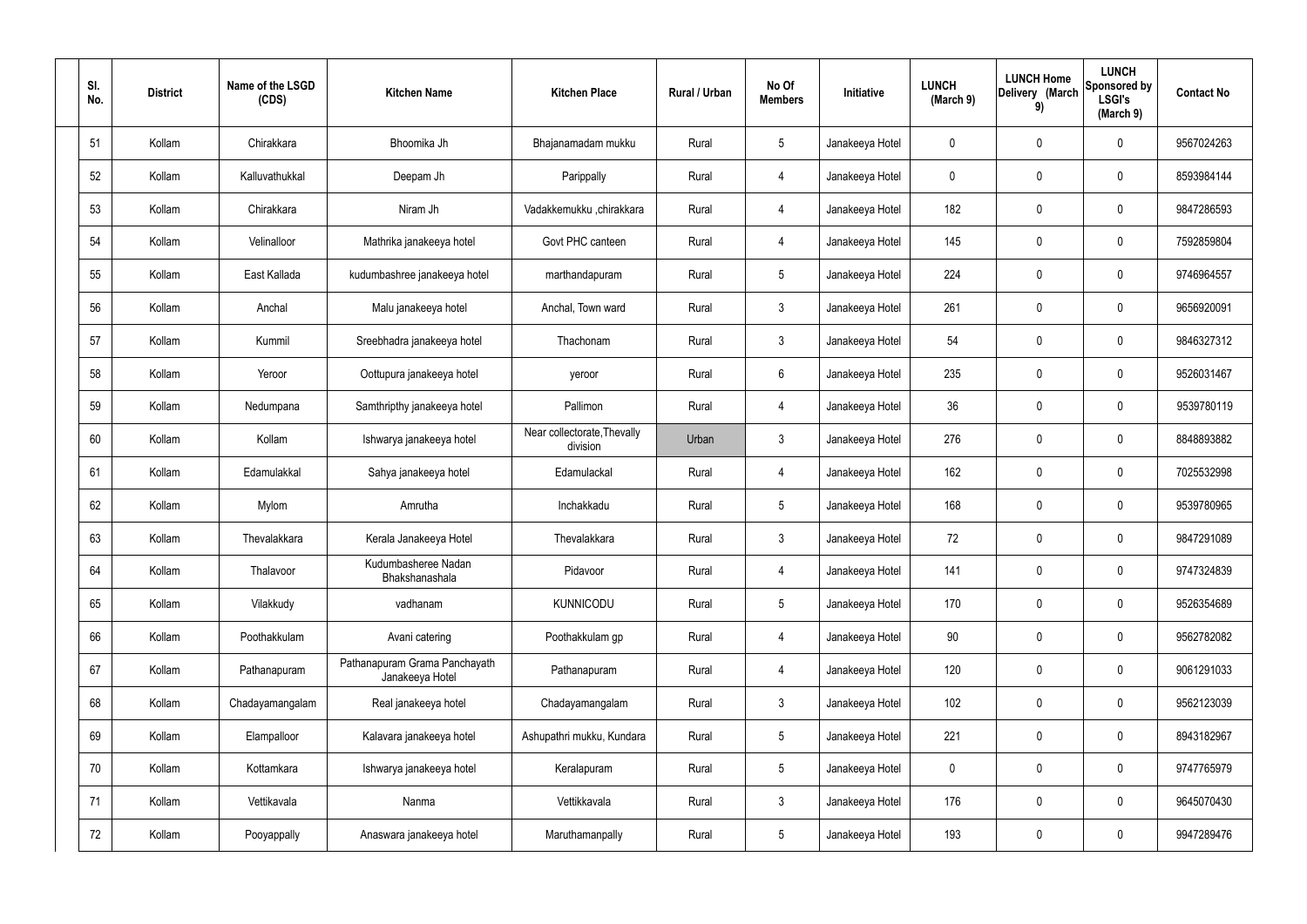|    | SI.<br>No.      | <b>District</b> | Name of the LSGD<br>(CDS) | <b>Kitchen Name</b>             | <b>Kitchen Place</b>                   | Rural / Urban | No Of<br><b>Members</b> | Initiative      | <b>LUNCH</b><br>(March 9) | <b>LUNCH Home</b><br>Delivery (March<br>9) | <b>LUNCH</b><br>Sponsored by<br><b>LSGI's</b><br>(March 9) | <b>Contact No</b> |
|----|-----------------|-----------------|---------------------------|---------------------------------|----------------------------------------|---------------|-------------------------|-----------------|---------------------------|--------------------------------------------|------------------------------------------------------------|-------------------|
|    | 73              | Kollam          | Thenmala                  | Nanma janakeeya hotel           | Thennala                               | Rural         | 4                       | Janakeeya Hotel | 255                       | $\mathbf 0$                                | $\mathbf 0$                                                | 9446274943        |
|    | 74              | Kollam          | Pattazhi                  | Suprabhatham Catering Unit      | pattazhy                               | Rural         | $\overline{4}$          | Janakeeya Hotel | 88                        | $\mathbf 0$                                | $\mathbf 0$                                                | 9495195796        |
|    | 75              | Kollam          | Neendakara                | Darshana Janakeeya Hotel        | Puthenthura Junction                   | Rural         | $\mathbf{3}$            | Janakeeya Hotel | 220                       | $\mathbf 0$                                | $\mathbf 0$                                                | 9633106463        |
|    | 76              | Kollam          | Panayam                   | snehadeepam activity group      | Thanikkamukku                          | Rural         | $\overline{4}$          | Janakeeya Hotel | $\mathbf 0$               | $\mathbf 0$                                | $\mathbf 0$                                                | 8606117577        |
|    | 77              | Kollam          | Clappana                  | Vijayasree                      | Near alumpeedika junction              | Rural         | $5\overline{)}$         | Janakeeya Hotel | 155                       | $\mathbf 0$                                | $\mathbf 0$                                                | 9567797660        |
|    | 78              | Kollam          | Sooranad South            | Akshaya janakeeya hotel         | Patharam                               | Rural         | $\overline{4}$          | Janakeeya Hotel | 290                       | $\mathbf 0$                                | $\mathbf 0$                                                | 9746919825        |
|    | 79              | Kollam          | Edamulakkal               | Deepam janakeeya hotel          | Edamulackal                            | Rural         | 3                       | Janakeeya Hotel | 300                       | $\mathbf 0$                                | $\mathbf 0$                                                | 9400684494        |
|    | 80              | Kollam          | Aryankavu                 | Sevana janakeeya hotel          | Kazhuthurutty                          | Rural         | $\mathbf{3}$            | Janakeeya Hotel | 163                       | $\mathbf 0$                                | $\mathbf 0$                                                | 8921381398        |
|    | 81              | Kollam          | Pattazhi Vadakkekara      | Annapoorna                      | Kaduvathode                            | Rural         | 4                       | Janakeeya Hotel | 105                       | $\mathbf 0$                                | $\mathbf 0$                                                | 7561013776        |
|    | 82              | Kollam          | Kulasekharapuram          | Vinayaka                        | Puthiykavu                             | Rural         | $\overline{4}$          | Janakeeya Hotel | 174                       | $\mathbf 0$                                | $\mathbf 0$                                                | 9947499053        |
| 82 |                 |                 |                           |                                 |                                        |               | 354                     |                 | <b>12989</b>              | $\boldsymbol{0}$                           | $5\overline{)}$                                            |                   |
|    | -1              | Kottayam        | Akalakkunnam              | Navaruchi                       | Chengalam                              | Rural         | $5\phantom{.0}$         | Janakeeya Hotel | 122                       | $\mathbf 0$                                | $\mathbf 0$                                                | 9188362235        |
|    | $\overline{2}$  | Kottayam        | Arpookkara                | Niravu                          | <b>Medical College</b>                 | Rural         | 8                       | Janakeeya Hotel | 170                       | $\mathbf 0$                                | $\mathbf 0$                                                | 9744719092        |
|    | $\mathbf{3}$    | Kottayam        | Arpookkara                | Ruchi Janakeeya Hotel           | Kaippuzha mutt                         | Rural         | $\overline{4}$          | Janakeeya Hotel | 120                       | $\pmb{0}$                                  | $\mathbf 0$                                                | 9847147156        |
|    | $\overline{4}$  | Kottayam        | Athirampuzha              | Hannas                          | Mannanam                               | Rural         | $\overline{4}$          | Janakeeya Hotel | 56                        | $\pmb{0}$                                  | $\mathbf 0$                                                | 9496136682        |
|    | $5\overline{)}$ | Kottayam        | Ayarkunnam                | Panchami Unit                   | Near PHC Ayarkunnam                    | Rural         | $5\overline{)}$         | Janakeeya Hotel | $\mathbf 0$               | $\mathbf 0$                                | $\mathbf 0$                                                | 9744560994        |
|    | 6               | Kottayam        | Aymanam                   | Bisiya                          | Aymanam panchayath hall                | Rural         | $\mathbf{3}$            | Janakeeya Hotel | $\mathbf 0$               | 0                                          | $\mathbf 0$                                                | 9544560606        |
|    | $\overline{7}$  | Kottayam        | Bharananganam             | Kudumbshree nadan bhakshanasala | Bharananganam                          | Rural         | $3\phantom{a}$          | Janakeeya Hotel | 147                       | 0                                          | $\mathbf 0$                                                | 8113827680        |
|    | 8               | Kottayam        | Changanassery             | Janakeeya Hotel                 | Near Railway station                   | Urban         | $\mathbf{3}$            | Janakeeya Hotel | 210                       | $\pmb{0}$                                  | $\mathbf 0$                                                | 7560866821        |
|    | 9               | Kottayam        | Chemp                     | Thanima                         | Chemp                                  | Rural         | $\overline{4}$          | Janakeeya Hotel | $\mathbf 0$               | 0                                          | $\mathbf 0$                                                | 9809940907        |
|    | 10              | Kottayam        | Chirakkadav               | <b>Udaya Catering Unit</b>      | Mahatma Gandhi Town Hall,<br>Ponkunnam | Rural         | $5\phantom{.0}$         | Janakeeya Hotel | 137                       | 0                                          | $\mathbf 0$                                                | 6282479410        |
|    | 11              | Kottayam        | Chirakkadav               | Sargam                          | Thekkethu Kavala                       | Rural         | $\mathbf{3}$            | Janakeeya Hotel | 53                        | 0                                          | $\boldsymbol{0}$                                           | 9656087110        |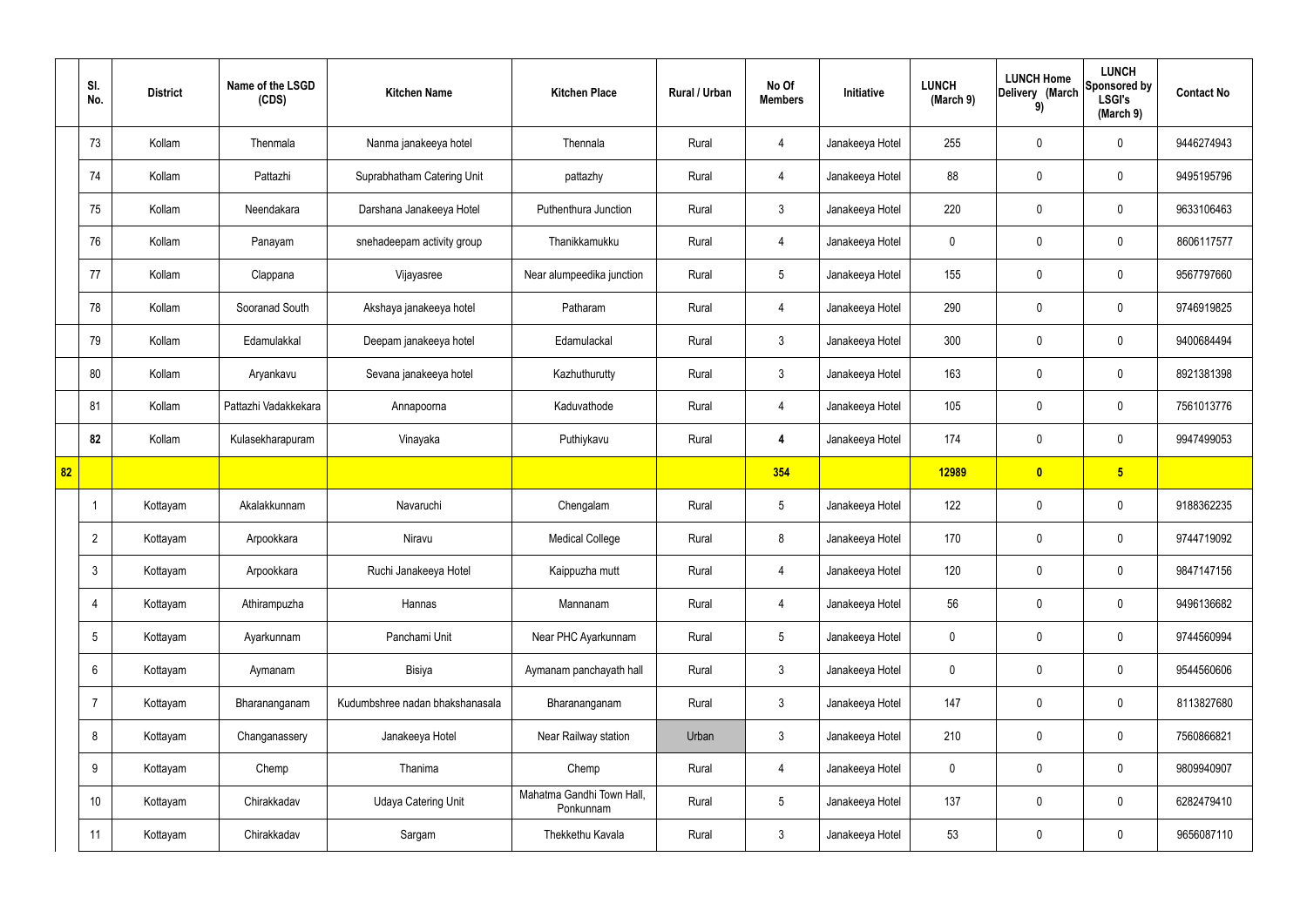| SI.<br>No.      | <b>District</b> | Name of the LSGD<br>(CDS) | <b>Kitchen Name</b>            | <b>Kitchen Place</b>               | Rural / Urban | No Of<br><b>Members</b> | Initiative      | <b>LUNCH</b><br>(March 9) | <b>LUNCH Home</b><br>Delivery (March<br>9) | <b>LUNCH</b><br><b>Sponsored by</b><br><b>LSGI's</b><br>(March 9) | <b>Contact No</b> |
|-----------------|-----------------|---------------------------|--------------------------------|------------------------------------|---------------|-------------------------|-----------------|---------------------------|--------------------------------------------|-------------------------------------------------------------------|-------------------|
| 12              | Kottayam        | Elikulam                  | Janakeeya Hotel Elikkulam      | Manchakuzhy                        | Rural         | $\mathbf{3}$            | Janakeeya Hotel | 96                        | $\mathbf 0$                                | 0                                                                 | 9074768314        |
| 13              | Kottayam        | Erumeli                   | Janakeeya Hotel Erumeli        | Erumeli                            | Rural         | $\overline{4}$          | Janakeeya Hotel | 128                       | $\mathbf 0$                                | 0                                                                 | 8078201554        |
| 14              | Kottayam        | Ettumanoor                | Gramashree cafe kudumbasree    | Nandanam auditorium,<br>Ettumanoor | Urban         | 5                       | Janakeeya Hotel | 148                       | $\mathbf 0$                                | 0                                                                 | 9847334071        |
| 15              | Kottayam        | Kadanad                   | Thanal catering                | Kadanad                            | Rural         | $5\phantom{.0}$         | Janakeeya Hotel | 178                       | $\mathbf 0$                                | 0                                                                 | 9048099040        |
| 16              | Kottayam        | Kadaplamattam             | Salt &pepper                   | Near Kadaplamattom CDS             | Rural         | 4                       | Janakeeya Hotel | 49                        | 23                                         | 0                                                                 | 9645400860        |
| 17              | Kottayam        | Kadaplamattam             | Kadaplamattam Janakeeya Hotel  | Vayala                             | Rural         | 4                       | Janakeeya Hotel | 62                        | 48                                         | 0                                                                 | 9446804954        |
| 18              | Kottayam        | Kaduthuruthy              | Janakeeya Hotel                | Panchayath premise                 | Rural         | $6\overline{6}$         | Janakeeya Hotel | 94                        | $\mathbf 0$                                | 0                                                                 | 9847166464        |
| 19              | Kottayam        | Kallara                   | Vasuki Janakeeya hotel         | Kallara                            | Rural         | $\mathbf{3}$            | Janakeeya Hotel | 95                        | $\mathbf 0$                                | 0                                                                 | 9846103478        |
| 20              | Kottayam        | Kanakkari                 | Jesus                          | Pattithanam                        | Rural         | $5\phantom{.0}$         | Janakeeya Hotel | 139                       | $\mathbf 0$                                | 0                                                                 | 9447192439        |
| 21              | Kottayam        | Kangazha                  | Sulabha                        | Pathanadu                          | Rural         | $5\phantom{.0}$         | Janakeeya Hotel | 96                        | $\mathbf 0$                                | 0                                                                 | 9847438293        |
| 22              | Kottayam        | Kanjirapally              | Vanitha canteen                | Panchayath premise                 | Rural         | $\mathbf{3}$            | Janakeeya Hotel | 148                       | $\mathbf 0$                                | 0                                                                 | 9605391868        |
| 23              | Kottayam        | Karoor                    | Unarvu janakeeya hotel         | Valavoor                           | Rural         | $5\phantom{.0}$         | Janakeeya Hotel | 102                       | $\mathbf 0$                                | 0                                                                 | 8304903250        |
| 24              | Kottayam        | Karukachal                | <b>Sukrutham Catering Unit</b> | Karukachal                         | Rural         | $5\phantom{.0}$         | Janakeeya Hotel | 50                        | $\mathbf 0$                                | 0                                                                 | 9847766843        |
| 25              | Kottayam        | Kidangoor                 | Janakeeya hotel                | Kidangoor Panchayath               | Rural         | $\mathbf{3}$            | Janakeeya Hotel | 125                       | $\pmb{0}$                                  | 0                                                                 | 9048080292        |
| 26              | Kottayam        | Kooroppada                | Achus Janakeeya Hotel          | Panchayath                         | Rural         | $\mathbf{3}$            | Janakeeya Hotel | 121                       | $\pmb{0}$                                  | 0                                                                 | 9778121989        |
| 27              | Kottayam        | Koottickal                | Janakeeya hotel                | Koottickal                         | Rural         | $5\phantom{.0}$         | Janakeeya Hotel | 136                       | $\mathbf 0$                                | 0                                                                 | 9645219929        |
| 28              | Kottayam        | Koruthodu                 | Koruthodu Janakeeya Hotel      | Koruthodu                          | Rural         | $6\phantom{.}6$         | Janakeeya Hotel | 114                       | $\pmb{0}$                                  | 0                                                                 | 7510770418        |
| 29              | Kottayam        | KottayamNorth             | Alfa Canteen                   | Municipality Kottayam              | Urban         | $5\phantom{.0}$         | Janakeeya Hotel | 140                       | $\mathbf 0$                                | 0                                                                 | 9846571923        |
| 30 <sub>2</sub> | Kottayam        | KottayamNorth             | Kerala cafe janakeeya hotel    | Choottuveli                        | Urban         | $\mathbf{3}$            | Janakeeya Hotel | 387                       | $\pmb{0}$                                  | 0                                                                 | 8129337294        |
| 31              | Kottayam        | KottayamNorth             | Maria Janakeeya Hotel          | Chungam                            | Urban         | $5\phantom{.0}$         | Janakeeya Hotel | 285                       | $\mathbf 0$                                | 0                                                                 | 9744843928        |
| 32              | Kottayam        | Kuravilangadu             | kudumbashree janakeeya hotel   | kuravilangady by pass junction     | Rural         | $5\phantom{.0}$         | Janakeeya Hotel | 220                       | $\mathbf 0$                                | 0                                                                 | 7559022364        |
| 33              | Kottayam        | Kurichi                   | Swad Catering                  | Cheruvelippadi                     | Rural         | $\overline{4}$          | Janakeeya Hotel | 287                       | $\pmb{0}$                                  | 0                                                                 | 9847891917        |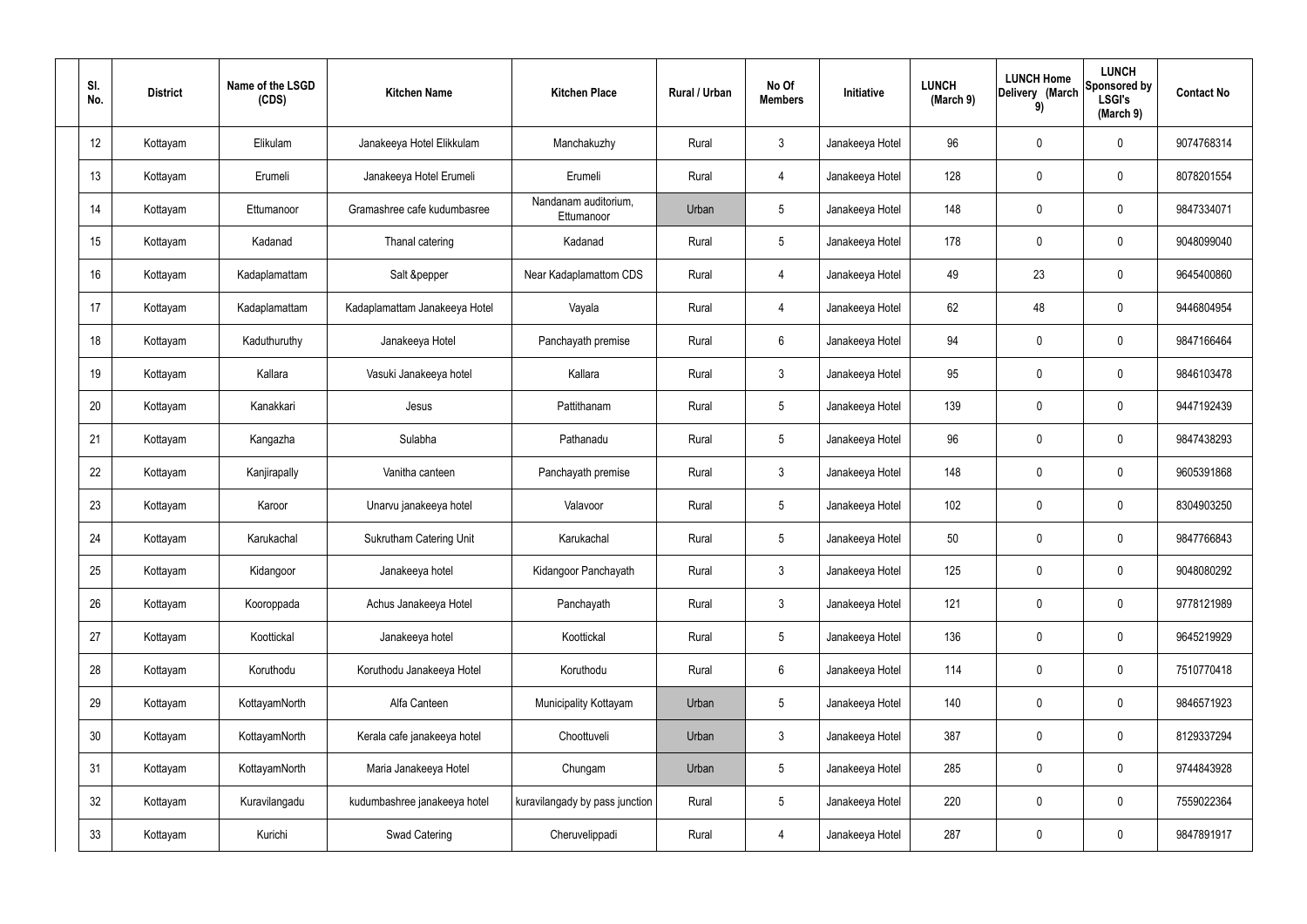|    | SI.<br>No. | <b>District</b> | Name of the LSGD<br>(CDS) | <b>Kitchen Name</b>             | <b>Kitchen Place</b>    | Rural / Urban | No Of<br><b>Members</b> | Initiative      | <b>LUNCH</b><br>(March 9) | <b>LUNCH Home</b><br>Delivery (March<br>9) | <b>LUNCH</b><br>Sponsored by<br><b>LSGI's</b><br>(March 9) | <b>Contact No</b> |
|----|------------|-----------------|---------------------------|---------------------------------|-------------------------|---------------|-------------------------|-----------------|---------------------------|--------------------------------------------|------------------------------------------------------------|-------------------|
|    | 34         | Kottayam        | Madappally                | SR catering                     | Mammoodu                | Rural         | $\mathbf{3}$            | Janakeeya Hotel | 0                         | 0                                          | $\mathbf 0$                                                | 9747702203        |
|    | 35         | Kottayam        | Manimala                  | Vanitha canteen                 | Manimala                | Rural         | $\mathbf{3}$            | Janakeeya Hotel | 147                       | 0                                          | $\mathbf 0$                                                | 9946318069        |
|    | 36         | Kottayam        | Manjoor                   | Oruma catering unit             | Kuruppanthara           | Rural         | $5\phantom{.0}$         | Janakeeya Hotel | 91                        | 0                                          | $\mathbf 0$                                                | 9349189590        |
|    | 37         | Kottayam        | Marangattupilly           | Marangattupilly Janakeeya Hotel | Marangattupilly         | Rural         | $\overline{4}$          | Janakeeya Hotel | 250                       | 0                                          | $\mathbf 0$                                                | 9544416772        |
|    | 38         | Kottayam        | Maravanthuruth            | Changathi                       | Maravanthuruth          | Rural         | 4                       | Janakeeya Hotel | 82                        | 0                                          | $\mathbf 0$                                                | 9744598169        |
|    | 39         | Kottayam        | Meenachil                 | Akshaya Janakeeya hotel         | Idamattam               | Rural         | $\overline{4}$          | Janakeeya Hotel | 113                       | 0                                          | -1                                                         | 9747190979        |
|    | 40         | Kottayam        | Meenachil                 | Archana janakeeya Hotel         | Paika                   | Rural         | $5\phantom{.0}$         | Janakeeya Hotel | 180                       | $\boldsymbol{0}$                           | $\mathbf 0$                                                | 9048759539        |
| 82 | 41         | Kottayam        | Meenadom                  | Nainus                          | Meenadom                | Rural         | $\mathfrak{Z}$          | Janakeeya Hotel | 132                       | $\boldsymbol{0}$                           | $\mathbf 0$                                                | 9539752801        |
|    | 42         | Kottayam        | Melukavu                  | Seenayi Cafe centre             | Melukavumattam          | Rural         | $5\phantom{.0}$         | Janakeeya Hotel | $\mathbf 0$               | $\boldsymbol{0}$                           | $\mathbf 0$                                                | 9744546703        |
|    | 43         | Kottayam        | Moonnilav                 | Aiswarya                        | Moonnilav               | Rural         | $\mathbf{3}$            | Janakeeya Hotel | 161                       | 0                                          | $\mathbf 0$                                                | 8281227689        |
|    | 44         | Kottayam        | Mulakkulam                | Janakeeya Hotel                 | Moorkkattilpadi         | Rural         | 4                       | Janakeeya Hotel | 82                        | 0                                          | $\mathbf 0$                                                | 9747856382        |
|    | 45         | Kottayam        | Mundakkayam               | Janakeeya Hotel Mundakkayam     | Mundakkayam             | Rural         | $6\phantom{.}6$         | Janakeeya Hotel | 142                       | 0                                          | $\mathbf 0$                                                | 9495314979        |
|    | 46         | Kottayam        | Nedumkunnam               | Nanma Kudumbashree Unit         | Nedumkunnam             | Rural         | $5\phantom{.0}$         | Janakeeya Hotel | 53                        | 0                                          |                                                            | 7306791612        |
|    | 47         | Kottayam        | Neendoor                  | Gruhasree ME Unit               | Panchayath              | Rural         | $\mathfrak{Z}$          | Janakeeya Hotel | 51                        | 0                                          | $\mathbf 0$                                                | 9847756958        |
|    | 48         | Kottayam        | Njeezhoor                 | Annapoorna Janakeeya Hotel      | Panchayath              | Rural         | $\overline{4}$          | Janakeeya Hotel | 236                       | 0                                          | $\mathbf 0$                                                | 9745246839        |
|    | 49         | Kottayam        | Pala                      | Angel Janakeeya Hotel           | Pala Municipality       | Urban         | $\overline{4}$          | Janakeeya Hotel | 123                       | $\pmb{0}$                                  | $\mathbf 0$                                                | 9745963125        |
|    | 50         | Kottayam        | Pala                      | Harithasree catering            | Chethimattam            | Urban         | $5\overline{)}$         | Janakeeya Hotel | 242                       | 0                                          | $\mathbf 0$                                                | 9895154240        |
|    | 51         | Kottayam        | Pallickathodu             | Sangeetha                       | Pallickathodu Bus stand | Rural         | $\mathbf{3}$            | Janakeeya Hotel | 92                        | 0                                          | $\mathbf 0$                                                | 9633814381        |
|    | 52         | Kottayam        | Pampady                   | Thrupthi                        | Pampady Town            | Rural         | $5\overline{)}$         | Janakeeya Hotel | $\mathbf 0$               | 0                                          | $\mathbf 0$                                                | 9633013622        |
|    | 53         | Kottayam        | Panachikkadu              | Ruchi Canteen                   | Paruthumpara            | Rural         | $5\overline{)}$         | Janakeeya Hotel | 95                        | 0                                          | $\mathbf 0$                                                | 9656411494        |
|    | 54         | Kottayam        | Parathodu                 | Janakeeya Hotel Parathodu       | Panchayath              | Rural         | $\overline{4}$          | Janakeeya Hotel | 95                        | 0                                          | $\mathbf 0$                                                | 7907455541        |
|    | 55         | Kottayam        | Paippadu                  | Thejus                          | Paippadu                | Rural         | $\sqrt{5}$              | Janakeeya Hotel | 285                       | $\pmb{0}$                                  | $\boldsymbol{0}$                                           | 7034621426        |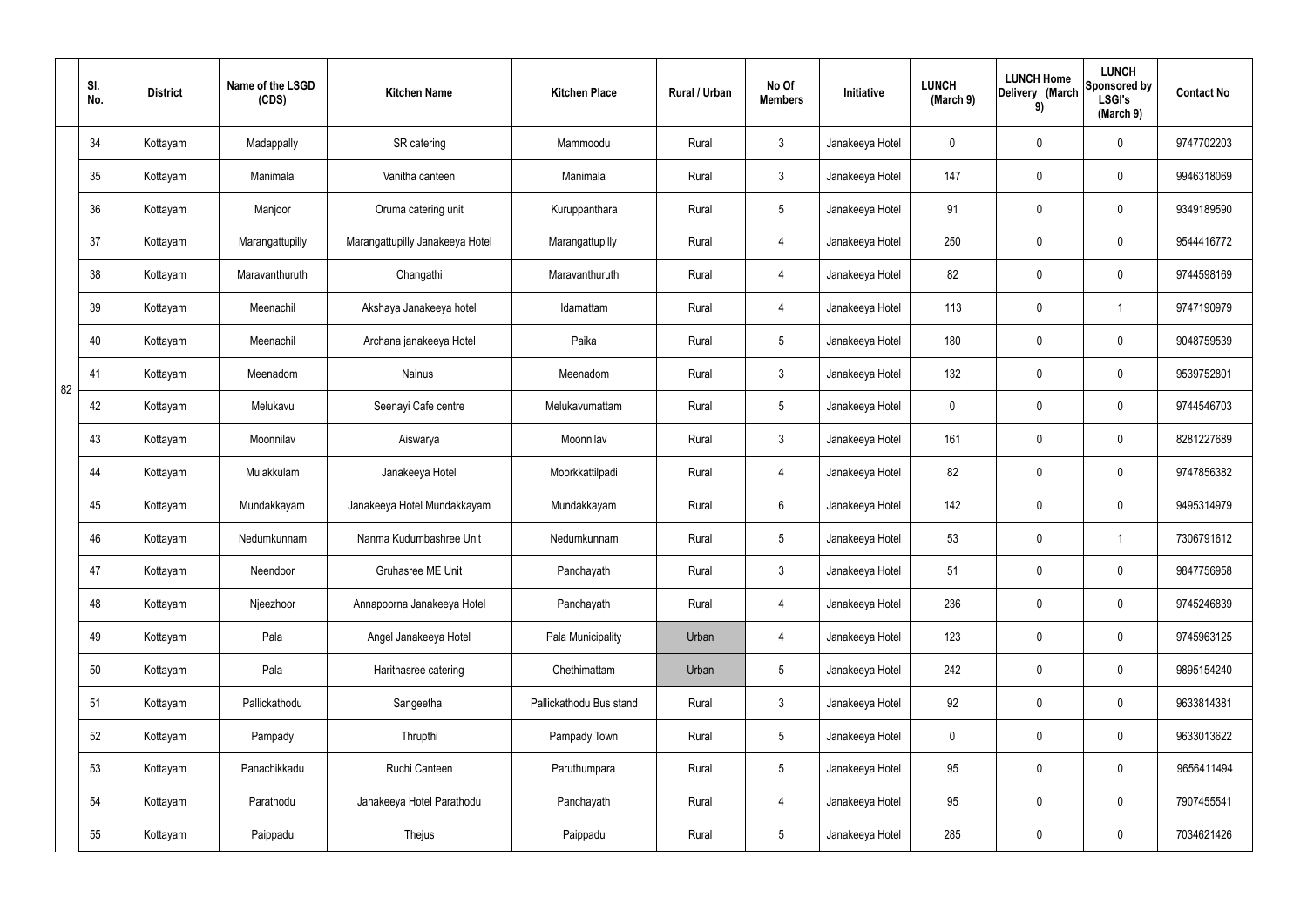| SI.<br>No. | <b>District</b> | Name of the LSGD<br>(CDS) | <b>Kitchen Name</b>                                      | <b>Kitchen Place</b>                        | Rural / Urban | No Of<br><b>Members</b> | Initiative      | <b>LUNCH</b><br>(March 9) | <b>LUNCH Home</b><br>Delivery (March<br>9) | <b>LUNCH</b><br>Sponsored by<br><b>LSGI's</b><br>(March 9) | <b>Contact No</b> |
|------------|-----------------|---------------------------|----------------------------------------------------------|---------------------------------------------|---------------|-------------------------|-----------------|---------------------------|--------------------------------------------|------------------------------------------------------------|-------------------|
| 56         | Kottayam        | Poonjar                   | Haritham                                                 | Poonjar                                     | Rural         | $5\phantom{.0}$         | Janakeeya Hotel | 96                        | $\pmb{0}$                                  | 0                                                          | 9495235348        |
| 57         | Kottayam        | poonjar south             | Sowbhagya Janakeeya Hotel                                | poonjar south                               | Rural         | $\overline{4}$          | Janakeeya Hotel | 172                       | $\mathbf 0$                                | 0                                                          | 9495151799        |
| 58         | Kottayam        | Puthuppalli               | Ammaveedu                                                | Puthuppally bus stand                       | Rural         | 5                       | Janakeeya Hotel | 136                       | $\pmb{0}$                                  | 0                                                          | 9947156548        |
| 59         | Kottayam        | Ramapuram                 | Ruchi                                                    | Ramapuram                                   | Rural         | $\overline{4}$          | Janakeeya Hotel | 284                       | 40                                         | 0                                                          | 9495107277        |
| 60         | Kottayam        | T.V.Puram                 | Vijaya Janakeeya Hotel                                   | TV Puram                                    | Rural         | $\mathbf{3}$            | Janakeeya Hotel | 0                         | $\mathbf 0$                                | 0                                                          | 9847614136        |
| 61         | Kottayam        | Teekkoy                   | Kairali                                                  | Vagamattom, Kallambhagam                    | Rural         | $\mathbf{3}$            | Janakeeya Hotel | 142                       | $\mathbf 0$                                | 0                                                          | 7025702768        |
| 62         | Kottayam        | Thalanad                  | Nanma                                                    | Muttambhagam Kavala                         | Rural         | $\mathbf{3}$            | Janakeeya Hotel | 0                         | $\mathbf 0$                                | 0                                                          | 9961289547        |
| 63         | Kottayam        | Thalappalam               | Ameya                                                    | Thalappalam                                 | Rural         | $\overline{4}$          | Janakeeya Hotel | 152                       | $\mathbf 0$                                | $\overline{4}$                                             | 7025932626        |
| 64         | Kottayam        | Thalayolaparambu          | kudumbashree janakeeya hotel                             | Thalayolaparambu                            | Rural         | $\mathbf{3}$            | Janakeeya Hotel | 99                        | $\mathbf 0$                                | 0                                                          | 7994830570        |
| 65         | Kottayam        | Thidanadu                 | Janani                                                   | Chemmlamattam                               | Rural         | 6                       | Janakeeya Hotel | 104                       | $\mathbf 0$                                | 0\$                                                        | 9562695545        |
| 66         | Kottayam        | Thidanadu                 | Krishna                                                  | Near Panchayath                             | Rural         | 4                       | Janakeeya Hotel | 162                       | $\pmb{0}$                                  | 0                                                          | 9605565960        |
| 67         | Kottayam        | Thiruvarppu               | Sreeparvathy food products                               | Illickal                                    | Rural         | $\mathbf{3}$            | Janakeeya Hotel | 98                        | $\mathbf 0$                                | 0                                                          | 9747289846        |
| 68         | Kottayam        | Thrikkodithanam           | Swanthanam                                               | Thrikkodithanam                             | Rural         | 5                       | Janakeeya Hotel | 130                       | $\pmb{0}$                                  | 0                                                          | 7902729237        |
| 69         | Kottayam        | Udayanapuram              | Uppum Mulakum                                            | Nerekadavu                                  | Rural         | $\mathbf{3}$            | Janakeeya Hotel | 78                        | $\pmb{0}$                                  | 0                                                          | 8111850728        |
| 70         | Kottayam        | Udayanapuram              | Aiswarya Activity Group                                  | Vaikom Block Panchayath                     | Rural         | $5\phantom{.0}$         | Janakeeya Hotel | 96                        | $\mathbf 0$                                | 0                                                          | 9847437286        |
| 71         | Kottayam        | Uzhavoor                  | Uzhavoor Janakeeya Hotel                                 | Uzhavoor Town                               | Rural         | 8                       | Janakeeya Hotel | 290                       | $\mathbf 0$                                | 0                                                          | 9746074266        |
| 72         | Kottayam        | Vaikom                    | <b>Chanees Eats</b>                                      | Chalapparambu                               | Urban         | $\overline{4}$          | Janakeeya Hotel | 121                       | $\mathbf 0$                                | 0                                                          | 9446467389        |
| 73         | Kottayam        | Vakathanam                | Padheyam                                                 | Njaliakuzhi                                 | Rural         | $6\phantom{.}6$         | Janakeeya Hotel | 165                       | $\mathbf 0$                                | 0                                                          | 9495010073        |
| 74         | Kottayam        | Vazhappally               | Udayam                                                   | Vazhappally                                 | Rural         | $\overline{4}$          | Janakeeya Hotel | 347                       | $\mathbf 0$                                | 0                                                          | 9562267564        |
| 75         | Kottayam        | Vazhoor                   | Kudumbashree Canteen Unit At<br>Vazhoor Grama Panchayath | Vazhoor Grama Panchayath<br><b>Building</b> | Rural         | $5\phantom{.0}$         | Janakeeya Hotel | 97                        | $\mathbf 0$                                | 0                                                          | 9544717796        |
| 76         | Kottayam        | Vazhoor                   | New India                                                | Nedumavu                                    | Rural         | $\mathfrak{Z}$          | Janakeeya Hotel | 27                        | $\mathbf 0$                                | 0                                                          | 9744581242        |
| 77         | Kottayam        | Vechoor                   | Treeland Annapoorna                                      | <b>Bund Road</b>                            | Rural         | $\mathfrak{Z}$          | Janakeeya Hotel | 0                         | $\boldsymbol{0}$                           | 0                                                          | 8606814487        |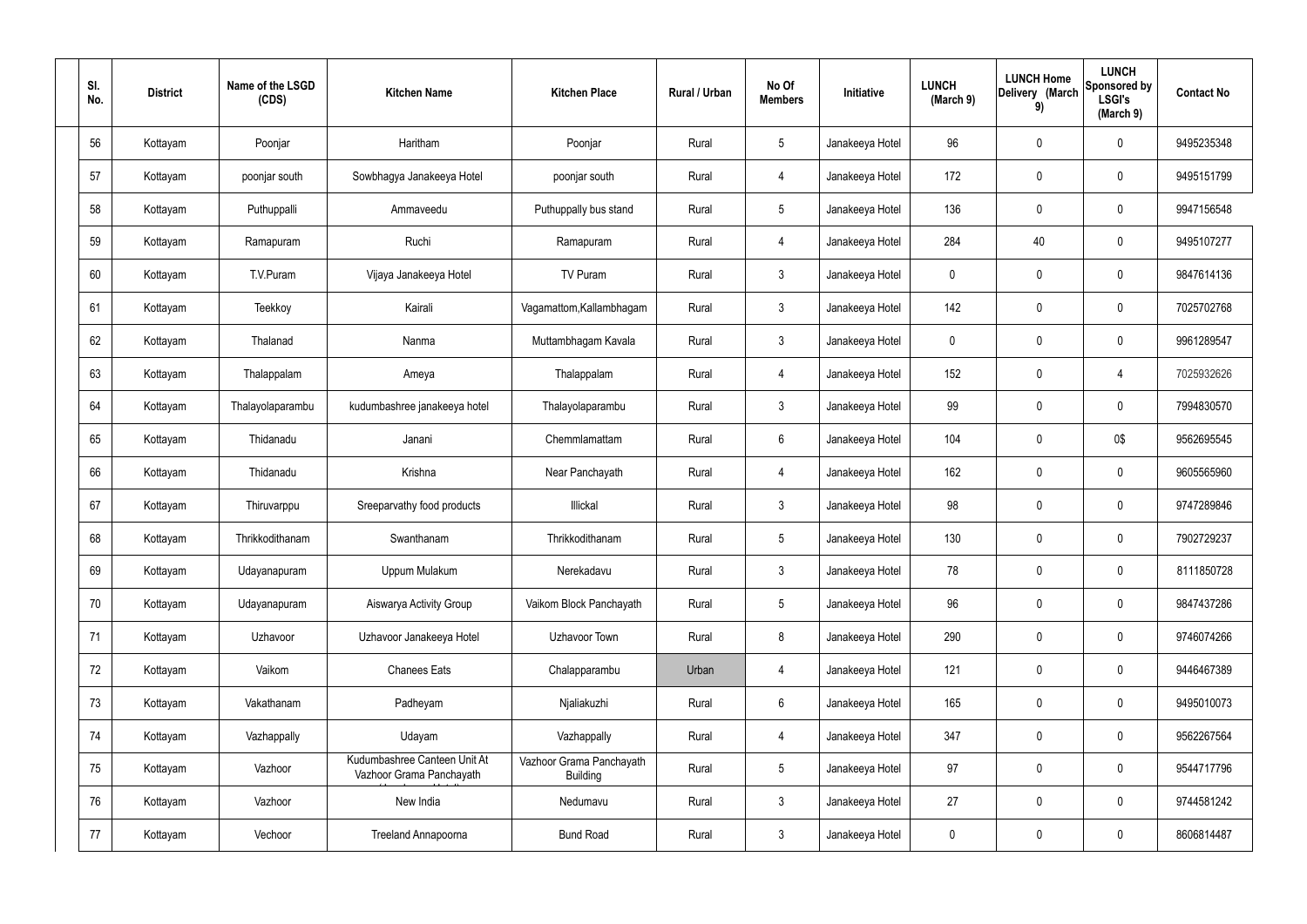|    | SI.<br>No.      | <b>District</b> | Name of the LSGD<br>(CDS) | <b>Kitchen Name</b>            | <b>Kitchen Place</b>                  | Rural / Urban | No Of<br><b>Members</b> | Initiative      | <b>LUNCH</b><br>(March 9) | <b>LUNCH Home</b><br>Delivery (March<br>9) | <b>LUNCH</b><br>Sponsored by<br><b>LSGI's</b><br>(March 9) | <b>Contact No</b> |
|----|-----------------|-----------------|---------------------------|--------------------------------|---------------------------------------|---------------|-------------------------|-----------------|---------------------------|--------------------------------------------|------------------------------------------------------------|-------------------|
|    | 78              | Kottayam        | Veliyannoor               | Thanima foods                  | Veliyannoor                           | Rural         | $\mathbf{3}$            | Janakeeya Hotel | 150                       | $\mathbf 0$                                | $\mathbf 0$                                                | 9744392147        |
|    | 79              | Kottayam        | Vellavoor                 | Uppum Mulakum Janakeeya Hotel  | Panchayath premise                    | Rural         | $5\phantom{.0}$         | Janakeeya Hotel | 125                       | $\mathbf 0$                                | $\mathbf 0$                                                | 9188317288        |
|    | 80              | Kottayam        | Velloor                   | Puzhayoram catering            | Near Velloor cds office               | Rural         | $\overline{4}$          | Janakeeya Hotel | 125                       | $\mathbf 0$                                | $\mathbf 0$                                                | 9895522286        |
|    | 81              | Kottayam        | Vijayapuram               | Niravu                         | Iranjal                               | Rural         | $\mathbf{3}$            | Janakeeya Hotel | 127                       | 0                                          | $\mathbf 0$                                                | 9495245895        |
|    | 82              | Kottayam        | Vijayapuram               | Renown Janakeeya Hotel         | Vadavathoor                           | Rural         | $5\overline{)}$         | Janakeeya Hotel | 236                       | $\mathbf 0$                                | $\mathbf 0$                                                | 8606536302        |
| 82 |                 |                 |                           |                                |                                       |               | 336                     |                 | 10426                     | 111                                        | 6                                                          |                   |
|    |                 | Kozhikode       | Balussery                 | Unarvu Janakeeya Hotel         | Balussery                             | Rural         | $5\phantom{.0}$         | Janakeeya Hotel | 208                       | 0                                          | $\mathbf 0$                                                | 95440 03929       |
|    | $\overline{2}$  | Kozhikode       | Panangad                  | Kairali Janakeeya Hotel        | Balussery mukku at KK<br>hospital     | Rural         | $\mathfrak{Z}$          | Janakeeya Hotel | 396                       | 0                                          | $\mathbf 0$                                                | 97450 85782       |
|    | $\mathbf{3}$    | Kozhikode       | Koorachundu               | Koorachundu Janakeeya hotel    | Koorachundu                           | Rural         | $\overline{4}$          | Janakeeya Hotel | $\mathbf 0$               | $\boldsymbol{0}$                           | $\mathbf 0$                                                | 94967 07886       |
|    | $\overline{4}$  | Kozhikode       | Koorachundu               | Koottayma Janakeeya Hotel      | Kallanode                             | Rural         | $5\phantom{.0}$         | Janakeeya Hotel | 320                       | 0                                          | $\mathbf 0$                                                | 94967 26850       |
|    | $5\overline{)}$ | Kozhikode       | Kottur                    | Sneha Janakeeya Hotel          | Kottur                                | Rural         | $5\phantom{.0}$         | Janakeeya Hotel | 130                       | $\mathbf 0$                                | $\mathbf 0$                                                | 97456 72101       |
|    | 6               | Kozhikode       | Naduvannur                | Naduvannur Janakeeya Hotel     | Naduvannur                            | Rural         | $\overline{7}$          | Janakeeya Hotel | 411                       | $\mathbf 0$                                | $\mathbf 0$                                                | 8592-031802       |
|    | $\overline{7}$  | Kozhikode       | Naduvannur                | Kudumbashree Janakeeya Hotel   | Anjolimukku                           | Rural         | $\mathbf{3}$            | Janakeeya Hotel | 340                       | $\mathbf 0$                                | $\mathbf 0$                                                | 9995947043        |
|    | 8               | Kozhikode       | Ulliyeri                  | Ulliyeri Janakeeya Hotel       | Ulliyeri                              | Rural         | $\overline{4}$          | Janakeeya Hotel | 321                       | 0                                          | $\mathbf 0$                                                | 89434 06681       |
|    | 9               | Kozhikode       | Unnikulam                 | Swad Janakeeya Hotel           | Ekarool Kaappil Road                  | Rural         | $\mathbf{3}$            | Janakeeya Hotel | 665                       | 0                                          | $\mathbf 0$                                                | 85475 75474       |
|    | 10              | Kozhikode       | Unnikulam                 | Chaithanya Janakeeya Hotel     | Opposite unnikulam<br>gramapanchayath | Rural         | $\mathbf{3}$            | Janakeeya Hotel | 648                       | 0                                          | $\mathbf 0$                                                | 87141 31460       |
|    | 11              | Kozhikode       | Nanminda                  | Akshaya vanitha hotel          | Nanminda panchayath building          | Rural         | $\mathbf{3}$            | Janakeeya Hotel | 139                       | 0                                          | $\mathbf 0$                                                | 9961184212        |
|    | 12              | Kozhikode       | Thalakkulathur            | Thalakkulathur Janakeeya Hotel | Parambath                             | Rural         | $\overline{4}$          | Janakeeya Hotel | 268                       | 0                                          | $\mathbf 0$                                                | 7593067511        |
|    | 13              | Kozhikode       | Kakkodi                   | Kakkodi Janakeeya Hotel        | Kakkodi Bazar                         | Rural         | $\overline{7}$          | Janakeeya Hotel | 428                       | 0                                          | $\mathbf 0$                                                | 8943123615        |
|    | 14              | Kozhikode       | Chelannur                 | Oottupura Janakeeya Hotel      | Ambalathukulangara                    | Rural         | $\overline{7}$          | Janakeeya Hotel | 190                       | 0                                          | $\mathbf 1$                                                | 9846010528        |
|    | 15              | Kozhikode       | Narikkuni                 | Amma Janakeeya Hotel           | Narikkuni                             | Rural         | $\mathbf{3}$            | Janakeeya Hotel | 164                       | 0                                          | $\mathbf 0$                                                | 9645606562        |
|    | 16              | Kozhikode       | Kakkoor                   | Janakeeya Hotel Kakkoor        | Kakkoor                               | Rural         | $5\phantom{.0}$         | Janakeeya Hotel | 144                       | $\pmb{0}$                                  | $\mathbf 0$                                                | 8592050112        |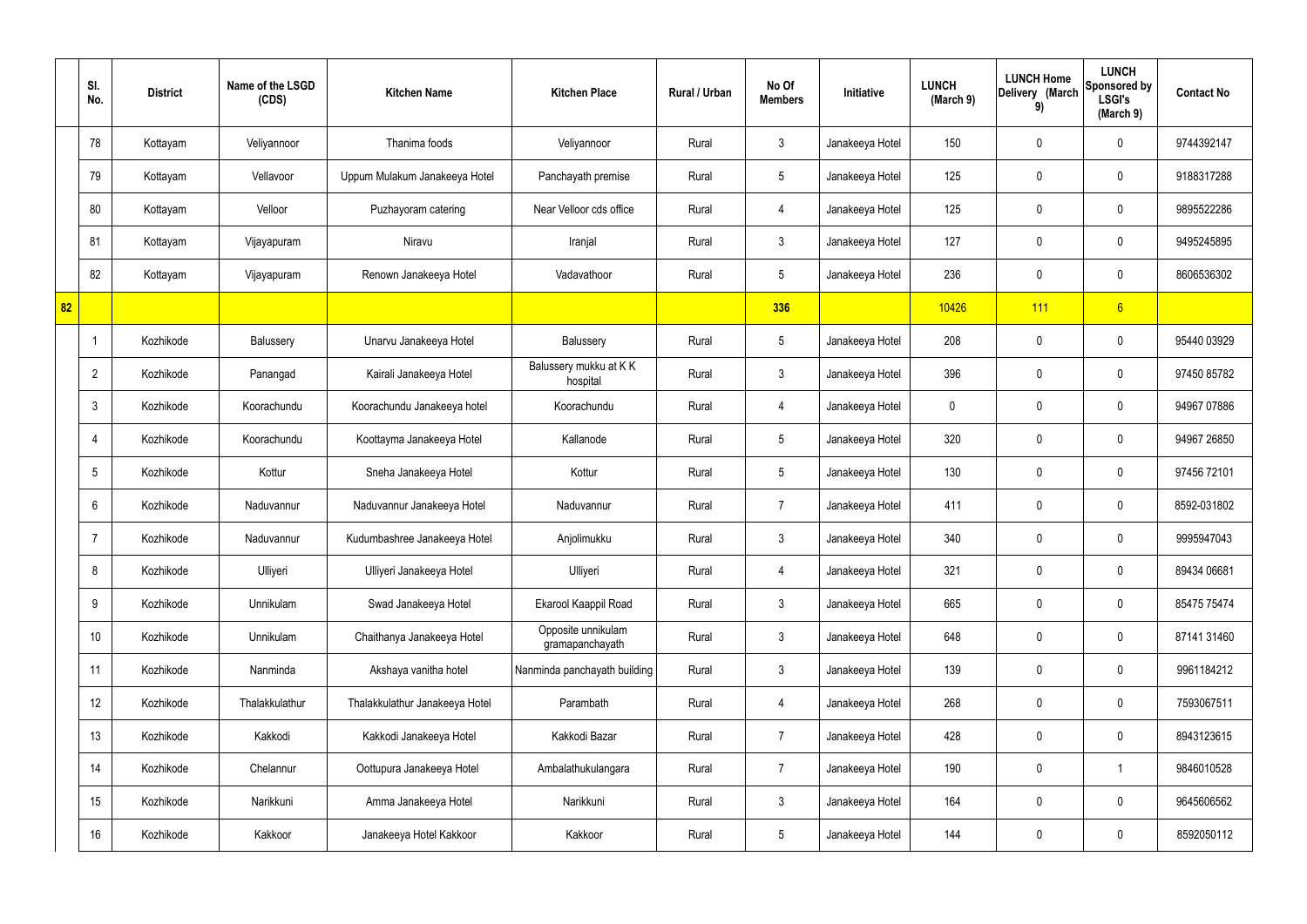| SI.<br>No. | <b>District</b> | Name of the LSGD<br>(CDS) | <b>Kitchen Name</b>                      | <b>Kitchen Place</b>      | Rural / Urban | No Of<br><b>Members</b> | <b>Initiative</b> | <b>LUNCH</b><br>(March 9) | <b>LUNCH Home</b><br>Delivery (March<br>9) | <b>LUNCH</b><br>Sponsored by<br><b>LSGI's</b><br>(March 9) | <b>Contact No</b> |
|------------|-----------------|---------------------------|------------------------------------------|---------------------------|---------------|-------------------------|-------------------|---------------------------|--------------------------------------------|------------------------------------------------------------|-------------------|
| 17         | Kozhikode       | Koduvally                 | Sadhya Janakeeya Hotel                   | G M L P School, Koduvally | Urban         | $5\phantom{.0}$         | Janakeeya Hotel   | 568                       | 0                                          | $\mathbf 0$                                                | 8593898831        |
| 18         | Kozhikode       | Koduvally                 | KKN Janakeeya Hotel Koduvally            | Nellamkandi               | Urban         | $\mathbf{3}$            | Janakeeya Hotel   | 173                       | 0                                          | $\mathbf 0$                                                | 9847650894        |
| 19         | Kozhikode       | Koduvally                 | Swad Janakeeya Hotel                     | Manipuram                 | Urban         | $5\phantom{.0}$         | Janakeeya Hotel   | 284                       | 0                                          | $\mathbf 0$                                                | 9946991995        |
| 20         | Kozhikode       | Madavoor                  | Madavoor Janakeeya Hotel                 | Near madavoor panchayath  | Rural         | $5\phantom{.0}$         | Janakeeya Hotel   | 214                       | 0                                          | $\mathbf 0$                                                | 8547590842        |
| 21         | Kozhikode       | Omasseri                  | Annapoornna Janakeeya Hotel              | Omasseri                  | Rural         | $\overline{4}$          | Janakeeya Hotel   | 285                       | 0                                          | $\mathbf 0$                                                | 9605102599        |
| 22         | Kozhikode       | Puthuppadi                | Ruchi Janakeeya Hotel                    | Puthupadi                 | Rural         | $5\phantom{.0}$         | Janakeeya Hotel   | 300                       | 0                                          | $\mathbf 0$                                                | 7909113114        |
| 23         | Kozhikode       | Kizhakkoth                | Swad Janakeeya Hotel                     | Mariveettilthazham        | Rural         | $\overline{4}$          | Janakeeya Hotel   | 153                       | 0                                          | $\mathbf 0$                                                | 9847086665        |
| 24         | Kozhikode       | Thamarassery              | Pavithram Janakeeya hotel                | Thamarassery old stand    | Rural         | $6\phantom{.}6$         | Janakeeya Hotel   | 298                       | 0                                          | $\mathbf 0$                                                | 9048389661        |
| 25         | Kozhikode       | Kodenchery                | Kairali Janakeeya Hotel                  | Kodenchery                | Rural         | 4                       | Janakeeya Hotel   | 177                       | 0                                          | $\mathbf 0$                                                | 9446037829        |
| 26         | Kozhikode       | Koodaranji                | Ruchikkoot Janakeeya Hotel               | Koodaranji                | Rural         | $6\phantom{.}6$         | Janakeeya Hotel   | 217                       | 0                                          | $\mathbf 0$                                                | 9496439278        |
| 27         | Kozhikode       | Thiruvambadi              | Pulari Janakeeya Hotel                   | Thondimmal                | Rural         | $5\phantom{.0}$         | Janakeeya Hotel   | 139                       | 0                                          | $\mathbf 0$                                                | 7034264232        |
| 28         | Kozhikode       | Kattippara                | Ruchi Janakeeya Hotel                    | Chamal                    | Rural         | $6\phantom{.}6$         | Janakeeya Hotel   | $\mathbf 0$               | 0                                          | $\mathbf 0$                                                | 7591974045        |
| 29         | Kozhikode       | Koyilandy North           | Naveena canteen                          | Near new bus stand        | Urban         | $\overline{7}$          | Janakeeya Hotel   | 665                       | 0                                          | 4                                                          | 9544185262        |
| 30         | Kozhikode       | Koyilandy North           | Koyilandi Nagarasabha Janakeeya<br>Hotel | Near Kollamchira          | Urban         | 10 <sup>°</sup>         | Janakeeya Hotel   | 419                       | $\mathsf{0}$                               | $\mathbf 1$                                                | 8943191728        |
| 31         | Kozhikode       | Koyilandi South           | Snehadeepam Janakeeya Hotel              | Muthambi                  | Urban         | $6\overline{6}$         | Janakeeya Hotel   | 95                        | 0                                          | $\mathbf 0$                                                | 9188198658        |
| 32         | Kozhikode       | Koyilandi South           | Kudumbashree Janakeeya Hotel             | Koyilandi Market          | Urban         | $\mathbf{3}$            | Janakeeya Hotel   | 345                       | 0                                          | $\mathbf 0$                                                | 9544185262        |
| 33         | Kozhikode       | Chengottukavu             | Amma Janakeeya Hotel                     | Edakkulam                 | Rural         | $5\phantom{.0}$         | Janakeeya Hotel   | 143                       | 0                                          | $\mathbf 0$                                                | 9048235785        |
| 34         | Kozhikode       | Atholi                    | Atholi Janakeeya Hotel                   | Kodassery                 | Rural         | $\overline{4}$          | Janakeeya Hotel   | $\mathbf 0$               | 0                                          | $\mathbf 0$                                                | 9072499251        |
| 35         | Kozhikode       | Moodadi                   | Ruchi Janakeeya Hotel                    | Moodadi                   | Rural         | $5\phantom{.0}$         | Janakeeya Hotel   | 367                       | 0                                          | $\mathbf 0$                                                | 8281226403        |
| 36         | Kozhikode       | Chemancheri               | Annapoornna Janakeeya Hotel              | Pookkad                   | Rural         | $5\phantom{.0}$         | Janakeeya Hotel   | 260                       | 0                                          | $\mathbf 0$                                                | 9048235785        |
| 37         | Kozhikode       | Arikkulam                 | Thanima Janakeeya Hotel                  | Kurudimukku               | Rural         | $\overline{4}$          | Janakeeya Hotel   | 150                       | 0                                          | $\overline{1}$                                             | 9645137125        |
| 38         | Kozhikode       | Arikkulam                 | Ruchiyidam Janakeeya Hotel               | Arikkulam                 | Rural         | 4                       | Janakeeya Hotel   | 70                        | 0                                          | $\mathbf 0$                                                | 9048410803        |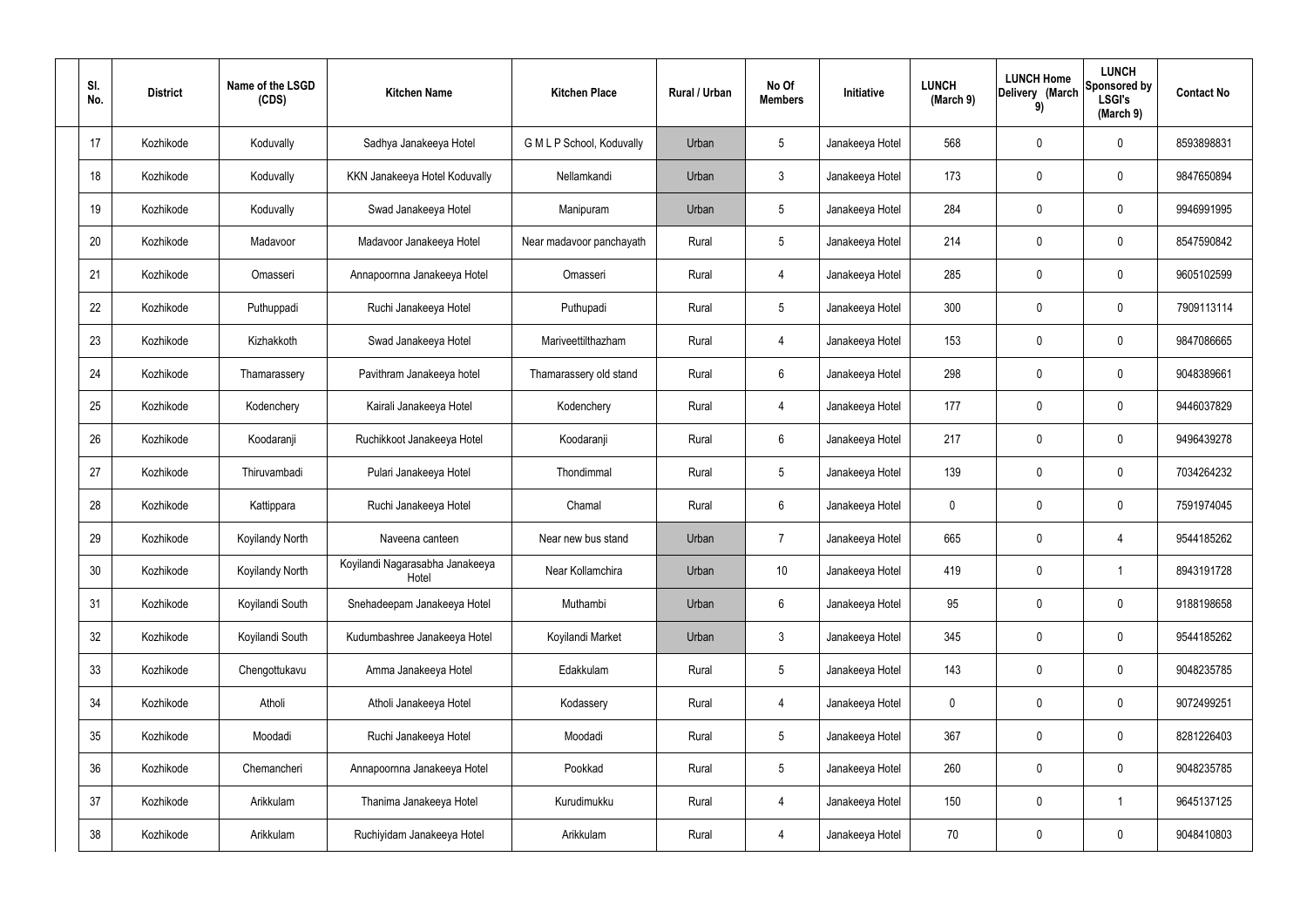|     | SI.<br>No. | <b>District</b> | Name of the LSGD<br>(CDS) | <b>Kitchen Name</b>            | <b>Kitchen Place</b>                        | Rural / Urban | No Of<br><b>Members</b> | Initiative      | <b>LUNCH</b><br>(March 9) | <b>LUNCH Home</b><br>Delivery (March<br>9) | <b>LUNCH</b><br>Sponsored by<br><b>LSGI's</b><br>(March 9) | <b>Contact No</b> |
|-----|------------|-----------------|---------------------------|--------------------------------|---------------------------------------------|---------------|-------------------------|-----------------|---------------------------|--------------------------------------------|------------------------------------------------------------|-------------------|
|     | 39         | Kozhikode       | Kozhikode Central.        | Ruchikkoott                    | <b>District Veterinary Hospital</b>         | Urban         | $\mathbf{3}$            | Janakeeya Hotel | 958                       | 210                                        | $\mathbf 0$                                                | 7025774213        |
|     | 40         | Kozhikode       | Kozhikode Central         | Sneha Ruchikkoott              | Mankavu                                     | Urban         | $\overline{4}$          | Janakeeya Hotel | 314                       | 47                                         | $\mathbf 0$                                                | 8921995031        |
|     | 41         | Kozhikode       | Kozhikode Central         | Tripthi Janakeeya Hotel        | Near AMLP School,<br>Moozhikkal             | Urban         | $\mathbf{3}$            | Janakeeya Hotel | 701                       | 135                                        | $\mathbf 0$                                                | 8129200288        |
|     | 42         | Kozhikode       | Kozhikode Central         | New Ganesh                     | Kovoor, near library                        | Urban         | $5\overline{)}$         | Janakeeya Hotel | 960                       | 80                                         | $\mathbf 0$                                                | 9349123701        |
|     | 43         | Kozhikode       | Kozhikode Central         | Ruchippura Janakeeya Hotel     | Near Focus mall, New bus<br>stand Kozhikode | Urban         | 3                       | Janakeeya Hotel | 992                       | $\mathbf 0$                                | $\mathbf 0$                                                | 9605602806        |
|     | 44         | Kozhikode       | Kozhikode Central         | Souparnika Janakeeya Hotel     | Medical college near chest<br>hospital      | Urban         | $6\overline{6}$         | Janakeeya Hotel | 468                       | $\mathbf 0$                                | $\mathbf 0$                                                | 8281709784        |
|     | 45         | Kozhikode       | Kozhikode North           | Udayam kudumbasree canteen     | Thadambattuthazham                          | Urban         | $5\overline{)}$         | Janakeeya Hotel | 500                       | 92                                         | $\mathbf 0$                                                | 7736850096        |
|     | 46         | Kozhikode       | Kozhikode North           | Ruchi                          | Elathoor, Chettikulam                       | Urban         | $\overline{4}$          | Janakeeya Hotel | 322                       | $\mathbf 0$                                | $\mathbf 0$                                                | 9947743713        |
|     | 47         | Kozhikode       | Kozhikode North           | Tasty Janakeeya Hotel          | <b>Butt</b> road                            | Urban         | $5\overline{)}$         | Janakeeya Hotel | 623                       | 75                                         | $\mathbf 0$                                                | 9074462795        |
|     | 48         | Kozhikode       | Kozhikode North           | Oruma                          | Eranjikkal                                  | Urban         | 4                       | Janakeeya Hotel | 406                       | 22                                         | $\mathbf 0$                                                |                   |
|     | 49         | Kozhikode       | Feroke                    | Ruchi vanitha mess             | <b>Feroke Muncipality</b>                   | Urban         | $\overline{7}$          | Janakeeya Hotel | 209                       | $\mathbf 0$                                | $\mathbf 0$                                                | 9544468026        |
|     | 50         | Kozhikode       | Feroke                    | Mithra Janakeeya Hotel         | Ambalangadi                                 | Urban         | $5\overline{)}$         | Janakeeya Hotel | 396                       | $\mathbf 0$                                | $\mathbf 0$                                                | 9847657229        |
|     | 51         | Kozhikode       | Feroke                    | Chemmeen Janakeeya Hotel       | Karuvanthuruthi                             | Urban         | 4                       | Janakeeya Hotel | 316                       | 0                                          | $\mathbf 0$                                                | 9747265293        |
|     | 52         | Kozhikode       | Ramanattukara             | Tasty catering unit            | Ramanattukara                               | Urban         | $6\overline{6}$         | Janakeeya Hotel | 488                       | $\pmb{0}$                                  | $\mathbf 0$                                                | 9961004004        |
| 106 | 53         | Kozhikode       | KozhikodeSouth            | Ushass cattering               | Meenchantha school                          | Urban         | $5\overline{)}$         | Janakeeya Hotel | 767                       | 0                                          | $\mathbf 0$                                                | 9645629224        |
|     | 54         | Kozhikode       | Kozhikode South           | Oruma                          | Naduvattam                                  | Urban         | $\overline{4}$          | Janakeeya Hotel | 305                       | 0                                          | $\mathbf 0$                                                | 9747405960        |
|     | 55         | Kozhikode       | Kozhikode South           | Ruchi Janakeeya Hotel          | Kundayithode                                | Urban         | $5\overline{)}$         | Janakeeya Hotel | 573                       | 0                                          | $\mathbf 0$                                                | 9526521036        |
|     | 56         | Kozhikode       | Kozhikode South           | Five star                      | Palayam                                     | Urban         | $\overline{4}$          | Janakeeya Hotel | 381                       | 0                                          | $\mathbf 0$                                                | 9744307041        |
|     | 57         | Kozhikode       | Olavanna                  | Kailamadam Janakeeya Hotel     | Pantheerankavu bypass                       | Rural         | $6\overline{6}$         | Janakeeya Hotel | 337                       | 146                                        | $\mathbf 0$                                                | 9526123535        |
|     | 58         | Kozhikode       | Olavanna                  | Snehitha Janakeeya Hotel       | Kunnathupalam                               | Rural         | $6\overline{6}$         | Janakeeya Hotel | 291                       | 154                                        | $\mathbf 0$                                                | 9072771905        |
|     | 59         | Kozhikode       | Kadalundi                 | Kadambhari Janakeeya Hotel     | Mannoor valavil                             | Rural         | $6\overline{6}$         | Janakeeya Hotel | $\mathbf 0$               | 0                                          | $\mathbf 0$                                                | 9349923675        |
|     | 60         | Kozhikode       | Mukkam                    | Mukkam Friends Janakeeya hotel | Mukkam                                      | Urban         | $\overline{4}$          | Janakeeya Hotel | 593                       | 0                                          | $\overline{0}$                                             | 9497215604        |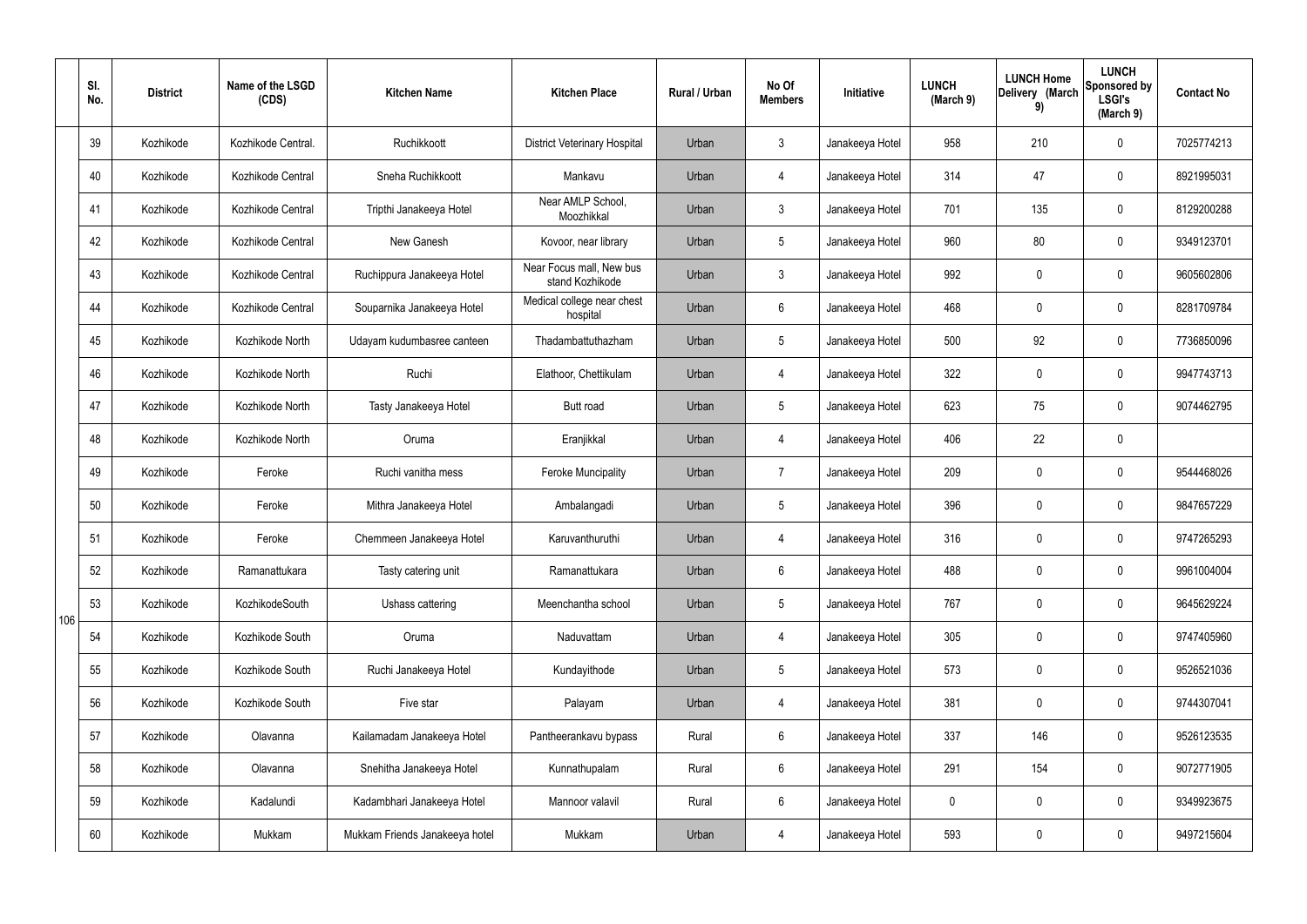| SI.<br>No. | <b>District</b> | Name of the LSGD<br>(CDS) | <b>Kitchen Name</b>                       | <b>Kitchen Place</b>               | Rural / Urban | No Of<br><b>Members</b> | Initiative      | <b>LUNCH</b><br>(March 9) | <b>LUNCH Home</b><br>Delivery (March<br>9) | <b>LUNCH</b><br>Sponsored by<br><b>LSGI's</b><br>(March 9) | <b>Contact No</b> |
|------------|-----------------|---------------------------|-------------------------------------------|------------------------------------|---------------|-------------------------|-----------------|---------------------------|--------------------------------------------|------------------------------------------------------------|-------------------|
| 61         | Kozhikode       | Mukkam                    | Oottupura Janakeeya Hotel                 | Manassery                          | Urban         | 4                       | Janakeeya Hotel | 571                       | $\mathbf 0$                                | 0                                                          | 9645563417        |
| 62         | Kozhikode       | Chathamangalam            | Prakruthi                                 | Chathamangalam vipanana<br>kendram | Rural         | $5\phantom{.0}$         | Janakeeya Hotel | 95                        | $\mathbf 0$                                | 0                                                          | 9745828787        |
| 63         | Kozhikode       | Chathamangalam            | Oruma                                     | Milk society                       | Rural         | $5\phantom{.0}$         | Janakeeya Hotel | 99                        | $\mathbf 0$                                | 0                                                          | 9847872378        |
| 64         | Kozhikode       | Perumanna                 | Thushara Janakeeya Hotel                  | Vallikkunnu                        | Rural         | $5\phantom{.0}$         | Janakeeya Hotel | 190                       | $\mathbf 0$                                | 0                                                          | 8113873612        |
| 65         | Kozhikode       | Kodiyathur                | Kanivu                                    | Eranjimavu                         | Rural         | 4                       | Janakeeya Hotel | 161                       | $\mathbf 0$                                | 0                                                          | 9048094053        |
| 66         | Kozhikode       | Karassery                 | Karassery CDS Janakeeya Hotel             | Near karassery panchayath          | Rural         | 4                       | Janakeeya Hotel | 214                       | $\mathbf 0$                                | 0                                                          | 9645120636        |
| 67         | Kozhikode       | Kuruvattoor               | Nanma Janakeeya Hotel                     | Payambra                           | Rural         | $\overline{4}$          | Janakeeya Hotel | 164                       | $\mathbf 0$                                | 0                                                          | 8547413299        |
| 68         | Kozhikode       | Mavoor                    | Koottayma Janakeeya Hotel                 | Mavoor                             | Rural         | $\overline{4}$          | Janakeeya Hotel | 336                       | $\mathbf 0$                                | 0                                                          | 9961856227        |
| 69         | Kozhikode       | Peruvayal                 | Tripthi Janakeeya Hotel                   | Velliparambu                       | Rural         | $5\phantom{.0}$         | Janakeeya Hotel | 170                       | $\mathbf 0$                                | 0                                                          | 6238723687        |
| 70         | Kozhikode       | Kuttiadi                  | Janakeeya Hotel                           | Kuttiadi Town                      | Rural         | 9                       | Janakeeya Hotel | 197                       | 0                                          | 0                                                          | 8606099575        |
| 71         | Kozhikode       | Kavilumpara               | Kavilumpara panchayath Janakeeya<br>Hotel | Thottilpalam                       | Rural         | $\overline{4}$          | Janakeeya Hotel | 414                       | 0                                          | 0                                                          | 8157900256        |
| 72         | Kozhikode       | Maruthonkara              | Thanima Janakeeya Hotel                   | Adukkath                           | Rural         | $5\phantom{.0}$         | Janakeeya Hotel | 294                       | 0                                          | 0                                                          | 9846974198        |
| 73         | Kozhikode       | Velom                     | Samridhi                                  | Kallumpuram - Theekkuni            | Rural         | 5                       | Janakeeya Hotel | 201                       | 0                                          | 0                                                          | 9846813401        |
| 74         | Kozhikode       | Kunnummal                 | Ruchi Janakeeya Hotel                     | Kakkattil                          | Rural         | $5\phantom{.0}$         | Janakeeya Hotel | 354                       | $\mathbf 0$                                | 0                                                          | 9605800608        |
| 75         | Kozhikode       | Naripatta                 | Sthree sakthi Janakeeya Hotel             | Kaiveli                            | Rural         | $5\phantom{.0}$         | Janakeeya Hotel | 146                       | $\mathbf 0$                                | 0                                                          | 9645339232        |
| 76         | Kozhikode       | Kayakkodi                 | Samridhi Janakeeya Hotel                  | Kayakkodi                          | Rural         | $5\phantom{.0}$         | Janakeeya Hotel | 236                       | $\mathbf 0$                                | 0                                                          | 9495587551        |
| 77         | Kozhikode       | Thurayur                  | Cds coffee house                          | Thurayur                           | Rural         | $5\phantom{.0}$         | Janakeeya Hotel | 206                       | $\mathbf 0$                                | 0                                                          | 9048028293        |
| 78         | Kozhikode       | Payyoli                   | Mithra                                    | Payyoli Municipality               | Urban         | $5\phantom{.0}$         | Janakeeya Hotel | 210                       | $\boldsymbol{0}$                           | 0                                                          | 8606505900        |
| 79         | Kozhikode       | Meppayur                  | Ruchi canteen                             | Meppayur                           | Rural         | $5\phantom{.0}$         | Janakeeya Hotel | 284                       | $\pmb{0}$                                  |                                                            | 9447469729        |
| 80         | Kozhikode       | Thikkodi                  | Kaippunnyam Janakeeya Hotel               | Thikkodi                           | Rural         | $5\phantom{.0}$         | Janakeeya Hotel | 175                       | $\boldsymbol{0}$                           | 0                                                          | 9526071250        |
| 81         | Kozhikode       | Keezhariyur               | Tripthi Janakeeya Hotel                   | Arayanattu para                    | Rural         | $\,8\,$                 | Janakeeya Hotel | 206                       | $\mathbf 0$                                | 0                                                          | 8592834034        |
| 82         | Kozhikode       | Chakkittappara            | Chakkittapara cds Hotel                   | Chakkittapara CDS                  | Rural         | $\mathbf{3}$            | Janakeeya Hotel | 294                       | 0                                          | 0                                                          | 9526881089        |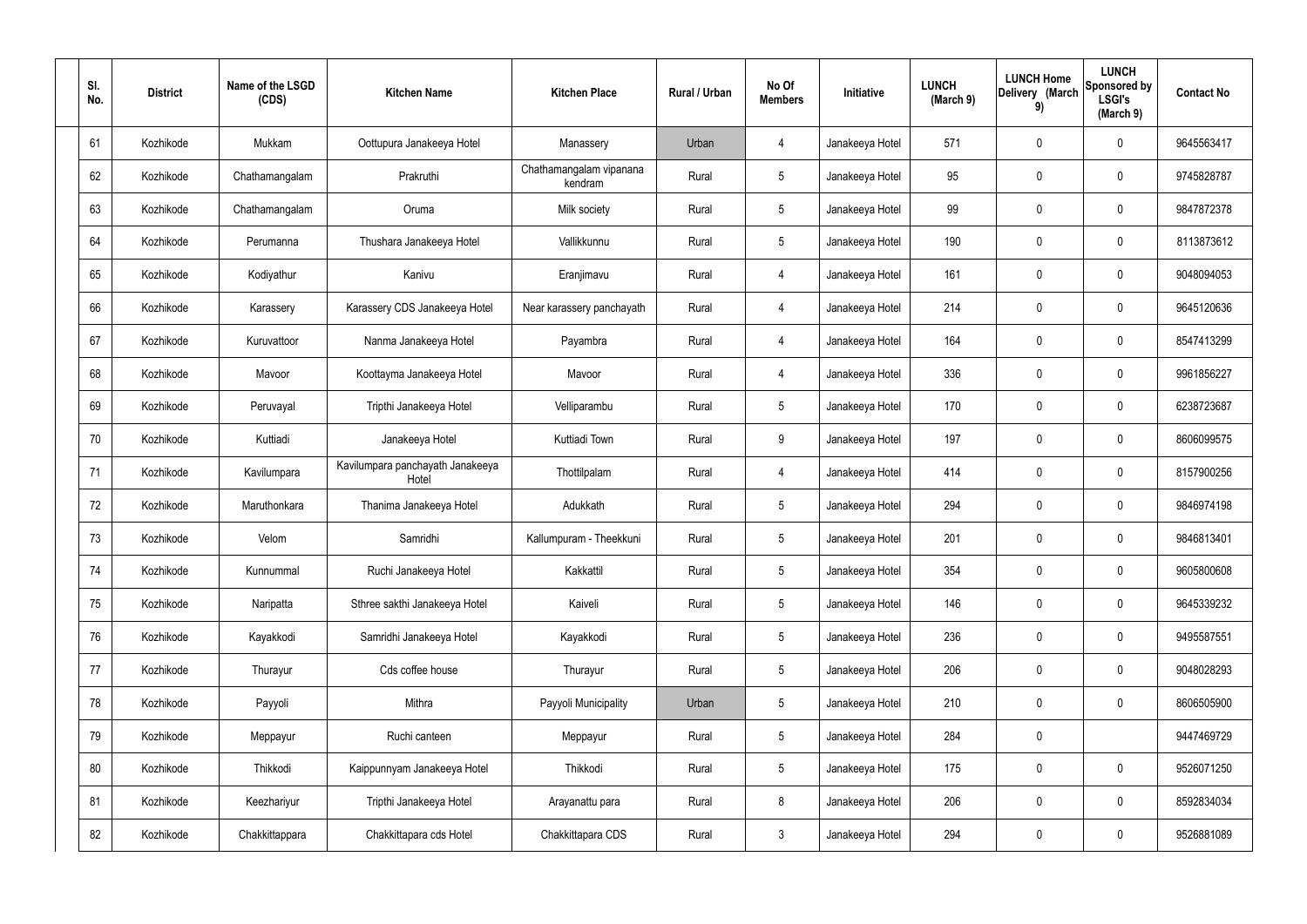| SI.<br>No. | <b>District</b> | Name of the LSGD<br>(CDS) | <b>Kitchen Name</b>                                  | <b>Kitchen Place</b>                               | Rural / Urban | No Of<br><b>Members</b> | Initiative      | <b>LUNCH</b><br>(March 9) | <b>LUNCH Home</b><br>Delivery (March<br>9) | <b>LUNCH</b><br>Sponsored by<br><b>LSGI's</b><br>(March 9) | <b>Contact No</b> |
|------------|-----------------|---------------------------|------------------------------------------------------|----------------------------------------------------|---------------|-------------------------|-----------------|---------------------------|--------------------------------------------|------------------------------------------------------------|-------------------|
| 83         | Kozhikode       | Cheruvannur               | Vanitha canteen                                      | near cheruvannur panchayath<br>office, Cheruvannur | Rural         | $5\phantom{.0}$         | Janakeeya Hotel | 170                       | 0                                          | $\mathbf 0$                                                | 9400676505        |
| 84         | Kozhikode       | Koothali                  | Salkara stationary cum Coffee house<br>and photostat | Near Koothali panchayath<br>office                 | Rural         | $6\phantom{.}6$         | Janakeeya Hotel | 118                       | 0                                          | $\mathbf 0$                                                | 9847642496        |
| 85         | Kozhikode       | Changaroth                | Changorath Janakeeya Hotel                           | Near Vadakkumbad HSS                               | Rural         | $5\phantom{.0}$         | Janakeeya Hotel | 102                       | 0                                          | $\mathbf 0$                                                | 9747353283        |
| 86         | Kozhikode       | Perambra                  | Perambra Janakeeya Hotel                             | Perambra                                           | Rural         | $\overline{4}$          | Janakeeya Hotel | 267                       | 0                                          | $\mathbf 0$                                                | 6238677483        |
| 87         | Kozhikode       | Kayanna                   | Kudumbashree Janakeeya Hotel<br>Kayanna              | Kayanna Bazar                                      | Rural         | $\mathbf{3}$            | Janakeeya Hotel | 60                        | 0                                          | $\mathbf 0$                                                | 9496130121        |
| 88         | Kozhikode       | Nochad                    | Kudumbashree Janakeeya Hotel                         | Muliyangal                                         | Rural         | $5\phantom{.0}$         | Janakeeya Hotel | 240                       | 0                                          | $\mathbf 0$                                                | 7034944936        |
| 89         | Kozhikode       | Nochad                    | Ruchi Janakeeya Hotel                                | Kalpathur                                          | Rural         | $5\phantom{.0}$         | Janakeeya Hotel | 130                       | 0                                          | $\mathbf 0$                                                | 9946006742        |
| 90         | Kozhikode       | Ayenchery                 | Janakeeya Hotel Ayanchery                            | Ayanchery                                          | Rural         | $\overline{4}$          | Janakeeya Hotel | 198                       | 0                                          | $\mathbf 0$                                                | 8078369520        |
| 91         | Kozhikode       | Maniyur                   | Ruchikoott Vanitha Hotel                             | Near maniyur panchayath<br>office, Navodaya stop   | Rural         | $\overline{4}$          | Janakeeya Hotel | 110                       | 0                                          | $\mathbf 0$                                                | 9400097895        |
| 92         | Kozhikode       | Villiappally              | Janakeeya Hotel Villiappally                         | <b>Keezhal Mukku</b>                               | Rural         | 4                       | Janakeeya Hotel | 237                       | 0                                          | $\mathbf 0$                                                | 8086472039        |
| 93         | Kozhikode       | Thiruvallur               | Ruchi Janakeeya Hotel                                | Thiruvallur                                        | Rural         | $5\,$                   | Janakeeya Hotel | 216                       | 0                                          | $\mathbf 0$                                                | 9400723619        |
| 94         | Kozhikode       | Edachery                  | Kudumbasree cafe and helpdesk                        | Edachery                                           | Rural         | 4                       | Janakeeya Hotel | 212                       | 0                                          | $\mathbf 0$                                                | 7736287974        |
| 95         | Kozhikode       | Nadapuram                 | Uttupura canteen and catering                        | Kallachi                                           | Rural         | $6\phantom{.}6$         | Janakeeya Hotel | 500                       | 0                                          | 0                                                          | 9946448011        |
| 96         | Kozhikode       | Chekkyad                  | Ruchi vanitha hotel                                  | Puliyav                                            | Rural         | $\overline{4}$          | Janakeeya Hotel | 242                       | 0                                          | $\mathbf 0$                                                | 9048541152        |
| 97         | Kozhikode       | Valayam                   | Nanma Janakeeya Hotel                                | Valayam                                            | Rural         | $5\phantom{.0}$         | Janakeeya Hotel | 171                       | 0                                          | $\mathbf 0$                                                | 9207821783        |
| 98         | Kozhikode       | Purameri                  | Nanma Janakeeya Hotel                                | Purameri                                           | Rural         | $6\overline{6}$         | Janakeeya Hotel | 266                       | 0                                          | $\mathbf 0$                                                | 9745393164        |
| 99         | Kozhikode       | Vanimel                   | Vanimel Janakeeya Hotel                              | Bhoomivathukkal                                    | Rural         | $5\phantom{.0}$         | Janakeeya Hotel | 179                       | 0                                          | $\mathbf 0$                                                | 9048163049        |
| 100        | Kozhikode       | Tuneri                    | Menma Oottupura Janakeeya Hotel                      | Tuneri                                             | Rural         | $\mathbf{3}$            | Janakeeya Hotel | 150                       | 0                                          | $\mathbf 0$                                                | 9745251928        |
| 101        | Kozhikode       | Onchiyam                  | Adukkala                                             | Kannookkara                                        | Rural         | $\mathbf{3}$            | Janakeeya Hotel | 206                       | 0                                          | $\mathbf 0$                                                | 8606115054        |
| 102        | Kozhikode       | Chorode                   | Janani Hotel and Catering Unit                       | Chorode                                            | Rural         | $\overline{4}$          | Janakeeya Hotel | 297                       | 0                                          | $\mathbf 0$                                                | 9645426343        |
| 103        | Kozhikode       | Eramala                   | Janakeeya Hotel - Eramala                            | Orkkatteri                                         | Rural         | $\bf 8$                 | Janakeeya Hotel | 125                       | $\pmb{0}$                                  | $\mathbf 0$                                                | 9645239675        |
| 104        | Kozhikode       | Vadakara West             | Chithra Janakeeya Hotel                              | Vadakara New bus stand                             | Urban         | $\mathbf{3}$            | Janakeeya Hotel | 351                       | $\pmb{0}$                                  | $\boldsymbol{0}$                                           | 9387762939        |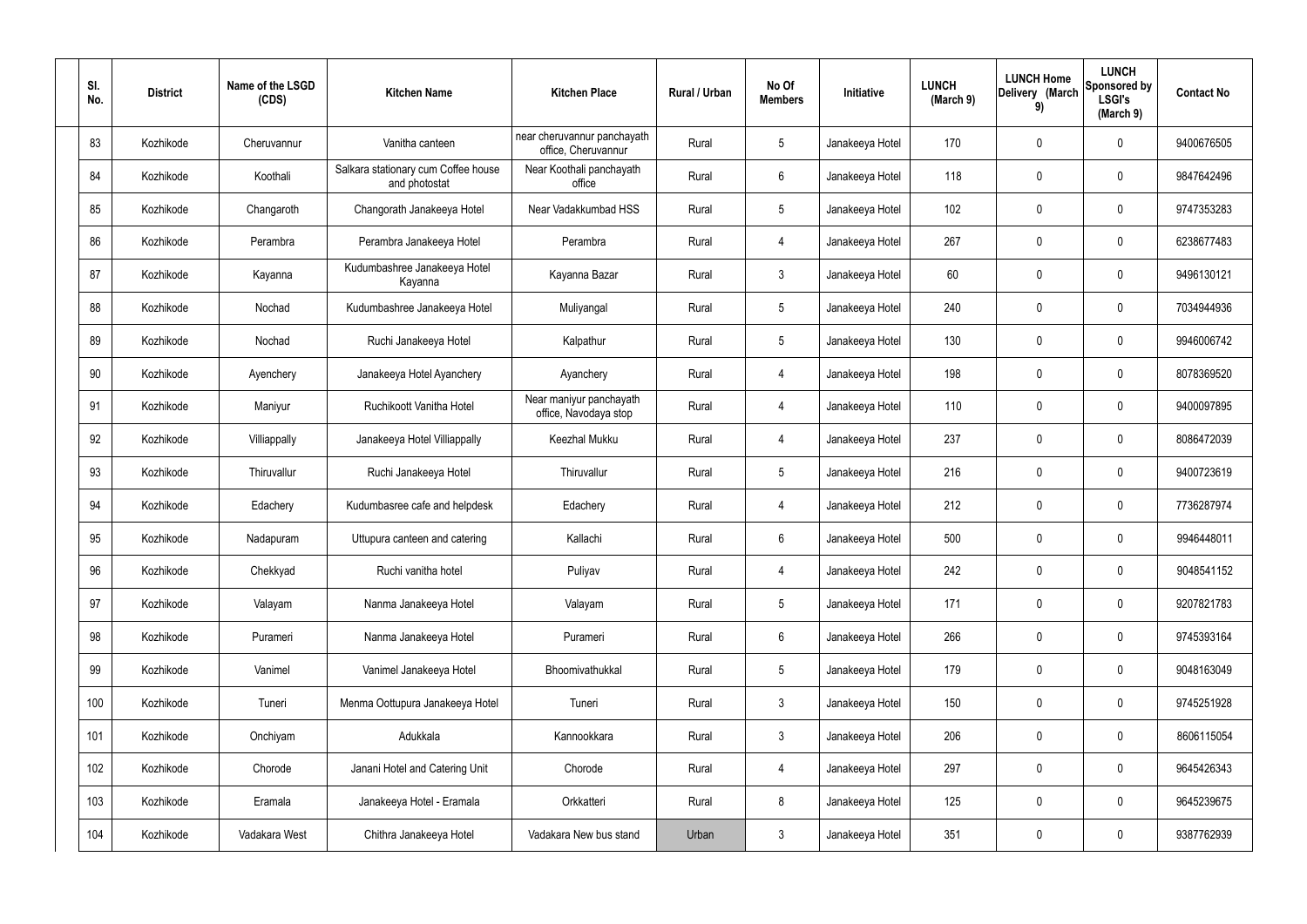|     | SI.<br>No.     | <b>District</b> | Name of the LSGD<br>(CDS) | <b>Kitchen Name</b>                   | <b>Kitchen Place</b>                     | Rural / Urban | No Of<br><b>Members</b> | Initiative      | <b>LUNCH</b><br>(March 9) | <b>LUNCH Home</b><br>Delivery (March<br>9) | <b>LUNCH</b><br>Sponsored by<br><b>LSGI's</b><br>(March 9) | <b>Contact No</b> |
|-----|----------------|-----------------|---------------------------|---------------------------------------|------------------------------------------|---------------|-------------------------|-----------------|---------------------------|--------------------------------------------|------------------------------------------------------------|-------------------|
|     | 105            | Kozhikode       | Vadakara East             | Janakeeya Hotel Vadakara Municipality | Edodi                                    | Urban         | 6                       | Janakeeya Hotel | 416                       | $\mathbf 0$                                | $\mathbf 0$                                                | 9207604876        |
|     | 106            | Kozhikode       | Azhiyoor                  | Janakeeya Hotel Azhiyoor              | Chombala near Block Office               | Rural         | $\mathbf{3}$            | Janakeeya Hotel | 188                       | $\mathbf 0$                                | $\mathbf 0$                                                | 8086159250        |
| 106 |                |                 |                           |                                       |                                          |               | 505                     |                 | 31362                     | 961                                        | $\overline{7}$                                             |                   |
|     | -1             | Malappuram      | Triprangode               | Vishista Vanitha Canteen              | Ottumpuram                               | Rural         | $5\phantom{.0}$         | Janakeeya Hotel | 256                       | 36                                         | $\mathbf 0$                                                | 9526951352        |
|     | $\overline{2}$ | Malappuram      | Kondotty-2                | Amrutham Janakeeya Hotel              | Kondotty busstand                        | Urban         | 4                       | Janakeeya Hotel | 592                       | $\mathbf 0$                                | 4                                                          | 7356582539        |
|     | $\mathbf{3}$   | Malappuram      | Ponmundam                 | Janakeeya hotel                       | Athanikkal                               | Rural         | 4                       | Janakeeya Hotel | 178                       | $\mathbf 0$                                | $\mathbf 0$                                                |                   |
|     | 4              | Malappuram      | Ponnani-1                 | Samridhi                              | Ponnani                                  | Urban         | $5\overline{)}$         | Janakeeya Hotel | 84                        | $\mathbf 0$                                | $\mathbf 0$                                                |                   |
|     | 5              | Malappuram      | Parappanangadi            | Thathoos janakeeya hotel              | Parappanangadi                           | Urban         | $\mathbf{3}$            | Janakeeya Hotel | 193                       | 164                                        | $\mathbf 0$                                                |                   |
|     | 6              | Malappuram      | Edayur                    | mathuraka vanita hotel                | vattaparamb                              | Rural         | $\mathbf{3}$            | Janakeeya Hotel | 246                       | 0                                          | $\mathbf 0$                                                |                   |
|     | 7              | Malappuram      | Kaladi                    | Thripthi Janakeeya Hotel              | Naripparamb                              | Rural         | 4                       | Janakeeya Hotel | 148                       | $\mathbf 0$                                | $\mathbf 0$                                                |                   |
|     | 8              | Malappuram      | Tavanur                   | Snehitha                              | Ayankalam                                | Rural         | $5\phantom{.0}$         | Janakeeya Hotel | 72                        | 0                                          | $\mathbf 0$                                                |                   |
|     | 9              | Malappuram      | Karulai                   | Janakeeya Hotel                       | Karulayi Town                            | Rural         | 4                       | Janakeeya Hotel | 98                        | 18                                         | $\mathbf 0$                                                | 9388070564        |
|     | 10             | Malappuram      | Melattur                  | Melattur Janakeeya Hotel              | Melattur                                 | Rural         | $5\overline{)}$         | Janakeeya Hotel | 263                       | $\mathbf 0$                                | $\mathbf 0$                                                | 9497644650        |
|     | 11             | Malappuram      | Vallikkunnu               | Ruchikootu                            | Anangadi                                 | Rural         | $\overline{4}$          | Janakeeya Hotel | 183                       | 111                                        | $\mathbf 0$                                                | 9846828029        |
|     | 12             | Malappuram      | Parappanangadi            | Sobhika Janakeeya hotel               | Parappanangadi                           | Urban         | $5\phantom{.0}$         | Janakeeya Hotel | 449                       | 160                                        | $\mathbf 0$                                                | 9048220552        |
|     | 13             | Malappuram      | Vazhakkad                 | Ruchi hotel vazhakkad                 | Gup school vazhakkad                     | Rural         | $5\phantom{.0}$         | Janakeeya Hotel | 378                       | 221                                        | $\mathbf 0$                                                | 9656316072        |
|     | 14             | Malappuram      | Amarambalam               | Janakeeya Hotel                       | Opposite Federal Bank<br>Pookkottumpadam | Rural         | $\overline{4}$          | Janakeeya Hotel | 104                       | $\overline{4}$                             | $\mathbf 0$                                                | 8157060589        |
|     | 15             | Malappuram      | Marakkara                 | Famous Hotel                          | marakkara                                | Rural         | $\mathbf{3}$            | Janakeeya Hotel | 118                       | 0                                          | $\mathbf 0$                                                | 6238909658        |
|     | 16             | Malappuram      | Ozhur                     | Archana Vanitha Canteen               | Pulparambu                               | Rural         | $\overline{2}$          | Janakeeya Hotel | 180                       | $\pmb{0}$                                  | $\mathbf 0$                                                | 9645906084        |
|     | 17             | Malappuram      | Keezhuparambu             | Sisiram hotel keezhuparambu           | New bazar kuniyil                        | Rural         | $5\phantom{.0}$         | Janakeeya Hotel | 160                       | 63                                         | $\mathbf 0$                                                | 8086830582        |
|     | 18             | Malappuram      | Irimbiliyam               | nandanam vanita hotel                 | kotappuram                               | Rural         | $5\phantom{.0}$         | janakeeya Hotel | 228                       | 0                                          | $\mathbf 0$                                                | 7306302029        |
|     | 19             | Malappuram      | Porur                     | Kudumbasree vanitha canteen           | Cherukod                                 | Rural         | $\overline{4}$          | Janakeeya Hotel | 245                       | 0                                          | $\boldsymbol{0}$                                           | 9745425647        |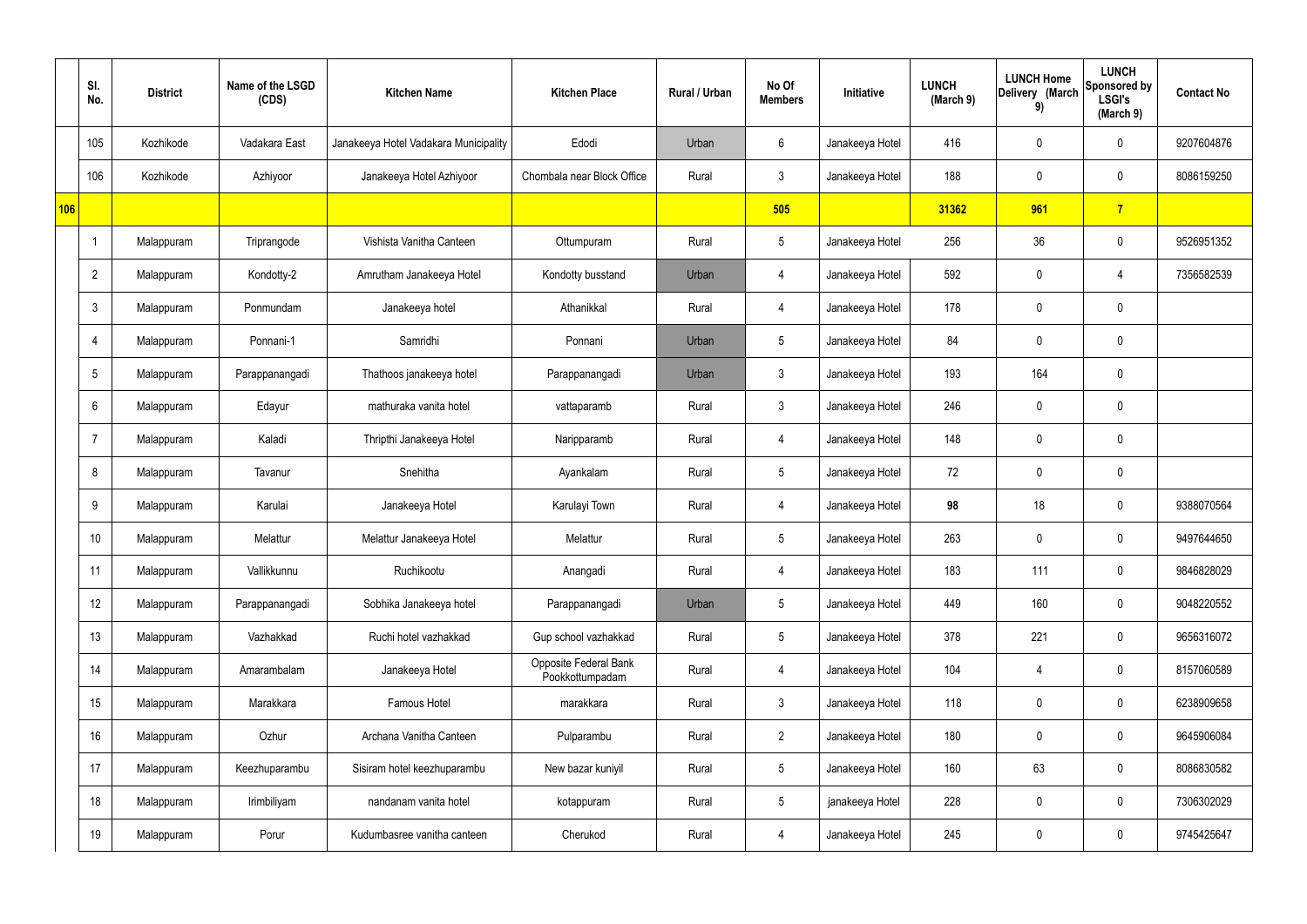| SI.<br>No. | <b>District</b> | Name of the LSGD<br>(CDS) | <b>Kitchen Name</b>        | <b>Kitchen Place</b> | Rural / Urban | No Of<br><b>Members</b> | Initiative      | <b>LUNCH</b><br>(March 9) | <b>LUNCH Home</b><br>Delivery (March<br>9) | <b>LUNCH</b><br>Sponsored by<br><b>LSGI's</b><br>(March 9) | <b>Contact No</b> |
|------------|-----------------|---------------------------|----------------------------|----------------------|---------------|-------------------------|-----------------|---------------------------|--------------------------------------------|------------------------------------------------------------|-------------------|
| 20         | Malappuram      | Tirunavaya                | Vibhava Cafesree           | Karathoor            | Rural         | $\overline{4}$          | Janakeeya Hotel | 85                        | 13                                         | $\mathbf 0$                                                | 9645414837        |
| 21         | Malappuram      | Moothedam                 | Moothedam janakeeya hotel  | Karappuram           | Rural         | $\mathbf{3}$            | Janakeeya Hotel | 242                       | $\mathsf{0}$                               | $\mathbf 0$                                                | 9447630154        |
| 22         | Malappuram      | Vazhayur                  | Three Star Janakeeya Hotel | Karad                | Rural         | 4                       | Janakeeya Hotel | 312                       | 150                                        | $\mathbf 0$                                                | 9744305921        |
| 23         | Malappuram      | urngattiri                | Oottupura                  | Therattummal         | Rural         | $5\phantom{.0}$         | Janakeeya Hotel | 123                       | 97                                         | $\mathbf 0$                                                | 9562851125        |
| 24         | Malappuram      | Maranchery                | Janakeeya Hotel maranchey  | Panambad             | Rural         | $5\phantom{.0}$         | Janakeeya Hotel | 73                        | 106                                        | $\mathbf 0$                                                | 9048081621        |
| 25         | Malappuram      | Athavanad                 | Janakeeya Bhakshanasala    | Vettichira           | Rural         | $\sqrt{5}$              | Janakeeya Hotel | $\mathbf 0$               | $\boldsymbol{0}$                           | $\mathbf 0$                                                | 9495291580        |
| 26         | Malappuram      | Pothukal                  | Vanitha Canteen            | Nettikulam           | Rural         | $6\phantom{.}$          | Janakeeya Hotel | 115                       | 0                                          | $\mathbf 0$                                                | 9048501397        |
| 27         | Malappuram      | Mampad                    | Bismi Cafe                 | Mampad               | Rural         | $\mathbf{3}$            | Janakeeya Hotel | 153                       | $\mathbf 0$                                | $\mathbf 0$                                                | 9961170251        |
| 28         | Malappuram      | Marakkara                 | Ruchikoottu                | <b>AC Nirappu</b>    | Rural         | $5\phantom{.0}$         | Janakeeya Hotel | 102                       | 0                                          | $\mathbf 0$                                                | 9745625415        |
| 29         | Malappuram      | Alipparambu               | Oottupura                  | Alipparambu          | Rural         | $\sqrt{5}$              | Janakeeya Hotel | 165                       | 0                                          | $\mathbf 0$                                                | 9847690941        |
| 30         | Malappuram      | Valanchery                | Janakkeeya Hotel           | Valanchery           | Urban         | $\sqrt{5}$              | Janakeeya Hotel | 181                       | 0                                          | $\mathbf 0$                                                | 8593812408        |
| 31         | Malappuram      | Chaliyar                  | Chaliyar Janakeeya Hotel   | Akambaadam           | Rural         | $\mathbf{3}$            | Janakeeya Hotel | 152                       | 44                                         | $\boldsymbol{0}$                                           | 9605274841        |
| 32         | Malappuram      | Kalikavu                  | Friends Janakeeya Hotel    | Kalikavu             | Rural         | $\overline{4}$          | Janakeeya Hotel | 115                       | 20                                         | $\boldsymbol{0}$                                           | 9745751684        |
| 33         | Malappuram      | Angadipuram               | Janakeeya Hotel            | Angadipuram          | Rural         | 4                       | Janakeeya Hotel | 236                       | $\mathsf{0}$                               | $\mathbf 0$                                                | 7902314724        |
| 34         | Malappuram      | Puzhakkattri              | Jasmin                     | Puzhakkattiri        | Rural         | $5\phantom{.0}$         | Janakeeya Hotel | 172                       | 138                                        | $\mathbf 0$                                                | 9495497872        |
| 35         | Malappuram      | Nannamukku                | Tanima                     | Nannamukku           | Rural         | $5\phantom{.0}$         | Janakeeya Hotel | 137                       | 106                                        | $\mathbf 0$                                                | 8943417885        |
| 36         | Malappuram      | Moorkkanad                | Oruma Janakeeya Hotel      | Moorkkanad           | Rural         | $5\phantom{.0}$         | Janakeeya Hotel | 112                       | 68                                         | $\mathbf 0$                                                | 9605728248        |
| 37         | Malappuram      | Edavanna                  | Souhrtham Janakeeya Hotel  | Edavanna             | Rural         | $5\phantom{.0}$         | Janakeeya Hotel | 430                       | 93                                         | $\mathbf 0$                                                | 9746986110        |
| 38         | Malappuram      | Tirur                     | Ruchi Janakeeya Hotel      | Tirur                | Urban         | 4                       | Janakeeya Hotel | 340                       | 28                                         | $\mathbf 0$                                                | 9895409528        |
| 39         | Malappuram      | Tirur                     | Amrutham Janakeeya Hotel   | Tirur                | Urban         | 4                       | Janakeeya Hotel | 298                       | $\mathbf 0$                                | $\mathbf 0$                                                | 9745074259        |
| 40         | Malappuram      | Edappal                   | Daya Cafesree              | Edappal              | Rural         | $5\,$                   | Janakeeya Hotel | 185                       | 0                                          | $\mathbf 0$                                                | 9895439056        |
| 41         | Malappuram      | Koottilangadi             | Janakeeya Hotel            | Koottilangadi        | Rural         | 4                       | Janakeeya Hotel | 86                        | $35\,$                                     | $\overline{2}$                                             | 9539471939        |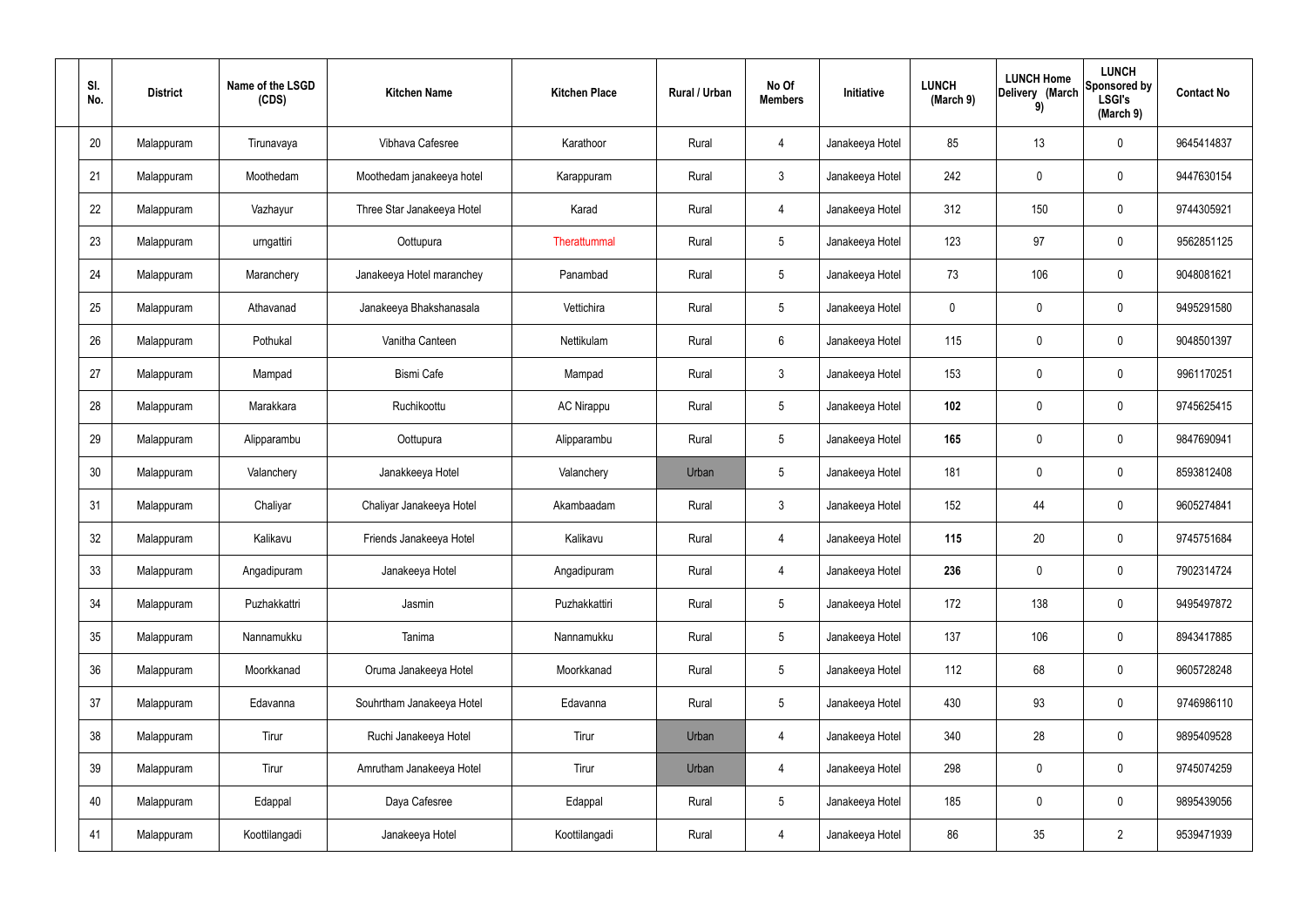| SI.<br>No. | <b>District</b> | Name of the LSGD<br>(CDS) | <b>Kitchen Name</b>                               | <b>Kitchen Place</b>   | Rural / Urban | No Of<br><b>Members</b> | Initiative      | <b>LUNCH</b><br>(March 9) | <b>LUNCH Home</b><br>Delivery (March<br>9) | <b>LUNCH</b><br>Sponsored by<br><b>LSGI's</b><br>(March 9) | <b>Contact No</b> |
|------------|-----------------|---------------------------|---------------------------------------------------|------------------------|---------------|-------------------------|-----------------|---------------------------|--------------------------------------------|------------------------------------------------------------|-------------------|
| 42         | Malappuram      | Vattamkulam               | Vibhava Janakeeya Hotel                           | Edappal                | Rural         | 4                       | Janakeeya Hotel | 139                       | $\mathbf 0$                                | 0                                                          | 9744844512        |
| 43         | Malappuram      | Nilambur                  | Annapporna Janakeeya Hotel                        | Nilambur               | Urban         | 8                       | Janakeeya Hotel | 398                       | 99                                         | 0                                                          | 8547795364        |
| 44         | Malappuram      | Puzhakkattri              | PT Group                                          | Ramapuram              | Rural         | 4                       | Janakeeya Hotel | 154                       | 58                                         | 0                                                          | 9745108676        |
| 45         | Malappuram      | Vazhikkadavu              | Vanitha Janakeeya Hotel                           | Manimooli              | Rural         | 4                       | Janakeeya Hotel | 162                       | 49                                         | 0                                                          | 8943046755        |
| 46         | Malappuram      | Chungathara               | Chungathara Annapoorna Vanitha<br>Janakeeya Hotel | Chalikkulam            | Rural         | $\mathbf{3}$            | Janakeeya Hotel | 56                        | $\mathbf 0$                                | 0                                                          | 9745674102        |
| 47         | Malappuram      | Vallikunnu                | Punathil Janakeeya Hotel                          | Vallikunnu             | Rural         | 4                       | Janakeeya Hotel | 93                        | 178                                        | 0                                                          | 9946051042        |
| 48         | Malappuram      | Tirurangadi               | Nirmalyam Janakeeya Hotel                         | Chanthappadi           | Urban         | $5\phantom{.0}$         | Janakeeya Hotel | 308                       | 230                                        | 0                                                          | 9895168511        |
| 49         | Malappuram      | Purathur                  | Purathur Janakeeya Hotel                          | Kavilakkad             | Rural         | $\mathbf{3}$            | Janakeeya Hotel | 98                        | 97                                         | 0                                                          | 9645170119        |
| 50         | Malappuram      | Kuruva                    | Swad                                              | Ambalaparamb           | Rural         | 4                       | Janakeeya Hotel | 107                       | 74                                         | 0                                                          | 9495993543        |
| 51         | Malappuram      | Perumanna Klari           | Perumanna Klari Janakeeya Hotel                   | Near Panjayathu office | Rural         | $\mathbf{3}$            | Janakeeya Hotel | 95                        | 0                                          | 0                                                          | 7306197556        |
| 52         | Malappuram      | Kuttippuram               | Janakeeya Hotel Kuttippurram                      | Kuttipuram             | Rural         | $5\phantom{.0}$         | Janakeeya Hotel | 237                       | 0                                          | 0                                                          | 8921459017        |
| 53         | Malappuram      | Niramaruthur              | Annapporna Janakeeya Hotel                        | Mangad                 | Rural         | $\mathbf{3}$            | Janakeeya Hotel | 140                       | 0                                          | 0                                                          | 9746334349        |
| 54         | Malappuram      | Veliyancode               | Cafe Kudumbashree                                 | Eramangalam            | Rural         | $\mathbf{3}$            | Janakeeya Hotel | 74                        | 90                                         | 0                                                          | 9567575145        |
| 55         | Malappuram      | Pulilkal                  | Ruchi Koottu Janakeeya Hotel                      | Pulikkal               | Rural         | $\overline{4}$          | Janakeeya Hotel | 265                       | 48                                         | 0                                                          | 9947039208        |
| 56         | Malappuram      | Karuvarakund              | Janakeeya Hotel                                   | Karuvarakund           | Rural         | $\overline{4}$          | Janakeeya Hotel | 238                       | 24                                         | 0                                                          | 9562233316        |
| 57         | Malappuram      | Thuvvur                   | Janakeeya Hotel                                   | Thuvvur                | Rural         | $5\phantom{.0}$         | Janakeeya Hotel | 197                       | 30 <sub>2</sub>                            | 0                                                          | 8075365565        |
| 58         | Malappuram      | Kottakkal                 | Kottakkal Janakeeya Hotel                         | Kottakkal              | Urban         | $\mathbf{3}$            | Janakeeya Hotel | 360                       | $\pmb{0}$                                  | 0                                                          | 9946216609        |
| 59         | Malappuram      | Kuzhimanna                | Mythri Janakkeeya Hotel                           | Cheruparamb            | Rural         | $\overline{4}$          | Janakeeya Hotel | 187                       | 98                                         | 0                                                          | 9961738543        |
| 60         | Malappuram      | Talakkad                  | Talakkad Janakeeya Hotel                          | <b>BP</b> Angadi       | Rural         | $\overline{4}$          | Janakeeya Hotel | 150                       | 50                                         | 0                                                          | 9447824517        |
| 61         | Malappuram      | Areecode                  | Haritha sree Janakeeya Hotel                      | Pookottuchola          | Rural         | $\overline{4}$          | Janakeeya Hotel | 101                       | 24                                         | 0                                                          | 7025072558        |
| 62         | Malappuram      | Cherukkavu                | Kitchen Hut Janakeeya Hotel                       | Chevayoor              | Rural         | $\overline{4}$          | Janakeeya Hoel  | 186                       | 60                                         | $\overline{2}$                                             | 9895195887        |
| 63         | Malappuram      | Thiruvali                 | Janakeeya hotel                                   | Thiruvali              | Rural         | $5\phantom{.0}$         | Janakeeya Hotel | $\mathbf 0$               | $\pmb{0}$                                  | 0                                                          | 9746385945        |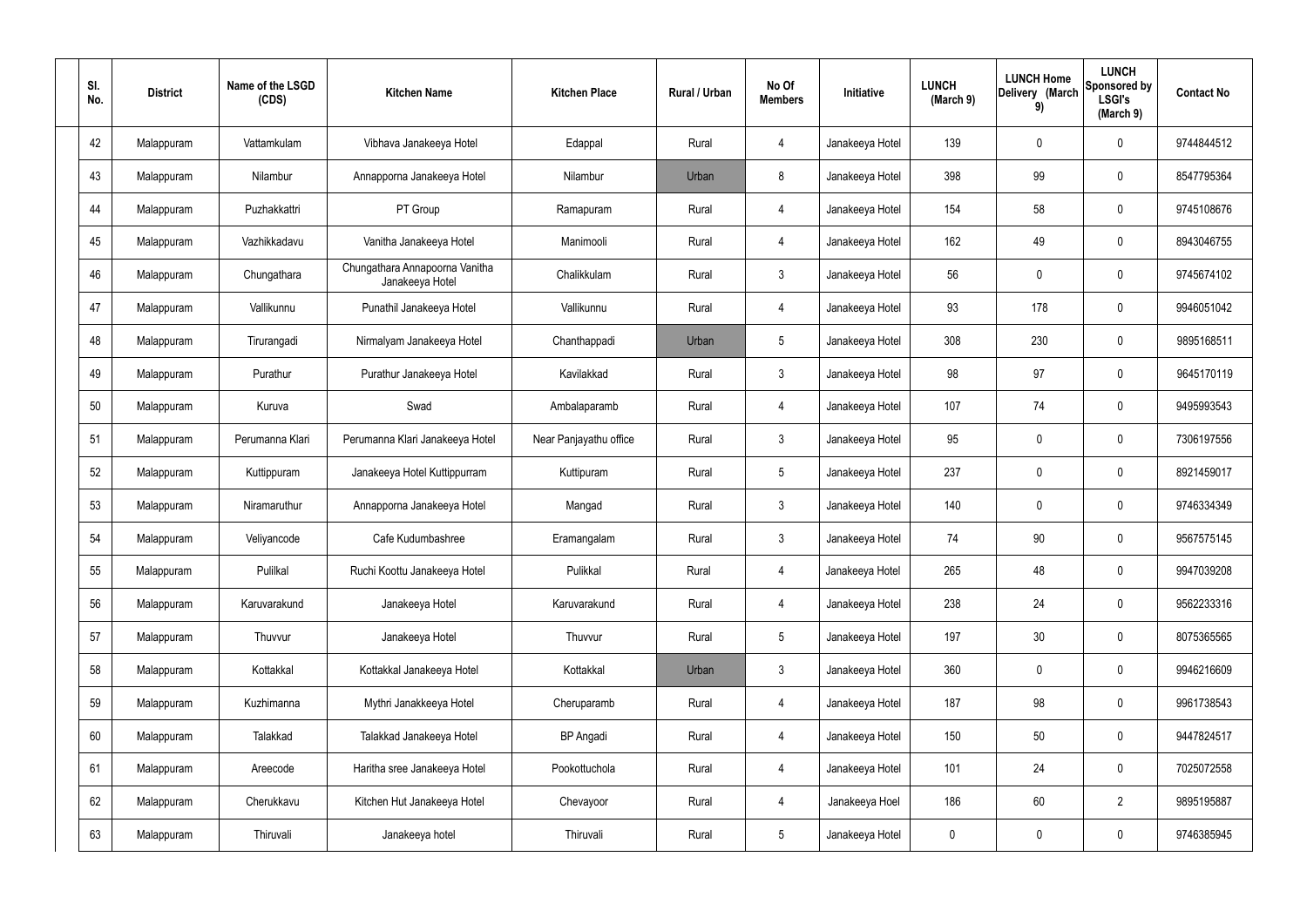|     | SI.<br>No. | <b>District</b> | Name of the LSGD<br>(CDS) | <b>Kitchen Name</b>        | <b>Kitchen Place</b> | Rural / Urban | No Of<br><b>Members</b> | Initiative      | <b>LUNCH</b><br>(March 9) | <b>LUNCH Home</b><br>Delivery (March<br>9) | <b>LUNCH</b><br>Sponsored by<br><b>LSGI's</b><br>(March 9) | <b>Contact No</b> |
|-----|------------|-----------------|---------------------------|----------------------------|----------------------|---------------|-------------------------|-----------------|---------------------------|--------------------------------------------|------------------------------------------------------------|-------------------|
| 128 | 64         | Malappuram      | Alamcode                  | Janakeeya hotel            | Alamcode             | Rural         | $5\phantom{.0}$         | Janakeeya Hotel | 187                       | 96                                         | $\mathbf 0$                                                | 8129368109        |
|     | 65         | Malappuram      | Manjeri 1                 | Cafe Janakeeya hotel       | Manjeri              | Urban         | $6\phantom{.}6$         | Janakeeya Hotel | 246                       | 147                                        | $\mathbf 0$                                                | 7336671011        |
|     | 66         | Malappuram      | kalpakanchery             | Janakeeya HOTEL            | Kalpakanchery        | Rural         | $\overline{4}$          | Janakeeya Hotel | 135                       | 0                                          | $\mathbf 0$                                                | 9048929947        |
|     | 67         | Malappuram      | Kodur                     | Janakeeya hotel            | vadakkemanna         | Rural         | $\mathbf{3}$            | Janakeeya hotel | 176                       | 0                                          | $\mathbf 0$                                                | 9605430938        |
|     | 68         | Malappuram      | Anakayam                  | janakeeya hotel            | Anakayam             | Rural         | $5\phantom{.0}$         | Janakeeya hotel | 258                       | 0                                          | $\mathbf 0$                                                | 7025840671        |
|     | 69         | Malappuram      | Malappuram                | Janakeeya Hotel            | Malappuram           | Urban         | $\mathbf{3}$            | Janakeeya Hotel | 221                       | $\mathbf 0$                                | $\mathbf 0$                                                | 8281125864        |
|     | 70         | Malappuram      | Tanur                     | Azhimukham Janakeeya hotel | tanur                | Urban         | $\mathbf{3}$            | Janakeeya Hotel | 220                       | $\mathbf 0$                                | $\mathbf 0$                                                | 7594914843        |
|     | 71         | Malappuram      | Elamkulam                 | Janapriya                  | Kunnakav             | Rural         | 4                       | Janakeeya Hotel | 190                       | $\mathbf 0$                                | $\mathbf 0$                                                | 9496725446        |
|     | 72         | Malappuram      | Wandoor                   | Janakeeya Hotel            | wandoor              | Rural         | 4                       | Janakeeya Hotel | 203                       | 0                                          | $\mathbf 0$                                                | 8086064498        |
|     | 73         | Malappuram      | Perinthalmanna            | samrthi janakeeya hotei    | Perinthalmanna       | Urban         | $5\phantom{.0}$         | Janakeeya hotel | 174                       | 0                                          | $\mathbf 0$                                                | 7994259773        |
|     | 74         | Malappuram      | Munniyur                  | Oottupura                  | Munniyur             | Rural         | $5\phantom{.0}$         | Janakeeya Hotel | 249                       | 198                                        | $\pmb{0}$                                                  |                   |
|     | 75         | Malappuram      | AR Nagar                  | Aiswarya                   | AR Nagar             | Rural         | $\mathbf{3}$            | Janakeeya Hotel | 302                       | 0                                          | $\mathbf 0$                                                |                   |
|     | 76         | Malappuram      | Thenjippalam              | Nanma                      | Thenjippalam         | Rural         | 4                       | Janakeeya Hotel | 320                       | 98                                         | $\mathbf 0$                                                |                   |
|     | 77         | Malappuram      | Peruvallur                | Anugraha                   | Super bazar          | Rural         | $5\overline{)}$         | Jankeeya Hotel  | 125                       | 115                                        | $\overline{2}$                                             | 9747037665        |
|     | 78         | Malappuram      | Muthuvallur               | Nanma janakeeya hotel      | Muthuparambu         | Rural         | $3\phantom{a}$          | Janakeeya hotel | 523                       | 0                                          | $\mathbf 0$                                                | 9744406501        |
|     | 79         | Malappuram      | mankada                   | janakeeya hatel            | Aryiranazhipadi      | Rural         | $\mathbf{3}$            | janakeeya hotel | 158                       | 92                                         | $\mathbf 0$                                                | 9539855520        |
|     | 80         | Malappuram      | Vengara                   | Ponnoos hotel              | Vengara              | Rural         | 4                       | Janakeeya hotel | 258                       | 0                                          | $\mathbf 0$                                                | 9947424618        |
|     | 81         | Malappuram      | Pulpatta                  | Santhwanam Janakeeya hotel | Padikkal parambil    | Rural         | $5\phantom{.0}$         | Janakeeya hotel | 374                       | 176                                        | $\mathbf 0$                                                | 9526367569        |
|     | 82         | Malappuram      | Keezhattur                | Keezhattur Janakeeya hotel | Keezhattur           | Rural         | 4                       | Janakeeya hotel | 78                        | 0                                          | $\mathbf 0$                                                | 9539209640        |
|     | 83         | Malappuram      | Cheriyamundam             | Nanma janakeeya hotel      | Manchingapara        | Rural         | 4                       | Janakeeya hotel | 110                       | 0                                          | $\mathbf 0$                                                | 9496048689        |
|     | 84         | Malappuram      | Chelambre                 | Soorya Janakeeya hotel     | Pulluparamb          | Rural         | $\mathbf{3}$            | Janakeeya hotel | 152                       | 81                                         | $\mathbf 0$                                                | 7994179285        |
|     | 85         | Malappuram      | Ponmala                   | Janakeeya hotel            | Chappangadi          | Rural         | 4                       | Janakeeya hotel | 221                       | 0                                          | $\mathbf 0$                                                | 9605811748        |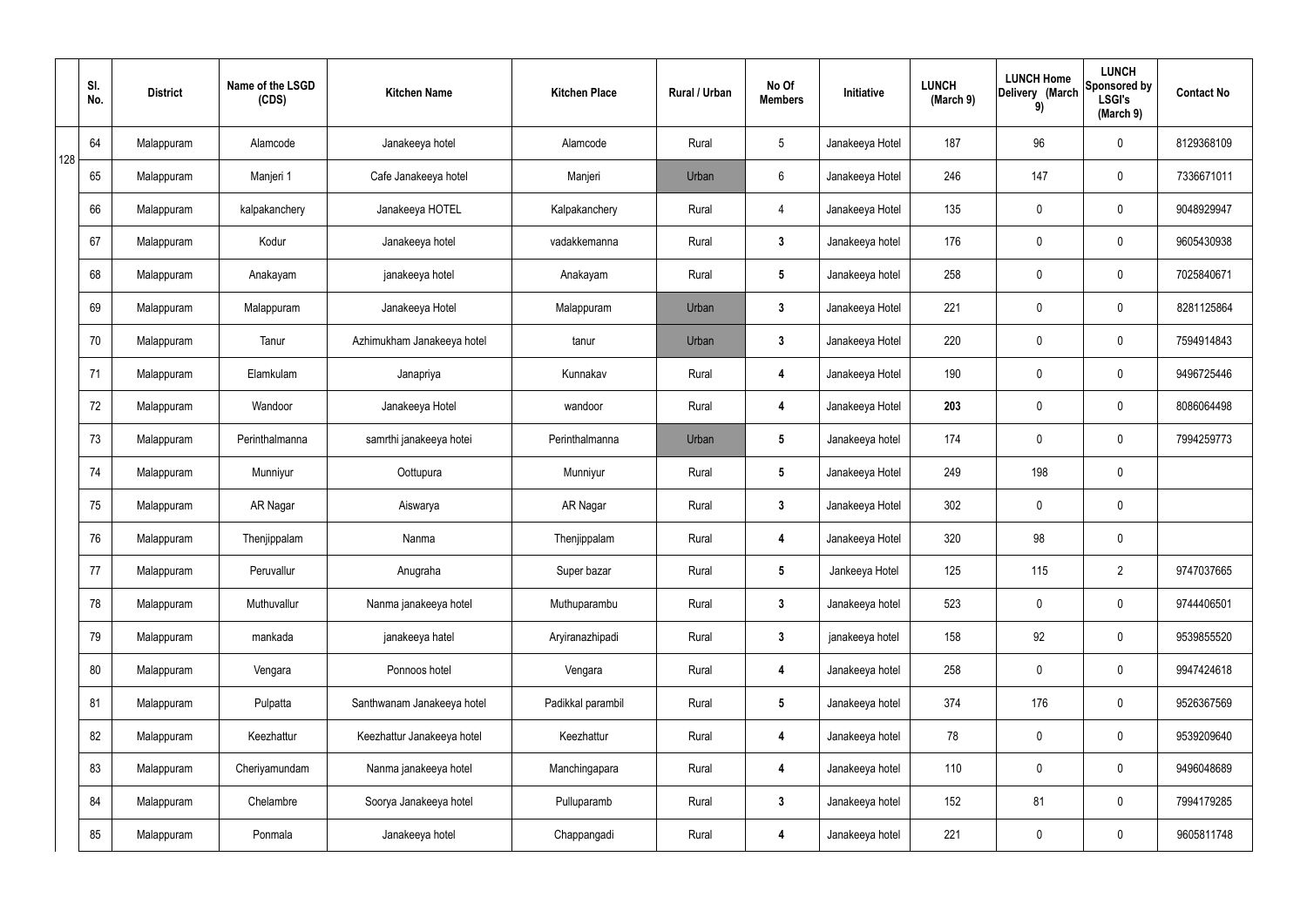| SI.<br>No. | <b>District</b> | Name of the LSGD<br>(CDS) | <b>Kitchen Name</b>      | <b>Kitchen Place</b> | Rural / Urban | No Of<br><b>Members</b> | Initiative      | <b>LUNCH</b><br>(March 9) | <b>LUNCH Home</b><br>Delivery (March<br>9) | <b>LUNCH</b><br>Sponsored by<br><b>LSGI's</b><br>(March 9) | <b>Contact No</b> |
|------------|-----------------|---------------------------|--------------------------|----------------------|---------------|-------------------------|-----------------|---------------------------|--------------------------------------------|------------------------------------------------------------|-------------------|
| 86         | Malappuram      | Thennala                  | <b>Bismi Hotel</b>       | Pookkiparamb         | Rural         | 4                       | Jankeeya Hotel  | 240                       | 0                                          | $\mathbf 0$                                                | 9995757092        |
| 87         | Malappuram      | Tanalur                   | Janakeeya Hotel          | Tanalur              | Rural         | $\mathbf{3}$            | Jankeeya Hotel  | 250                       | 0                                          | $\pmb{0}$                                                  |                   |
| 88         | Malappuram      | Parappur                  | Janakeeya Hotel          | chullipparambu       | Rural         | $5\phantom{.0}$         | Janakeeya Hotel | 363                       | $\boldsymbol{0}$                           | $\mathbf 0$                                                | 9961091317        |
| 89         | Malappuram      | Edarikkode                | Janakeeya Hotel          | Edarikkod            | Rural         | $\mathbf{3}$            | Janakeeya Hotel | $\mathbf 0$               | $\boldsymbol{0}$                           | $\mathbf 0$                                                | 8089003770        |
| 90         | Malappuram      | Oorakam                   | Ammoos                   | Panchayath padi      | Rural         | $\mathbf{3}$            | Janakeeya Hotel | 327                       | 0                                          | $\pmb{0}$                                                  | 9526449294        |
| 91         | Malappuram      | Nannambra                 | Veeturuchi               | Kundoor Athani       | Rural         | 4                       | Janakeeya Hotel | 41                        | 327                                        | $\mathbf 0$                                                | 9400618659        |
| 92         | Malappuram      | Pandikkad                 | Janakeeya Hotel          | Pandikkad            | Rural         | $\boldsymbol{4}$        | Janakeeya Hotel | 262                       | 0                                          | $\mathbf 0$                                                | 9995504081        |
| 93         | Malappuram      | Chokkad                   | Natturuchi               | Chokkad              | Rural         | $5\phantom{.0}$         | Janakeeya Hotel | 102                       | 65                                         | $\pmb{0}$                                                  |                   |
| 94         | Malappuram      | Cheekode                  | Cheekode Janakeeya Hotel | Cheekode             | Rural         | $\boldsymbol{4}$        | Janakeeya Hotel | 170                       | 53                                         | $\pmb{0}$                                                  |                   |
| 95         | Malappuram      | Makkarapparamb            | Subiksha                 | Makkarapparamb       | Rural         | $\mathbf{3}$            | Janakeeya Hotel | 67                        | 24                                         | $\mathbf 0$                                                | 8089003770        |
| 96         | Malappuram      | Ponnani-1                 | Devi Janakeeya Hotel     | Ponnani              | Urban         | $5\phantom{.0}$         | Janakeeya Hotel | $\mathbf 0$               | 0                                          | $\mathbf 0$                                                | 9961919097        |
| 97         | malappuram      | mangalam                  | Soubagya                 | mangalam             | Rural         | $5\phantom{.0}$         | janakeeya hotel | 117                       | 43                                         | $\mathbf 0$                                                |                   |
| 98         | Malappuram      | Trikkalangode             | janakeeya hotel          | karakkunnu           | Rural         | $6\phantom{1}$          | Janakeeya Hotel | 308                       | 0                                          | $\mathbf 0$                                                |                   |
| 99         | Malppuram       | Morayoor                  | Janakeeya hotel          | Valanchery           | Rural         | $\mathbf{3}$            | Janakeeya hotel | 110                       | $\mathbf 0$                                | $\mathbf 0$                                                |                   |
| 100        | Malappuram      | Perumbadapp               | Janakeeya hotel          | Perumbadapp          | Rural         | 4                       | Janakeeya hotel | 55                        | 70                                         | $\mathbf 0$                                                |                   |
| 101        | Malappuram      | Tirur                     | Samruthi Janakeeya Hotel | Vettom               | <b>RURAL</b>  | $5\overline{)}$         | Janakeeya hotel | 173                       | 188                                        | $\mathbf 0$                                                |                   |
| 102        | Malappuram      | Kondotty                  | Janakeeya hotel          | vazhakad             | <b>RURAL</b>  | 4                       | janakeeya hotel | 342                       | 256                                        | $\mathbf 0$                                                |                   |
| 103        | Malappuram      | Pulamanthol               | Janakeeya hotel          | pulamanthole         | <b>RURAL</b>  | $\boldsymbol{4}$        | Janakeeya hotel | 231                       | 0                                          | $\mathbf 0$                                                |                   |
| 104        | Malappuram      | Valavannur                | Jankeeya hotel           | Valavannur           | <b>RURAL</b>  | $5\phantom{.0}$         | Janakeeya hotel | 262                       | 0                                          | $\mathbf 0$                                                |                   |
| 105        | Malappuram      | kottakkal                 | Janakeeya hotel          | kotakkal             | <b>URBAN</b>  | 4                       | Janakeeya hotel | 319                       | 0                                          | $\mathbf 0$                                                |                   |
| 106        | Malappuram      | Vettom                    | Thripthi Janakeeya Hotel | vettom               | <b>RURAL</b>  | $\boldsymbol{4}$        | Janakeeya hotel | 152                       | 16                                         | $\mathbf 0$                                                |                   |
| 107        | Malappuram      | Nilambur                  | Janakeeya hotel          | nilambur             | <b>URBAN</b>  | $5\phantom{.0}$         | Janakeeya hotel | 305                       | $80\,$                                     | $\pmb{0}$                                                  |                   |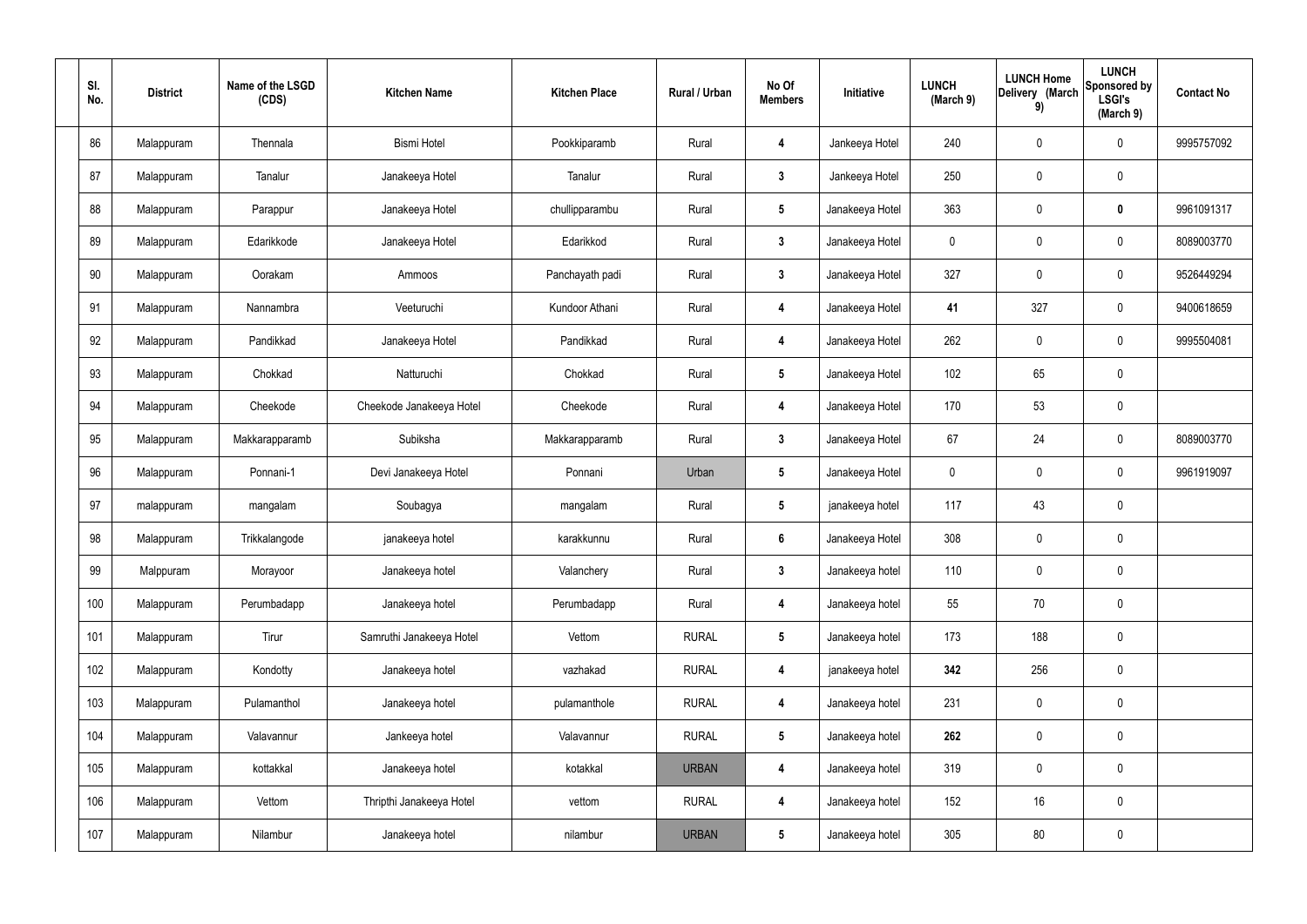|            | SI.<br>No. | <b>District</b> | Name of the LSGD<br>(CDS) | <b>Kitchen Name</b>        | <b>Kitchen Place</b> | Rural / Urban | No Of<br><b>Members</b> | Initiative      | <b>LUNCH</b><br>(March 9) | <b>LUNCH Home</b><br>Delivery (March<br>9) | <b>LUNCH</b><br>Sponsored by<br><b>LSGI's</b><br>(March 9) | <b>Contact No</b> |
|------------|------------|-----------------|---------------------------|----------------------------|----------------------|---------------|-------------------------|-----------------|---------------------------|--------------------------------------------|------------------------------------------------------------|-------------------|
|            | 108        | Malappuram      | Nilambur                  | Janakeeya hotel            | nilambur             | <b>URBAN</b>  | 4                       | Janakeeya hotel | 365                       | $\mathbf 0$                                | $\mathbf 0$                                                |                   |
|            | 109        | Malappuram      | Vallikkunn                | Rasakkut                   | Vallikunnu           | Rural         | $\overline{\mathbf{4}}$ | janakeeyahotel  | 202                       | 110                                        | $\mathbf 0$                                                |                   |
|            | 110        | Malappuram      | kuruva                    | Ruchi                      | Kurava               | Rural         | $5\overline{)}$         | Janakeeyahotel  | 149                       | 29                                         | $\mathbf 0$                                                | 9745414800        |
|            | 111        | Malappuram      | Kannamangalam             | Ruchikoott                 | Kannamangalam        | Rural         | $\mathbf{3}$            | Janakeeya Hotel | 472                       | $\mathbf 0$                                | $\mathbf 0$                                                |                   |
|            | 112        | Malappuram      | Othungal                  | janakeeya hotel            | Othukkungal          | Rural         | $5\overline{)}$         | Janakeeya Hotel | 336                       | $\mathbf 0$                                | $\mathbf 0$                                                | 9656716066        |
|            | 113        | Malappuram      | Pookkottur                | janakeeya hotel            | valluvambram         | Rural         | $\overline{\mathbf{4}}$ | Janakeeya Hotel | 249                       | $\mathbf 0$                                | $\mathbf 0$                                                | 9447334084        |
|            | 114        | Malappuram      | Edakkara                  | Edakkara janakeeya hotel   | Edakkara             | Rural         | $\overline{\mathbf{4}}$ | janakeeya hotel | 220                       | $\mathbf 0$                                | $\mathbf 0$                                                |                   |
|            | 115        | Malappuram      | porur                     | Thanima Janakeeya Hotel    | Porur                | Rural         | $\mathbf{3}$            | janakeeya hotel | 110                       | $\mathbf 0$                                | $\mathbf 0$                                                | 9539928567        |
|            | 116        | Malappuram      | Pulikkal                  | Janakeeya Hotel            | pulikkal             | Rural         | $\overline{\mathbf{4}}$ | Janakeeya Hotel | 108                       | 16                                         | $\mathbf 0$                                                |                   |
|            | 117        | malappuram      | Tanur                     | amma janakeeyahottel       | Tanur                | <b>URBAN</b>  | $5\phantom{.0}$         | janakeeyahottel | 335                       | $\pmb{0}$                                  | $\mathbf 0$                                                |                   |
|            | 118        | malappuram      | Pallikkal                 | padheyam janakeeyahottel   | Pallikkal            | Rural         | $5\phantom{.0}$         | janakeeyahotel  | 144                       | 49                                         | $\mathbf 0$                                                |                   |
|            | 119        | Malappuram      | Chelembra                 | janakeeyahotel2            | Chelembra            | Rural         | 4                       | janakeeyahotel  | 172                       | 90                                         | $\mathbf 0$                                                |                   |
|            | 120        | Malappuram      | Purathur                  | Safa Janakeeya Hotel       | Paravanna            | Rural         | 4                       | Janakeeya Hotel | 71                        | 19                                         | $\mathbf 0$                                                |                   |
|            | 121        | malappuram      | vazhayur                  | puthuma janakeeyahotel     | Vazhayur             | Rural         | 4                       | janakeeyahotel  | 209                       | 20                                         | $\mathbf 0$                                                |                   |
|            | 122        | malappuram      | mangalam                  | Swathistam                 | Vadikkal             | Rural         | $\overline{\mathbf{4}}$ | janakeeyahotel  | $\mathbf 0$               | $\pmb{0}$                                  | $\mathbf 0$                                                |                   |
|            | 123        | malappuram      | kuttippuram               | nilayoram janakeeya hotel  | Kuttipuram           | Rural         | $\overline{\mathbf{4}}$ | janakeeyahotel  | 162                       | 0                                          | $\mathbf 0$                                                |                   |
|            | 124        | malapluram      | thazhekode                | Thazhekode Janakeeya Hotel | Thazhekode           | Rural         | $\overline{\mathbf{4}}$ | Janakeeya Hotel | 494                       | $\pmb{0}$                                  | $\pmb{0}$                                                  |                   |
|            | 125        | malappuram      | munniyur                  | my kitchen                 | Alinchuvad           | Rural         | $5\phantom{.0}$         | janakeeya hotel | 217                       | 189                                        | $\mathbf{1}$                                               | 8589809765        |
|            | 126        | Malappuram      | Mangalam                  | Ruchikkoottu               | Mangalam             | Rural         | $\overline{\mathbf{4}}$ | Janakeeya hotel | 141                       | 43                                         | $\mathbf 0$                                                |                   |
|            | 127        | Malappuram      | Ponnani                   | Thripthi                   | Ponnani              | Urban         | $5\phantom{.0}$         | Janakeeya Hotel | 198                       | 0                                          | $\mathbf 0$                                                |                   |
|            | 128        | Malappuram      | Tanur                     | Krishna                    | Tanur                | Urban         | $5\overline{)}$         | janakeeya hotel | 238                       | $\pmb{0}$                                  | $\mathbf 0$                                                |                   |
| <b>128</b> |            |                 |                           |                            |                      |               | 537                     |                 | 25402                     | 5574                                       | 11                                                         |                   |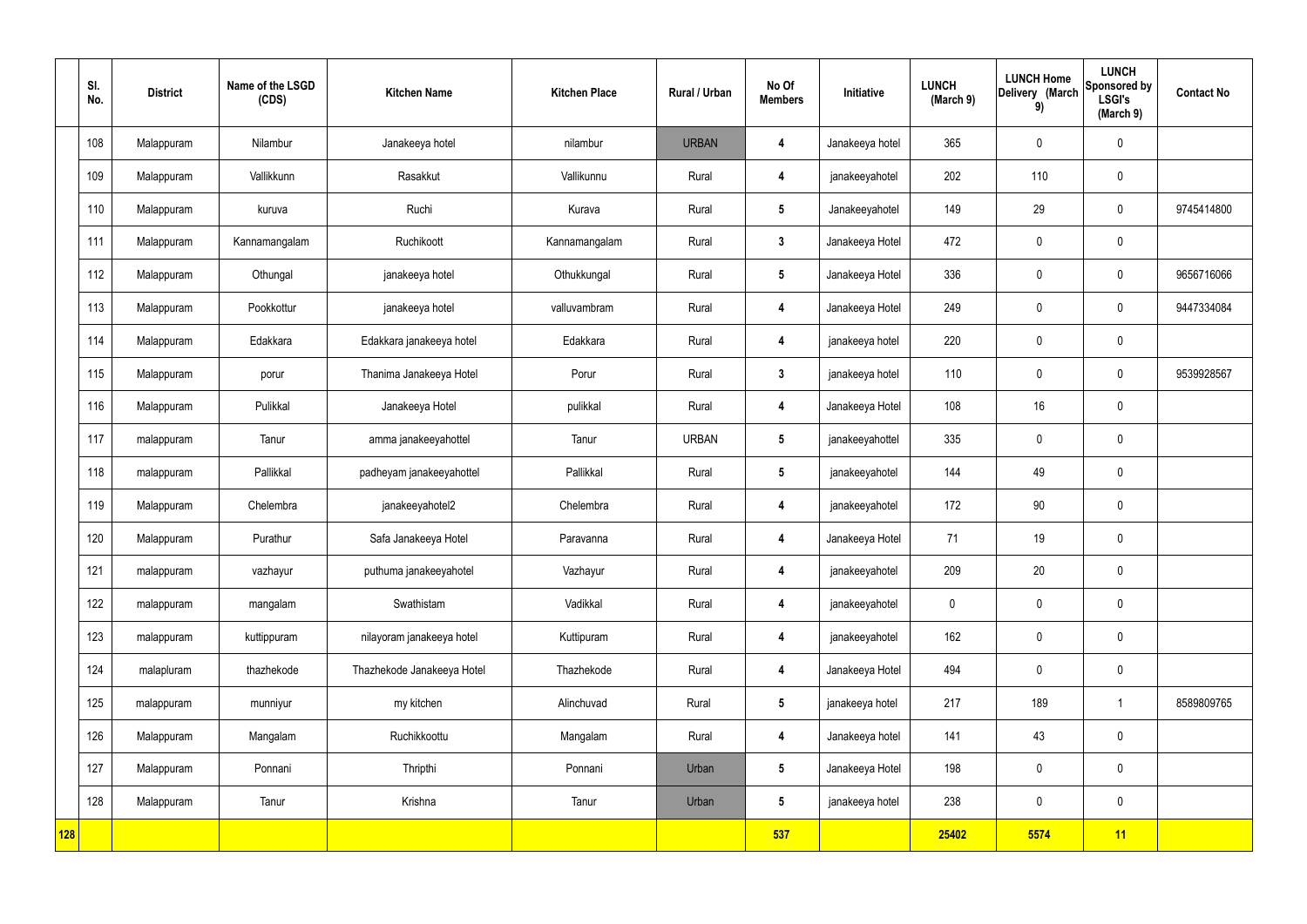| SI.<br>No.      | <b>District</b> | Name of the LSGD<br>(CDS) | <b>Kitchen Name</b>             | <b>Kitchen Place</b>                      | Rural / Urban | No Of<br><b>Members</b> | Initiative      | <b>LUNCH</b><br>(March 9) | <b>LUNCH Home</b><br>Delivery (March<br>9) | <b>LUNCH</b><br>Sponsored by<br><b>LSGI's</b><br>(March 9) | <b>Contact No</b> |
|-----------------|-----------------|---------------------------|---------------------------------|-------------------------------------------|---------------|-------------------------|-----------------|---------------------------|--------------------------------------------|------------------------------------------------------------|-------------------|
|                 | Palakkad        | Elapully                  | Nakshathra Vanitha canteen      | Canteen                                   | Rural         | $\overline{4}$          | Janakeeya Hotel | 170                       | 0                                          | 0                                                          | 25402             |
| $\overline{2}$  | Palakkad        | Nalleppilly               | Vanitha Canteen                 | Canteen                                   | Rural         | $\overline{4}$          | Janakeeya Hotel | 172                       | 0                                          | $\mathbf 0$                                                | 9656232569        |
| 3               | Palakkad        | Chittur                   | Thanal vanitha Canteen          | Thathamangalam, Mettuvalavu               | Urban         | $\mathbf{3}$            | Janakeeya Hotel | 359                       | 0                                          | $\mathbf 0$                                                | 9447105400        |
| $\overline{4}$  | Palakkad        | chittur                   | urapp janakeeya hotel           | Anicode junction                          | urban         | $5\phantom{.0}$         | Janakeeya hotel | 194                       | 0                                          | $\mathbf 0$                                                | 9349930549        |
| 5               | Palakkad        | polpully                  | subiksha janakeeya hotel        | kallootiyal                               | Rural         | $5\phantom{.0}$         | Janakeeya hotel | 176                       | 0                                          | $\mathbf 0$                                                | 9495197498        |
| 6               | Palakkad        | Eruthenpathy              | Nila janakeeya hotel            | Mooniilmada muniyappan<br>kshethram near  | Rural         | $5\phantom{.0}$         | Janakeeya hotel | 138                       | 0                                          | $\mathbf 0$                                                | 9037290925        |
| $\overline{7}$  | Palakkad        | Perumatty                 | Nanam Janakeeya hotel           | kannimari                                 | Rural         | $\mathbf{3}$            | Janakeeya hotel | 96                        | 0                                          | $\mathbf 0$                                                | 9605529657        |
| 8               | Palakkad        | Vadakarapathy             | soubhagya janakeeya hotel       | vadakarapathy panchayath                  | Rural         | $5\phantom{.0}$         | Janakeeya hotel | 187                       | 0                                          | $\mathbf 0$                                                | 9633578756        |
| 9               | Palakkad        | Kozhinjampara             | Sreesakthi Janakeeya hotel      | Kozhinjampara<br>gramapanchayth, near bus | Rural         | $5\phantom{.0}$         | Janakeeya hotel | 0                         | 0                                          | $\mathbf 0$                                                | 9847121105        |
| 10 <sup>°</sup> | Palakkad        | Vadakkenchery             | Oottupura Vanitha Canteen       | Panchayath building,<br>Vadakkenchery     | Rural         | $\overline{4}$          | Janakeeya Hotel | 242                       | 0                                          | $\boldsymbol{0}$                                           | 9656360141        |
| 11              | Palakkad        | PKD North                 | Cafesree                        | opp. ksrtc bus stand,<br>Manjakulam road  | Urban         | $5\phantom{.0}$         | Janakeeya Hotel | $\mathbf 0$               | 0                                          | $\mathbf 0$                                                | 9037332005        |
| 12              | Palakkad        | Ongallur                  | Amma canteen                    | Ongallur vipanana kendram                 | Rural         | $\overline{4}$          | Janakeeya Hotel | 102                       | 0                                          | $\mathbf 0$                                                | 7560924507        |
| 13              | Palakkad        | Muthuthala                | Sreelakshmi vanitha canteen     | Muthuthala panchayath                     | Rural         | 4                       | Janakeeya Hotel | 102                       | 0                                          | $\mathbf 0$                                                | 7558865485        |
| 14              | Palakkad        | Koppam                    | Natturuchi kudumbashree cafe    | Near koppam village                       | Rural         | $5\phantom{.0}$         | Janakeeya Hotel | 134                       | $\mathsf{0}$                               | $\pmb{0}$                                                  | 8075779172        |
| 15              | Palakkad        | Paruthur                  | Mamatty vanitha canteen         | Near panchayath                           | Rural         | $5\phantom{.0}$         | Janakeeya Hotel | 32                        | 0                                          | $\mathbf 0$                                                | 9544847874        |
| 16              | Palakkad        | Vilayur                   | Souhritha caffesree (Ruchipura) | Near Vilayur Panchayath                   | Rural         | $6\phantom{.}6$         | Janakeeya Hotel | 150                       | 0                                          | $\mathbf 0$                                                | 9747342046        |
| 17              | palakkad        | Kulukkallur               | Snehitha Janakeeya hotel        | Kulukkallur panchayath                    | Rural         | $5\phantom{.0}$         | Janakeeya hotel | 70                        | 0                                          | $\mathbf 0$                                                | 9746701454        |
| 18              | Palakkad        | Pattambi                  | Janakeeya hotel                 | near Govt samskritha college,<br>Pattambi | Urban         | 4                       | Janakeeya hotel | 0                         | 0                                          | $\mathbf 0$                                                | 9562043428        |
| 19              | Palakkad        | Erimayur                  | Thanima Vanitha Canteen         | Panchayath building, Erimayur             | Rural         | $5\phantom{.0}$         | Janakeeya Hotel | 58                        | 0                                          | $\overline{2}$                                             | 9746440633        |
| 20              | Palakkad        | Kizhekkencheri            | Vanitha Canteen                 | Panchayath Building,<br>Kizhakkenchery    | Rural         | $\overline{4}$          | Janakeeya Hotel | 70                        | 0                                          | $\mathbf 1$                                                | 9747923418        |
| 21              | Palakkad        | Peringottukkurrissi       | Aiswarya Vanitha canteen        | Panchayth building                        | Rural         | $\mathbf{3}$            | Janakeeya Hotel | 140                       | 0                                          | $\mathbf 0$                                                | 9048665884        |
| 22              | Palakkad        | Mundoor                   | Bharath vanitha canteen         | Panchayath building                       | Rural         | $\mathbf{3}$            | Janakeeya Hotel | 167                       | 0                                          | $\boldsymbol{0}$                                           | 8592830607        |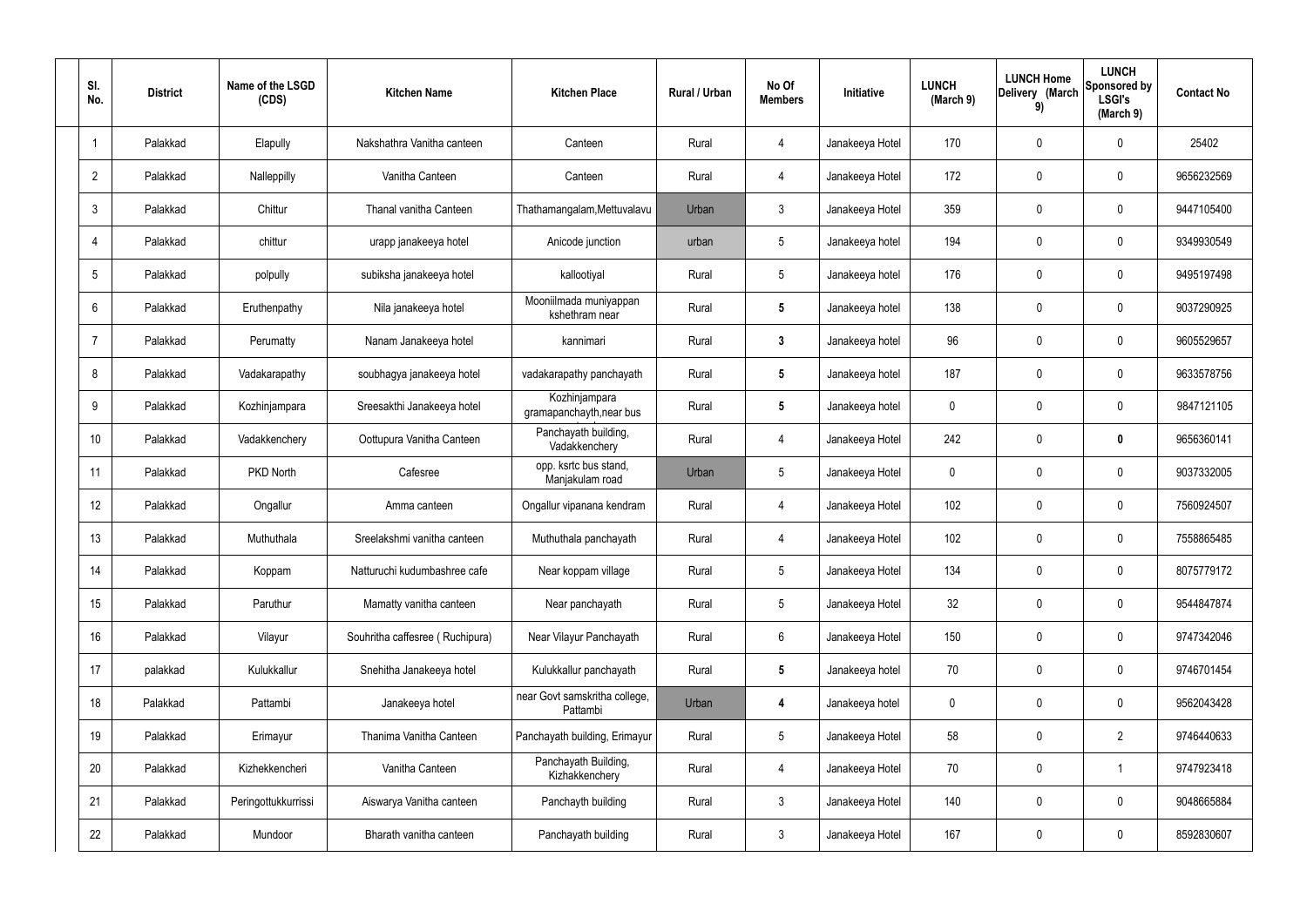| SI.<br>No. | <b>District</b> | Name of the LSGD<br>(CDS) | <b>Kitchen Name</b>                      | <b>Kitchen Place</b>                            | Rural / Urban | No Of<br><b>Members</b> | Initiative       | <b>LUNCH</b><br>(March 9) | <b>LUNCH Home</b><br>Delivery (March<br>9) | <b>LUNCH</b><br>Sponsored by<br><b>LSGI's</b><br>(March 9) | <b>Contact No</b> |
|------------|-----------------|---------------------------|------------------------------------------|-------------------------------------------------|---------------|-------------------------|------------------|---------------------------|--------------------------------------------|------------------------------------------------------------|-------------------|
| 23         | Palakkad        | Kodumbu                   | kripa                                    | kodumb panchayath                               | Rural         | 4                       | Janakeeya HoteL  | 70                        | $\mathbf 0$                                | 0                                                          | 9048682860        |
| 24         | Palakkad        | Thirumittakode            | Thirumuttam Janakeeya Hotel              | Karukaputhur                                    | Rural         | 6                       | Janakeeya Hotel  | 120                       | $\mathbf 0$                                | 0                                                          | 9072841599        |
| 25         | Palakkad        | Akathethara               | Nanma canteen                            | kalyanamandapam                                 | Rural         | $\mathbf{3}$            | Janakeeya Hotel  | 75                        | 0                                          | 0                                                          | 7025563510        |
| 26         | Palakkad        | Marutharoad               | flavours cantteen                        | panchayath                                      | Rural         | $5\phantom{.0}$         | Janakeeya Hotela | 185                       | $\mathbf 0$                                | 0                                                          | 9746227966        |
| 27         | Palakkad        | Trithala                  | Kairali Vanitha Hotel                    | Thirthala                                       | Rural         | $5\phantom{.0}$         | Janakeeya Hotel  | 141                       | 0                                          | 0                                                          | 9048710155        |
| 28         | Palakkad        | Kongad                    | Annapoorna vanitha canteen               | Near Kongad village office                      | Rural         | $5\phantom{.0}$         | Janakeeya Hotel  | 125                       | $\mathbf 0$                                | 0                                                          | 9645425774        |
| 29         | Palakkad        | Sreekrishnapuram          | Subiksha canteen                         | Near panchayath office                          | Rural         | $\mathbf{3}$            | Janakeeya Hotel  | 104                       | $\mathbf 0$                                | 0                                                          | 8086697226        |
| 30         | Palakkad        | Pallassana                | dhanalakshmi vanitha canteen             | pallassana panchayath<br>building               | Rural         | $5\phantom{.0}$         | Janakeeya Hotel  | 158                       | $\mathbf 0$                                | 0                                                          | 8943225892        |
| 31         | Palakkad        | Nenmmara                  | Nemmara Janakeeya hotel                  | Nemmara junction                                | Rural         | 4                       | Janakeeya hotel  | 280                       | $\mathbf 0$                                | 0                                                          | 8157850935        |
| 32         | Palakkad        | Ayilur                    | Janakeeya hotel                          | Thalavettanpara, Ayilur                         | Rural         | $\mathbf{3}$            | Janakeeya hotel  | 188                       | 0                                          | 0                                                          | 9539517856        |
| 33         | Palakkad        | Melarkode                 | Janakeeya Hotel                          | near Melarkode panchayath                       | Rural         | $\overline{4}$          | Janakeeya hotel  | 154                       | 0                                          | 0                                                          | 8606193918        |
| 34         | Palakkad        | Vandazhi                  | janakeeya hotel                          | Kaniyamangalam                                  | Rural         | $\mathbf{3}$            | Janakeeya hotel  | 54                        | 0                                          | 0                                                          | 9645919937        |
| 35         | Palakkad        | Nelliayampathy            | Janakeeya hotel                          | near Panchayat, kaikaty                         | Rural         | 4                       | Janakeeya hotel  | 0                         | 0                                          | 0                                                          | 9497123529        |
| 36         | Palakkad        | Elavanchery               | Snehatheeram                             | Near GUPS, Vattekkad                            | Rural         | $\sqrt{5}$              | Janakeeya Hotel  | 257                       | $\mathbf 0$                                | 0                                                          | 9744195274        |
| 37         | Palakkad        | Kollemkode                | Priya Vanitha Canteen                    | Block Panchayath Office,<br>Kollengode          | Rural         | $\overline{4}$          | Janakeeya Hotel  | 50                        | $\mathbf 0$                                | 0                                                          | 9745456764        |
| 38         | Palakkad        | Koduvayur                 | Samridhi Kudumbashree Vanitha<br>Canteen | Panchayath Building                             | Rural         | $5\phantom{.0}$         | Janakeeya Hotel  | 132                       | $\mathbf 0$                                | 0                                                          | 8086263595        |
| 39         | Palakkad        | Pattanchery               | Sreelakshmi vanitha canteen              | Panchayath Building                             | Rural         | $\overline{4}$          | Janakeeya Hotel  | 52                        | $\mathbf 0$                                | 0                                                          | 8086916932        |
| 40         | Palakkad        | Pudunagaram               | Janakeeya Hotel                          | Near KSEB, Pudunagaram                          | Rural         | $\overline{4}$          | Janakeeya hotel  | 197                       | $\mathbf 0$                                | 0                                                          | 9497241598        |
| 41         | Palakkad        | Vadavanoor                | Sree Muruka Janakeeya Hotel              | Vydhyasala, Vadavanoor                          | Rural         | $5\phantom{.0}$         | Janakeeya hotel  | 310                       | $\mathbf 0$                                | 0                                                          | 9567011729        |
| 42         | Palakkad        | Peruvemba                 | Samridi Janakeeya Hotel                  | Peruvemba Junction                              | Rural         | 4                       | Jankeeya hotel   | 188                       | $\mathbf 0$                                | 0                                                          | 918089611261      |
| 43         | Palakkad        | Muthalamada               | Janakeeya Hotel                          | Chulliyarmedu                                   | Rural         | 4                       | Jankeeya hotel   | 296                       | $\mathbf 0$                                | 0                                                          | 9633730067        |
| 44         | Palakkad        | Cherppalasseri            | Swad Janakiyahotel, CPY                  | Scheduled caste coperative<br>society hall, cpy | Urban         | $5\phantom{.0}$         | Janakeeya Hotel  | 245                       | 0                                          | 0                                                          | 9447746082        |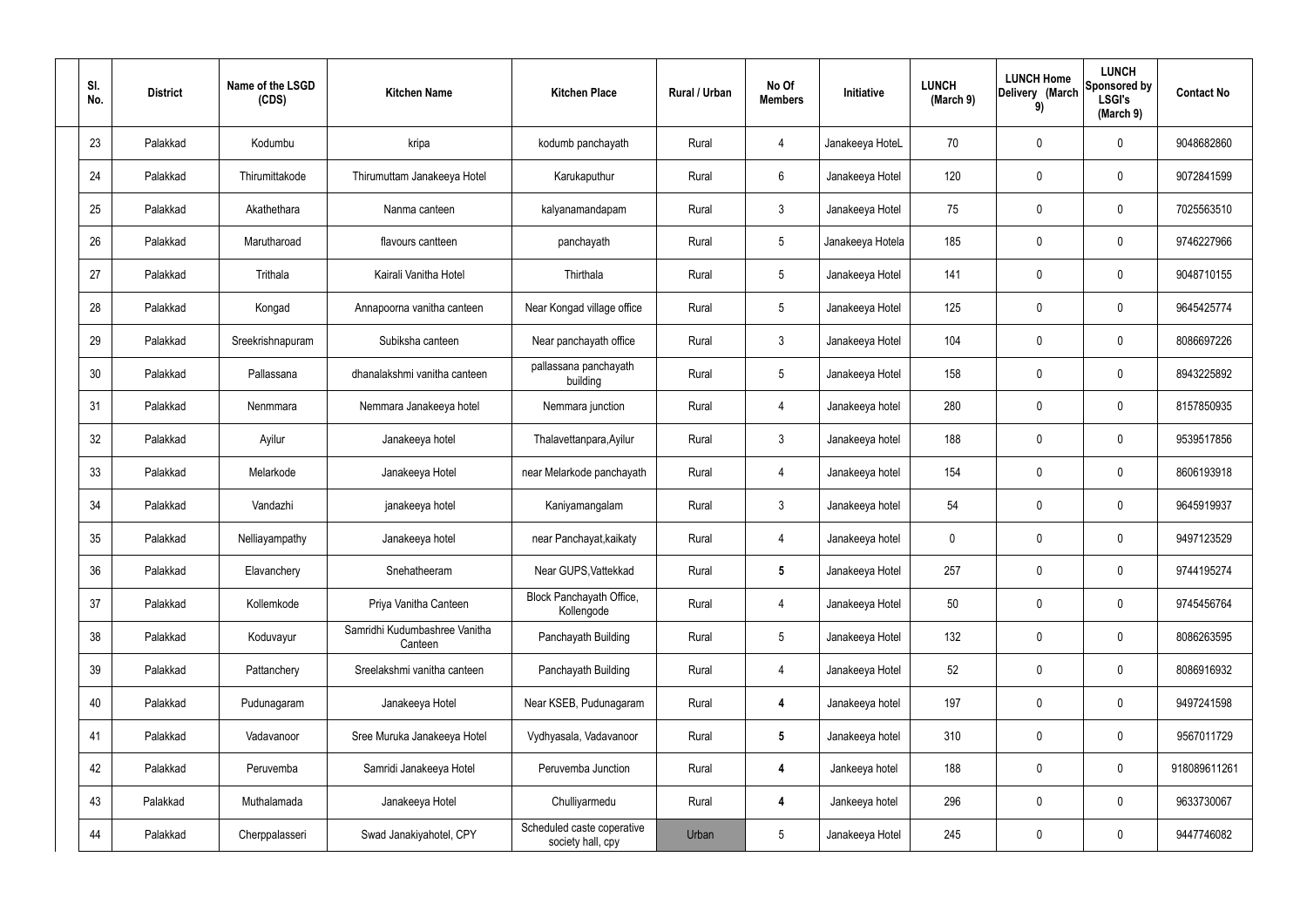|     | SI.<br>No. | <b>District</b> | Name of the LSGD<br>(CDS) | <b>Kitchen Name</b>                         | <b>Kitchen Place</b>                       | Rural / Urban | No Of<br><b>Members</b> | Initiative       | <b>LUNCH</b><br>(March 9) | <b>LUNCH Home</b><br>Delivery (March<br>9) | <b>LUNCH</b><br>Sponsored by<br><b>LSGI's</b><br>(March 9) | <b>Contact No</b> |
|-----|------------|-----------------|---------------------------|---------------------------------------------|--------------------------------------------|---------------|-------------------------|------------------|---------------------------|--------------------------------------------|------------------------------------------------------------|-------------------|
|     | 45         | Palakkad        | Vellinezhi                | Aiswarya kudumbashree                       | Adakkaputhur                               | Rural         | $\mathbf{3}$            | Janakeeya Hotel  | 79                        | 0                                          | $\mathbf 0$                                                | 9747730588        |
|     | 46         | Palakkad        | Keralasseri               | Bhagyasree janakeeya hotel                  | Near village office                        | Rural         | $\mathbf{3}$            | Janakeeya Hotel  | 70                        | $\mathbf 0$                                | $\pmb{0}$                                                  | 8606125128        |
|     | 47         | Palakkad        | Kottayi                   | Kudumbashree Vanitha canteen                | Near Kottayi Panchayath                    | Rural         | $\overline{4}$          | Jankeeya hotel   | 110                       | 0                                          | $\mathbf 0$                                                | 9605699847        |
|     | 48         | Palakkad        | anakkara                  | udayasurya vanitha canteen                  | kumbidi                                    | rural         | $5\phantom{.0}$         | Janakeeya Hotel  | 232                       | $\mathbf 0$                                | $\mathbf 0$                                                | 9895947614        |
|     | 49         | Palakkad        | kappur                    | jeevanam hotel                              | kumaranellur                               | rural         | $6\phantom{.}6$         | Janakeeya Hotel  | 265                       | 0                                          | $\mathbf 0$                                                | 9605308385        |
| 102 | 50         | Palakkad        | Malampauzha               | Nandhanam canteen                           | near fantasy park                          | Rural         | $5\phantom{.0}$         | Janakeeya HotelT | 236                       | 0                                          | $\mathbf 0$                                                | 807587062         |
|     | 51         | Palakkad        | Puduppariyaram            | Anaswara Canteen                            | Panchayath                                 | Rural         | $\overline{4}$          | Janakeeya Hotel  | 172                       | 0                                          | $\mathbf 0$                                                | 9526677781        |
|     | 52         | Palakkad        | kadambazhipuram           | Reshmi janakeeya hotel                      | 16 mail                                    | Rural         | $5\phantom{.0}$         | Janakeeya Hotel  | 90                        | 0                                          | $\mathbf 0$                                                | 9048375891        |
|     | 53         | Palakkad        | Kadambazhipuram           | Ardhram Janakeeya hotel                     | Pulapatta                                  | Rural         | $\mathbf{3}$            | Janakeeya Hotel  | 62                        | 0                                          | $\mathbf 0$                                                | 9495775246        |
|     | 54         | Palakkad        | Kannambra                 | Sree kurumba canteen                        | kannambra                                  | Rural         | $\overline{4}$          | Janakeeya Hotel  | 212                       | 0                                          | $\pmb{0}$                                                  | 8157815819        |
|     | 55         | Palakkad        | karakkurissi              | Janakiya hotel                              | Near ammus auditorium,<br>Ayappankavu      | Rural         | $\mathbf{3}$            | Janakeeya Hotel  | 135                       | 0                                          | $\mathbf 0$                                                | 6238788932        |
|     | 56         | Palakkad        | Thenkara                  | Subiksham janakeeya hotel                   | Ayurveda hospital compound<br>Then kara    | Rural         | $5\phantom{.0}$         | Janakeeya Hotel  | 144                       | 0                                          | $\mathbf 0$                                                | 9747557333        |
|     | 57         | Palakkad        | Alanallur                 | Keerthi vanitha canteen and catering        | Near panchayath Alanallur                  | Rural         | $5\phantom{.0}$         | Janakeeya hotel  | 115                       | 0                                          | $\mathbf 0$                                                | 9495447569        |
|     | 58         | Palakkad        | Pudur                     | Asil canteen                                | Pudur panchayath                           | Rural         | $\overline{4}$          | Janakeeya hotel  | 62                        | 0                                          | $\mathbf 0$                                                | 8086968050        |
|     | 59         | Palakkad        | Parali                    | Annasree Janakeeya hotel                    | Near parali panchayath                     | Rural         | 4                       | Janakeeya hotel  | 200                       | 0                                          | $\mathbf 0$                                                | 8281829238        |
|     | 60         | Palakkad        | Mannur                    | Kudumbasree janakeeya hotel                 | Mannur panchayath                          | Rural         | $5\phantom{.0}$         | Janakeeya hotel  | 80                        | 0                                          | $\pmb{0}$                                                  | 9495771095        |
|     | 61         | Palakkad        | Kuzhalmannam              | Janasree jankeeya hotel                     | Kuzhalmannam block<br>panchayth            | Rural         | $\mathbf{3}$            | Jankeeya hotel   | 195                       | 0                                          | $\mathbf 0$                                                | 9847364980        |
|     | 62         | Palakkad        | Kavassery                 | samridhi Janakeeya Hotel                    | Alathur road, kavasheery                   | Rural         | $6\phantom{.}6$         | Janakeeya hotel  | 95                        | 0                                          | $\pmb{0}$                                                  | 9747570761        |
|     | 63         | palakkad        | chalissery                | Thanal janakeeya hotel                      | chalissery panchayath building             | Rural         | $\mathfrak{Z}$          | Janakeeya hotel  | 47                        | $\mathbf 0$                                | $\pmb{0}$                                                  | 9562702284        |
|     | 64         | palakkad        | Kottopadam                | Iva canteen and catering janakeeya<br>hotel | Block building, Near<br>aryambavu junction | Rural         | 4                       | Janakeeya hotel  | 175                       | 0                                          | $\mathbf 0$                                                | 9074818126        |
|     | 65         | palakkad        | kumaramputhur             | Ruchi cafe janakeeya hotel                  | Panchayath kumaramputhur                   | Rural         | $3\phantom{a}$          | Janakeeya hotel  | 283                       | 0                                          | $\mathbf 0$                                                | 8589968705        |
|     | 66         | palakkad        | Malampuzha                | Amma janakeeya hotel                        | kadukkamkunnu, Malampuzha                  | Rural         | $\mathbf{3}$            | Janakeeya hotel. | 320                       | 0                                          | $\boldsymbol{0}$                                           | 9446521664        |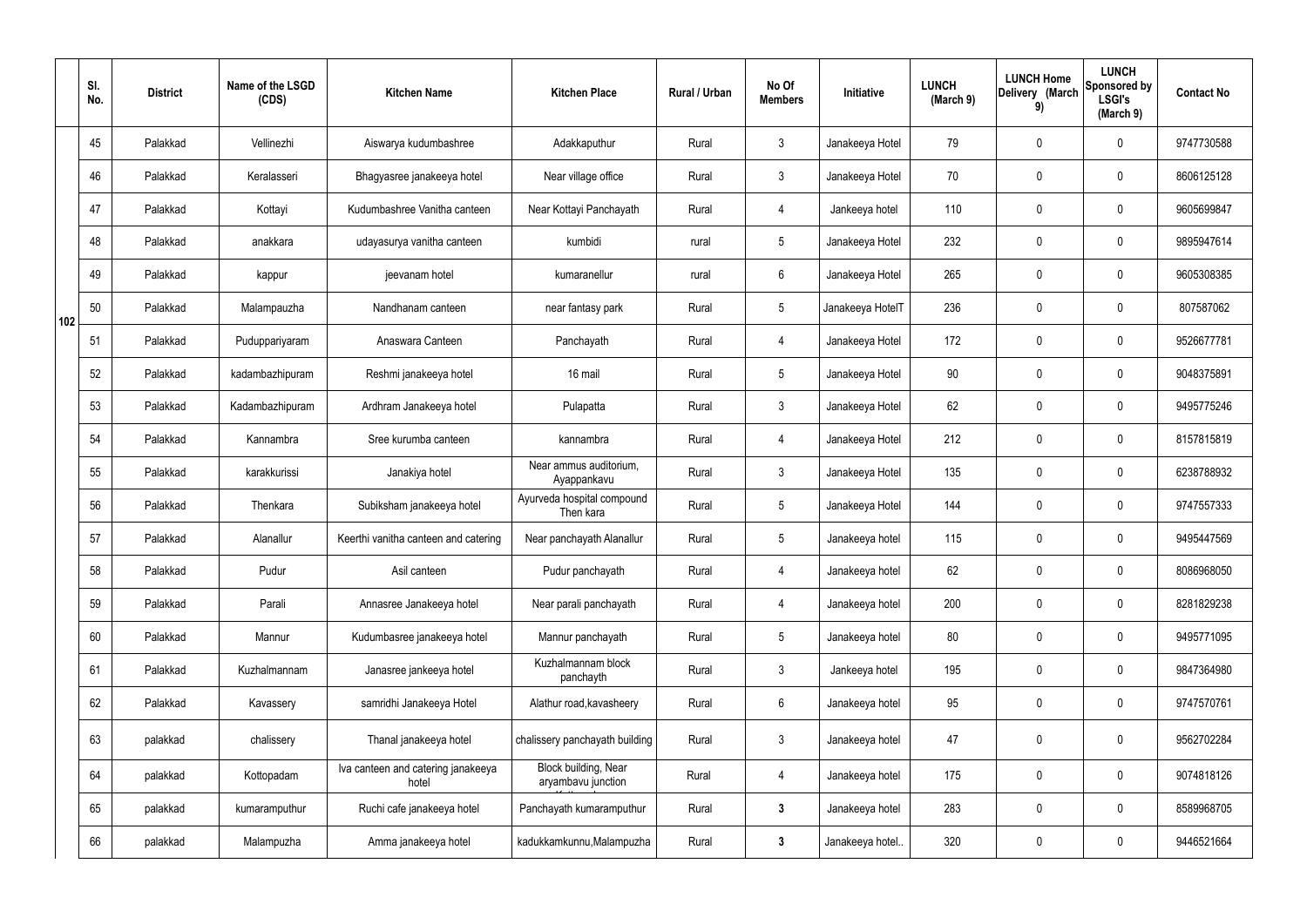| SI.<br>No. | <b>District</b> | Name of the LSGD<br>(CDS) | <b>Kitchen Name</b>         | <b>Kitchen Place</b>                | Rural / Urban | No Of<br><b>Members</b> | Initiative       | <b>LUNCH</b><br>(March 9) | <b>LUNCH Home</b><br>Delivery (March<br>9) | <b>LUNCH</b><br>Sponsored by<br><b>LSGI's</b><br>(March 9) | <b>Contact No</b> |
|------------|-----------------|---------------------------|-----------------------------|-------------------------------------|---------------|-------------------------|------------------|---------------------------|--------------------------------------------|------------------------------------------------------------|-------------------|
| 67         | palakkad        | Alathur                   | Rich Janakeeya hotel        | Near bus stand, Alathur             | Rural         | 4                       | Janakeeya hotel  | 320                       | 0                                          | 6                                                          | 9947030779        |
| 68         | palakkad        | Karimpuzha                | Janakeeya hotel             | Karimpuzha panchayath               | Rural         | $\mathbf{3}$            | Janakeeya hotel  | 89                        | $\mathbf 0$                                | $\mathbf 0$                                                | 9961502739        |
| 69         | Palakkad        | Thenkurissi               | Eyeshee janakeeya hotel     | Panchayth building,<br>Thenkurissi  | Rural         | 4                       | Jankeeya hotel   | 112                       | 0                                          | $\mathbf 0$                                                | 9995662723        |
| 70         | Palakkad        | Agali                     | Janakeeya Hotel             | Block Panchayath building,<br>Agali | Rural         | $5\phantom{.0}$         | Jankeeya hotel   | 168                       | $\mathbf 0$                                | $\mathbf 0$                                                | 9037878897        |
| 71         | Palakkad        | Sholayur                  | Powrnami janakeeya hotel    | anakkatty bus stand                 | Rural         | 4                       | Jankeeya hotel   | 97                        | $\mathbf 0$                                | $\mathbf 0$                                                | 9159556404        |
| 72         | Palakkad        | Puthushery                | Janakeeya hotel             | Puthushery panchayath               | Rural         | $5\phantom{.0}$         | Janakeeya hotel. | 132                       | $\mathbf 0$                                | $\mathbf 0$                                                | 9562772723        |
| 73         | Palakkad        | Karimba                   | Janakeeya hotel             | Panchayath premise                  | Rural         | $\mathbf{3}$            | Janakeeya Hotel  | 135                       | $\mathbf 0$                                | $\mathbf 0$                                                | 9562163979        |
| 74         | Palakkad        | Nagalasseri               | Janakeeya hotel             | near koottanad bus stand            | Rural         | $5\phantom{.0}$         | Janakeeya hotel  | 210                       | $\mathbf 0$                                | $\mathbf 0$                                                | 8921928291        |
| 75         | Palakkad        | Mathur                    | Nila janakeeya Hotel        | Near Panchayth, Mathur              | Rural         | 4                       | Jankeeya hotel   | 131                       | $\mathbf 0$                                | $\mathbf 0$                                                | 9562356483        |
| 76         | Palakkad        | Chalavara                 | Janakeeya hotel             | Chalavara panchayath                | Rural         | $5\phantom{.0}$         | Janakeeya hotel  | 102                       | 0                                          | $\mathbf 0$                                                | 9544659942        |
| 77         | Palakkad        | Ananganadi                | vanitha cateen              | near Ananganadi panchayath          | Rural         | $\mathbf{3}$            | Janakeeya Hotel  | 59                        | 0                                          | $\mathbf 0$                                                | 8921410495        |
| 78         | Palakkad        | Lakkidiperur              | Janakeeya hotel             | Lekkidi perur panchayath            | Rural         | $5\phantom{.0}$         | Jankeeya hotel   | 136                       | $\mathbf 0$                                | $\mathbf 0$                                                | 6238921903        |
| 79         | Palakkad        | Nellaya                   | Janakeeya hotel             | Nellaya panchayath                  | Rural         | 4                       | Janakeeya hotel  | 67                        | 0                                          | $\mathbf 0$                                                | 9562432883        |
| 80         | Palakkad        | Shornur                   | Oottupura Janakeeya hotel   | near bus stand, Shoranur            | Urban         | $5\phantom{.0}$         | Janakeeya hotel  | 252                       | $\mathbf 0$                                | $\mathbf 0$                                                | 9747102377        |
| 81         | Palakkad        | Shornur                   | Snehadeepam Janakeeya hotel | Shoranur municipality               | Urban         | $\overline{4}$          | Janakeeya hotel  | 185                       | 0                                          | $\mathbf 0$                                                | 6238755729        |
| 82         | Palakkad        | Thrikkadiri               | Janakeeya hotel             | Samskarika nilayam                  | Rural         | 4                       | Janakeeya hotel  | 56                        | 0                                          | $\mathbf 0$                                                | 9544806032        |
| 83         | palakkad        | Vaniyamkulam              | Janakeeya hotel             | near PK DAS hospital                | Rural         | $\mathbf{3}$            | Janakeeya hotel  | 285                       | 0                                          | $\mathbf{3}$                                               | 9947408415        |
| 84         | Palakkad        | Ambalappara               | Janakiya hotel              | ambalappara<br>kalyanamandapam      | Rural         | $5\phantom{.0}$         | Janakeeya Hotel  | 46                        | 0                                          | $\mathbf 0$                                                | 8129562289        |
| 85         | Palakkad        | Vallappuzha               | Janakeeya hotel             | Hayath Complex, Vallappuzha         | Rural         | $5\phantom{.0}$         | Janakeeya Hotel  | 236                       | 0                                          | $\mathbf 0$                                                | 8086406897        |
| 86         | Palakkad        | Shoranur                  | Ela janakeeya hotel         | Vpc market, kulappully              | Urban         | $\mathbf{3}$            | Janakeeya hotel  | 137                       | 0                                          | $\mathbf 0$                                                | 8129769113        |
| 87         | Palakkad        | Mankara                   | Subiksha Janakeeya hotel    | Near Mankara Panchayath             | Rural         | $5\phantom{.0}$         | Janakeeya hotel  | 90                        | 0                                          | $\mathbf 0$                                                | 8549045637        |
| 88         | Palakkad        | Kanjirapuzha              | Surya Janakeeya hotel       | Kanjirapuzha, panchayath            | Rural         | $5\overline{)}$         | Janakeeya hotel  | 126                       | 0                                          | $\overline{0}$                                             | 9048698194        |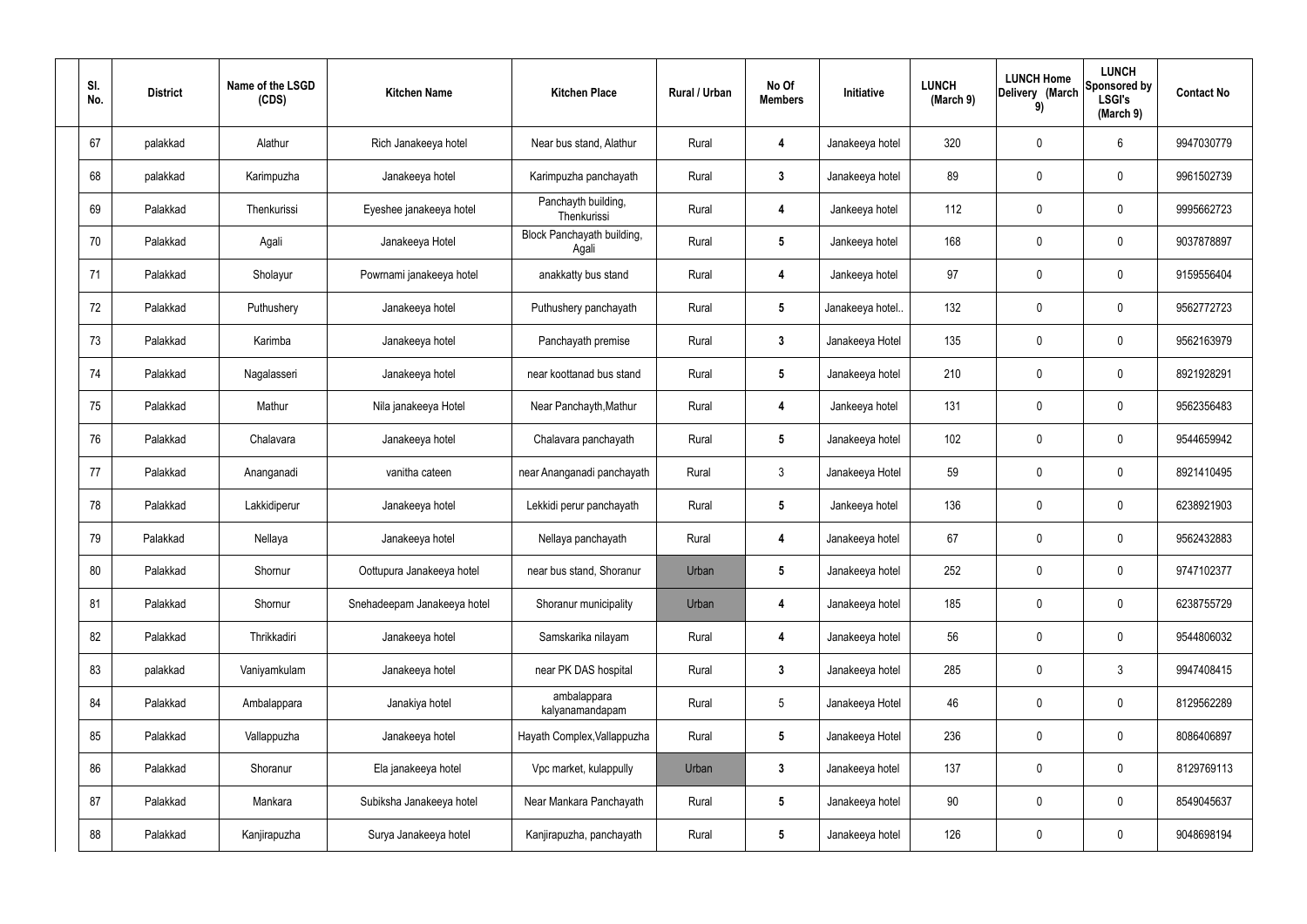|    | SI.<br>No.     | <b>District</b> | Name of the LSGD<br>(CDS) | <b>Kitchen Name</b>             | <b>Kitchen Place</b>                       | Rural / Urban | No Of<br><b>Members</b> | Initiative      | <b>LUNCH</b><br>(March 9) | <b>LUNCH Home</b><br>Delivery (March<br>9) | <b>LUNCH</b><br>Sponsored by<br><b>LSGI's</b><br>(March 9) | <b>Contact No</b> |
|----|----------------|-----------------|---------------------------|---------------------------------|--------------------------------------------|---------------|-------------------------|-----------------|---------------------------|--------------------------------------------|------------------------------------------------------------|-------------------|
|    | 89             | Palakkad        | Thachanattukara           | Haritham janakeeya hotel        | 53 mile, Thachanattukara                   | Rural         | $\mathbf{3}$            | Janakeeya hotel | $\mathbf 0$               | $\mathbf 0$                                | $\mathbf 0$                                                | 9605097810        |
|    | 90             | Palakkad        | Puthukode                 | Puthuma jankeeya hotel          | Thachanadi junction                        | Rural         | $6\phantom{1}$          | Janakeeya hotel | 259                       | $\mathbf 0$                                | $\mathbf 0$                                                | 9744459080        |
|    | 91             | Palakkad        | Tarur                     | Jankeeya Hotel                  | Infront of vilage office, Tarurk           | Rural         | 4                       | Janakeeya hotel | 83                        | $\mathbf 0$                                | $\mathbf 0$                                                | 8606780959        |
|    | 92             | Palakkad        | Pirayiri                  | Janakeeya hotel                 | Near Panchayath office                     | Rural         | $5\overline{)}$         | Janakeeya hotel | 105                       | $\mathbf 0$                                | $\mathbf 0$                                                | 9037495586        |
|    | 93             | Palakkad        | Palakkad ulb              | Ruchi                           | Near Balaji hospital, Fort<br>Maidan       | Urban         | 4                       | Janakeeya hotel | 269                       | $\mathbf 0$                                | $\mathbf 0$                                                | 7994185687        |
|    | 94             | Palakkad        | Pookkottukavu             | Punya                           | Pookkottukavu Centre                       | Rural         | $\overline{\mathbf{4}}$ | Janakeeya Hotel | 105                       | $\mathbf 0$                                | $\mathbf 0$                                                | 9745511432        |
|    | 95             | Palakkad        | Kuthanoor                 | Suryodayam jankeeya hotel       | Kalapara, kuthanoor                        | Rural         | $5\overline{)}$         | Jankeeya hotel  | 60                        | $\mathbf 0$                                | $\mathbf 0$                                                | 9995159738        |
|    | 96             | Palakkad        | Thiruvegappura            | Janakeeya Hotel                 | Kaippuram                                  | Rural         | $5\phantom{.0}$         | Jankeeya hotel  | 154                       | $\mathbf 0$                                | $\mathbf 0$                                                | 8921882903        |
|    | 97             | Palakkad        | Thachampara               | Vanitha canteen Janakeeya Hotel | Thachampara town                           | Rural         | 4                       | Jankeeya hotel  | $\mathbf 0$               | $\mathbf 0$                                | $\mathbf 0$                                                | 9497826216        |
|    | 98             | Palakkad        | Kannadi                   | Sweet jankeeya hotel            | Yakkara junction                           | Rural         | $\mathbf{3}$            | Jankeeya hotel  | 291                       | $\mathbf 0$                                | $\mathbf 0$                                                | 9846918028        |
|    | 99             | Palakkad        | Pattithara                | Bavana janakeeya hotel          | kottappadam                                | Rural         | $5\phantom{.0}$         | Janakeeya hotel | $\mathbf 0$               | $\mathbf 0$                                | $\mathbf 0$                                                | 9074163402        |
|    | 100            | Palakkad        | Mannarkkad                | Janakeeya Hotel                 | muncipal building, busstand,<br>mannarkkad | Urban         | $\overline{4}$          | Janakeeya hotel | 210                       | $\mathbf 0$                                | $\mathbf 0$                                                |                   |
|    | 101            | Palakkad        | Pirayiri                  | Kudumbashree janakeeya hotel    | Kallekkad Block Panchayath                 | Rural         | $5\phantom{.0}$         | janakeeya hotel | $70\,$                    | $\pmb{0}$                                  | $\mathbf 0$                                                | 8137940343        |
|    | 102            | Palakkad        | Marutharoad               | Sreelakshmi janakeeya hotel     | Pirivusala                                 | Rural         | $\overline{\mathbf{4}}$ | janakeeya hotel | 240                       | $\pmb{0}$                                  | $\mathbf 0$                                                | 9048636162        |
| 99 |                |                 |                           |                                 |                                            |               | 434                     |                 | 14536                     | $\overline{0}$                             | 12                                                         |                   |
|    | $\mathbf 1$    | Pathanamthitta  | Anicadu                   | Janatha janakeeya hotel         | Nooromave                                  | Rural         | 3 <sup>5</sup>          | Janakeeya Hotel | 154                       | $\pmb{0}$                                  | $\pmb{0}$                                                  | 6282875679        |
|    | $\overline{2}$ | Pathanamthitta  | Kaviyoor                  | Janakeeya Hotel                 | Manakkachira                               | Rural         | $\overline{4}$          | Janakeeya Hotel | 213                       | $\pmb{0}$                                  | $\mathbf 0$                                                | 9747886172        |
|    | $\mathfrak{Z}$ | Pathanamthitta  | Kottanadu                 | Janakeeya Hotel                 | Kottanadu                                  | Rural         | $\overline{4}$          | Janakeeya Hotel | 88                        | $\pmb{0}$                                  | $\mathbf 0$                                                | 6282382608        |
|    | 4              | Pathanamthitta  | Kalloopara                | Janakeeya Hotel                 | Kalloopara                                 | Rural         | $5\overline{)}$         | Janakeeya Hotel | 85                        | $\pmb{0}$                                  | $\mathbf 0$                                                | 9947471024        |
|    | 5              | Pathanamthitta  | Kunnamthanam              | Thripthi Hotel                  | Kunnamthanam                               | Rural         | 3 <sup>2</sup>          | Janakeeya Hotel | $\pmb{0}$                 | $\pmb{0}$                                  | $\mathbf 0$                                                | 6235908328        |
|    | 6              | pathanamthitta  | mallappally               | janakeeya hotel                 | mallappally                                | Rural         | 3 <sup>1</sup>          | janakeeya hotel | 155                       | $\pmb{0}$                                  | $\boldsymbol{0}$                                           | 9744194830        |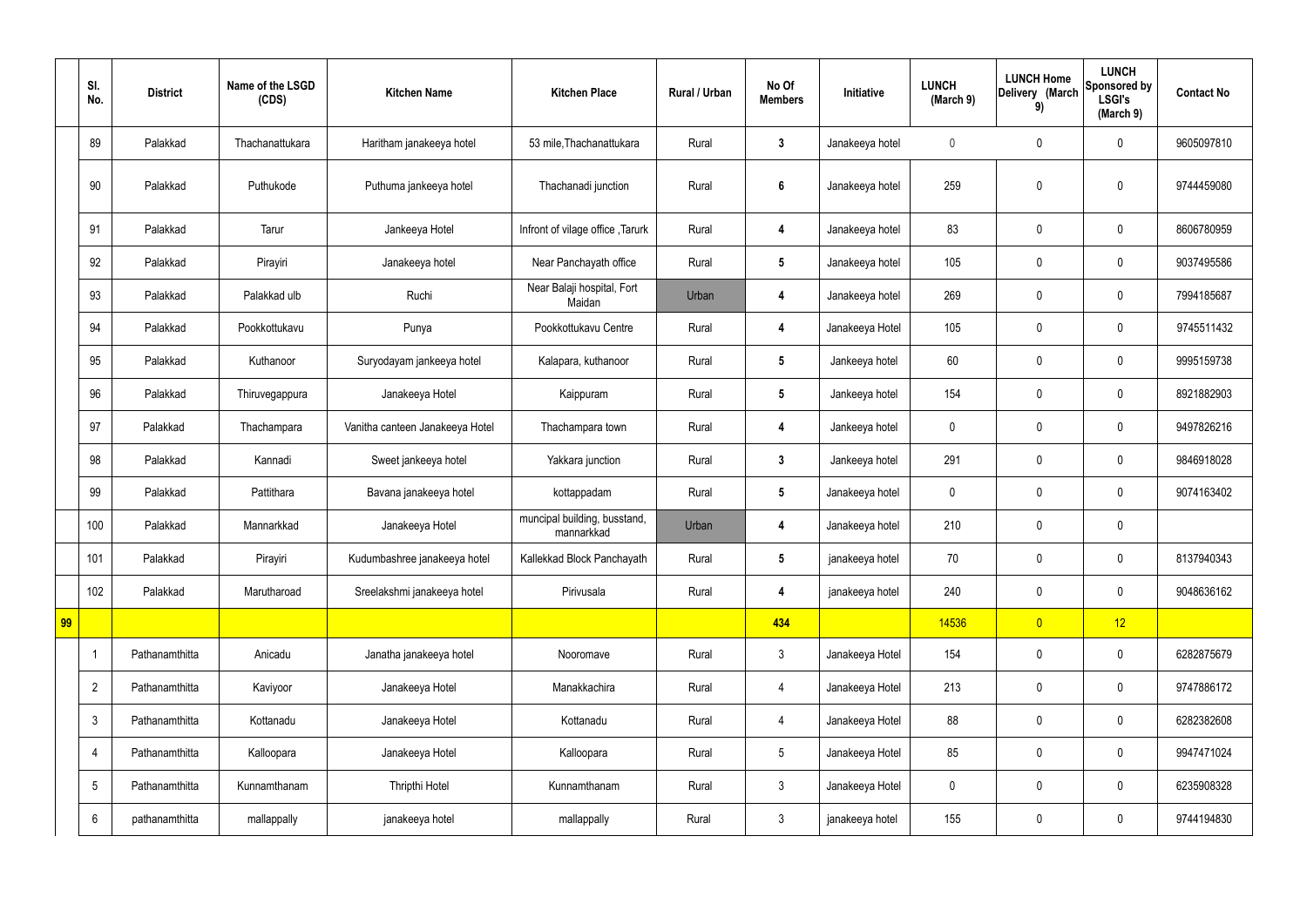| SI. | No.            | <b>District</b> | Name of the LSGD<br>(CDS) | <b>Kitchen Name</b>             | <b>Kitchen Place</b>        | Rural / Urban | No Of<br><b>Members</b> | Initiative      | <b>LUNCH</b><br>(March 9) | <b>LUNCH Home</b><br>Delivery (March<br>9) | <b>LUNCH</b><br>Sponsored by<br><b>LSGI's</b><br>(March 9) | <b>Contact No</b> |
|-----|----------------|-----------------|---------------------------|---------------------------------|-----------------------------|---------------|-------------------------|-----------------|---------------------------|--------------------------------------------|------------------------------------------------------------|-------------------|
|     | $\overline{7}$ | Pathanamthitta  | kottangal                 | janakeeya hotel                 | kottangal                   | Rural         | $\mathbf{3}$            | Janakeeya Hotel | 96                        | 0                                          | $\mathbf 0$                                                | 9526690541        |
|     | 8              | Pathanamthitta  | Nedumpuram                | Nedumpram Janakeeya Hotel       | Podiyadi                    | Rural         | $5\phantom{.0}$         | Janakeeya Hotel | 0                         | 0                                          | $\mathbf 0$                                                | 919188291409      |
|     | 9              | Pathanamthitta  | Niranam                   | Sakhi cafe                      | Niranam                     | Rural         | $\mathbf{3}$            | Janakeeya Hotel | 48                        | 0                                          | $\mathbf 0$                                                | 919526423710      |
|     | 10             | Pathanamthitta  | Peringara                 | Haritha samrudhi Catering       | <b>PMVHS Pringara</b>       | Rural         | 4                       | Janakeeya Hotel | 83                        | 0                                          | $\mathbf 0$                                                | 919961219550      |
|     | 11             | Pathanamthitta  | Peringara                 | Pulari janakeeya Hotel          | swamipalam                  | Rural         | 4                       | Janakeeya hotel | 42                        | 0                                          | $\mathbf 0$                                                | 919656132036      |
|     | 12             | Pathanamthitta  | Kuttor                    | Nanma Catering                  | <b>GHS Kuttoor</b>          | Rural         | $\mathfrak{Z}$          | Janakeeya Hotel | 140                       | 0                                          | $\mathbf 0$                                                | 919526323212      |
|     | 13             | Pathanamthitta  | Kadapra                   | Niradeepam janakeeya hotel      | Kadapra                     | Rural         | 4                       | Janakeeya Hotel | 47                        | 0                                          | $\mathbf 0$                                                | 9656512066        |
|     | 14             | Pathanamthitta  | Eraviperoor               | Avi cafe                        | Avi cafe                    | Rural         | $\mathfrak{Z}$          | Janakeeya Hotel | 108                       | 0                                          | $\mathbf 0$                                                | 6238013293        |
|     | 15             | Pathanamthitta  | Koipuram                  | Ammas kudumbashree cafe         | Muttamon                    | Rural         | $5\phantom{.0}$         | Janakeeya Hotel | 97                        | 0                                          | $\mathbf 0$                                                | 9961485931        |
|     | 16             | Pathanamthitta  | Thottappuzhassery         | Thottapuzhassery Jankeeya Hotel | Thottapuzhassery            | Rural         | 4                       | Janakeeya Hotel | 0                         | 0                                          | $\boldsymbol{0}$                                           | 9656403054        |
|     | 17             | Pathanamthitta  | Puramattom                | Top N Taste                     | Puramattom                  | Rural         | $\mathbf{3}$            | Janakeeya Hotel | 60                        | 0                                          | $\boldsymbol{0}$                                           | 9526728230        |
|     | 18             | Pathanamthitta  | Ayroor                    | Janakeeya Hotel                 | Ayroor                      | Rural         | 6                       | Janakeeya Hotel | 0                         | 0                                          | $\boldsymbol{0}$                                           | 8086653951        |
|     | 19             | Pathanamthitta  | Ezhumattor                | Swad Hotel                      | Thadiyoor                   | Rural         | $\mathbf{3}$            | Janakeeya Hotel | 92                        | 0                                          | $\boldsymbol{0}$                                           | 9526857335        |
|     | 20             | Pathanamthitta  | Kozhencherry              | Ruchi Janakeeya hotel           | Community hall, kozhenchery | Rural         | 4                       | Janakeeya Hotel | 48                        | 0                                          | $\mathbf 0$                                                | 9947387912        |
|     | 21             | Pathanamthitta  | Mallappuzhassery          | Snehadeepam                     | Paramootil                  | Rural         | $6\phantom{.}6$         | Janakeeya Hotel | 0                         | 0                                          | $\mathbf 0$                                                | 9847170052        |
|     | 22             | Pathanamthitta  | Chennerkara               | Thanal Kudumbasree Cafe         | Nallanikunnu                | Rural         | $\sqrt{5}$              | Janakeeya Hotel | 35                        | 0                                          | $\mathbf 0$                                                | 9747469562        |
|     | 23             | Pathanamthitta  | Cherukole                 | Janakeeya Hotel                 | Cherukole                   | Rural         | $\mathfrak{Z}$          | Janakeeya Hotel | 98                        | 0                                          | $\mathbf 0$                                                | 7907811728        |
|     | 24             | Pathanamthitta  | Elanthoor                 | Janakeeya Hotel                 | Vary                        | Rural         | 4                       | Janakeeya Hotel | 92                        | 0                                          | $\mathbf 0$                                                | 9946047385        |
|     | 25             | Pathanamthitta  | naranganam                | janakeeya hotel                 | kadammanitta                | Rural         | $\mathbf{3}$            | janakeeya hotel | 100                       | 0                                          | $\mathbf 0$                                                | 9744478962        |
|     | 26             | Pathanamthitta  | Omalloor                  | Janakeeya Hotel                 | Omalloor                    | Rural         |                         | Janakeeya Hotel | 0                         | 0                                          | $\pmb{0}$                                                  |                   |
|     | 27             | Pathanamthitta  | Chittar                   | Chittar janakiya hotel          | Koothattukulam              | Rural         | $\mathfrak{Z}$          | Janakeeya Hotel | 0                         | 0                                          | $\mathbf 0$                                                | 9072374618        |
|     | 28             | Pathanamthitta  | Naranammoozhi             | Thanima                         | Arakkamon                   | Rural         | $\mathfrak{Z}$          | Janakeeya Hotel | 0                         | 0                                          | $\boldsymbol{0}$                                           | 9605021278        |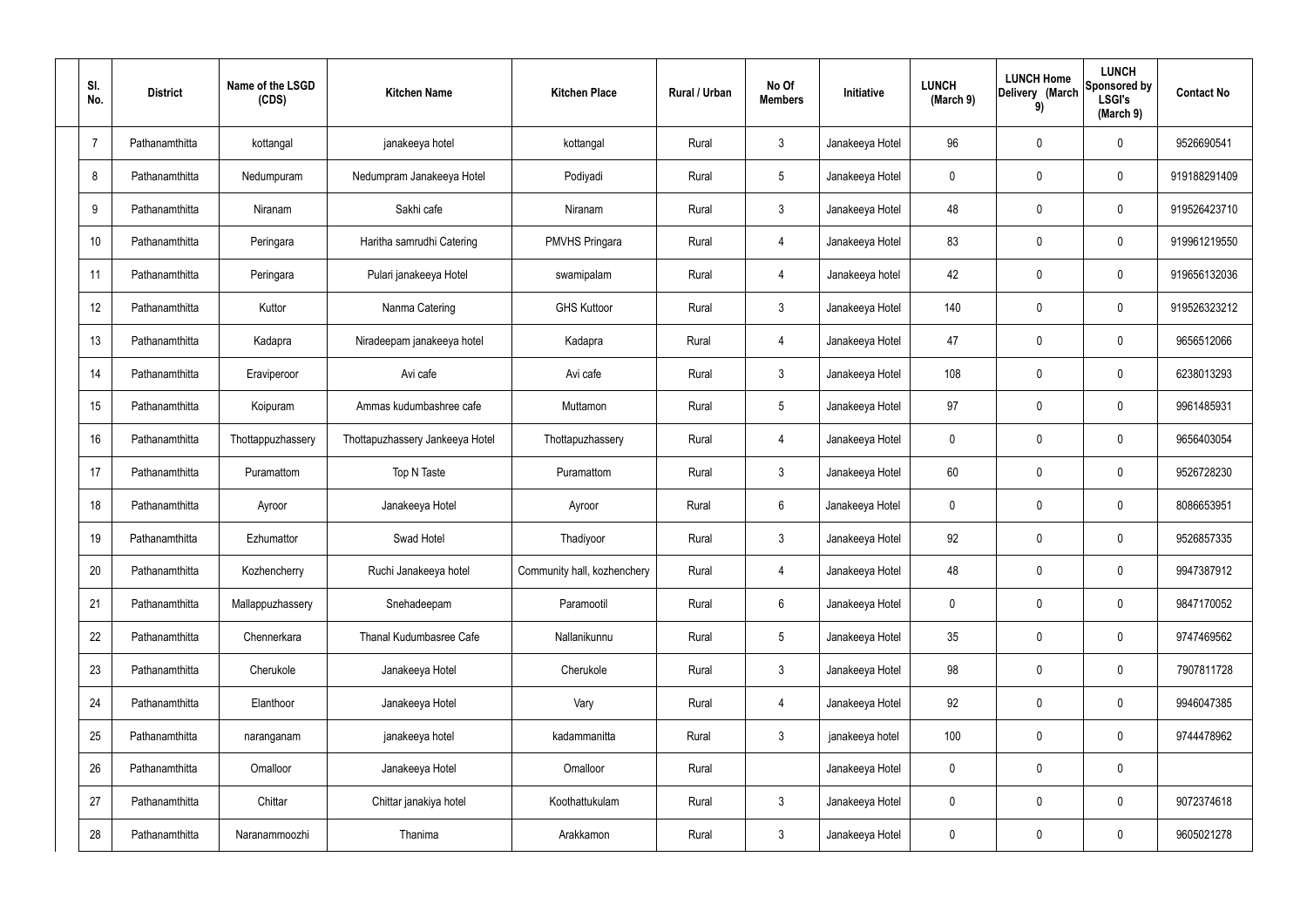|    | SI.<br>No. | <b>District</b> | Name of the LSGD<br>(CDS) | <b>Kitchen Name</b>        | <b>Kitchen Place</b>   | Rural / Urban | No Of<br><b>Members</b> | Initiative      | <b>LUNCH</b><br>(March 9) | <b>LUNCH Home</b><br>Delivery (March<br>9) | <b>LUNCH</b><br>Sponsored by<br><b>LSGI's</b><br>(March 9) | <b>Contact No</b> |
|----|------------|-----------------|---------------------------|----------------------------|------------------------|---------------|-------------------------|-----------------|---------------------------|--------------------------------------------|------------------------------------------------------------|-------------------|
|    | 29         | Pathanamthitta  | Perunadu                  | Perunadu Janakeeya Hotel   | Perunadu               | Rural         | $5\phantom{.0}$         | Janakeeya Hotel | $\mathbf 0$               | $\mathbf 0$                                | $\mathbf{0}$                                               |                   |
| 58 | 30         | Pathanamthitta  | Ranni-Angadi              | Angadi Janakeeya Hotel     | Thoodathil church hall | Rural         | $5\overline{)}$         | Janakeeya Hotel | 99                        | $\mathbf 0$                                | $\mathbf 0$                                                | 9961190622        |
|    | 31         | Pathanamthitta  | Ranni-Pazhavangadi        | Navami Hotel               | Makkappuzha            | Rural         | $\overline{4}$          | Janakeeya Hotel | $\mathbf 0$               | $\mathbf 0$                                | $\mathbf 0$                                                | 9562135824        |
|    | 32         | Pathanamthitta  | Seethathodu               | Thanima catering unit      | Seethathodu            | Rural         | $5\overline{)}$         | Janakeeya Hotel | 79                        | 85                                         | $\mathbf 0$                                                | 9747622310        |
|    | 33         | Pathanamthitta  | Ranni                     | Janakeeya Hotel            | Ranni                  | Rural         | 4                       | Janakeeya Hotel | 59                        | $\mathbf 0$                                | $\mathbf 0$                                                | 99462338752       |
|    | 34         | Pathanamthitta  | Vechhoochira              | Annapoorneswary hotel      | Venkurinji             | Rural         | 4                       | Janakeeya Hotel | 186                       | $\mathbf 0$                                | $\mathbf 0$                                                | 8547264134        |
|    | 35         | Pathanamthitta  | Vadasserikara             | Thannal Janakeeya Hotel    | Vadasserikara          | Rural         | $5\phantom{.0}$         | Janakeeya Hotel | 105                       | $\mathbf 0$                                | $\mathbf 0$                                                | 8590107684        |
|    | 36         | Pathanamthitta  | Vallickodu                | Janakeeya Hotel            | Vallicodu              | Rural         | $5\phantom{.0}$         | Janakeeya Hotel | 105                       | $\mathbf 0$                                | $\mathbf 0$                                                | 8547121591        |
|    | 37         | Pathanamthitta  | Pramadom                  | Aishwarya Janakeeya Hotel  | Pramadom               | Rural         | $\mathbf{3}$            | Janakeeya Hotel | 176                       | $\mathbf 0$                                | $\mathbf 0$                                                | 9495312020        |
|    | 38         | Pathanamthitta  | Aruvappulam               | Janakeeya Hotel            | Kallely                | Rural         | $\mathbf{3}$            | Janakeeya Hotel | 71                        | $\mathbf 0$                                | $\mathbf 0$                                                | 9656700499        |
|    | 39         | Pathanamthitta  | mylapra                   | Manna janakeeya hotel      | mylapra                | Rural         | $\mathbf{3}$            | janakeeya hotel | $\mathbf 0$               | $\mathbf 0$                                | $\mathbf 0$                                                | 9961750470        |
|    | 40         | Pathanamthitta  | Thannithodu               | Flowers janakeeya hotel    | Thannithodu            | Rural         | $\mathbf{3}$            | Janakeeya hotel | 147                       | $\mathbf 0$                                | $\mathbf 0$                                                | 9061295035        |
|    | 40         | Pathanamthitta  | Malayappuzha              | Janakeeya Hotel            | Malayappuzha           | Rural         | $\mathbf{3}$            | Janakeeya Hotel | 280                       | $\mathbf 0$                                | $\mathbf 0$                                                |                   |
|    | 41         | Pathanamthitta  | Konni                     | Janakeeya Hotel            | Konni                  | Rural         | $\mathbf{3}$            | Janakeeya Hotel | $\mathbf 0$               | $\pmb{0}$                                  | $\mathbf 0$                                                |                   |
|    | 43         | Pathanamthitta  | Kalanjoor                 | Kalanjoor janakeeya Hotel  | Kalanjoor              | Rural         | $\overline{4}$          | Janakeeya Hotel | 133                       | $\pmb{0}$                                  | $\mathbf 0$                                                | 6238045066        |
|    | 44         | Pathanamthitta  | Ezhamkulam                | Swad Catering Unit         | Enathu                 | Rural         | $5\overline{)}$         | Janakeeya Hotel | 120                       | $\pmb{0}$                                  | $\mathbf 0$                                                | 9747243317        |
|    | 45         | Pathanamthitta  | Kodumon                   | Ruchiyidam Janakeeya Hotel | Kodumon                | Rural         | $\overline{7}$          | Janakeeya Hotel | 52                        | $\pmb{0}$                                  | $\mathbf 0$                                                | 75611017112       |
|    | 46         | Pathanamthitta  | Erathu                    | Janakeeya Hotel            | Erathu                 | Rural         | $\overline{4}$          | Janakeeya Hotel | 145                       | $\pmb{0}$                                  | $\mathbf 0$                                                | 9645102262        |
|    | 47         | Pathanamthitta  | Enadimangalam             | Janakeeya Hotel            | Elamannoor             | Rural         | $\overline{4}$          | Janakeeya Hotel | 106                       | $\pmb{0}$                                  | $\mathbf 0$                                                |                   |
|    | 48         | Pathanamthitta  | Kadampanadu               | Janakeeya Hotel            | Mannady                | Rural         | 3 <sup>1</sup>          | Janakeeya Hotel | 47                        | $\pmb{0}$                                  | $\mathbf 0$                                                |                   |
|    | 49         | Pathanamthitta  | Pallickal                 |                            |                        | Rural         |                         | Janakeeya Hotel | 220                       | $\pmb{0}$                                  | $\mathbf 0$                                                |                   |
|    | 50         | Pathanamthitta  | Thumpamon                 | Ruchi Cafe                 | Mampilali              | Rural         | $5\phantom{.0}$         | Janakeeya Hotel | 145                       | $\pmb{0}$                                  | $\boldsymbol{0}$                                           | 9188300026        |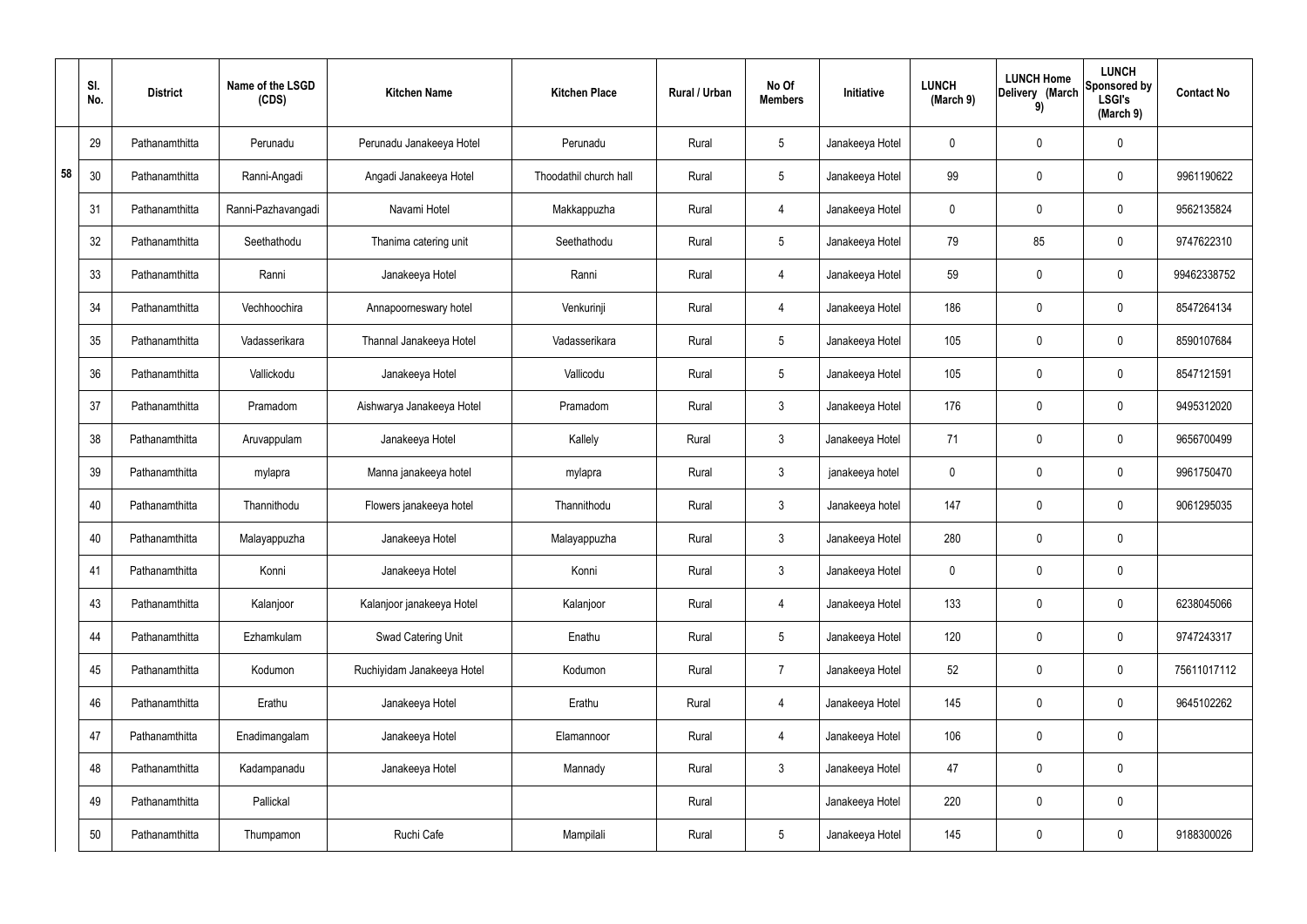|    | SI.<br>No.      | <b>District</b>    | Name of the LSGD<br>(CDS) | <b>Kitchen Name</b>                       | <b>Kitchen Place</b>                 | Rural / Urban | No Of<br><b>Members</b> | Initiative      | <b>LUNCH</b><br>(March 9) | <b>LUNCH Home</b><br>Delivery (March<br>9) | <b>LUNCH</b><br>Sponsored by<br><b>LSGI's</b><br>(March 9) | <b>Contact No</b> |
|----|-----------------|--------------------|---------------------------|-------------------------------------------|--------------------------------------|---------------|-------------------------|-----------------|---------------------------|--------------------------------------------|------------------------------------------------------------|-------------------|
|    | 51              | Pathanamthitta     | Kulanada                  | Bhagyalekshmi cafe unit                   | Kaipuzha                             | Rural         | $\mathbf{3}$            | Janakeeya Hotel | 133                       | 0                                          | $\mathbf 0$                                                |                   |
|    | 52              | Pathanamthitta     | Pandalam Thekkekara       | Pandalam Thekkekara                       | Thatta                               | Rural         | $\mathbf{3}$            | Janakeeya Hotel | 182                       | 0                                          | $\boldsymbol{0}$                                           | 9526224922        |
|    | 53              | Pathanamthitta     | Aranmula                  | Janakeeya Hotel                           | Aranmula                             | Rural         | $5\overline{)}$         | Janakeeya Hotel | 0                         | 0                                          | $\pmb{0}$                                                  | 9656296503        |
|    | 54              | Pathanamthitta     | Mezhuveli                 | Thripthi Janakeeya Hotel                  | Mezhuveli                            | Rural         | $\mathbf{3}$            | Janakeeya Hotel | 18                        | 0                                          | $\pmb{0}$                                                  | 9495265971        |
|    | 55              | Pathanamthitta     | Adoor                     | Amma Catering Unit                        | Adoor                                | Urban         | 5                       | Janakeeya Hotel | 125                       | 0                                          | $\pmb{0}$                                                  | 8606887490        |
|    | 56              | Pathanamthitta     | Pandalam                  | Ruchi catering                            | Sivarenjini Auditorium               | Urban         | $5\overline{)}$         | Janakeeya Hotel | 5                         | 0                                          | $\pmb{0}$                                                  | 9846212739        |
|    | 57              | Pathanamthitta     | Thiruvalla East           | janakeeya hotel                           | near private bus stand<br>thiruvalla | Urban         | 5                       | Janakeeya Hotel | 301                       | 0                                          | $\pmb{0}$                                                  | 919847729416      |
|    | 58              | Pathanamthitta     | <b>Thiruvalla West</b>    | janakeeya hotel                           | kizhakkan muthoor                    | Urban         | $5\overline{)}$         | Janakeeya Hotel | 0                         | 0                                          | $\pmb{0}$                                                  | 919656132036      |
|    | 59              | Pathanamthitta     | Pathanamthitta            | Janakeeya Hotel                           | <b>Near Municipality Office</b>      | Urban         | $5\overline{)}$         | Janakeeya Hotel | 0                         | 0                                          | $\mathbf 0$                                                |                   |
| 58 |                 |                    |                           |                                           |                                      |               | 229                     |                 | 4920                      | 85                                         | $\bullet$                                                  |                   |
|    |                 | Thiruvananthapuram | Parassala                 | Bhagyalekshmi janakeeya hotel             | Mundaplavila                         | Rural         | $5\overline{)}$         | Janakeeya Hotel | 386                       | 0                                          | $\boldsymbol{0}$                                           | 9895463718        |
|    | $\overline{2}$  | Thiruvananthapuram | Karode                    | Karode janakeeya hotel                    | Paavaara,<br>pazhaya uchakkada       | Rural         | $5\phantom{.0}$         | Janakeeya Hotel | 417                       | 0                                          | $\boldsymbol{0}$                                           | 9605122139        |
|    | $\mathbf{3}$    | Thiruvananthapuram | Thirupuram                | Thirupuram janakeeya hotel                | Pazhayakada                          | Rural         | $5\overline{)}$         | Janakeeya Hotel | 186                       | 0                                          | $\mathbf 0$                                                | 7034723987        |
|    | $\overline{4}$  | Thiruvananthapuram | Chenkal                   | Karuna janakeeya hotel                    | Udiyankulangara                      | Rural         | $5\phantom{.0}$         | Janakeeya Hotel | 300                       | 0                                          | $\boldsymbol{0}$                                           | 9746726109        |
|    | $5\phantom{.0}$ | Thiruvananthapuram | Kulathoor                 | Nakshatra janakeeya hotel                 | Attapuram                            | Rural         | 5                       | Janakeeya Hotel | 273                       | 0                                          | $\pmb{0}$                                                  | 8301924221        |
|    | 6               | Thiruvananthapuram | Neyyattinkara 1           | Oottupura                                 | Neyyattinkara                        | Urban         | $5\phantom{.0}$         | Janakeeya Hotel | 368                       | 0                                          | $\mathbf 0$                                                | 8129192485        |
|    | $\overline{7}$  | Thiruvananthapuram | Neyyattinkara 1           | Cafesree Janakeeya Hotel                  | Vazhimukku                           | Urban         | $5\phantom{.0}$         | Janakeeya Hotel | 605                       | 0                                          | $\pmb{0}$                                                  | 9995604997        |
|    | 8               | Thiruvananthapuram | Neyyattinkara 1           | Thripthi janakeeya Hotel                  | perumpazhuthoor                      | urban         | 4                       | janakeeya Hotel | 200                       | 0                                          | $\mathbf 0$                                                | 6282944199        |
|    | 9               | Thiruvananthapuram | Neyyattinkara 2           | Harsha catering unit                      | Neyyattinkara                        | Urban         | $5\phantom{.0}$         | Janakeeya Hotel | 280                       | 0                                          | $\pmb{0}$                                                  | 9048822770        |
|    | 10              | Thiruvananthapuram | Neyyattinkara 2           | Devarose Janakeeya Hotel                  | Amaravila                            | Urban         | $5\phantom{.0}$         | Janakeeya Hotel | 130                       | 0                                          | $\boldsymbol{0}$                                           | 9995028659        |
|    | 11              | Thiruvananthapuram | Kollayil                  | ems janakeeya hotel                       | Dhanuvachapuram                      | Rural         | $5\phantom{.0}$         | Janakeeya Hotel | 490                       | 0                                          | $\pmb{0}$                                                  | 8157880624        |
|    | 12              | Thiruvananthapuram | Kunnathukal               | Aiswarya Janakeeya Hotel -<br>Kunnathukal | Kuruwad, paliyodu                    | Rural         | $\mathbf{3}$            | Janakeeya Hotel | 87                        | 0                                          | $\boldsymbol{0}$                                           | 9539549507        |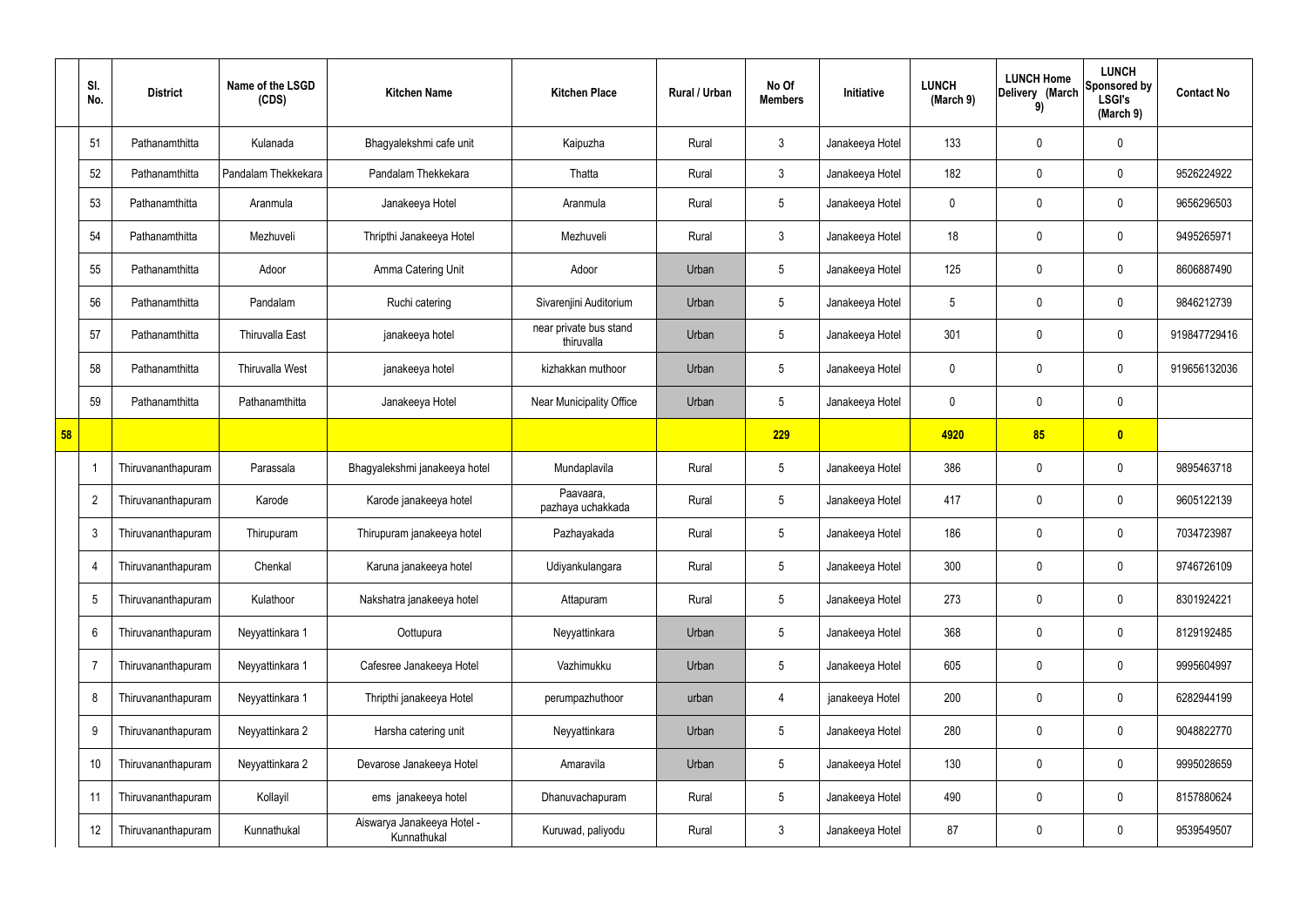| SI.<br>No. | <b>District</b>    | Name of the LSGD<br>(CDS) | <b>Kitchen Name</b>                   | <b>Kitchen Place</b>                       | Rural / Urban | No Of<br><b>Members</b> | Initiative      | <b>LUNCH</b><br>(March 9) | <b>LUNCH Home</b><br>Delivery (March<br>9) | <b>LUNCH</b><br>Sponsored by<br><b>LSGI's</b><br>(March 9) | <b>Contact No</b> |
|------------|--------------------|---------------------------|---------------------------------------|--------------------------------------------|---------------|-------------------------|-----------------|---------------------------|--------------------------------------------|------------------------------------------------------------|-------------------|
| 13         | Thiruvananthapuram | Vellarada                 | Eden Janakeeya Hotel                  | Panachamoodu, Vellarada                    | Rural         | $5\phantom{.0}$         | Janakeeya Hotel | 730                       | 0                                          | 0                                                          | 8547973305        |
| 14         | Thiruvananthapuram | Vellarada                 | Chandrika Janakeeya Hotel - Vellarada | Vellarada                                  | Rural         | 6                       | Janakeeya Hotel | 124                       | 0                                          | 0                                                          | 9539366295        |
| 15         | Thiruvananthapuram | Aryankode                 | Aryan Janakeeya Hotel - Aryankode     | Aryankode                                  | Rural         | $5\phantom{.0}$         | Janakeeya Hotel | 234                       | 0                                          | 0                                                          | 9746905408        |
| 16         | Thiruvananthapuram | Aryankode                 | stree souhritha jh                    | chemboor                                   | Rural         | $5\phantom{.0}$         | Janakeeya Hotel | 151                       | 0                                          | $\pmb{0}$                                                  |                   |
| 17         | Thiruvananthapuram | Ottashekharamangala<br>m  | Minnaram Janakeeya Hotel              | Kuravara, Near<br>Ottashekharamangalam UPS | Rural         | $\overline{4}$          | Janakeeya Hotel | 239                       | 0                                          | $\mathbf 0$                                                | 9567553161        |
| 18         | Thiruvananthapuram | Kollayil                  | Janakeeya Hotel                       | Mylakkara                                  | Rural         | $\sqrt{5}$              | Janakeeya Hotel | 184                       | $\mathbf 0$                                | $\pmb{0}$                                                  | 9605076268        |
| 19         | Thiruvananthapuram | perunkadavila             | shankholi janakeeya hotel             | perunkadavila                              | rural         | 3                       | Janakeeya Hotel | 178                       | 0                                          | $\boldsymbol{0}$                                           |                   |
| 20         | Thiruvananthapuram | Amboori                   | Janakeeya Hotel                       | Amboori                                    | Rural         | $5\phantom{.0}$         | Janakeeya Hotel | 99                        | 0                                          | $\boldsymbol{0}$                                           | 9747169098        |
| 21         | Thiruvananthapuram | Athiyanoor                | Kudumbashree janakeeya hotel          | Venpakal                                   | Rural         | 4                       | Janakeeya Hotel | 355                       | 0                                          | 0                                                          | 919562752580      |
| 22         | Thiruvananthapuram | Kottukal                  | Vismaya janakeeya hotel               | Uchakkada                                  | Rural         | $5\phantom{.0}$         | Janakeeya Hotel | 485                       | $\boldsymbol{0}$                           | 0                                                          | 6282447041        |
| 23         | Thiruvananthapuram | Kottukal                  | Udaya janakeeya Hotel                 | Punnakkulam                                | Rural         | $\overline{4}$          | Janakeeya Hotel | 245                       | 0                                          | $\boldsymbol{0}$                                           |                   |
| 24         | Thiruvananthapuram | Karumkulam                | Alil Janakeeya Hotel                  | Pallam                                     | Rural         | $5\phantom{.0}$         | Janakeeya Hotel | 135                       | $\boldsymbol{0}$                           | $\mathbf 0$                                                | 917736513673      |
| 25         | Thiruvananthapuram | Venganoor                 | Venganoor Ruchi janakeeya hotel       | Peringamala                                | Rural         | 10 <sup>°</sup>         | Janakeeya Hotel | 245                       | 0                                          | $\boldsymbol{0}$                                           | 9656309710        |
| 26         | Thiruvananthapuram | Vilavoorkkal              | Priyam Janakeeya Hotel                | Chanthamukku, Peyadu Jn                    | Rural         | 5                       | Janakeeya Hotel | 321                       | 0                                          | 0                                                          | 7902504494        |
| 27         | Thiruvananthapuram | Vilavoorkal               | Vilavoorkal janakeeya hotel           | Pottayil                                   | Rural         | $\sqrt{5}$              | Janakeeya Hotel | 298                       | 0                                          | $\pmb{0}$                                                  | 9497883130        |
| 28         | Thiruvananthapuram | Kalliyoor                 | Stree Shakthi Janakeeya Hotel         | Kalliyoor                                  | Rural         | $\sqrt{5}$              | Janakeeya Hotel | 0                         | 0                                          | $\pmb{0}$                                                  | 9074998782        |
| 29         | Thiruvananthapuram | Maranalloor               | Mayooram Janakeeya Hotel              | Mannadikkonam                              | Rural         | $\overline{4}$          | Janakeeya Hotel | 123                       | $\pmb{0}$                                  | $\pmb{0}$                                                  | 9847371025        |
| 30         | Thiruvananthapuram | Pallichal                 | Vandhanam Janakeeya hotel             | Naruvamoodu                                | Rural         | $\overline{4}$          | Janakeeya Hotel | 129                       | 0                                          | $\pmb{0}$                                                  | 9562636222        |
| 31         | Thiruvananthapuram | Vilappil                  | Sreebhadra janakeey a hotel           | peyad                                      | Rural         | $5\phantom{.0}$         | Janakeeya Hotel | 234                       | $\pmb{0}$                                  | $\pmb{0}$                                                  | 919496194745      |
| 32         | Thiruvananthapuram | Malayinkeezhu             | Thapasya janakeeya hotel              | Aruvacode                                  | Rural         | $5\phantom{.0}$         | Janakeeya Hotel | 93                        | 0                                          | $\pmb{0}$                                                  | 9074329707        |
| 3,3        | Thiruvananthapuram | balaramapuram             | Karunya                               | balaramapuram                              | rural         | $5\phantom{.0}$         | Janakeeya Hotel | 134                       | $\pmb{0}$                                  | $\pmb{0}$                                                  |                   |
| 34         | Thiruvananthapuram | Andoorkonam               | Thiruvathira janakeeya hotel          | Kaniyapuram                                | Rural         | $\mathbf{3}$            | Janakeeya Hotel | 125                       | 0                                          | $\pmb{0}$                                                  | 8921698989        |
| 35         | Thiruvananthapuram | Kadinamkulam              | Sabarmathi janakeeya hotel            | Chitattumukku                              | Rural         | 4                       | Janakeeya Hotel | 136                       | 0                                          | $\pmb{0}$                                                  |                   |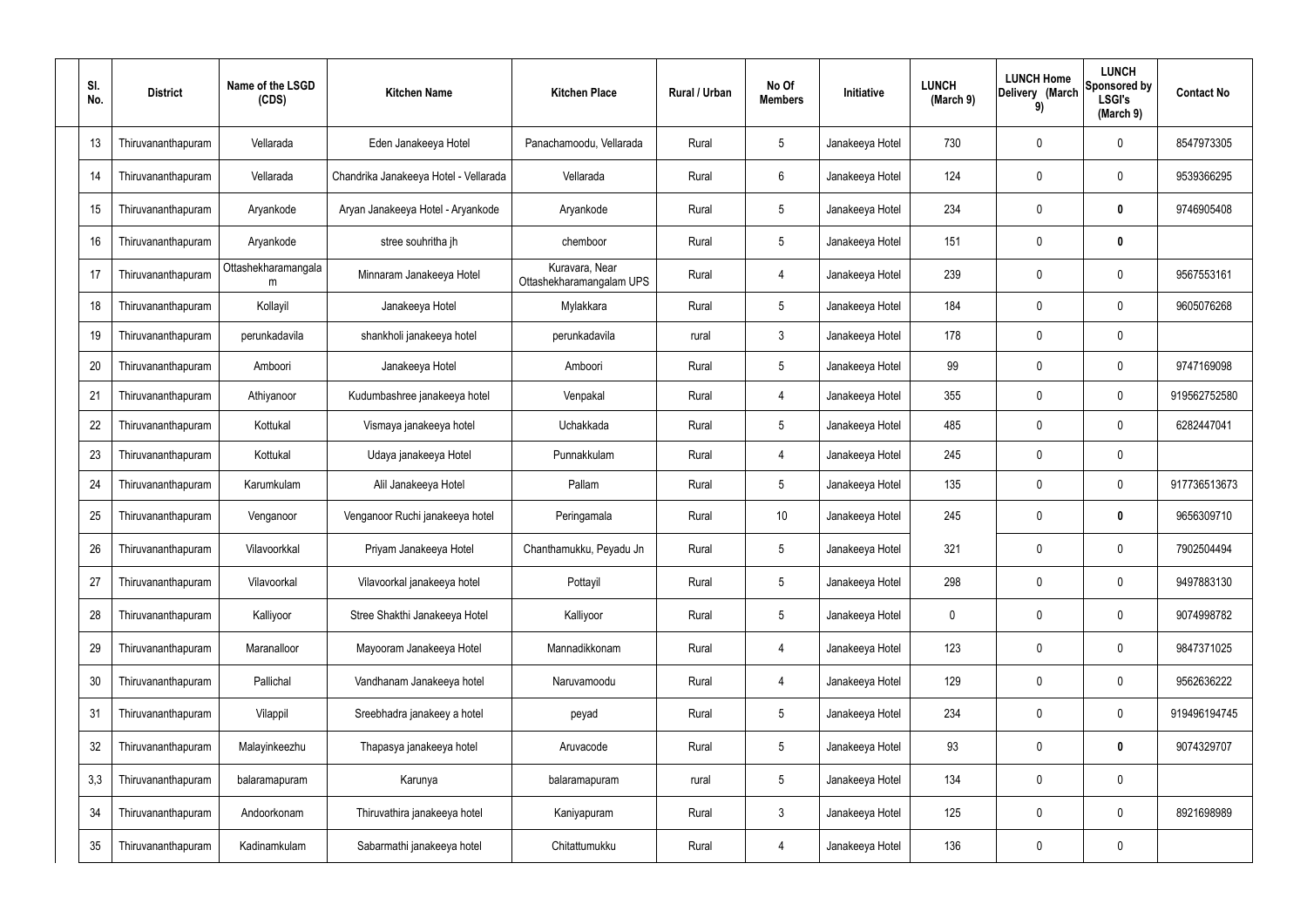|     | SI.<br>No. | <b>District</b>    | Name of the LSGD<br>(CDS)  | <b>Kitchen Name</b>                           | <b>Kitchen Place</b>                              | Rural / Urban | No Of<br><b>Members</b> | <b>Initiative</b> | <b>LUNCH</b><br>(March 9) | <b>LUNCH Home</b><br>Delivery (March<br>9) | <b>LUNCH</b><br>Sponsored by<br><b>LSGI's</b><br>(March 9) | <b>Contact No</b> |
|-----|------------|--------------------|----------------------------|-----------------------------------------------|---------------------------------------------------|---------------|-------------------------|-------------------|---------------------------|--------------------------------------------|------------------------------------------------------------|-------------------|
|     | 36         | Thiruvananthapuram | Azhoor                     | Kudumbadsree janakeeya hotel                  | Azhoor                                            | Rural         | 4                       | Janakeeya Hotel   | 145                       | 0                                          | $\mathbf 0$                                                | 8129060294        |
|     | 37         | Thiruvanathapuram  | Pothencode                 | Pothencode Kudumbashree Janakeeya<br>hotel    | Pothencode ayiroorppara<br>Farmers centre         | Rural         | $5\overline{)}$         | Janakeeya Hotel   | 178                       | 0                                          | $\mathbf 0$                                                | 9037832338        |
|     | 38         | Thiruvananthapuram | Mangalapuram               | Mangalapuram Kudumbashree<br>Janakeeya Hotel  | Managalapuram Junction,<br>Near Panchayath Office | Rural         | 5                       | Janakeeya Hotel   | 169                       | 0                                          | $\mathbf 0$                                                | 9995459534        |
|     | 39         | Thiruvananthapuram | Mangalapuram               | Swad Kudumbashree Janakeeya hotel             | Murukkumpuzha                                     | Rural         | $\mathbf{3}$            | Janakeeya Hotel   | 158                       | 0                                          | $\mathbf 0$                                                | 8281624670        |
|     | 40         | Thiruvananthapuram | Mangalapuram               | Ruchisagaram Kudumbashree<br>Janakeeya Hotel  | Chembakamangalam                                  | Rural         | $5\overline{)}$         | Janakeeya Hotel   | 136                       | 0                                          | $\mathbf 0$                                                | 8139079929        |
|     | 41         | Thiruvanathapuram  | <b>TVM Corporation CDS</b> | Krishnakripa Janakeeya hotel                  | Anayara                                           | Urban         | $5\phantom{.0}$         | Janakeeya Hotel   | 148                       | 0                                          | $\mathbf 0$                                                | 9745823832        |
|     | 42         | Thiruvanathapuram  | <b>TVM Corporation CDS</b> | Vanitha Janakeeya Hotel                       | Manvila                                           | Urban         | 4                       | Janakeeya Hotel   | 105                       | 0                                          | $\mathbf 0$                                                | 8129412369        |
|     | 43         | Thiruvanathapuram  | <b>TVM Corporation CDS</b> | Bhagyalekshmi Kudumbashree<br>Janakeeya Hotel | EK Nayanar Trust, Medical<br>College              | Urban         | 6                       | Janakeeya Hotel   | 199                       | 0                                          | $\mathbf 0$                                                |                   |
|     | 44         | Thiruvanathapuram  | <b>TVM Corporation CDS</b> | Tripthi Janakeeya Hotel                       | Pallithura                                        | Urban         | $\mathbf{3}$            | Janakeeya Hotel   | 186                       | 0                                          | $\mathbf 0$                                                | 9387738568        |
|     | 45         | Thiruvanathapuram  | <b>TVM Corporation CDS</b> | soubhagya janakeeya Hotel                     | kazhakoottam                                      | Urban         | $\mathbf{3}$            | janakeeya Hotel   | 175                       | $\mathbf 0$                                | $\mathbf 0$                                                | 8921555192        |
|     | 46         | Thiruvanathapuram  | <b>TVM Corporation CDS</b> | Uthradam Janakeeya Hotel                      | Pattom                                            | Urban         | $\mathbf{3}$            | janakeeya Hotel   | 164                       | $\mathbf 0$                                | $\mathbf 0$                                                | 8281062575        |
|     | 47         | Thiruvananthapuram | <b>TVM Corporation CDS</b> | Kismath Janakeeya Hotel                       | Pottakuzhi                                        | Urban         | $\mathfrak{Z}$          | Janakeeya Hotel   | 158                       | 0                                          | $\mathbf 0$                                                | 8281088923        |
|     | 48         | Thiruvananthapuram | <b>TVM Corporation CDS</b> | Anugraha janakeeya Hotel                      | sreekaryam                                        | Urban         | 4                       | Janakeeya Hotel   | 145                       | 0                                          | 0                                                          |                   |
|     | 49         | Thiruvananthapuram | <b>TVM Corporation CDS</b> | janakeeya hotel                               | mannarakkonam                                     | Urban         | $\mathbf{3}$            | Janakeeya Hotel   | 165                       | 0                                          | $\mathbf 0$                                                | 8129179622        |
|     | 50         | Thiruvananthapuram | <b>TVM Corporation CDS</b> | Salt and Pepper                               | Poomalliyoorkkonam                                | Urban         | $\mathbf{3}$            | Janakeeya Hotel   | 325                       | $\mathbf 0$                                | $\mathbf 0$                                                | 8593986935        |
|     | 51         | Thiruvananthapuram | <b>TVM Corporation CDS</b> | Sreebhadra Janakeeya Hotel                    | Pettah                                            | Urban         | $\overline{4}$          | Janakeeya Hotel   | 312                       | $\mathbf 0$                                | $\mathbf 0$                                                | 9847227647        |
|     | 52         | Thiruvananthapuram | <b>TVM Corporation CDS</b> | kalavara Janakeeya Hotel                      | vattiyoorkavu                                     | Urban         | $\mathbf{3}$            | Janakeeya Hotel   | 326                       | $\mathbf 0$                                | $\mathbf 0$                                                | 9847655426        |
|     | 53         | Thiruvananthapuram | <b>TVM Corporation CDS</b> | punartham kudumbashree                        | kudappanakunnu                                    | Urban         | $\mathbf{3}$            | Janakeeya Hotel   | 169                       | $\mathbf 0$                                | $\mathbf 0$                                                | 9747115789        |
|     | 54         | Thiruvananthapuram | <b>TVM Corporation CDS</b> | peroor JH                                     | Palayam                                           | Urban         | $\mathbf{3}$            | Janakeeya Hotel   | 354                       | $\mathbf 0$                                | $\bf{0}$                                                   | 8086119633        |
| 110 | 55         | Thiruvananthapuram | Aryanadu                   | Aryanad Janakeeya Hotel                       | Aryanad                                           | Rural         | $6\phantom{.}6$         | Janakeeya Hotel   | 287                       | 0                                          | $\mathbf 0$                                                | 9207447839        |
|     | 56         | Thiruvananthapuram | Kuttichal                  | Kutichal Janakeeya Hotel                      | Kuttichal                                         | Rural         | $5\phantom{.0}$         | Janakeeya Hotel   | 190                       | $\mathbf 0$                                | $\mathbf 0$                                                | 9446331479        |
|     | 57         | Thiruvananthapuram | Poovachal                  | Poovachal Janakeeya Hotel                     | Poovachal Panchayath                              | Rural         | 5 <sub>5</sub>          | Janakeeya Hotel   | 192                       | 0                                          | $\overline{0}$                                             | 9495225046        |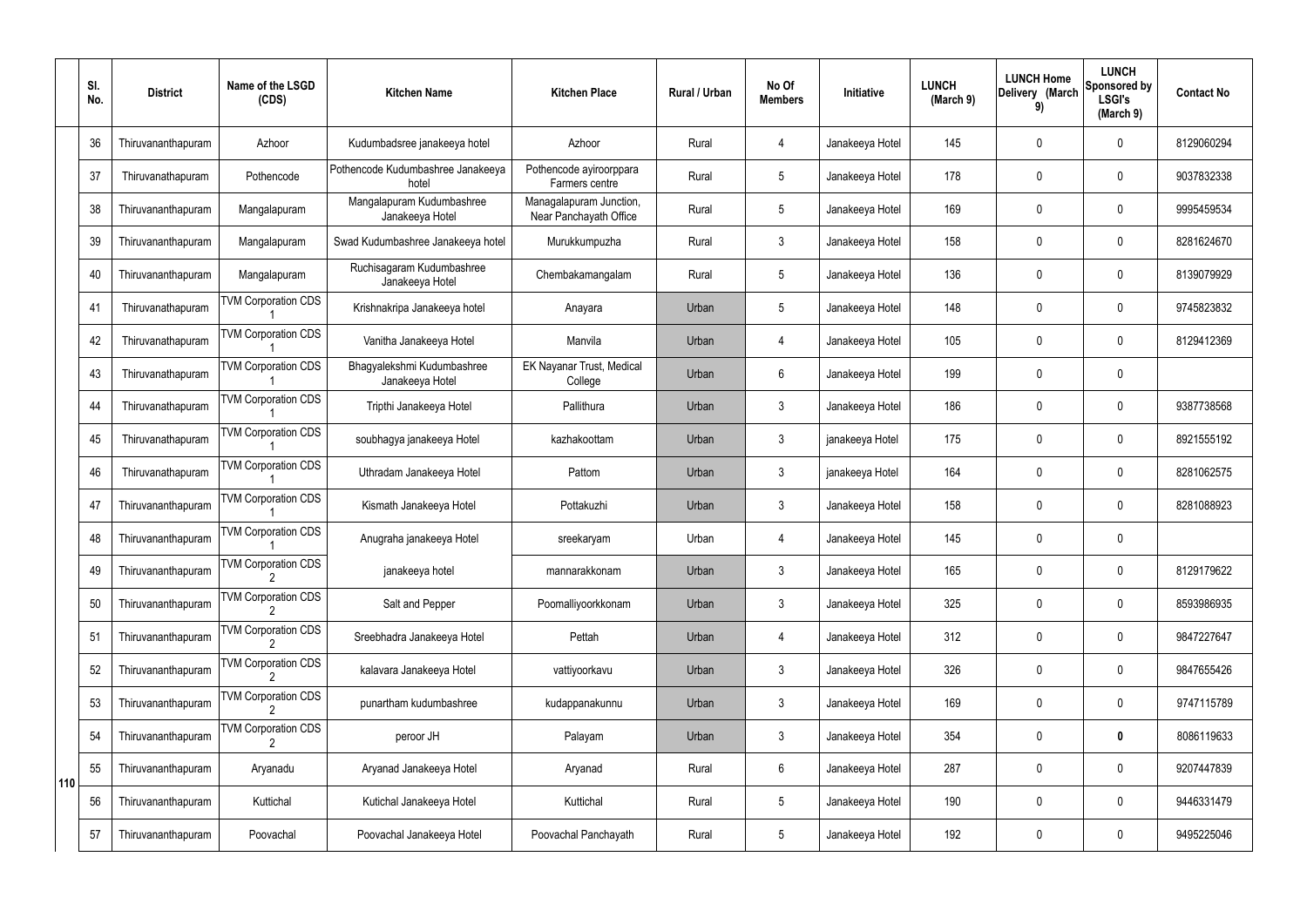| SI.<br>No. | <b>District</b>    | Name of the LSGD<br>(CDS) | <b>Kitchen Name</b>                  | <b>Kitchen Place</b>                              | Rural / Urban | No Of<br><b>Members</b> | Initiative      | <b>LUNCH</b><br>(March 9) | <b>LUNCH Home</b><br>Delivery (March<br>9) | <b>LUNCH</b><br>Sponsored by<br><b>LSGI's</b><br>(March 9) | <b>Contact No</b> |
|------------|--------------------|---------------------------|--------------------------------------|---------------------------------------------------|---------------|-------------------------|-----------------|---------------------------|--------------------------------------------|------------------------------------------------------------|-------------------|
| 58         | Thiruvananthapuram | Vithura                   | Navodaya Janakeeya hotel             | Koppam, Vithura                                   | Rural         | $\overline{4}$          | Janakeeya Hotel | 0                         | 0                                          | 0                                                          | 9946837014        |
| 59         | Thiruvananthapuram | Tholicode                 | Tholicode Janakeeya Hotel            | Pulimoodu, Near Bharath<br>Petrol Pump, Tholicode | Rural         | $\overline{4}$          | Janakeeya Hotel | 232                       | 0                                          | $\boldsymbol{0}$                                           | 9539995862        |
| 60         | Thiruvananthapuram | uzhamalackal              | mazhavil jh                          | Puthukulangara                                    | Rural         | $5\phantom{.0}$         | Janakeeya Hotel | 300                       | 0                                          | $\boldsymbol{0}$                                           | 96457 54988       |
| 61         | Thiruvananthapuram | <b>TVPM Corpn CDS 4</b>   | Maithri Janakeeya Hotel              | Poozhyakkunnu, Nemom, TVM                         | Urban         | $5\phantom{.0}$         | Janakeeya Hotel | 667                       | $\mathbf 0$                                | $\boldsymbol{0}$                                           | 9846905594        |
| 62         | Thiruvananthapuram | TVPM. Corpn. CDS III      | Janatha hotel                        | Over bridge                                       | Urban         | 9                       | Janakeeya Hotel | 0                         | 0                                          | $\boldsymbol{0}$                                           | 919746149160      |
| 63         | Thiruvananthapuram | TVPM. Corpn. CDS III      | Asraya Janakeeya Hotel               | <b>DPI</b>                                        | Urban         | 4                       | Janakeeya Hotel | 555                       | $\mathbf 0$                                | $\boldsymbol{0}$                                           | 918113008306      |
| 64         | Thiruvananthapuram | TVPM. Corpn. CDS III      | Ruchikkoott                          | Mudavanmukal                                      | Urban         | $\overline{4}$          | Janakeeya Hotel | 100                       | 0                                          | $\boldsymbol{0}$                                           | 917907579424      |
| 65         | Thiruvananthapuram | TVPM. Corpn. CDS IV       | Janakeeya hotel tvm corporation cds4 | Vallakkadavu                                      | Urban         | $5\phantom{.0}$         | Janakeeya Hotel | 288                       | 0                                          | $\boldsymbol{0}$                                           | 8129795072        |
| 66         | Thiruvananthapuram | TVPM. Corpn. CDS IV       | Karuna Janakeeya Hotel               | Avaduthura                                        | Urban         | $5\phantom{.0}$         | Janakeeya Hotel | 243                       | $\boldsymbol{0}$                           | 3                                                          | 9567523799        |
| 67         | Thiruvananthapuram | Anadu                     | Nanma anad                           | Govt LPS Anad                                     | Rural         | $\overline{4}$          | Janakeeya Hotel | 0                         | 0                                          | $\boldsymbol{0}$                                           | 9645709754        |
| 68         | Thiruvananthapuram | Vembayam                  | Liya canteen                         | Perumboor near panchayath<br>office               | Rural         | $5\phantom{.0}$         | Janakeeya Hotel | 262                       | 0                                          | 0                                                          | 9544337362        |
| 69         | Thiruvananthapuram | Vembayam                  | Four's Janakeeya Hotel               | Naduveli Konchira                                 | Rural         | 4                       | Janakeeya Hotel | 247                       | 0                                          | $\boldsymbol{0}$                                           | 9526253578        |
| 70         | Thiruvananthapuram | Nedumangad 1              | Subhiksham                           | Irinjayam                                         | Urban         |                         | Janakeeya Hotel | 234                       | 0                                          | 0                                                          | 9745606588        |
| 71         | Thiruvananthapuram | Nedumangad 1              | Ootupura                             | Pazhakutty                                        | Urban         | 6                       | Janakeeya Hotel | 460                       | 0                                          | $\boldsymbol{0}$                                           | 7510910614        |
| 72         | Thiruvananthapuram | Nedumangad 2              | Niravu                               | Near ksrtc bus stand                              | Urban         | $\overline{4}$          | Janakeeya Hotel | 437                       | 0                                          | $\pmb{0}$                                                  | 9645958207        |
| 73         | Thiruvananthapuram | Nedumangad 2              | Ruchiyidam                           | Near Municipality                                 | Urban         | $\pmb{0}$               | Janakeeya Hotel | 416                       | 0                                          | $\boldsymbol{0}$                                           | 9846371353        |
| 74         | Thiruvananthapuram | Karakulam                 | Karakulam Vanitha hotel              | Karakulam Junction                                | Rural         | $\overline{4}$          | Janakeeya Hotel | 318                       | 0                                          | $\pmb{0}$                                                  | 9747176668        |
| 75         | Thiruvananthapuram | Panavoor                  | Kudumbashree vanitha hotel           | HI auditorium near panavoor<br>panchayath         | Rural         | $6\phantom{.}$          | Janakeeya Hotel | 231                       | 0                                          | 4                                                          | 9526740817        |
| 76         | Thiruvananthapuram | Aruvikara                 | Nanma                                | Aruvikara junction                                | Rural         | $\mathbf{3}$            | Janakeeya hotel | 0                         | 0                                          | $\boldsymbol{0}$                                           | 8606524464        |
| 77         | Thiruvananthapuram | Pullampara                | Janakeeya Hotel                      | Kalumkinmukham                                    | Rural         | $5\phantom{.0}$         | Janakeeya Hotel | 285                       | 0                                          | $\pmb{0}$                                                  |                   |
| 78         | Thiruvananthapuram | Pangode                   | Bhagyalekshmi janakeeya hotel        | Pangodu Panchayath Hall                           | Rural         | $\sqrt{5}$              | Janakeeya Hotel | 312                       | $\boldsymbol{0}$                           | $\pmb{0}$                                                  |                   |
| 79         | Thiruvananthapuram | Manickal                  | Janakeeya hotel                      | Pirappancode                                      | Rural         | 6                       | Janakeeya Hotel | 200                       | $\boldsymbol{0}$                           | $\pmb{0}$                                                  | 9745874522        |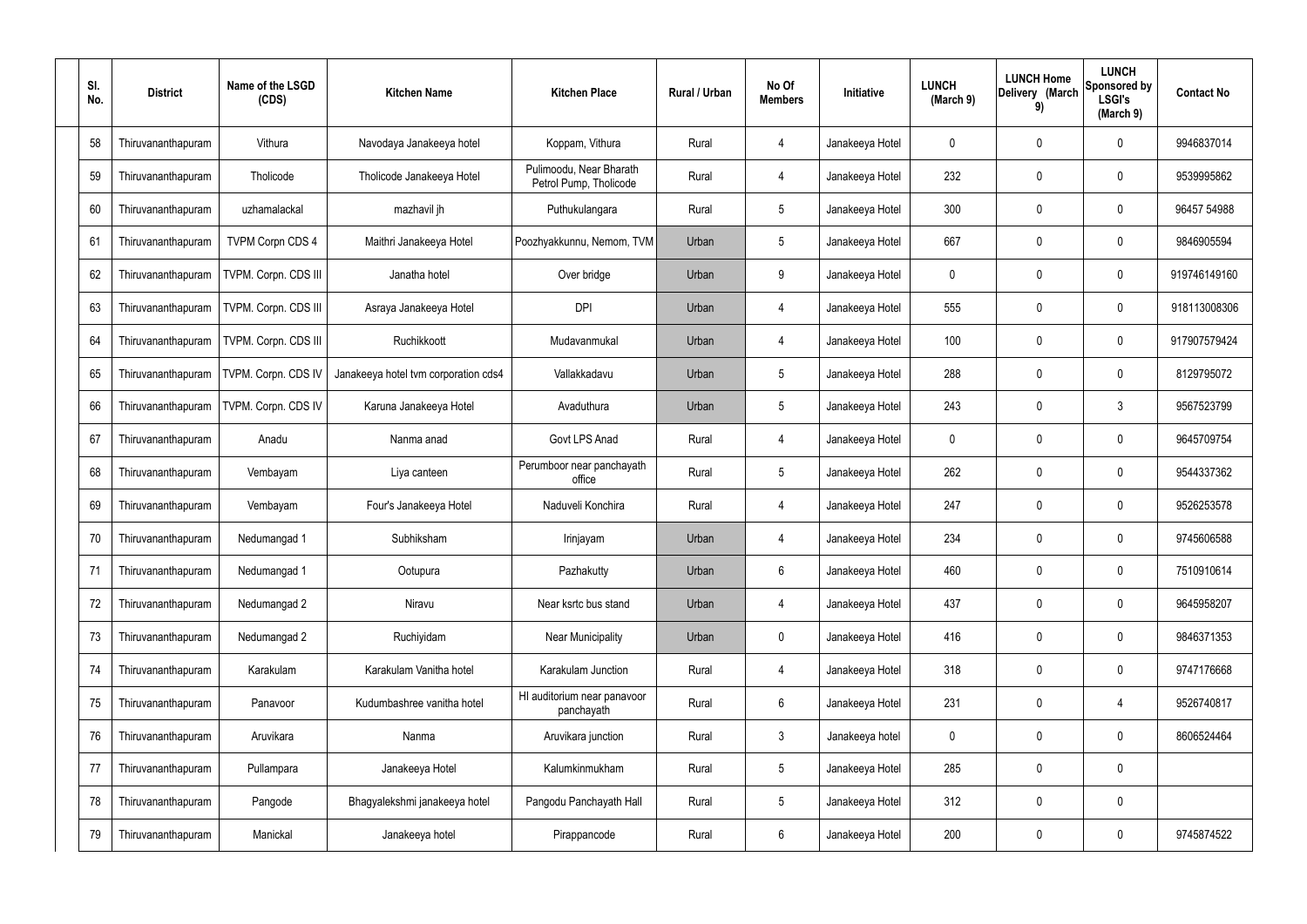| SI.<br>No. | <b>District</b>    | Name of the LSGD<br>(CDS) | <b>Kitchen Name</b>                 | <b>Kitchen Place</b>     | Rural / Urban | No Of<br><b>Members</b> | Initiative      | <b>LUNCH</b><br>(March 9) | <b>LUNCH Home</b><br>Delivery (March<br>9) | <b>LUNCH</b><br>Sponsored by<br><b>LSGI's</b><br>(March 9) | <b>Contact No</b> |
|------------|--------------------|---------------------------|-------------------------------------|--------------------------|---------------|-------------------------|-----------------|---------------------------|--------------------------------------------|------------------------------------------------------------|-------------------|
| 80         | Thiruvananthapuram | Vamanapuram               | Pournami Kalamachal                 | Kalamachal               | Rural         | $5\phantom{.0}$         | Janakeeya Hotel | 299                       | 0                                          | 0                                                          | 9846825964        |
| 81         | Thiruvananthapuram | kallara                   | Amma janakeeya hotel                | kallara                  | rural         | $\overline{4}$          | Janakeeya Hotel | 355                       | 0                                          | 0                                                          | 8111891405        |
| 82         | Thiruvananthapuram | nellanad                  | Nellanad janakeeya hotel            | keezhayikkonam           | rural         | 6                       | Janakeeya Hotel | 253                       | 0                                          | 0                                                          | 9946994811        |
| 83         | Thiruvananthapuram | Pazhayakunnummel          | Chaitanya janakeeya hotel           | Pazhayakunnumel          | Rural         | $5\phantom{.0}$         | Janakeeya Hotel | 0                         | 0                                          | 0                                                          | 9496997201        |
| 84         | Thiruvananthapuram | Karavaram                 | Takkolam, Karavaram janakeeya hotel | Pullurmukk, kallambalam  | Rural         | $5\phantom{.0}$         | Janakeeya Hotel | 160                       | 0                                          | 0                                                          | 9539723288        |
| 85         | Thiruvananthapuram | Kilimanoor                | Tanima vanitha canteen              | Kilimanoor               | Rural         | $\overline{4}$          | Janakeeya Hotel | 189                       | 0                                          | 0                                                          | 9846657166        |
| 86         | Thiruvananthapuram | Pulimath                  | Iswarya catering unit               | Pulimath, Karet          | Rural         | $\overline{4}$          | Janakeeya Hotel | 0                         | 0                                          | 0                                                          | 9645514593        |
| 87         | Thiruvananthapuram | Navaikkulam               | Kudumbashree janakeeya hotel        | Kadambaattukonam         | Rural         | $5\phantom{.0}$         | Janakeeya Hotel | 93                        | 0                                          | 0                                                          | 9400619476        |
| 88         | Thiruvananthapuram | Nagaroor                  | Janakeeya Hotel                     | Altharamoodu             | Rural         | $5\phantom{.0}$         | Janakeeya Hotel | 188                       | 0                                          | 0                                                          | 7034964806        |
| 89         | Thiruvananthapuram | Pallikal                  | pallikkal janakeeya hotel           | pakalkkuri               | rural         | 4                       | Janakeeya Hotel | 138                       | 0                                          | $\mathbf 0$                                                | 9447886364        |
| 90         | Thiruvananthapuram | Madavoor                  | Madavoor janakeeya hotel            | madavoor                 | rural         | $5\phantom{.0}$         | Janakeeya Hotel | 161                       | 0                                          | $\mathbf 0$                                                | 9526206002        |
| 91         | Thiruvananthapuram | Chirayinkeezh             | Sevenstar Janakeeya Hotel           | Sarkkara                 | Rural         | $5\phantom{.0}$         | Janakeeya Hotel | 145                       | 0                                          | $\mathbf 0$                                                | 8921556636        |
| 92         | Thiruvananthapuram | Kadaykkavoor              | Karmalamatha Janakeeya Hotel        | Kadakkavoor              | Rural         | $5\phantom{.0}$         | Janakeeya Hotel | 116                       | 0                                          | 0                                                          | 9645405591        |
| 93         | Thiruvananthapuram | Mudakkal                  | Sarovaram Janakeeya Hotel           | Valakkadu                | Rural         | $\mathfrak{Z}$          | Janakeeya Hotel | 188                       | $\mathbf 0$                                | $\mathbf 0$                                                | 8086240900        |
| 94         | Thiruvananthapuram | Vakkom                    | Jananai Janakeeya Hotel             | SN Junction, Jeeva Dhara | Rural         | $5\phantom{.0}$         | Janakeeya Hotel | 123                       | 0                                          | $\mathbf 0$                                                | 8137014724        |
| 95         | Thiruvananthapuram | Vakkom                    | Diya Janakeeya Hotel                | Panayile Kadavu          | Rural         | $5\phantom{.0}$         | Janakeeya Hotel | 158                       | $\boldsymbol{0}$                           | $\pmb{0}$                                                  | 8590439391        |
| 96         | Thiruvananthapuram | Kizhuvilam                | Kudumbashree vanitha canteen        | Kizhuvillam              | Rural         | 4                       | Janakeeya Hotel | 147                       | 0                                          | $\mathbf 0$                                                | 9747361312        |
| 97         | Thiruvananthapuram | Anchuthengu               | Swad Janakeeya Hotel                | Anchuthengu              | Rural         | $5\phantom{.0}$         | Janakeeya Hotel | 136                       | $\boldsymbol{0}$                           | $\pmb{0}$                                                  |                   |
| 98         | Thiruvananthapuram | Attingal                  | Bhagyashree janakeeya hotel         | Attingal                 | Urban         | $5\phantom{.0}$         | Janakeeya Hotel | 169                       | 0                                          | $\mathbf 0$                                                | 9539968503        |
| 99         | Thiruvananthapuram | Cherunniyoor              | Lekshmi janakeeya hotel             | Dhalavapuram             | Rural         | $\mathfrak{Z}$          | Janakeeya Hotel | 152                       | $\boldsymbol{0}$                           | $\overline{2}$                                             | 9995391999        |
| 100        | Thiruvananthapuram | Chemmaruthi               | Dreams janakeeya hotel              | Mavinmoodu, muthana      | Rural         | $5\phantom{.0}$         | Janakeeya Hotel | 141                       | $\mathbf 0$                                | $\mathbf 0$                                                | 8129240185        |
| 101        | Thiruvananthapuram | Chemmaruthi               | Natturuchi janakeeya hotel          | Panayara&sivapuram       | Rural         | $\sqrt{5}$              | Janakeeya Hotel | 98                        | $\pmb{0}$                                  | $\boldsymbol{0}$                                           | 8129240185        |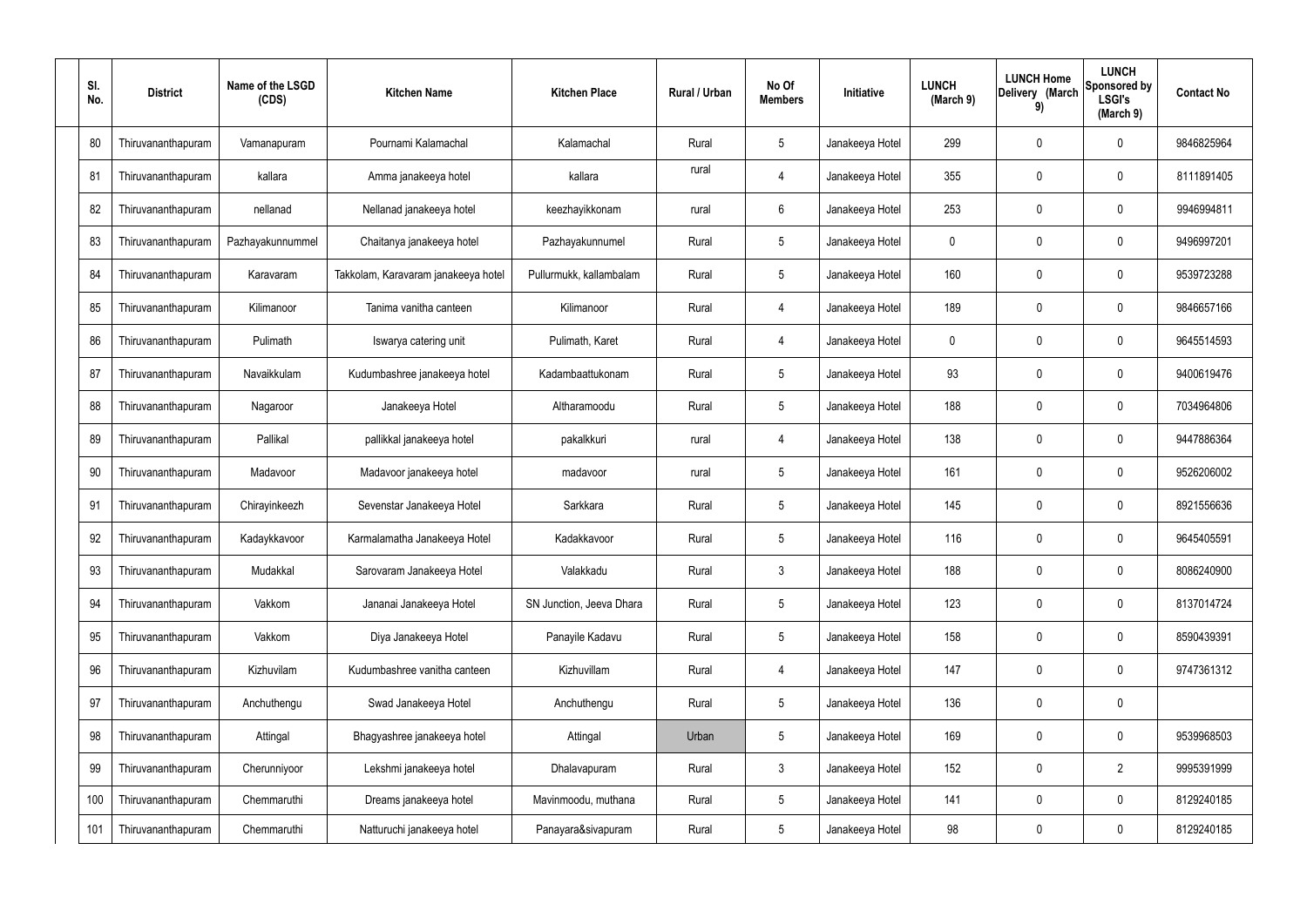|     | SI.<br>No.      | <b>District</b>    | Name of the LSGD<br>(CDS) | <b>Kitchen Name</b>                        | <b>Kitchen Place</b>                             | Rural / Urban | No Of<br><b>Members</b> | Initiative      | <b>LUNCH</b><br>(March 9) | <b>LUNCH Home</b><br>Delivery (March<br>9) | <b>LUNCH</b><br>Sponsored by<br><b>LSGI's</b><br>(March 9) | <b>Contact No</b> |
|-----|-----------------|--------------------|---------------------------|--------------------------------------------|--------------------------------------------------|---------------|-------------------------|-----------------|---------------------------|--------------------------------------------|------------------------------------------------------------|-------------------|
|     | 102             | Thiruvananthapuram | Chemmaruthi               | Bhanusree                                  | Chavadimukku                                     | Rural         | $\overline{4}$          | Janakeeya Hotel | 109                       | 0                                          | $\mathbf 0$                                                | 8129240185        |
|     | 103             | Thiruvananthapuram | Chemmaruthi               | saphalyam janakeeya Hotel                  | chemmaruthi                                      | Rural         | $5\overline{)}$         | Janakeeya hotel | 114                       | 0                                          | $\mathbf 0$                                                | 9539925641        |
|     | 104             | Thiruvananthapuram | Manamboor                 | Manamboor janakeeya hotel                  | Kavalayoor                                       | Rural         | 4                       | Janakeeya Hotel | 136                       | 0                                          | 2\$                                                        | 9074388684        |
|     | 105             | Thiruvananthapuram | Edava                     | Sreenandha janakeeyahotel                  | Kaappil                                          | Rural         | $5\phantom{.0}$         | Janakeeya Hotel | 185                       | 0                                          | $\mathbf 0$                                                | 9895337334        |
|     | 106             | Thiruvananthapuram | Elakamon                  | Sreenarayana janakeeya hotel               | Elakamon                                         | Rural         | $\overline{7}$          | Janakeeya Hotel | 195                       | 0                                          | $\mathbf 0$                                                | 8086637798        |
|     | 107             | Thiruvananthapuram | Elakamon                  | kudumbashree janakeeya hotel               | Elakamon                                         | Rural         | $5\phantom{.0}$         | janakeeya hotel | 98                        | 0                                          | $\pmb{0}$                                                  | 8590725126        |
|     | 108             | Thiruvananthapuram | Vettoor                   | Kashi janakeeya hotel                      | Vettoor                                          | Rural         | 4                       | Janakeeya Hotel | 106                       | 0                                          | $\mathbf 0$                                                | 9061547396        |
|     | 109             | Thiruvananthapuram | Ottoor                    | Kudumbashree Janakeeya hotel               | ottoor                                           | rural         | $\mathbf{3}$            | Janakeeya Hotel | 115                       | 0                                          | $\mathbf 0$                                                | 8590570561        |
|     | 110             | Thiruvanathapuram  | Varkala                   | Janakeeya hotel                            | Varkala municipality                             | Urban         | 5                       | Janakeeya Hotel | 135                       | 0                                          | $\overline{2}$                                             | 8943261611        |
| 110 |                 |                    |                           |                                            |                                                  |               | 501                     |                 | 23494                     | $\mathbf{0}$                               | 13                                                         |                   |
|     |                 | <b>Thrissur</b>    | Kadangodu                 | Janakeeya Hotel Kadangod                   | Kadangod                                         | Rural         | 4                       | Janakeeya Hotel | 62                        | 26                                         | $\overline{7}$                                             |                   |
|     | $\overline{2}$  | Thrissur           | Chalakudy                 | Thripthy Janakeeya Hotel Chalakudy         | North Busstand Chalakudy                         | Urban         | 4                       | Janakeeya Hotel | 230                       | 140                                        | $\mathbf 0$                                                | 9544048190        |
|     | 3               | <b>Thrissur</b>    | Pananchery                | Pananchery Janakeeya Hotel                 | Pattikkad                                        | Rural         | $5\phantom{.0}$         | Janakeeya Hotel | 180                       | 79                                         | $\mathbf 0$                                                | 9746354118        |
|     | 4               | Thrissur           | Kadavallur                | Janakeeya Hotel Kadavalloor                | Panjayath Compound                               | Rural         | 4                       | Janakeeya Hotel | 78                        | 65                                         | $\mathbf 0$                                                | 8943983995        |
|     | $5\overline{)}$ | Thrissur           | Kattoor                   | Janakeeya Hotel Kattoor                    | Kudumbashree Vipanana<br>Kendram, Katoor Bazzar, | Rural         | $5\overline{)}$         | Janakeeya Hotel | 0                         | 0                                          | $\pmb{0}$                                                  |                   |
|     | 6               | Thrissur           | Elavally                  | Janakeeya Hotel Elavally                   | <b>Elavally Panchayath</b><br>Compound           | Rural         | $\overline{4}$          | Janakeeya Hotel | 162                       | 0                                          | $\pmb{0}$                                                  | 9744738247        |
|     | 7               | Thrissur           | Paralam                   | Paralam Janakeeya Hotel                    | Nanma Kudumbashree<br>canteen                    | Rural         | $\mathbf{3}$            | Janakeeya Hotel | 0                         | 62                                         | $\mathbf 0$                                                | 9744441594        |
|     | 8               | Thrissur           | Kadukutty                 | Uppum Mulakum Janakeeya Hotel<br>Kadukutty | Kottamuri Junction                               | Rural         | $5\phantom{.0}$         | Janakeeya Hotel | 52                        | 38                                         | $\pmb{0}$                                                  | 9846634710        |
|     | 9               | Thrissur           | Thrissur 2                | Kuttanellur Janakeeya Hotel                | Kuttanellur                                      | Urban         | $5\overline{)}$         | Janakeeya Hotel | 165                       | 117                                        | $\mathbf 0$                                                | 8330800498        |
|     | 10              | Thrissur           | Pazhayannur               | Janakeeya Hotel, Pazhayanoor               | Pazhayannur Panchayath                           | Rural         | $\overline{4}$          | Janakeeya Hotel | 234                       | 0                                          | $\mathbf 0$                                                | 9400257329        |
|     | 11              | Thrissur           | Aloor                     | Aloor Janakeeya Hotel                      | Aloor                                            | Rural         | 5 <sub>5</sub>          | Janakeeya Hotel | 91                        | 27                                         | $\mathbf 0$                                                | 9946922936        |
|     | 12              | Thrissur           | Muriyad                   | Jankeeya Hotel, Muriyad                    | Karuna Canteen, Muriyad                          | Rural         | $5\phantom{.0}$         | Janakeeya Hotel | 74                        | 0                                          | $\mathbf 0$                                                | 9961920358        |
|     | 13              | Thrissur           | Valapad                   | Janakeeya Hotel Valapad                    | Valapad Chanthapadi                              | Rural         | $6\overline{6}$         | Janakeeya Hotel | 134                       | $\boldsymbol{0}$                           | 8                                                          |                   |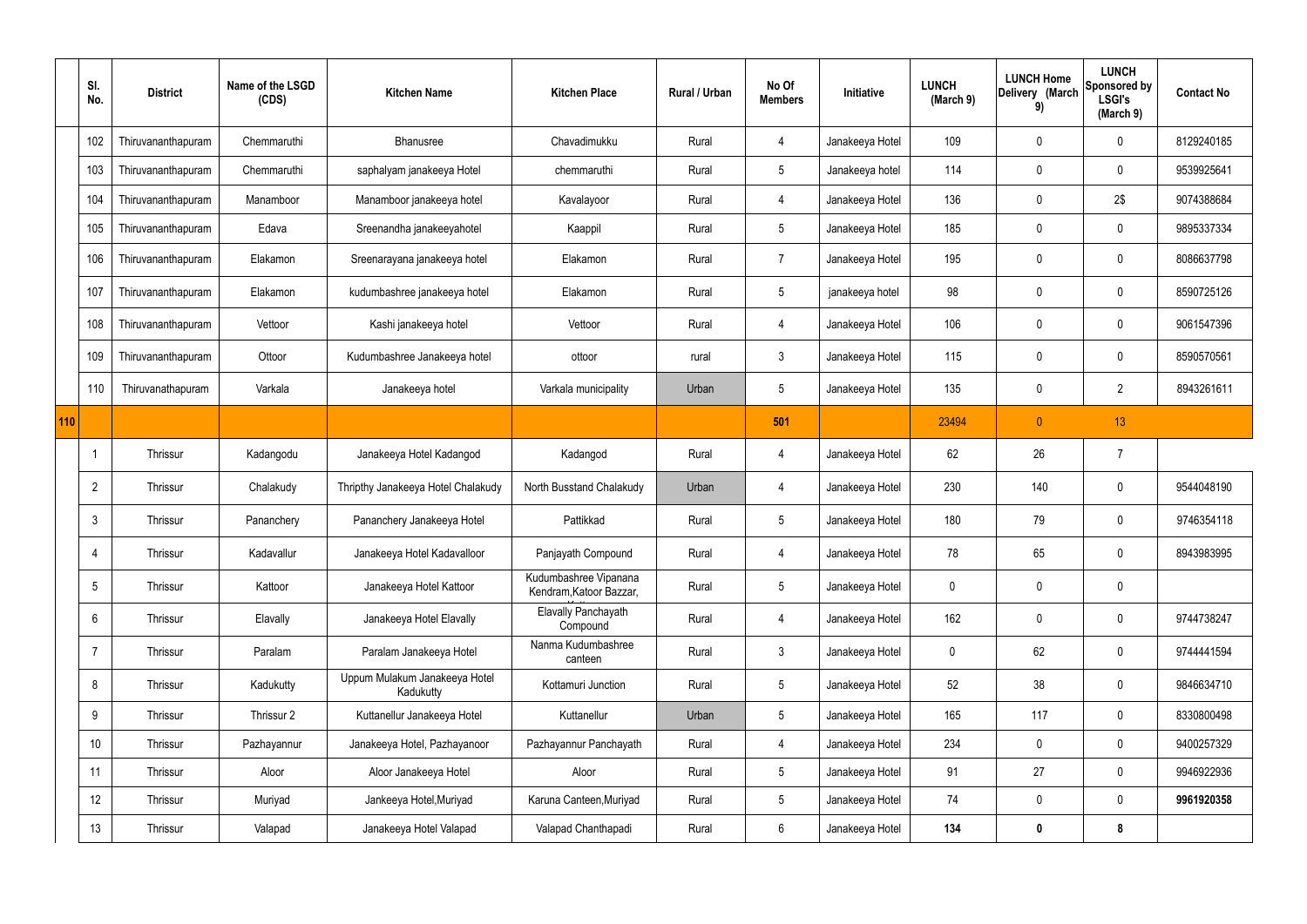| SI.<br>No. | <b>District</b> | Name of the LSGD<br>(CDS) | <b>Kitchen Name</b>                             | <b>Kitchen Place</b>                         | Rural / Urban | No Of<br><b>Members</b> | Initiative      | <b>LUNCH</b><br>(March 9) | <b>LUNCH Home</b><br>Delivery (March<br>9) | <b>LUNCH</b><br>Sponsored by<br><b>LSGI's</b><br>(March 9) | <b>Contact No</b> |
|------------|-----------------|---------------------------|-------------------------------------------------|----------------------------------------------|---------------|-------------------------|-----------------|---------------------------|--------------------------------------------|------------------------------------------------------------|-------------------|
| 14         | Thrissur        | Kaipamangalam             | Kaipamngalam Janakeeya Hotel                    | Kaipamangalam Panchayath                     | Rural         | 3 <sup>1</sup>          | Janakeeya Hotel | 198                       | 0                                          | $\overline{2}$                                             |                   |
| 15         | Thrissur        | Annamanada                | Snehitha Catering                               | Annamanada                                   | Rural         | $5\overline{)}$         | Janakeeya Hotel | $\mathbf 0$               | 47                                         | $\mathbf 0$                                                | 9747712615        |
| 16         | Thrissur        | Vellangallur              | Janakeeya Hotel Vellangallur                    | Panchayath Community Hall                    | Rural         | 6                       | Janakeeya Hotel | 98                        | 29                                         | $\mathbf 0$                                                | 9947462258        |
| 17         | Thrissur        | Pavaratty                 | Janakeeya Hotel Pavaratty                       | Akashaya Vanitha Canteen                     | Rural         | $\mathbf{3}$            | Janakeeya Hotel | 137                       | 0                                          | $\mathbf 0$                                                |                   |
| 18         | Thrissur        | Edathiruthy               | Janakeeya Hotel Edathuruthi (Nalinam<br>Stores) | Opposite of GLPS,<br>Chenthrappinni Centre   | Rural         | 4                       | Janakeeya Hotel | 138                       | 0                                          | $\mathbf 1$                                                |                   |
| 19         | Thrissur        | Adatt                     | Janakeeya Hotel Adat                            | Muthuvara                                    | Rural         | $\overline{7}$          | Janakeeya Hotel | 97                        | 56                                         | $\mathbf 0$                                                | 6235203703        |
| 20         | Thrissur        | Irinjalakuda 1            | Janakeeya Hotel Irinjalakuda Cds1               | Irinjalakuda Muncipality                     | Urban         | 4                       | Janakeeya Hotel | 100                       | 0                                          | $\boldsymbol{0}$                                           | 9526912506        |
| 21         | Thrissur        | Parapookkara              | Janakeeya Hotel, Parapookkara                   | Panchayath Canteen                           | Rural         | $5\overline{)}$         | Janakeeya Hotel | 70                        | 0                                          | $\mathbf 0$                                                | 9605428611        |
| 22         | Thrissur        | Puthanchira               | Annapoorna Janakeeya Hotel<br>Puthenchira       | Panchayath Community Hall                    | Rural         | $5\phantom{.0}$         | Janakeeya Hotel | 53                        | 20                                         | $\mathbf 0$                                                | 9383421350        |
| 23         | Thrissur        | SreeNarayanapuram         | Sree Narayana Puram Janakeeya<br>Hotel          | Sreenarayanapuram<br>Panchayath              | Rural         | $5\overline{)}$         | Janakeeya Hotel | 197                       | $\mathbf 0$                                | 1\$                                                        |                   |
| 24         | Thrissur        | Nadathara                 | Nadathara Janakeeya Hotel                       | Moorkanikkara                                | Rural         | $5\phantom{.0}$         | Janakeeya Hotel | 52                        | 68                                         | 0\$                                                        | 9744611176        |
| 25         | Thrissur        | Vallachira                | Vallachira Janakeeya Hotel                      | Vallachira Gramapanchayath                   | Rural         | 4                       | Janakeeya Hotel | $\mathbf 0$               | 39                                         | $\mathbf 0$                                                | 9744804256        |
| 26         | Thrissur        | Poyya                     | Janakeeya Hotel , Poyya                         | Poyya Junction                               | Rural         | $5\phantom{.0}$         | Janakeeya Hotel | 19                        | 24                                         | $\boldsymbol{0}$                                           | 7902318250        |
| 27         | Thrissur        | Wadakanchery 1            | Vrindavan Janakeeya Hotel                       | Ottupara                                     | Urban         | $\sqrt{5}$              | Janakeeya Hotel | 169                       | 46                                         | $\pmb{0}$                                                  |                   |
| 28         | Thrissur        | Varandarappilly           | Janakeeya Hotel                                 | Varandarappilly Panchayath                   | Rural         | $5\phantom{.0}$         | Janakeeya Hotel | 127                       | 79                                         | $\mathbf 0$                                                | 9048283463        |
| 29         | Thrissur        | Nenmanikkara              | Vanitha Janakeeya Hotel                         | Paliyekkara, Nenmanikkara<br>Gramapanchayath | Rural         | $5\phantom{.0}$         | Janakeeya Hotel | 74                        | 16                                         | $\mathbf 0$                                                | 9747494386        |
| 30         | Thrissur        | Kodakara                  | Nanma Janakeeya Hotel                           | Kodakara Bus Stand                           | Rural         | $5\phantom{.0}$         | Janakeeya Hotel | 226                       | 244                                        | $\mathbf 0$                                                | 9946283762        |
| 31         | Thrissur        | Thekkumkkara              | Janakeeya Hotel Thekkumkara                     | Vanitha Canteen, Thekkumkara                 | Rural         | $\overline{4}$          | Janakeeya Hotel | 80                        | $\pmb{0}$                                  | $\mathbf 0$                                                |                   |
| 32         | Thrissur        | Alagappa Ngar             | Janakeeya Hotel                                 | Amballur                                     | Rural         | $5\phantom{.0}$         | Janakeeya Hotel | 140                       | 40                                         | $\mathbf 0$                                                | 8606553521        |
| 33         | Thrissur        | Kolazhy                   | Janakeeya Hotel Kolazhy                         | <b>ZMLP School</b>                           | Rural         | $\overline{4}$          | Janakeeya Hotel | $\pmb{0}$                 | 72                                         | $\pmb{0}$                                                  | 9645535725        |
| 34         | Thrissur        | Manalur                   | Janakeeya Hotel Manalur                         | Govt High School, Manaloor                   | Rural         | $6\,$                   | Janakeeya Hotel | 57                        | 16                                         | 4                                                          | 9446619441        |
| 35         | Thrissur        | Arimpur                   | Janakeeya Hotel Arimbur                         | Kudumbashree Vanitha<br>Canteen, Arimbur     | Rural         | $\sqrt{5}$              | Janakeeya Hotel | 171                       | 75                                         | $\pmb{0}$                                                  | 9946789338        |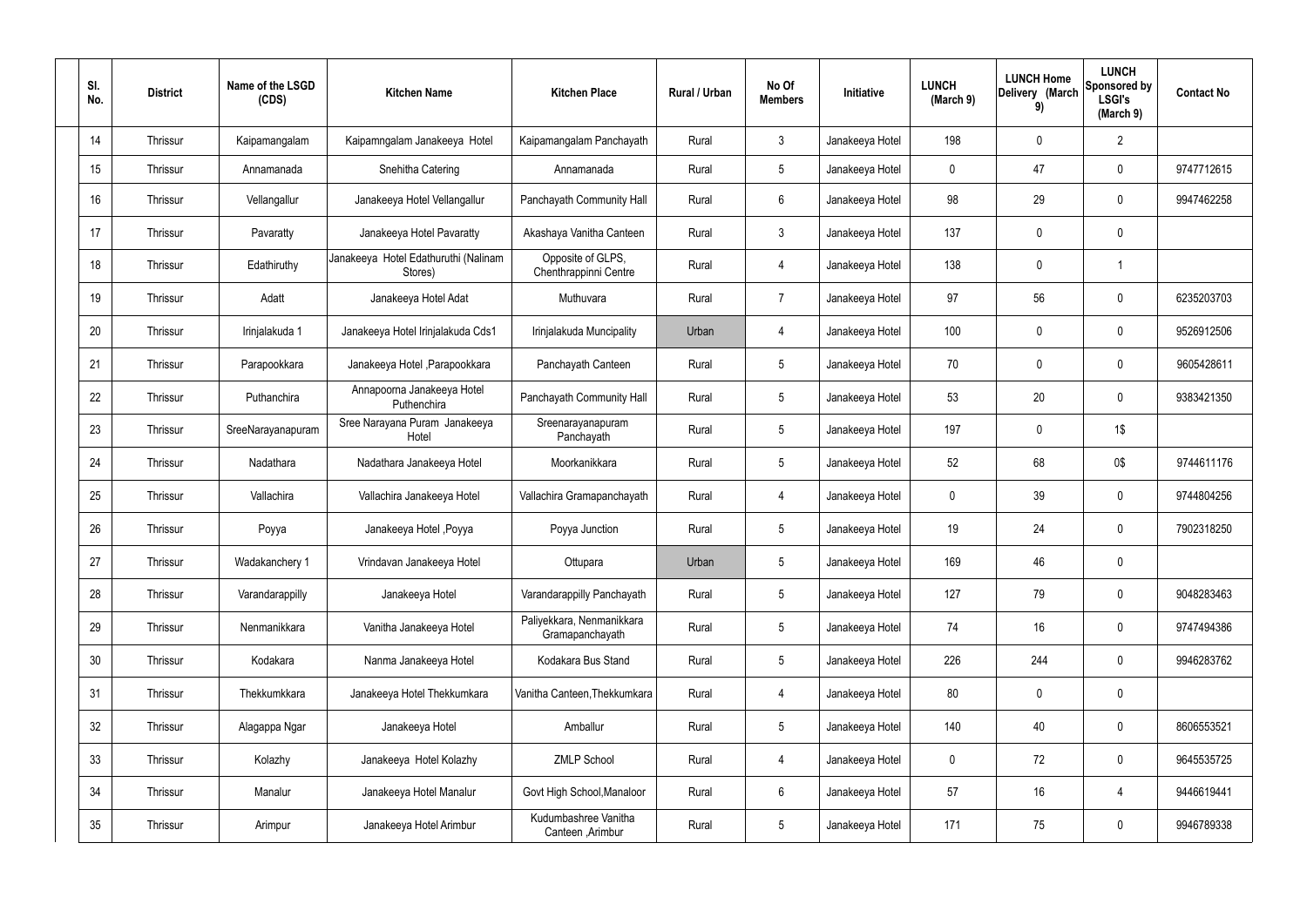|    | SI.<br>No. | <b>District</b> | Name of the LSGD<br>(CDS) | <b>Kitchen Name</b>                        | <b>Kitchen Place</b>               | Rural / Urban | No Of<br><b>Members</b> | Initiative      | <b>LUNCH</b><br>(March 9) | <b>LUNCH Home</b><br>Delivery (March<br>9) | <b>LUNCH</b><br>Sponsored by<br><b>LSGI's</b><br>(March 9) | <b>Contact No</b> |
|----|------------|-----------------|---------------------------|--------------------------------------------|------------------------------------|---------------|-------------------------|-----------------|---------------------------|--------------------------------------------|------------------------------------------------------------|-------------------|
|    | 36         | Thrissur        | Thanniyam                 | Thannyam Janakeeya Hotel                   | Peringottukara                     | Rural         | $\overline{4}$          | Janakeeya Hotel | 52                        | 19                                         | $\mathbf 0$                                                | 9048570194        |
|    | 37         | Thrissur        | Madakkathara              | Madakkathara Annapoorna Janakeeya<br>Hotel | Madakkathara                       | Rural         | $6\phantom{.}6$         | Janakeeya Hotel | 69                        | 32                                         | $\mathbf 0$                                                | 9388431507        |
|    | 38         | Thrissur        | Athirappilly              | Panchayath Kudumbashree Canteen            | Athirappilly                       | Rural         | $\mathbf{3}$            | Janakeeya Hotel | $\mathbf 0$               | $\mathbf 0$                                | $\mathbf 0$                                                | 9496151187        |
|    | 39         | Thrissur        | Kodassery                 | Five Star Janakeeya Hotel                  | Kodassery                          | Rural         | $\overline{4}$          | Janakeeya Hotel | 157                       | 58                                         |                                                            | 9846464927        |
|    | 40         | Thrissur        | Mattathur                 | Karunya<br>kudumbShree                     | Vellikkulangara                    | Rural         | $\overline{4}$          | Janakeeya Hotel | 197                       | 146                                        | $\mathbf 0$                                                | 9539102486        |
|    | 41         | Thrissur        | Koratty                   | Ruchi Janakeeya Hotel                      | Koratty                            | Rural         | $\overline{4}$          | Janakeeya Hotel | 68                        | 64                                         | 0.00\$                                                     | 9496527583        |
|    | 42         | Thrissur        | Thrikkoor                 | Susthira Janakeeya Hotel                   | Alengaad                           | Rural         | $\mathbf{3}$            | Janakeeya Hotel | 148                       | 42                                         | 4.00\$                                                     | 8111847055        |
|    | 43         | Thrissur        | Venkitangu                | Ottupura<br>Janakeeya Hotel Vengidangu     | Vengidangu Panchayath              | Rural         | $\mathbf{3}$            | Janakeeya Hotel | 179                       | 54                                         | $\mathbf 0$                                                | 8156981840        |
|    | 44         | Thrissur        | Padiyoor                  | Padiyoor<br>Janakeya Hotel                 | HDC School, Kakkathuruthy          | Rural         | $5\overline{)}$         | Janakeeya Hotel | 71                        | 40                                         | $\mathbf 0$                                                | 9048817359        |
|    | 45         | Thrissur        | Pariyaram                 | Samridhi Janakeeya Hotel                   | Pariyaram                          | Rural         | $5\overline{)}$         | Janakeeya Hotel | 101                       | 79                                         | $\mathbf 0$                                                | 7025950795        |
|    | 46         | Thrissur        | Wadakanchery cds2         | Janakeeya Hotel, Wadakanchery cds2         | Minaloor                           | Urban         | 3                       | Janakeeya Hotel | 125                       | $\mathbf 0$                                | $\mathbf 0$                                                |                   |
|    | 47         | Thrissur        | Kodungaloor cds2          | Jathikka Janakeeya Hotel                   | Arakkulam                          | Urban         | 4                       | Janakeeya Hotel | 108                       | $\mathbf 0$                                | $\mathbf 0$                                                | 9745397171        |
|    | 48         | Thrissur        | Punnayur                  | Kaipunnyam Janakeeya Hotel                 | Edakazhiyur                        | Rural         | 5                       | Janakeeya Hotel | 74                        | 65                                         | $\mathbf 0$                                                | 9744680885        |
| 97 | 49         | Thrissur        | Velookkara                | Velookkara Janakeeya Hotel                 | Panchayath shopping complex        | Rural         | $\mathbf{3}$            | Janakeeya Hotel | 50                        | $\mathbf 0$                                | $\mathbf 0$                                                | 9048756685        |
|    | 50         | Thrissur        | Meloor                    | Thanima Janakeeya Hotel Meloor             | Meloor centre                      | Rural         | $\overline{4}$          | Janakeeya Hotel | 128                       | 86                                         |                                                            | 7902354039        |
|    | 51         | Thrissur        | Vallathol Nagar           | Janakeeya Hotel, Vallathol Nagar           | near youth welfare center          | rural         | 5 <sup>5</sup>          | Janakeeya Hotel | 307                       | $\pmb{0}$                                  | $\mathbf 0$                                                | 9961296574        |
|    | 52         | Thrissur        | Eriyad                    | janakeeya Hotel, eriyad                    | community hall                     | Rural         | $\overline{4}$          | Janakeeya Hotel | $\mathbf 0$               | $\pmb{0}$                                  | $\mathbf 0$                                                |                   |
|    | 53         | Thrissur        | Edavilangu                | Janakeeya Hotel, Edavilangu                | Edavilangu Center                  | Rural         | $\overline{4}$          | Janakeeya Hotel | 213                       | $\pmb{0}$                                  | $\mathbf 0$                                                |                   |
|    | 54         | Thrissur        | Avanoor                   | Janakeeya Hotel, Avanoor                   | near panchayath office,<br>Avanoor | Rural         | 5 <sup>5</sup>          | Janakeeya Hotel | $\mathbf 0$               | $\bf{0}$                                   | $\bf{0}$                                                   | 9447343516        |
|    | 55         | Thrissur        | Mala                      | Janakeeya hotel Mala                       | Near panchayath office, Mala       | Rural         | $\overline{4}$          | Janakeeya Hotel | 122                       | 26                                         | $\mathbf 0$                                                | 9946442260        |
|    | 56         | Thrissur        | Guruvayur1                | Guruvayur Janakeeya Hotel                  | Guruvayur                          | Urban         | $\mathfrak{Z}$          | Janakeeya Hotel | 463                       | 268                                        | $\mathbf 0$                                                | 9961227858        |
|    | 57         | Thrissur        | Vadakkekad                | Kudumbasree janakeeya hotel                | Nalam kallu                        | Rural         | 4                       | Janakeeya Hotel | $\pmb{0}$                 | $\pmb{0}$                                  | $\boldsymbol{0}$                                           | 9645190166        |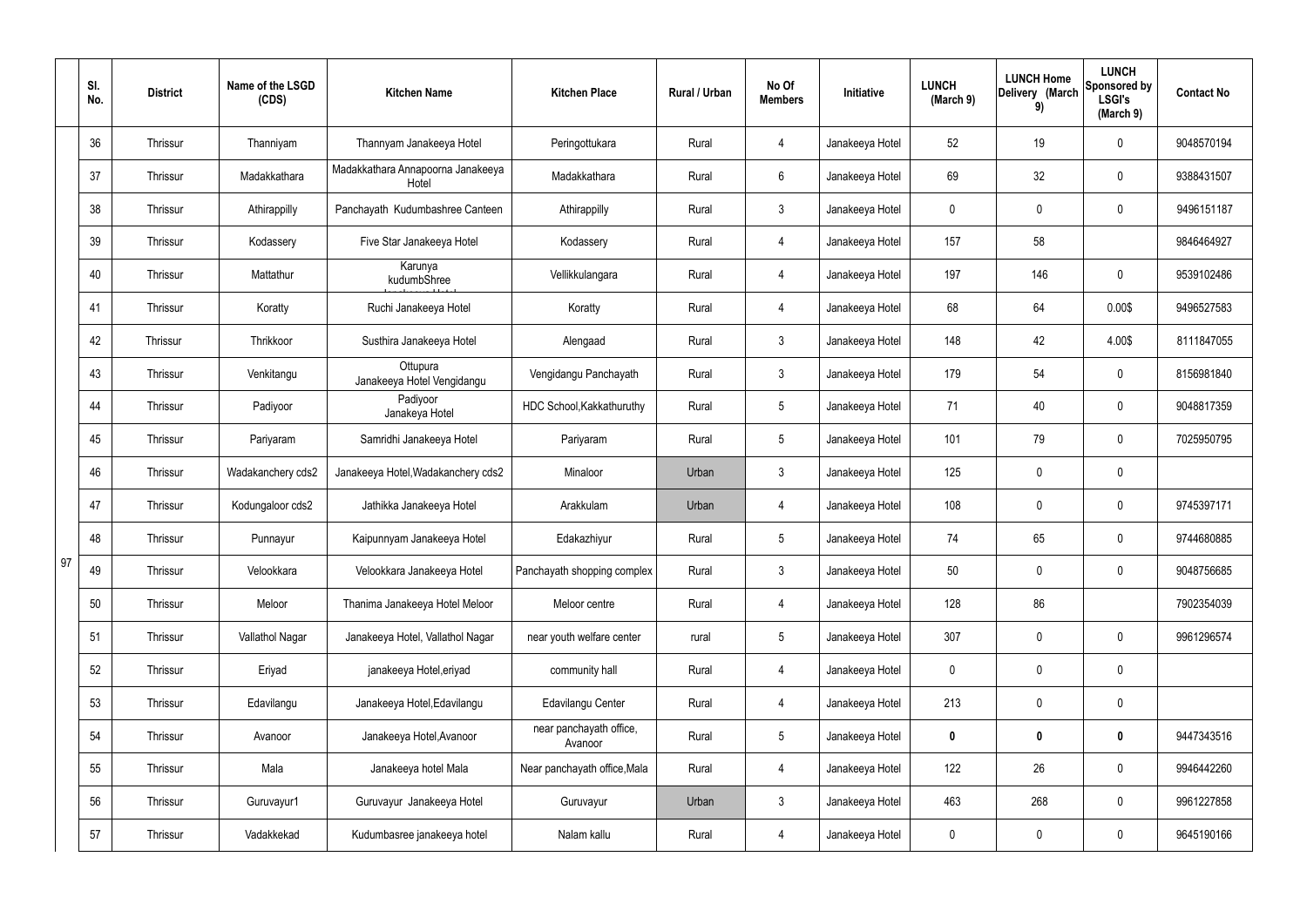| SI.<br>No. | <b>District</b> | Name of the LSGD<br>(CDS) | <b>Kitchen Name</b>               | <b>Kitchen Place</b>              | Rural / Urban | No Of<br><b>Members</b> | Initiative      | <b>LUNCH</b><br>(March 9) | <b>LUNCH Home</b><br>Delivery (March<br>9) | <b>LUNCH</b><br>Sponsored by<br><b>LSGI's</b><br>(March 9) | <b>Contact No</b> |
|------------|-----------------|---------------------------|-----------------------------------|-----------------------------------|---------------|-------------------------|-----------------|---------------------------|--------------------------------------------|------------------------------------------------------------|-------------------|
| 58         | Thrissur        | Kadappuram                | Kadappuram janakeeya hotel        | Kadappuram panchayath<br>building | Rural         | 4                       | Janakeeya Hotel | 83                        | 46                                         | $\mathbf 0$                                                | 8156984319        |
| 59         | Thrissur        | Chavakkad                 | Chavakkad Janakeeya hotel         | Chavakkad, near bus stand         | Urban         | $5\phantom{.0}$         | Janakeeya Hotel | 182                       | 61                                         | $\mathbf 0$                                                | 7560874804        |
| 60         | Thrissur        | Engadiyoor                | pavithra janikeeya hotel          | Pokulangara                       | Rural         | $5\overline{)}$         | Janakeeya Hotel | 45                        | 0                                          | $\mathbf 0$                                                | 9562239618        |
| 61         | Thrissur        | Varavoor                  | Friends janakeeya hotel, Varavoor | Thichur                           | Rural         | $\mathbf{3}$            | Janakeeya Hotel | 70                        | $\mathbf 0$                                | $\mathbf 0$                                                |                   |
| 62         | Thrisssur       | Punnayurkulam             | Punnayurkkulam janakeeya hotel    | Althara centre                    | Rural         | $5\phantom{.0}$         | Janakeeya Hotel | 151                       | 36                                         | $\mathbf 0$                                                | 8086093454        |
| 63         | Thrissur        | Thiruwilamala             | Villuadry Janakeeya hotel         | Thiruwilamala                     | Rural         | $5\phantom{.0}$         | Janakeeya Hotel | 178                       | $\mathbf 0$                                | $\mathbf 0$                                                | 9846174729        |
| 64         | Thrissur        | Kattakampal               | Janakeeya Hotel Kattakampal       | Chirakkal                         | Rural         | $\overline{4}$          | Janakeeya Hotel | 53                        | 42                                         | $\mathbf 0$                                                |                   |
| 65         | Thrissur        | Kandanassery              | kandanassery janakeeya hotel      | kandanassery                      | Rural         | $5\phantom{.0}$         | Janakeeya Hotel | 63                        | 20                                         | $\mathbf 0$                                                |                   |
| 66         | Thrissur        | Kaiparambu                | Janakeeya Hotel Kaiparambu        | Near mundoor health center        | Rural         | $5\phantom{.0}$         | janakeeya hotel | 31                        | 47                                         | $\mathbf 0$                                                | 9645828069        |
| 67         | Thrissur        | Thrissur 2(new)           | kitchen girls janakeeya hotel     | Olari                             | urban         | 4                       | janakeeya hotel | 165                       | 117                                        | $\mathbf 0$                                                | 9388828112        |
| 68         | Thrissur        | Kuzhur                    |                                   | kuzhur                            | Rural         | $\overline{4}$          | janakeeya hotel | 0                         | 0                                          | $\mathbf 0$                                                | 9526566073        |
| 69         | Thrissur        | Chazhur                   | Chazur Janakeeya Hotel            | Pazhuvil Center                   | Rural         | 4                       | janakeeya hotel | 50                        | 40                                         | $\mathbf 0$                                                | 9061946216        |
| 70         | Thrissur        | Nattika                   | uttupura                          | Thriprayar                        | Rural         | $5\phantom{.0}$         | janakeeya hotel | 160                       | $\mathbf 0$                                | $\mathbf 0$                                                | 9544055637        |
| 71         | Thrissur        | Thalikulam                | Nidhi janakeeya hotel             | Puthenthodu                       | Rural         | 5                       |                 | 215                       | 0                                          | $\mathbf 0$                                                | 8606213960        |
| 72         | Thrissur        | Vadanapilly               | vadanappilly janakeeya hotel      | vadanapilly                       | Rural         | $5\phantom{.0}$         | janakeeya hotel | 250                       | 0                                          | $\mathbf 0$                                                | 9947728948        |
| 73         | Thrissur        | orumanayur                | orumanayur janakeeya hotel        | orumanayur                        | rural         | $5\phantom{.0}$         | janakeeya hotel | 98                        | 52                                         | $\mathbf 0$                                                | 9995588758        |
| 74         | Thrissur        | Panjal                    | Five-star Janakeeya hotel         | Panjal                            | Rural         | $5\phantom{.0}$         | janakeeya hotel | 187                       | 0                                          | $\mathbf 0$                                                | 9746847353        |
| 75         | Thrissur        | veloor                    | Veloor Janakeeya hotel            | veloor                            | Rural         | $5\phantom{.0}$         | janakeeya hotel | 43                        | 37                                         | $\mathbf 0$                                                | 9447724685        |
| 76         | Thrissur        | Chowanoor                 | Chowanoor Janakeeya hotel         | Chowanoor                         | Rural         | $\mathbf{3}$            | janakeeya hotel | 54                        | 30                                         | $\mathbf 0$                                                | 9,526,340,307     |
| 77         | Thrissur        | Puthur                    | Puthur janakeeyahotel             | puthur                            | Rural         | $5\overline{)}$         | janakeeya hotel | 90                        | 78                                         | $\overline{0}$                                             | 6238101595        |
| 78         | Thrissur        | Erumapetty                | subhiksha janakeeya hotel         | Erumapetty                        | Rural         | $5\phantom{.0}$         | janakeeya hotel | 125                       | 42                                         | $\mathbf 0$                                                | 9207201880        |
| 79         | Thrissur        | Kondazhy                  | Santhwanam Janakeeya Hotel        | Kondazhy                          | Rural         | $\overline{4}$          | janakeeya hotel | 30 <sub>o</sub>           | 0                                          | $\mathbf 0$                                                | 9526401759        |
| 80         | Thrissur        | Mullurkkara               | Kaniv Janakeeya Hotel             | Atoor                             | Rural         | $\overline{4}$          | janakeeya hotel | 0                         | $\pmb{0}$                                  | $\pmb{0}$                                                  |                   |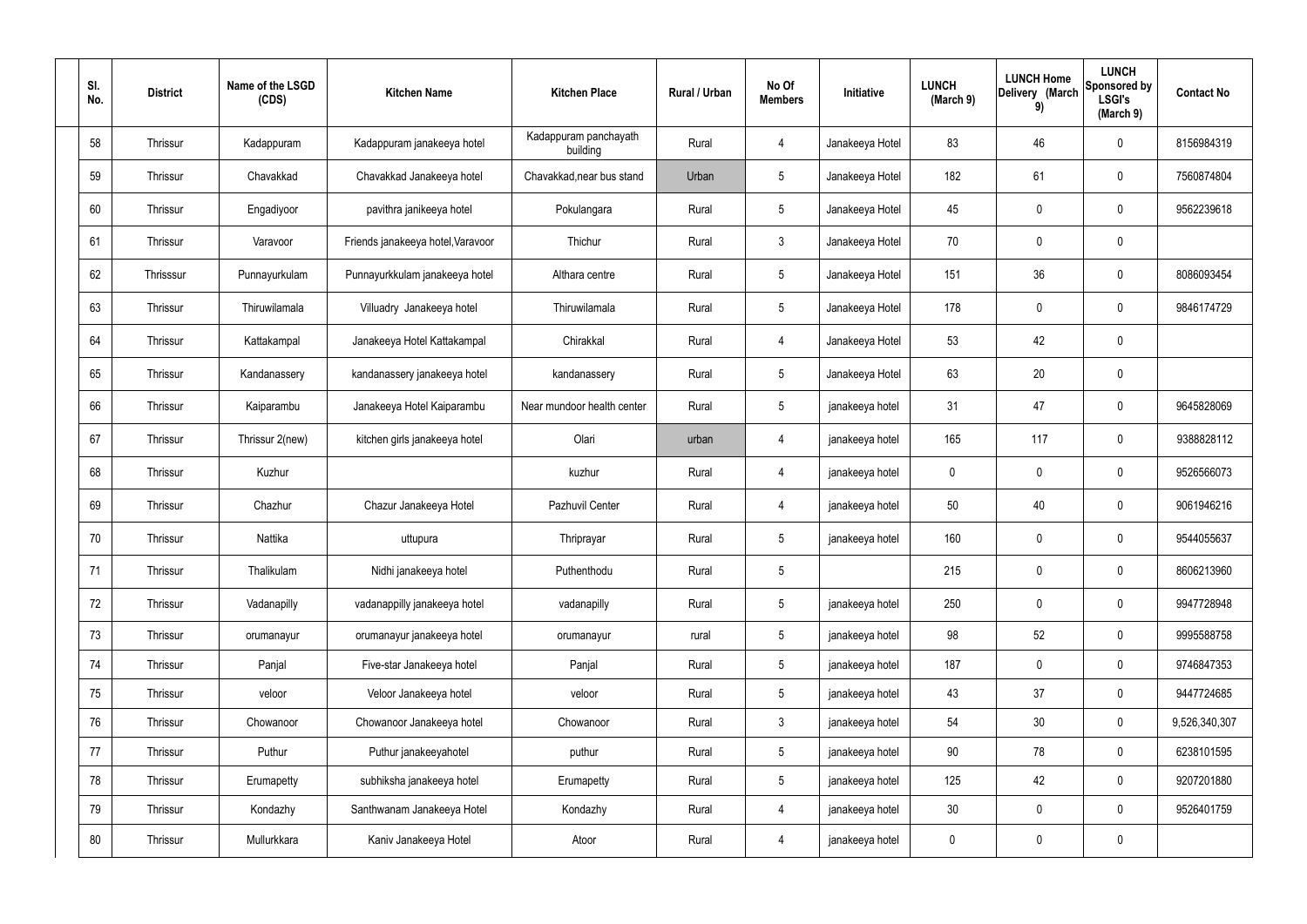| SI.<br>No.     | <b>District</b> | Name of the LSGD<br>(CDS) | <b>Kitchen Name</b>         | <b>Kitchen Place</b>                   | Rural / Urban | No Of<br><b>Members</b> | Initiative      | <b>LUNCH</b><br>(March 9) | <b>LUNCH Home</b><br>Delivery (March<br>9) | <b>LUNCH</b><br>Sponsored by<br><b>LSGI's</b><br>(March 9) | <b>Contact No</b> |
|----------------|-----------------|---------------------------|-----------------------------|----------------------------------------|---------------|-------------------------|-----------------|---------------------------|--------------------------------------------|------------------------------------------------------------|-------------------|
| 81             | Thrissur        | Porkkulam                 | Porkulam janakeeya hotel    | Parempadam                             | Rural         | 5 <sup>5</sup>          | Janakeeya hotel | $\mathbf 0$               | 52                                         | $\mathbf 0$                                                | 8129017841        |
| 82             | Thrissur        | Puthukkad                 | Puthukkad Janakeeya Hotel   | Puthukkad                              | Rural         | $5\overline{)}$         | Janakeeya hotel | 93                        | 28                                         | $\mathbf 0$                                                | 7356668644        |
| 83             | Thrissur        | Choondal                  | Choondal Janakeeya Hotel    | <b>Kechery Centre</b>                  | Rural         | 8                       | Janakeeya Hotel | 70                        | 50                                         | $\mathbf 0$                                                |                   |
| 84             | Thrissur        | Cherpu                    | Cherpu Janakeeya Hotel      | Cherpu                                 | Rural         | 3                       | Janakeeya Hotel | $\mathbf 0$               | 83                                         | $\mathbf 0$                                                | 9605375648        |
| 85             | Thrissur        | Mathilakam                | Mathilakam Janakeeya hotel  | Mathilakam gramapanchayath<br>compound | Rural         | 3                       | Janakeeya hotel | 20                        | $\mathbf 0$                                | $\mathbf 0$                                                | 9995986808        |
| 86             | Thrissur        | Anthikad                  | Anthikad Janakeeya hotel    | Anthikad                               | Rural         | $\overline{4}$          | Janakeeya hotel | $\mathbf 0$               | $\mathbf 0$                                | $\mathbf 0$                                                |                   |
| 87             | Thrissur        | Mullassery                | Mullassery Janakeeya Hotel  | Mullassery centre                      | Rural         | 5 <sup>5</sup>          | Janakeeya hotel | $\mathbf 0$               | $\pmb{0}$                                  | $\mathbf 0$                                                |                   |
| 88             | Thrissur        | Karalam                   | Karalam Janakeeya Hotel     |                                        | Rural         | $\overline{4}$          | Janakeeya hotel | 120                       | $\mathbf 0$                                | $\mathbf 0$                                                | 6282924636        |
| 89             | Thrissur        | Poomangalam               | Poomangalam Janakeeya Hotel | Edakkulam                              | Rural         | $\mathbf{3}$            | Janakeeya hotel | 62                        | 32                                         | $\mathbf 0$                                                |                   |
| 90             | Thrissur        | <b>MG Kavu</b>            | Annapoorna Janakeeya Hotel  | <b>MG Kavu</b>                         | Rural         | 4                       | Janakeeya hotel | 161                       | 38                                         | $\mathbf 0$                                                | 7558080131        |
| 91             | Thrissur        | chelakkara                | Nila janakeeya hotel        | chelakkara                             | rural         | $5\overline{)}$         | janakeeya hotel | 183                       | $\mathbf 0$                                | $\mathbf 0$                                                |                   |
| 92             | Thrissur        | Avinissery                | Avinissery Janakeeya Hotel  | Palakkal                               | Rural         | 4                       | janakeeya hotel | $\mathbf 0$               | 80                                         | $\mathbf 0$                                                | 9446800192        |
| 93             | Thrissur        | Nadathara 2               | Grandmaas Janakeeya hotel   | Nadathara                              | Rural         | 5 <sub>5</sub>          | Janakeeya Hotel | 103                       | 203                                        | $\mathbf 0$                                                |                   |
| 94             | Thrissur        | Chavakkad                 | Janakeeya hotel             | Chavakkad                              | Urban         | 5 <sub>5</sub>          | Janakeeya hotel | 212                       | 61                                         | $\mathbf 0$                                                | 7034752180        |
| 95             | Thrissur        | Mala 2                    | Janakeeya hotel             |                                        | Rural         | $5\overline{)}$         | janakeeya hotel | 165                       | 46                                         | $\mathbf 0$                                                |                   |
| 96             | Thrissur        | Thrissur1                 | Janakeeya hotel             | Mannuthy                               | Urban         | $5\overline{)}$         | janakeeya hotel | 90                        | 20                                         | $\mathbf 0$                                                | 919746287281      |
| 97             | Thrissur        | Vadanappilly2             | Janakeeya hotel             | Vadanappilly                           | Rural         | $3\phantom{a}$          | janakeeya hotel | 180                       | $\pmb{0}$                                  | $\mathbf 0$                                                |                   |
|                |                 |                           |                             |                                        |               | 433                     |                 | 10079                     | 3745                                       | 27                                                         |                   |
| $\mathbf 1$    | Wayanad         | Vellamunda                | Thanima mess                | 8/4 vellamuda                          | Rural         | $\overline{4}$          | janakeeya Hotel | 210                       | $\pmb{0}$                                  | $\pmb{0}$                                                  | 7025659685        |
| $\overline{2}$ | Wayanad         | Thavinjal                 | Sobhagya Vanitha mess       | Thalappuzha<br>chungam                 | Rural         | $\overline{4}$          | janakeeya Hotel | 189                       | $\pmb{0}$                                  | $\mathbf 0$                                                | 9497247541        |
| 3              | Wayanad         | Vythiri                   | Dharshana catering          | Vythiri                                | Rural         | $\overline{4}$          | janakeeya Hotel | 210                       | $\mathbf 0$                                | $\mathbf 0$                                                | 9074598184        |
| 4              | Wayanad         | Mullankolly               | Kairali catering group      | Mullankolli                            | Rural         | 3                       | janakeeya Hotel | 172                       | $\pmb{0}$                                  | $\mathbf 0$                                                | 9526706627        |
| 5              | Wayanad         | Poothadi                  | Mary matha mess             | Kenichira                              | Rural         | 5 <sub>5</sub>          | janakeeya Hotel | 167                       | $\pmb{0}$                                  | $\mathbf 0$                                                | 9526376970        |
| 6              | Wayanad         | Meppadi                   | Cafe Kudumbashree           | Meppadi                                | Rural         | $5\overline{)}$         | janakeeya Hotel | 197                       | $\mathbf 0$                                | $\mathbf 0$                                                | 9207935764        |
| $\overline{7}$ | Wayanad         | Pozhuthana                | Dhanya mess                 | Pozhuthana                             | Rural         | $\mathbf{3}$            | janakeeya Hotel | 231                       | $\pmb{0}$                                  | $\mathbf 0$                                                | 8111838165        |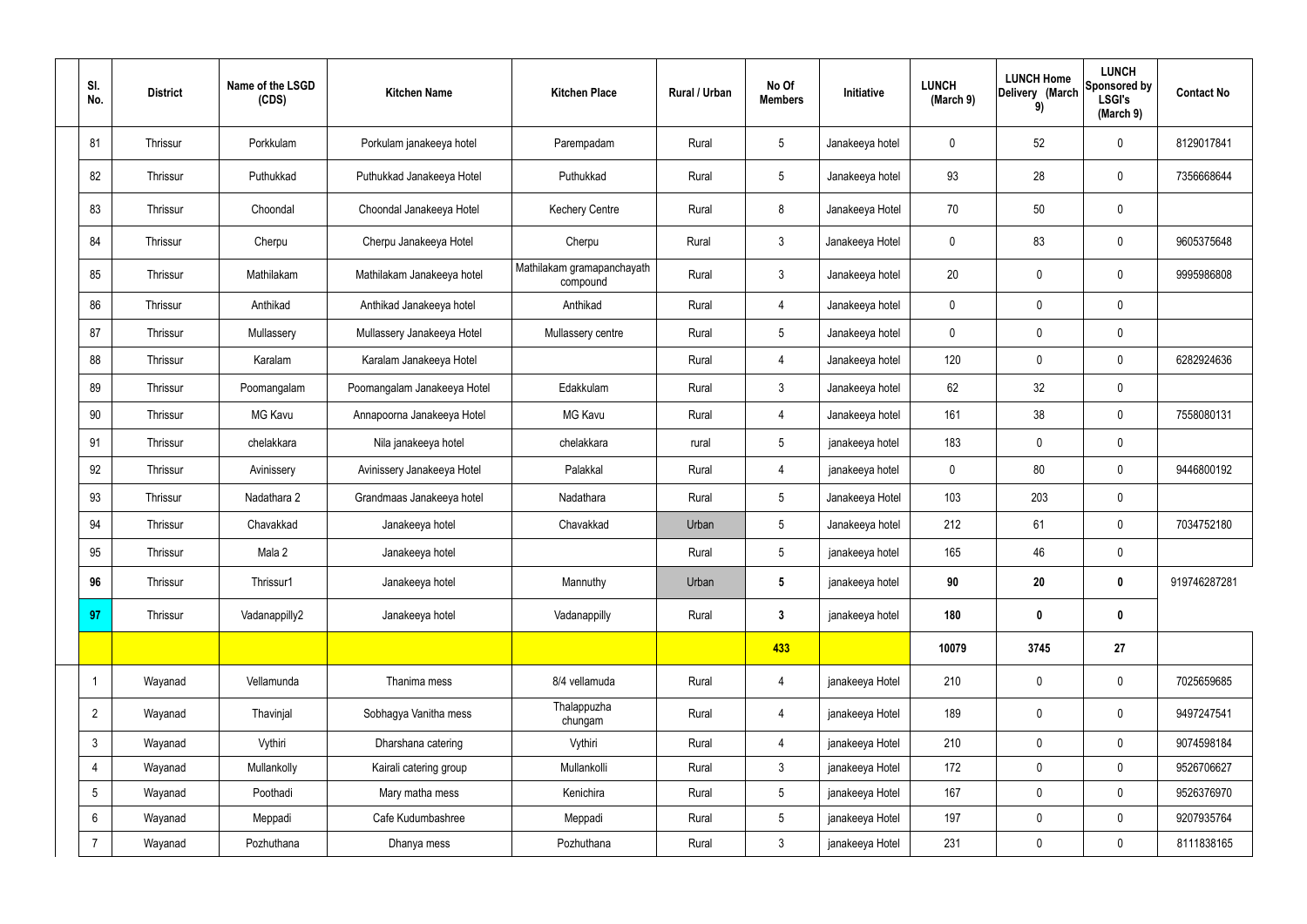|    | SI.<br>No. | <b>District</b> | Name of the LSGD<br>(CDS) | <b>Kitchen Name</b>              | <b>Kitchen Place</b>                   | Rural / Urban | No Of<br><b>Members</b> | Initiative      | <b>LUNCH</b><br>(March 9) | <b>LUNCH Home</b><br>Delivery (March<br>9) | <b>LUNCH</b><br>Sponsored by<br><b>LSGI's</b><br>(March 9) | <b>Contact No</b> |
|----|------------|-----------------|---------------------------|----------------------------------|----------------------------------------|---------------|-------------------------|-----------------|---------------------------|--------------------------------------------|------------------------------------------------------------|-------------------|
|    | 8          | Wayanad         | Thondernad                | Thanima canteen                  | Korom                                  | Rural         | $\mathbf{3}$            | janakeeya Hotel | 93                        | $\mathbf 0$                                | $\mathbf 0$                                                | 8943476943        |
|    | 9          | Wayanad         | Meenangady                | Haritham Janakeeya Hotel         | Opposite police station,<br>Meenangadi | Rural         | $6\overline{6}$         | janakeeya Hotel | 248                       | $\mathbf 0$                                | $\mathbf 0$                                                | 9526895975        |
|    | 10         | Wayanad         | Nenmeni                   | Minnaram Mess and Chappathi Unit | Cheeral                                | Rural         | $5\overline{)}$         | janakeeya Hotel | 154                       | 0                                          | $\pmb{0}$                                                  | 8086835886        |
|    | 11         | Wayanad         | Thirunelli                | Adigamanai Mess and Catering     | Kartikulam                             | Rural         | $5\overline{)}$         | janakeeya Hotel | 180                       | $\boldsymbol{0}$                           | $\mathbf 0$                                                | 9207406211        |
|    | 12         | Wayanad         | Mananthavady              | Dhanasree canteen                | Mananthavadi                           | Urban         | $5\phantom{.0}$         | janakeeya Hotel | 0                         | 0                                          | $\pmb{0}$                                                  | 9496997382        |
|    | 13         | Wayanad         | Ambalavayal               | <b>Ruchi Catering</b>            | kalathuvayal                           | Rural         | $5\overline{)}$         | janakeeya Hotel | 295                       | $\boldsymbol{0}$                           | $\mathbf 0$                                                | 9495084437        |
|    | 14         | Wayanad         | Kaniyambetta              | sree Vinayaka                    | millumukk                              | rural         | $5\phantom{.0}$         | janakeeya Hotel | 177                       | $\boldsymbol{0}$                           | $\pmb{0}$                                                  | 9061486938        |
| 28 | 15         | Wayanad         | Pulpally                  | Vinayaka catering                | Pulpally                               | Rural         | 5 <sub>5</sub>          | janakeeya Hotel | 270                       | $\boldsymbol{0}$                           | $\mathbf 0$                                                | 9947319307        |
|    | 16         | Wayanad         | Noolpuzha                 | Friends catering                 | Naikketty                              | Rural         | $5\phantom{.0}$         | janakeeya Hotel | 288                       | $\boldsymbol{0}$                           | $\pmb{0}$                                                  | 7558019388        |
|    | 17         | Wayanad         | Panamaram                 | Testy mess                       | Panamaram                              | Rural         | 4                       | janakeeya Hotel | 230                       | $\boldsymbol{0}$                           | $\mathbf 0$                                                | 9605814620        |
|    | 18         | wayanad         | Moopainad                 | vanitha mess                     | vaduvanchal                            | Rural         | $5\overline{)}$         | janakeeya Hotel | 258                       | $\boldsymbol{0}$                           | $\mathbf 0$                                                | 974596708         |
|    | 19         | wayanad         | Edavaka                   | <b>Teasty Mess</b>               | Irumbupalam                            | Rural         | 4                       | janakeeya Hotel | 193                       | 0                                          | $\mathbf 0$                                                | 9847842390        |
|    | 20         | wayanad         | kalpetta                  | shiya catering                   | pallithazhe, kalpetta town             | urban         | $\mathbf{3}$            | janakeeya Hotel | 419                       | 0                                          | $\mathbf 0$                                                | 6282822890        |
|    | 21         | wayanad         | sulthan bathery           | preethis                         | near telephone exchange                | urban         | $5\phantom{.0}$         | janakeeya Hotel | 424                       | 0                                          | $\pmb{0}$                                                  | 9961088393        |
|    | 22         | wayanad         | Muttil                    | swad cattering                   | Muttil bus stand                       | Rural         | $5\overline{)}$         | janakeeya Hotel | 215                       | $\mathbf 0$                                | $\mathbf 0$                                                | 9074461322        |
|    | 23         | wayanad         | padinjarathara            | oruma                            | padinjarathara town                    | Rural         | $5\overline{)}$         | janakeeya Hotel | 336                       | 0                                          | $\mathbf 0$                                                | 9495814542        |
|    | 24         | wayanad         | kalpetta                  | Anjuse cattering                 | kalpetta town                          | Urban         | 5 <sup>5</sup>          | janakeeya Hotel | 370                       | 0                                          | $\mathbf 0$                                                | 9745883809        |
|    | 25         | wayanad         | Thariyode                 | Haritham                         | kavumadham town                        | Rural         | $\mathbf{3}$            | janakeeya Hotel | 121                       | 0                                          | $\mathbf 0$                                                | 9074095457        |
|    | 26         | wayanad         | Mananthavady              | chothis mess                     | Kozhikode road,<br>Mananthavady        | Urban         | $\mathbf{3}$            | janakeeya Hotel | 238                       | 0                                          | $\mathbf 0$                                                | 9947376596        |
|    | 27         | wayanad         | vengapalli                | Annapoorna                       | vengapalli town                        | Rural         | $5\overline{)}$         | janakeeya Hotel | 253                       | 0                                          | $\mathbf 0$                                                | 7592831851        |
|    | 28         | Wayanad         | Kottathara                | Jyothi vanitha mess              | Venniyod                               | Rural         | 3                       | janakeeya Hotel | 0                         | 0                                          | $\mathbf 0$                                                | 9961844026        |
|    | 29         | Wayanad         | Sulthan Bathery           | Elite                            | Mysore road, Bathery                   | Urban         | $\mathfrak{Z}$          | janakeeya Hotel | 342                       | $\boldsymbol{0}$                           | $\mathbf 0$                                                | 9778180571        |
|    | <b>29</b>  |                 |                           | 730                              |                                        | <b>TOTAL</b>  | 122<br>4638             |                 | 6270                      | 0<br>10853                                 | $\pmb{0}$<br>118                                           |                   |
|    |            |                 |                           |                                  |                                        |               |                         |                 |                           |                                            |                                                            |                   |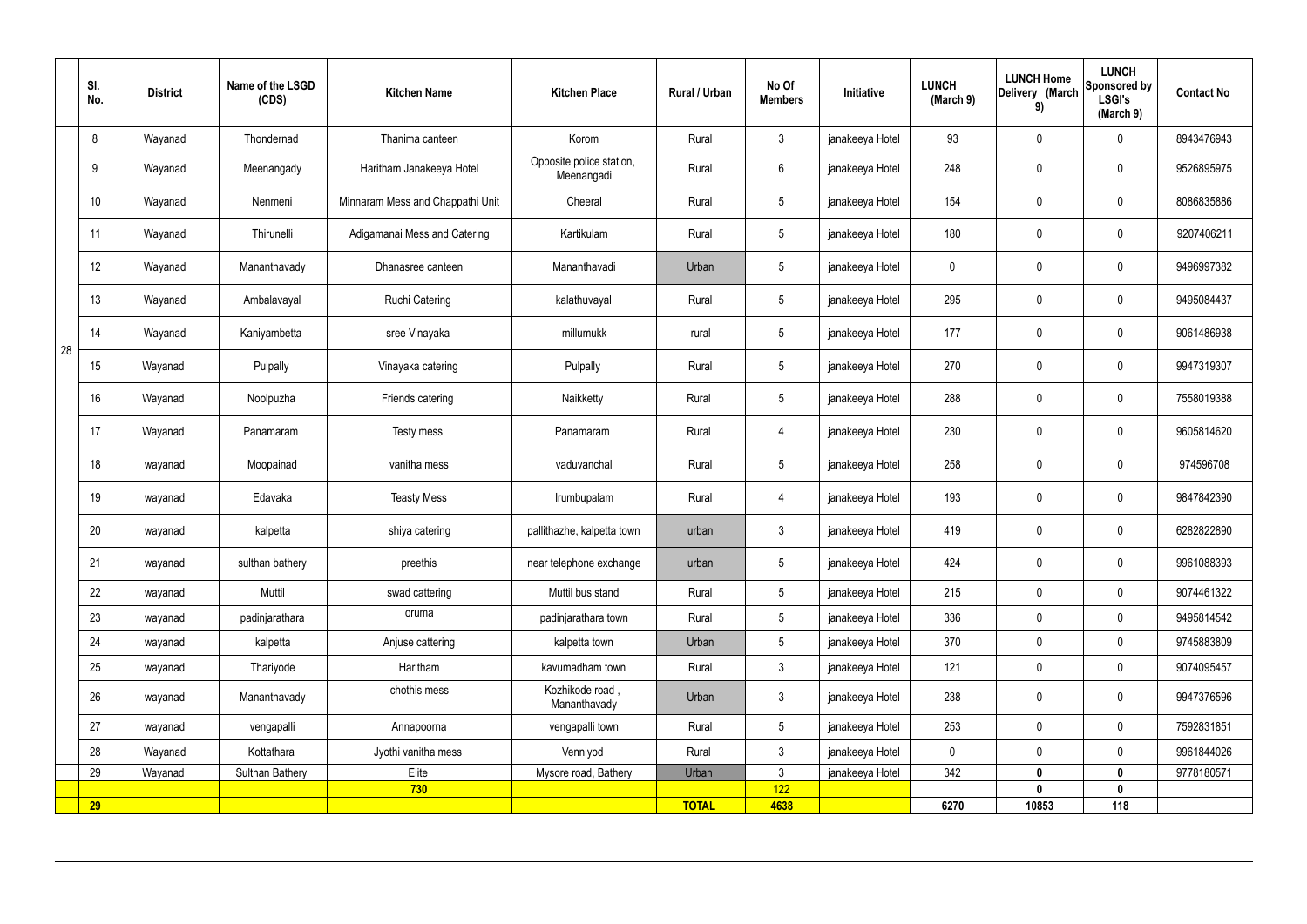| SI.<br>No. | <b>District</b> | Name of the LSGD<br>(CDS)                                                                        | <b>Kitchen Name</b>                                | <b>Kitchen Place</b>  | Rural / Urban                   | No Of<br><b>Members</b>        | Initiative                                                           | <b>LUNCH Home</b><br><b>LUNCH</b><br>Delivery (March<br>(March 9)<br>9) |                                          | <b>LUNCH</b><br>Sponsored by<br><b>LSGI's</b><br>(March 9) | <b>Contact No</b> |
|------------|-----------------|--------------------------------------------------------------------------------------------------|----------------------------------------------------|-----------------------|---------------------------------|--------------------------------|----------------------------------------------------------------------|-------------------------------------------------------------------------|------------------------------------------|------------------------------------------------------------|-------------------|
|            |                 |                                                                                                  | STATUS OF JANAKEEYA HOTELS FUNCTIONING IN DISTRICT |                       |                                 |                                | STATUS OF FOOD DISTRIBUTED THROUGH JANAKEEYA HOTELS AS ON 09.03.2022 |                                                                         |                                          |                                                            |                   |
|            | <b>District</b> | <b>Total</b><br><b>Janakeeya Hotels</b>                                                          | <b>Rural Units</b>                                 | <b>Urban</b><br>units | <b>STATUS OF</b><br><b>FOOD</b> | <b>Home</b><br><b>Delivery</b> | Food Sponsored<br>by LSGIs                                           |                                                                         | <b>TOTAL Meals</b><br><b>Distributed</b> |                                                            |                   |
|            | <b>TVM</b>      | 110                                                                                              | 79                                                 | 31                    | 23,494                          | $\overline{0}$                 | 13                                                                   |                                                                         | 23,507                                   |                                                            |                   |
|            | <b>KLM</b>      | 82                                                                                               | 72                                                 | 10 <sub>1</sub>       | 12989                           | $\overline{0}$                 | 5 <sub>5</sub>                                                       |                                                                         | 12,994                                   |                                                            |                   |
|            | PTA             | 59                                                                                               | 54                                                 | $\sqrt{5}$            | 4920                            | 85                             | $\overline{0}$                                                       |                                                                         | 5,005                                    |                                                            |                   |
|            | <b>ALP</b>      | 89                                                                                               | 80                                                 | $\overline{9}$        | 6344                            | 3033                           | 40                                                                   |                                                                         | 9,417                                    |                                                            |                   |
|            | <b>KTM</b>      | 82                                                                                               | 74                                                 | 8 <sup>°</sup>        | 10426                           | 111                            | 6 <sup>°</sup>                                                       |                                                                         | 10,543                                   |                                                            |                   |
|            | <b>IDK</b>      | 50                                                                                               | 49                                                 | $\blacktriangleleft$  | 6877                            | $\overline{0}$                 | 5 <sub>5</sub>                                                       | 6,882                                                                   |                                          |                                                            |                   |
|            | <b>EKM</b>      | 114                                                                                              | 81                                                 | 33                    | 21090                           | 1089                           | $\overline{4}$                                                       | 22,183                                                                  |                                          |                                                            |                   |
|            | <b>TSR</b>      | 97                                                                                               | 86                                                 | 11                    | 10,079                          | 3,745                          | 27                                                                   |                                                                         | 13,851                                   |                                                            |                   |
|            | PGT             | $102$                                                                                            | 92                                                 | 10 <sup>°</sup>       | 14,536                          | $\overline{0}$                 | 12 <sup>°</sup>                                                      |                                                                         | 14,548                                   |                                                            |                   |
|            | <b>MLP</b>      | 128                                                                                              | 107                                                | 21                    | 25,402                          | 5574                           | 11                                                                   |                                                                         | 30,987                                   |                                                            |                   |
|            | <b>WYD</b>      | 29                                                                                               | 24                                                 | 5 <sub>1</sub>        | 6480                            | $\mathbf{0}$                   | $\overline{0}$                                                       |                                                                         | 6,480                                    |                                                            |                   |
|            | <b>KKD</b>      | 106                                                                                              | 76                                                 | 30 <sup>°</sup>       | 31,362                          | 961                            | $\overline{7}$                                                       |                                                                         | 32,330                                   |                                                            |                   |
|            | <b>KNR</b>      | 90 <sub>1</sub>                                                                                  | 75                                                 | 15 <sub>1</sub>       | 18,723                          | $\overline{0}$                 | 15 <sub>15</sub>                                                     |                                                                         | 18,738                                   |                                                            |                   |
|            | <b>KSG</b>      | 43                                                                                               | 37 <sub>2</sub>                                    | 6 <sup>1</sup>        | 7213                            | $\overline{0}$                 | $\pmb{0}$                                                            |                                                                         | 7,213                                    |                                                            |                   |
|            | <b>Total</b>    | 1181                                                                                             | 986                                                | 195                   | 199,935                         | 14,598                         | 145                                                                  | 214,678                                                                 |                                          |                                                            |                   |
|            |                 |                                                                                                  | 2252                                               |                       |                                 | 214,678                        |                                                                      |                                                                         |                                          |                                                            |                   |
|            | <b>Date</b>     | <b>Grand Total of meals</b><br><b>Distributed through</b><br>Janakeeya hotel as<br>on 09.03.2022 | Urban<br>units                                     | <b>Total</b><br>units | Rs. 20 /Lunch<br><b>Parcel</b>  | Home<br><b>Delivery</b>        | <b>LUNCH</b><br>sponsored by<br><b>LSGIs</b>                         | <b>Total Meals</b>                                                      |                                          |                                                            |                   |
|            |                 | 986                                                                                              | 195                                                | 1181                  | 199,935                         | 14,598                         | 145                                                                  | 214,678                                                                 |                                          |                                                            |                   |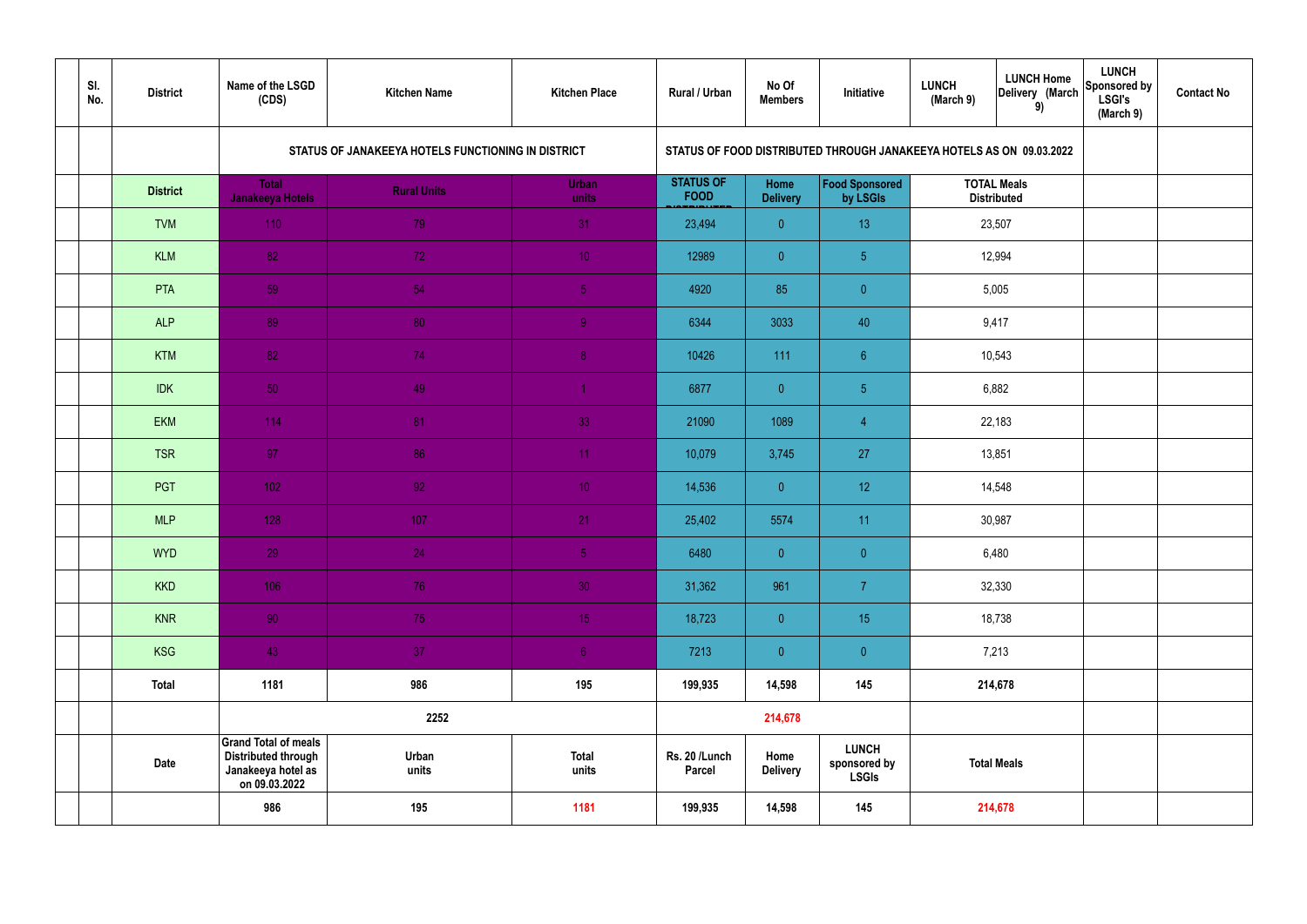| SI.<br>No. | <b>District</b> | Name of the LSGD<br>(CDS) | <b>Kitchen Name</b> | <b>Kitchen Place</b> | Rural / Urban | No Of<br><b>Members</b> | Initiative | <b>LUNCH</b><br>(March 9) | <b>LUNCH Home</b><br>Delivery (March | LUNCH<br>Sponsored by<br><b>LSGI's</b><br>(March 9) | <b>Contact No</b> |
|------------|-----------------|---------------------------|---------------------|----------------------|---------------|-------------------------|------------|---------------------------|--------------------------------------|-----------------------------------------------------|-------------------|
|------------|-----------------|---------------------------|---------------------|----------------------|---------------|-------------------------|------------|---------------------------|--------------------------------------|-----------------------------------------------------|-------------------|

|                                                                                                                    | Districts with same number of hotels                         | tvm                                                                                                                                                                                                                                                                                                                                   |               | Wayanad                                                                                                                                                   | Alappuzha      | Malappuram  | Kozhikode                      | Thrissur       | Kollam      |  |  |  |
|--------------------------------------------------------------------------------------------------------------------|--------------------------------------------------------------|---------------------------------------------------------------------------------------------------------------------------------------------------------------------------------------------------------------------------------------------------------------------------------------------------------------------------------------|---------------|-----------------------------------------------------------------------------------------------------------------------------------------------------------|----------------|-------------|--------------------------------|----------------|-------------|--|--|--|
|                                                                                                                    | (Each district use seperate cell for filling the<br>details) | Kannur                                                                                                                                                                                                                                                                                                                                |               | Kasaragod                                                                                                                                                 | Kottayam       | Palakkad    | Pathanamthitta                 | Ernakulam      | Kasaragod   |  |  |  |
|                                                                                                                    | Districts with number of hotels increased                    |                                                                                                                                                                                                                                                                                                                                       |               |                                                                                                                                                           |                |             |                                |                |             |  |  |  |
|                                                                                                                    | (Each district use seperate cell for filling the<br>details) |                                                                                                                                                                                                                                                                                                                                       |               |                                                                                                                                                           |                |             |                                |                |             |  |  |  |
|                                                                                                                    | Districts with number of hotels with zero entry of<br>meals  | Thrissur(9)                                                                                                                                                                                                                                                                                                                           |               | Kasargod (6)                                                                                                                                              | Kottayam(7)    |             | Alappuzha (26)   MALAPPURAM(5) | Kozhikode (04) | Kannur- (7) |  |  |  |
|                                                                                                                    | (Each district use seperate cell for filling the<br>details) | pathanamthitta(16)                                                                                                                                                                                                                                                                                                                    |               | Trivandrum (7)                                                                                                                                            | ERNAKULAM (14) | Palakkad(7) | Wayanad -(2)                   | Idukki(6)      | Kollam (13) |  |  |  |
|                                                                                                                    | New hotels started (numbers)                                 |                                                                                                                                                                                                                                                                                                                                       |               |                                                                                                                                                           |                |             |                                |                |             |  |  |  |
|                                                                                                                    | New hotels started at (location)                             |                                                                                                                                                                                                                                                                                                                                       |               |                                                                                                                                                           |                |             |                                |                |             |  |  |  |
|                                                                                                                    |                                                              | tvm -vithura                                                                                                                                                                                                                                                                                                                          | pazhakunnumel | janathaAnad, Aruvikkara                                                                                                                                   | kalliyoor      |             |                                |                |             |  |  |  |
|                                                                                                                    |                                                              | kottayam -akalakunnam, Aymanam chemp, madappally, melukavu, pampady, T v puram, Thalanadu, vechoor                                                                                                                                                                                                                                    |               |                                                                                                                                                           |                |             |                                |                |             |  |  |  |
|                                                                                                                    |                                                              | Alappuzha - Alappuzha North Arattupuzha Arattupuzha Arookutty Aroor Chennam Pallippuram Cheppad Cheppad Cherthala Municipality Chingoli Devikulangara Ezhupunna Harippad Kadakkarappally<br>Kandalloor Kanjikuzhy Kayamkulam West Kodamthurath Krishnapuram Kuthiyathode Panavally Pathiyoor Pattanakkad Pulincunnu Thuravoor Vayalar |               |                                                                                                                                                           |                |             |                                |                |             |  |  |  |
|                                                                                                                    |                                                              |                                                                                                                                                                                                                                                                                                                                       |               | \$Ernakulam-asamanoor, cheranallor, edaykattuvayall, keezhmad,kochi south,kochi east,kuttampuzha, kuzhuppilly,njarakkal,maradu,pootrika, thrikkakara east |                |             |                                |                |             |  |  |  |
|                                                                                                                    |                                                              | Wayanad -Mananthavadi-1, Kottathara                                                                                                                                                                                                                                                                                                   |               |                                                                                                                                                           |                |             |                                |                |             |  |  |  |
|                                                                                                                    |                                                              |                                                                                                                                                                                                                                                                                                                                       |               | Kozhikode- Kattippara, Atholi, Koorachund, Kadalundi (Today off)                                                                                          |                |             |                                |                |             |  |  |  |
|                                                                                                                    |                                                              |                                                                                                                                                                                                                                                                                                                                       |               | Idukki- Senapathy, manakkad, Edavetty, velliyamattom, munnar, mankulam, (Today off)                                                                       |                |             |                                |                |             |  |  |  |
| Thrissur - holiday anthikkad, Eriyad, mullurkkara, avanoor, Athirappilly, Mullassery, vadakkekkad, kuzhur, Kattoor |                                                              |                                                                                                                                                                                                                                                                                                                                       |               |                                                                                                                                                           |                |             |                                |                |             |  |  |  |
|                                                                                                                    |                                                              | Athavanad, Edarikode, Tiruvali, ponnani, mangalam                                                                                                                                                                                                                                                                                     |               |                                                                                                                                                           |                |             |                                |                |             |  |  |  |
|                                                                                                                    |                                                              |                                                                                                                                                                                                                                                                                                                                       |               | PALAKKAD:- Pattithara, PKD north, pattambi, nelliyambathy, Thachanattukara, Kozhinjapara, Thiruvegapura                                                   |                |             |                                |                |             |  |  |  |
|                                                                                                                    |                                                              |                                                                                                                                                                                                                                                                                                                                       |               | Kannur-Naduvil, thripagottur, Valappttanam, Mattool, Chittariparamba, Muzhapilaghad, mokeri                                                               |                |             |                                |                |             |  |  |  |